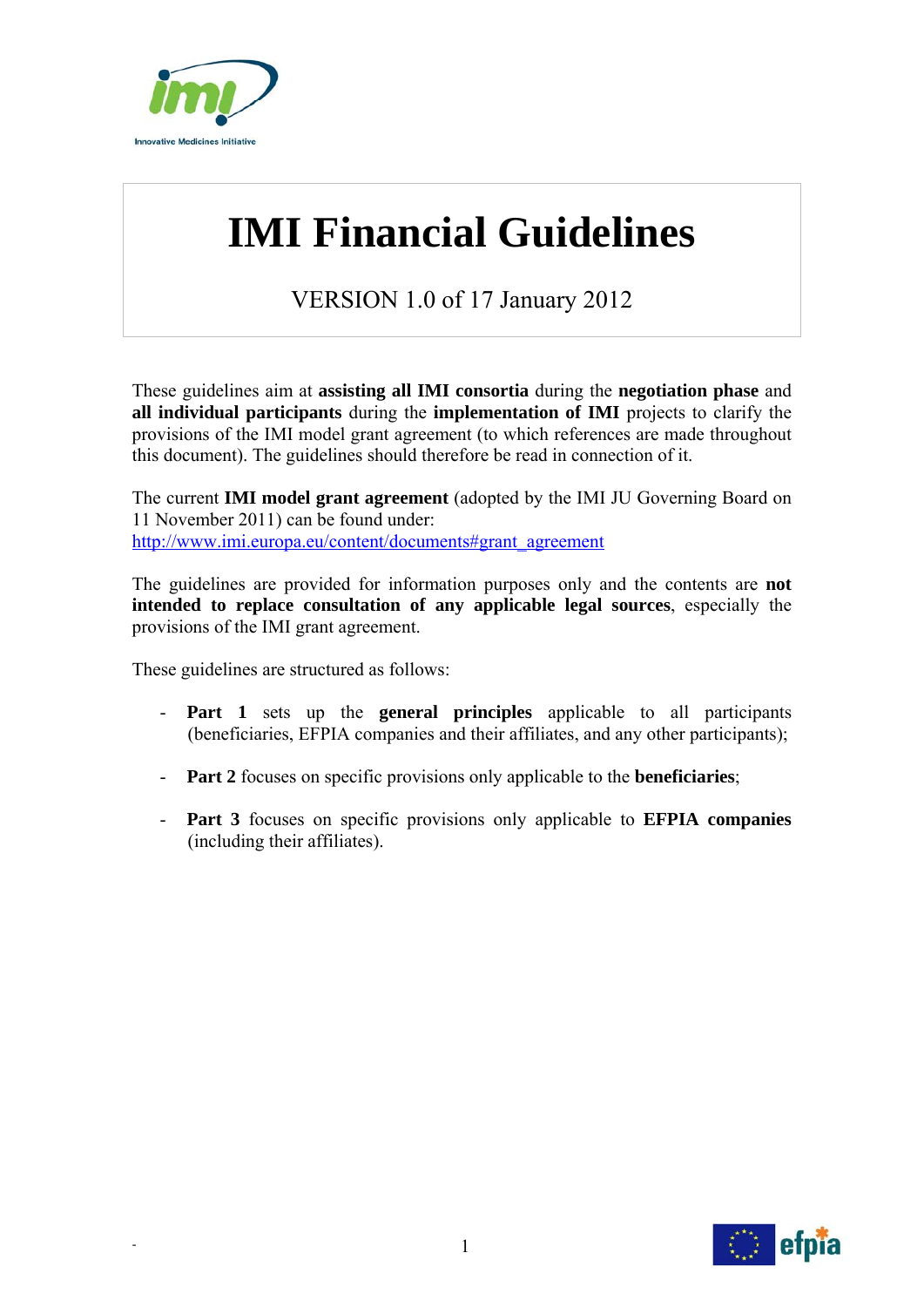

# **LIST OF CONTENTS**

|                         | <b>LIST OF CONTENTS</b>                                                                                                        | $\overline{2}$ |
|-------------------------|--------------------------------------------------------------------------------------------------------------------------------|----------------|
|                         | <b>EXECUTIVE SUMMARY</b>                                                                                                       | 7              |
| Introduction            |                                                                                                                                | $\overline{7}$ |
| <b>Basic principles</b> |                                                                                                                                | $\overline{7}$ |
|                         | Structure of a IMI grant agreement                                                                                             | 9              |
|                         | PART 1: GENERAL PRINCIPLES APPLYING TO ALL<br><b>PARTICIPANTS</b>                                                              | <b>10</b>      |
|                         | SECTION 1: ORGANISATION OF THE CONSORTIUM AND RESPECTIVE                                                                       |                |
| <b>ROLES</b>            |                                                                                                                                | 10             |
| 1.1.                    | Role of the coordinator (Article II.2.3)                                                                                       | 10             |
| 1.2.                    | Role of the managing entity (Article II.2.3)                                                                                   | 10             |
| 1.3.                    | Can the tasks of the coordinator and the managing entity be performed by<br>other participants/third parties? (Article II.2.3) | 11             |
| 1.4.                    | Can part of the management tasks be performed by other participants/third<br>parties?                                          | 11             |
| 1.5.                    | Can there be a scientific coordinator different from the scientific<br>representative of the coordinator?                      | 11             |
|                         | <b>SECTION 2: FINANCIAL PROVISIONS</b>                                                                                         | 12             |
| 2.1.                    | Estimated budget and maximum IMI JU contribution (Article 5)                                                                   | 12             |
| 2.2.                    | Financial content of Annex I of the grant agreement (Description of<br>Work): budget transfers among participants              | 12             |
| 2.3.                    | Eligibility criteria                                                                                                           | 13             |
| 2.4.                    | Non-eligible costs (Article II.13.6)                                                                                           | 16             |
| 2.5.                    | Distinction between direct and indirect costs                                                                                  | 17             |
|                         | 2.5.1. Direct costs                                                                                                            | 18             |
|                         | 2.5.2. Indirect costs                                                                                                          | 18             |
| 2.6.                    | Identification of direct costs (Article II.14.1)<br>2.6.1. Direct costs                                                        | 19<br>19       |
|                         | (a)                                                                                                                            |                |

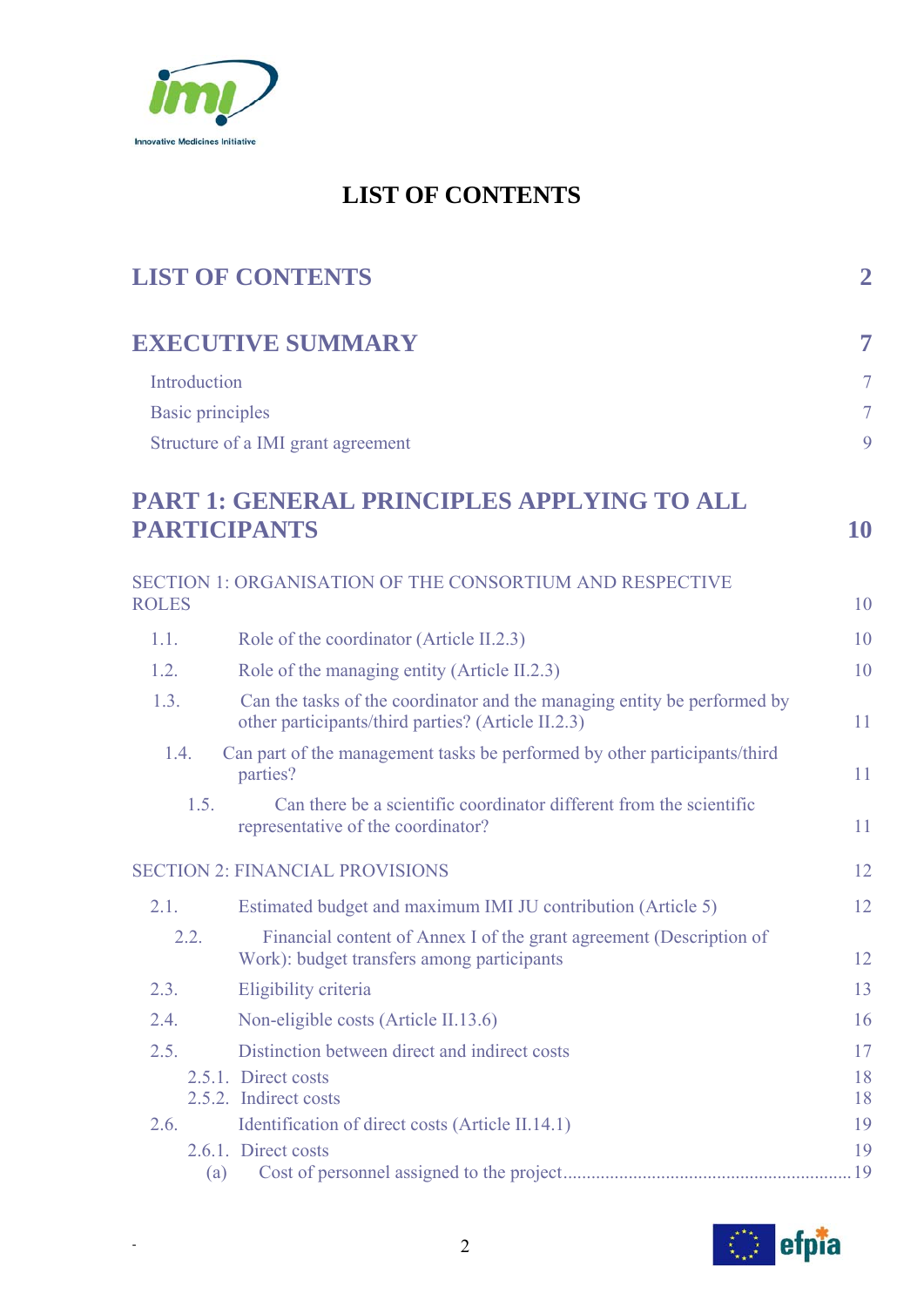

|      | (b) | The particular case of average personnel costs (Article II.13.2 for all        |    |
|------|-----|--------------------------------------------------------------------------------|----|
|      |     |                                                                                |    |
|      |     | "Option 2" Certificates on the methodology for average personnel costs         |    |
|      |     |                                                                                |    |
|      | (c) |                                                                                |    |
|      | (d) | The particular case of physical persons, and SME owners (Article               |    |
|      | (e) |                                                                                |    |
|      |     | 2.6.2. Travel and subsistence allowances for staff taking part in the project  | 27 |
|      |     | 2.6.3. Equipment - Purchase cost of durable equipment                          | 28 |
|      |     | 2.6.4. Consumables and supplies                                                | 29 |
|      |     | 2.6.5. Subcontracting (Article II.7)                                           | 30 |
|      |     | 2.6.6. Costs of certificate on the financial statements (CFS) (Article II.4.4) | 30 |
|      |     | 2.6.7. Conference fees                                                         | 30 |
|      |     | 2.6.8. Internally invoiced costs                                               | 30 |
|      |     | 2.6.9. Costs specific to the pharmaceutical sector                             | 31 |
| 2.7. |     | Identification of indirect costs (Article II.14.2)                             | 32 |
|      |     | 2.7.1. Methods of calculation of indirect costs (Article II.14.2)              | 32 |
|      |     | 2.7.2. Actual indirect costs                                                   | 32 |
|      |     | 2.7.3. Flat rate                                                               | 33 |
|      |     | 2.7.4. EFPIA companies having a certified methodology                          | 33 |
| 2.8. |     | Summary of cost reporting methods                                              | 34 |
|      |     |                                                                                |    |
| 2.9. |     | Suspension of the Project (Article II.8): consequence on eligible costs.       | 36 |
|      |     | SECTION 3: THIRD PARTIES, INCLUDING SUBCONTRACTORS                             | 36 |
| 3.1. |     | What is a third party?                                                         | 36 |
| 3.2. |     | Costs incurred by third parties                                                | 38 |
| 3.3. |     | Third Parties making their resources available to a participant                | 39 |
|      |     | 3.3.1. Free of charge                                                          | 39 |
|      |     | 3.3.2. Participant reimburses the third party                                  | 40 |
|      |     | 3.3.3. Special cases                                                           | 40 |
|      | (a) | Foundations, spin-off companies, etc., created to manage the                   |    |
|      |     |                                                                                | 40 |
|      | (b) | Third party authorised to administer on behalf of the managing entity          | 42 |
|      | (c) | The case of governmental resources (professors/equipment) working              |    |
|      |     |                                                                                |    |
|      | (d) |                                                                                |    |
| 3.4. |     | Third parties carrying out part of the work                                    | 44 |
|      |     | 3.4.1. Entities covered by special clause 4                                    | 44 |
|      |     | 3.4.2 Subcontracting (Article II.7)                                            | 47 |
|      |     | What is a sub-contractor? (Article II.7.1)                                     | 47 |
|      |     | Selection of subcontractors (Article II.7.2)                                   | 48 |
|      |     | Tasks which can be subcontracted (Article II.7.2)                              | 49 |
|      |     |                                                                                |    |

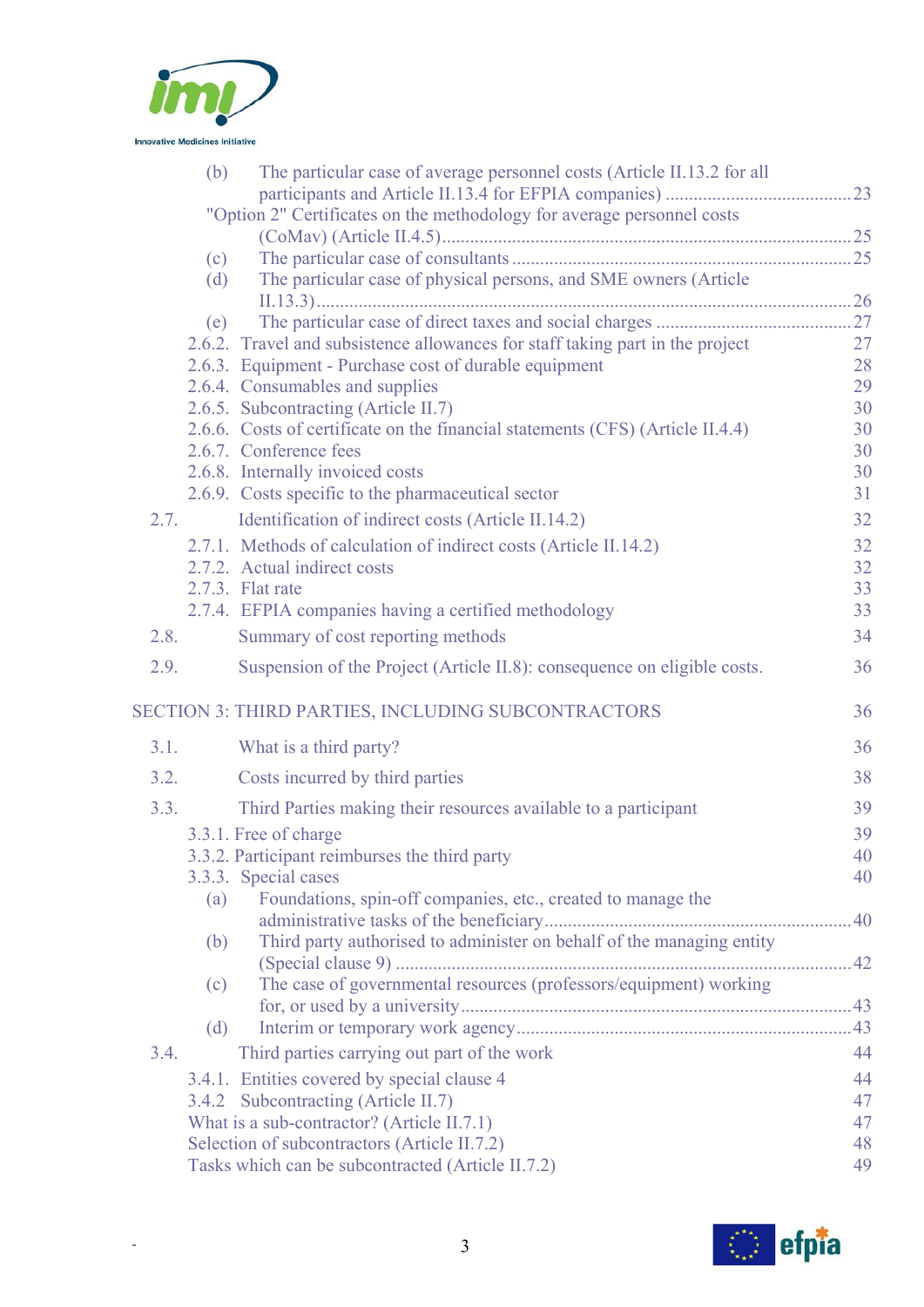

|      | Minor tasks (Article II.7.3)<br>Details to be included in Annex I                                                               | 50<br>50 |
|------|---------------------------------------------------------------------------------------------------------------------------------|----------|
|      | SECTION 4: Financial contribution made by an EFPIA company to a beneficiary                                                     |          |
|      | (Articles II. 4.1.d) and II.16.c))                                                                                              | 51       |
| 4.1. | Principles                                                                                                                      | 51       |
| 4.2. | Reporting financial contribution from EFPIA companies                                                                           | 52       |
|      | SECTION 5: Special case: Donation from an EFPIA company to a beneficiary                                                        | 55       |
|      | <b>SECTION 6: Reporting (Article II.4)</b>                                                                                      | 55       |
| 6.1. | Certificate on the financial statements (Article II.4.4 and II.4.5)                                                             | 55       |
| 6.2. | Approval of reports and deliverables (Article II.5)                                                                             | 57       |
| 6.3. | Adjustments to previous reports                                                                                                 | 58       |
| 6.4. | Exchange rates (Article II.6.4)                                                                                                 | 58       |
|      | <b>SECTION 7: AUDITS AND CONTROLS</b>                                                                                           | 59       |
| 7.1. | Financial audits and controls (Article II.21)                                                                                   | 59       |
|      | 7.1.1. Purpose of the audit                                                                                                     | 59       |
|      | 7.1.2. Participants' rights and obligations                                                                                     | 59       |
|      | 7.1.3. Reports                                                                                                                  | 60       |
|      | 7.1.5. Extrapolation                                                                                                            | 60       |
| 7.2. | Technical audits and reviews (Article II.22)                                                                                    | 60       |
|      | 7.2.1. Purpose of the audit                                                                                                     | 60       |
|      | 7.2.2. Auditors                                                                                                                 | 61       |
|      | 7.2.3. Beneficiaries' rights and obligations                                                                                    | 61       |
|      | 7.2.4. Reports                                                                                                                  | 61       |
|      | SECTION 8: Additional principles for participants which are neither a beneficiary nor<br>an EFPIA companies (special clause 11) | 62       |
|      | <b>PART 2: ADDITIONAL PRINCIPLES FOR</b>                                                                                        |          |
|      | <b>BENEFICIARIES</b>                                                                                                            | 63       |

| <b>SECTION 1: Financial verification of the beneficiaries</b> | 63 |
|---------------------------------------------------------------|----|
| <b>SECTION 2: IMI JU FINANCIAL CONTRIBUTION</b>               | 64 |

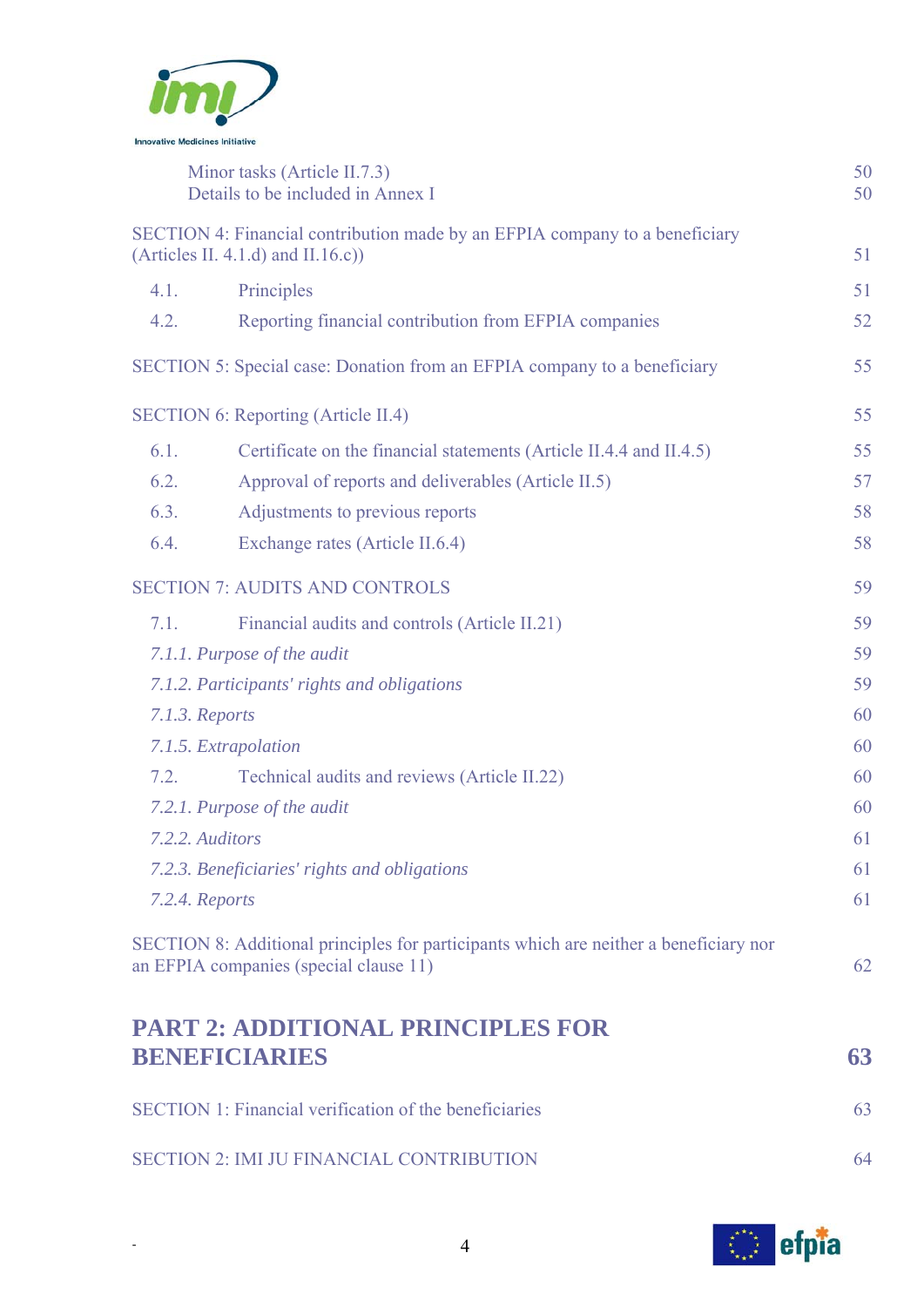

| 2.1.             | Upper funding limits for beneficiaries (Article II.15)                                                           | 64       |
|------------------|------------------------------------------------------------------------------------------------------------------|----------|
| 2.2.             | Maximum IMI JU financial contribution (Article 5.1)                                                              | 66       |
|                  | <b>SECTION 3: RECEIPTS AND INTEREST</b>                                                                          | 67       |
| 2.1.             | Receipts of the project (Article II.16)                                                                          | 67       |
|                  | 2.1.1. Principles                                                                                                | 67       |
|                  | 2.1.2. Income generated by the project                                                                           | 67       |
|                  | 2.1.3. Contribution in kind or financial transfers or their equivalent to the                                    |          |
|                  | beneficiary from third parties<br>2.1.4. When to declare receipts from third parties (other sources than EFPIA)? | 68<br>68 |
|                  | 2.1.5. When to declare receipts from EFPIA companies?                                                            | 68       |
| 2.2.             | Interest yielded by the pre-financing (Article II.18)                                                            | 69       |
|                  | 2.2.1. When to declare interest?                                                                                 | 69       |
|                  | 2.2.2. How to declare interest?                                                                                  | 69       |
|                  | <b>SECTION 3: PAYMENT MODALITIES AND TIME-LIMIT</b>                                                              | 70       |
| 3.1.             | Bank account (Article 5.3)                                                                                       | 70       |
| 3.2.             | Pre-financing at the start of the project (Article 6)                                                            | 70       |
| 3.3.             | Interim payments following the approval of periodic reports (Articles II.5)<br>and $II.6$                        | 71       |
| 3.4.             | Final payment following the approval of final report (Articles II.5 and<br>II.6)                                 | 71       |
| 3.5.             | Time-limit for payments (Article II.5)                                                                           | 72       |
|                  | SECTION 4: RECOVERY AND REIMBURSEMENT (Article II.20)                                                            | 72       |
|                  | <b>SECTION 5: SANCTIONS</b>                                                                                      | 72       |
|                  | 5.1. Liquidated damages (Article II.23)                                                                          | 72       |
| 5.2.             | Financial penalties (Article II.24)                                                                              | 74       |
|                  |                                                                                                                  |          |
| <b>COMPANIES</b> | <b>PART 3: ADDITIONAL PRINCIPLES FOR EFPIA</b>                                                                   | 75       |
|                  |                                                                                                                  |          |
|                  | <b>SECTION 1: IN-KIND CONTRIBUTION</b>                                                                           | 75       |
| 1.1.             | Definition and general principles of in-kind contribution                                                        | 75       |
|                  | Non-EU in-kind contributions                                                                                     | 75       |
| 1.2.             | Indicatives types of eligible in-kind contribution                                                               | 76       |
|                  | 1.3. Methodology for calculating the in-kind contribution                                                        | 76       |
|                  | 1.3.1. Actual costs                                                                                              | 77       |
|                  |                                                                                                                  |          |

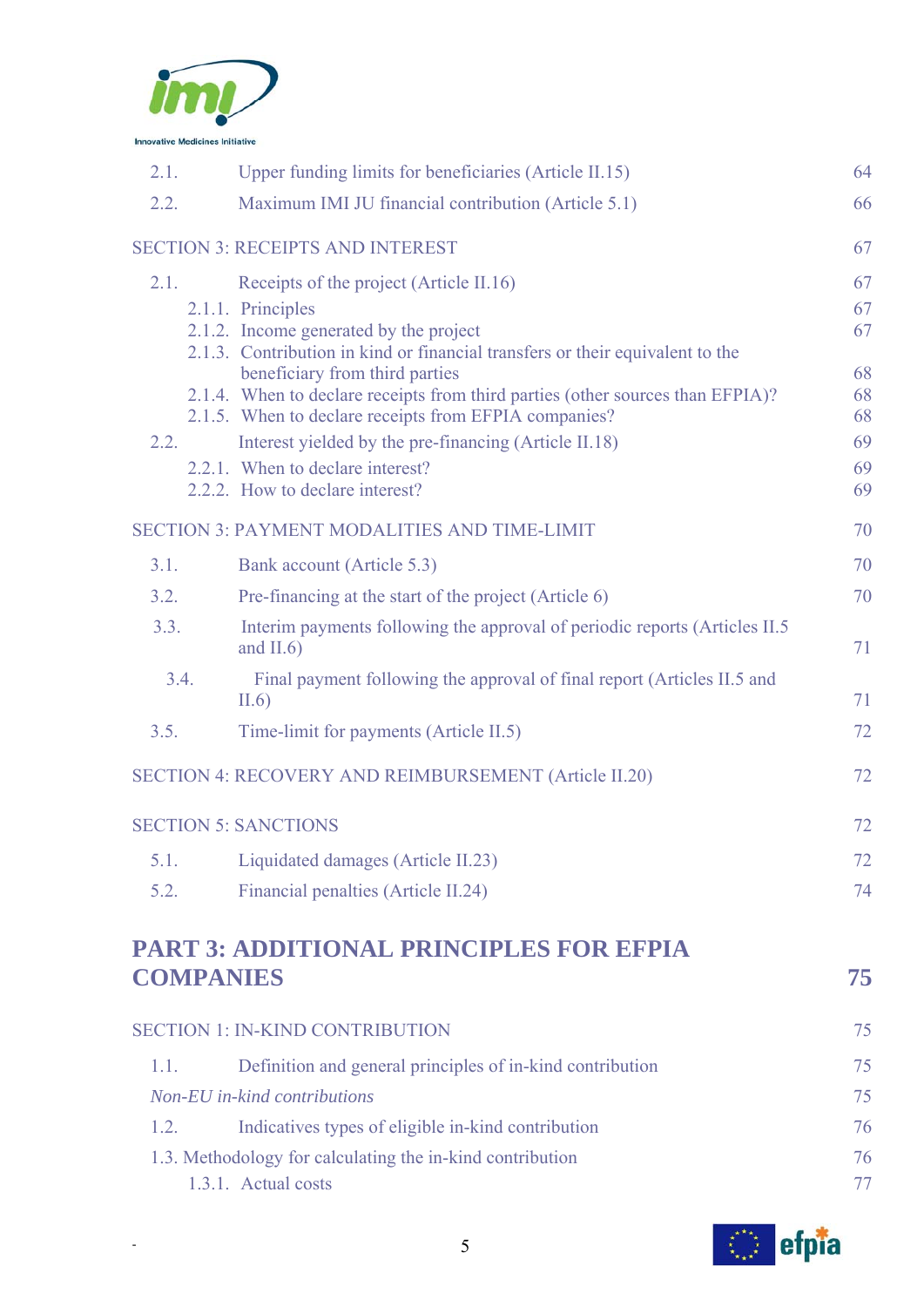

|    | 1.3.2. Average personnel costs                                         | 77. |
|----|------------------------------------------------------------------------|-----|
|    | 1.3.3. Certified methodology on in-kind contribution (Article II.13.4) | 77. |
| a) |                                                                        |     |
| h) |                                                                        |     |
|    | <b>SECTION 2: Reporting for EFPIA companies (Article II.4)</b>         | 79  |
|    |                                                                        |     |

# **ANNEX I – FREQUENTLY ASKED QUESTIONS (FAQ)** 80

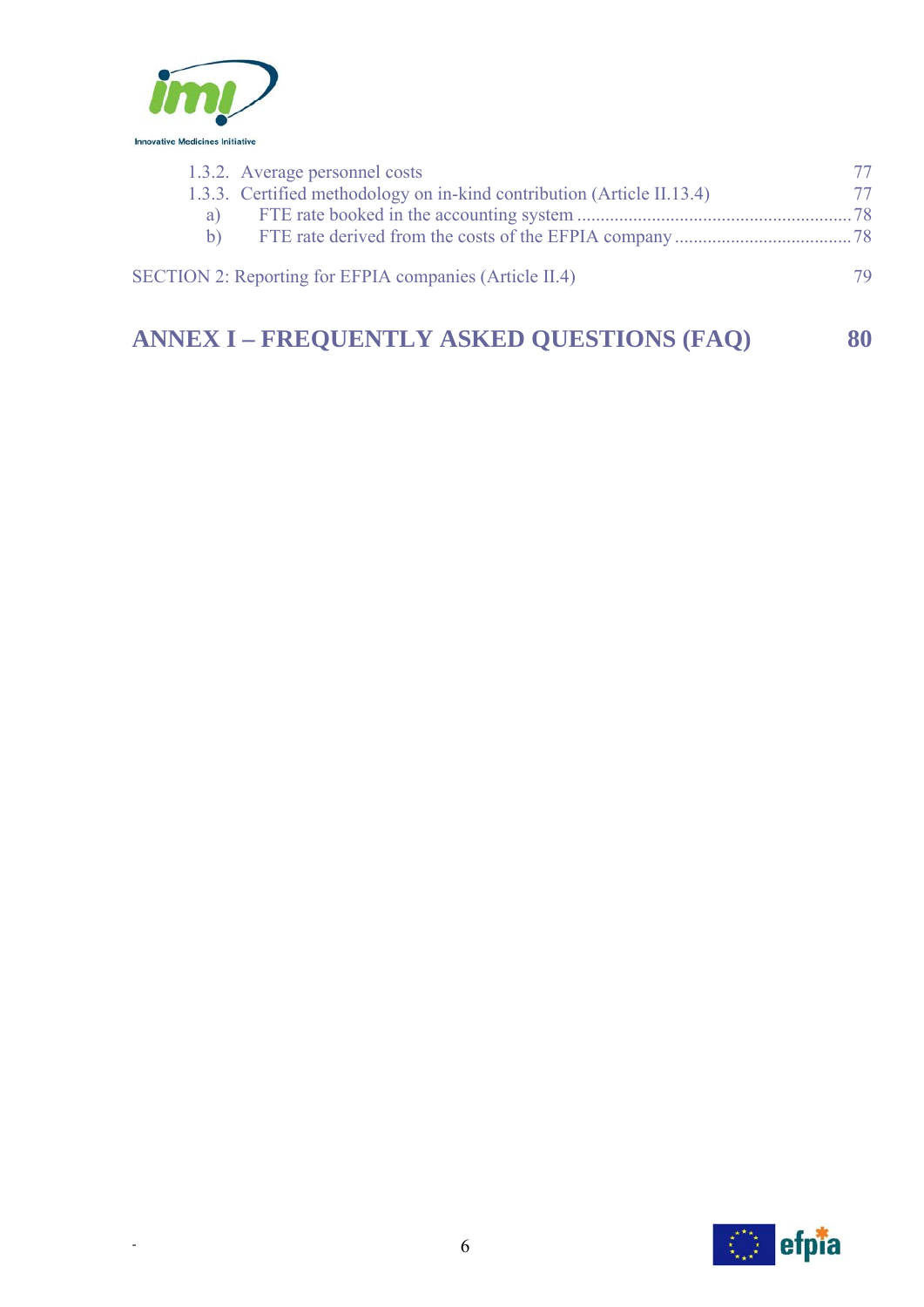

# **EXECUTIVE SUMMARY**

# **Introduction**

The Innovative Medicines Initiative Joint Undertaking (IMI JU) is Europe's largest public-private partnership aiming to improve the drug development process by supporting a more efficient discovery and development of better and safer medicines for patients.

IMI is a Joint Undertaking between the European Union and the European Federation of Pharmaceutical Industries and Associations (EFPIA).

IMI budget of up to  $\epsilon$ 2 billion is being invested until 2017. The European Union's contribution of maximum  $E1$  billion will be entirely awarded to the public sector, academia, patient organisations and small and medium-sized enterprises (SMEs). The pharmaceutical industry will match this amount with  $\epsilon$ 1 billion in R&D resources to fund its own contribution and the running costs of the IMI JU.

The IMI JU research activities support the implementation of research priorities set out in its Research Agenda mainly by awarding grants following Calls for proposals.

The research consortia participating in IMI projects consist of:

 large biopharmaceutical companies that are members of EFPIA, and a variety of other partners, such as:

- small- and medium-sized enterprises,
- patients' organisations,
- universities and other research organisations,
- hospitals,
- regulatory agencies,
- any other industrial partners.

# **Basic principles**

#### The **legal entities eligible for IMI funding** are the following:

- Academia
- SMEs (according to the EU definition)
- Patient organisations
- Non-profit research organisations
- Intergovernmental organisations

These entities are defined as beneficiaries

#### The **legal entities not eligible for IMI funding** are the following:

– EFPIA companies (including their affiliates)

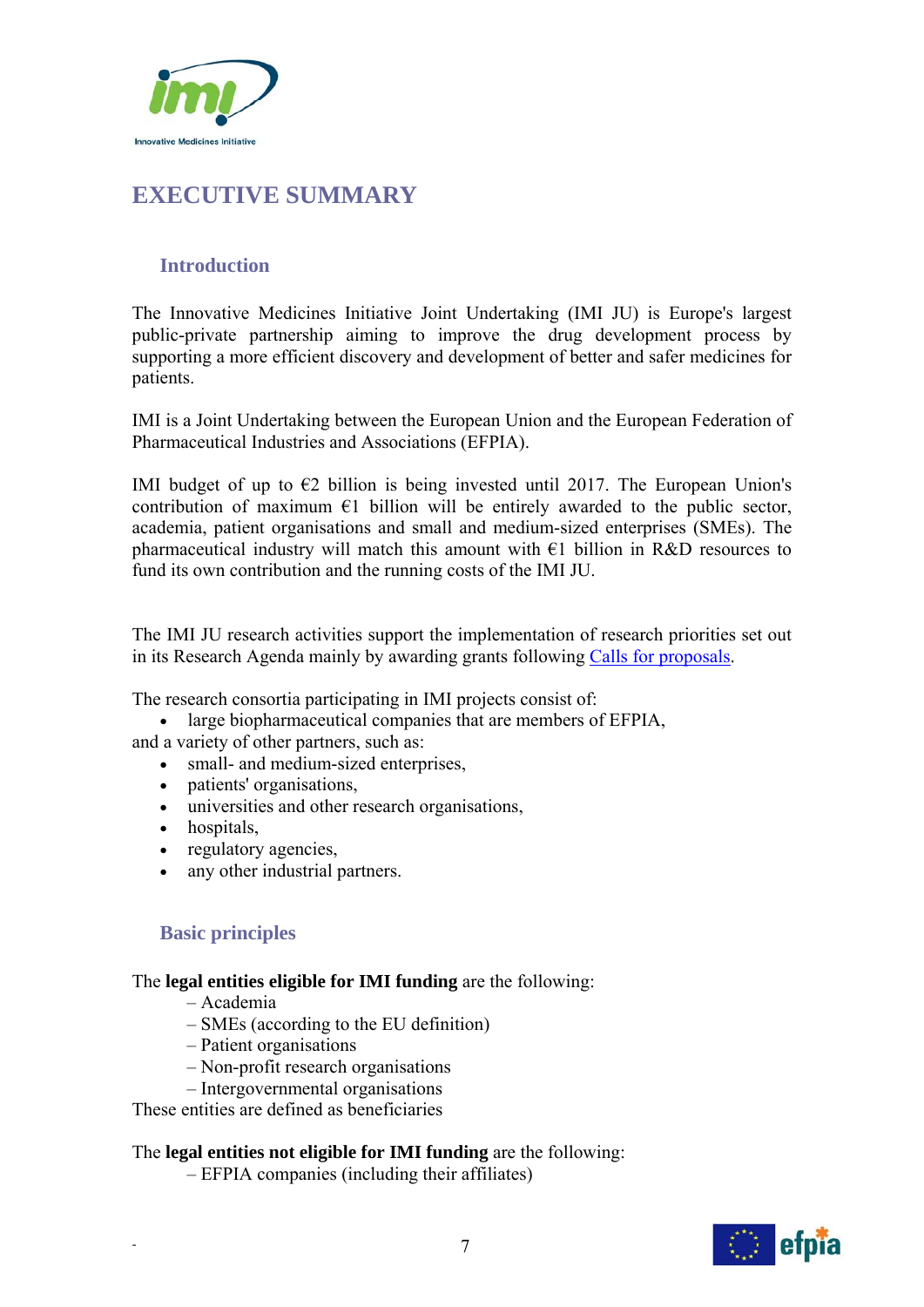

 – Companies not falling within the EU definition of SMEs and Others (both being not being a beneficiary nor an EFPIA company)

IMI may co-finance:

- Direct eligible costs (personnel, consumables, equipment, etc.)
- Indirect eligible costs = overheads calculated according a flat-rate of 20% of direct eligible costs, or actual indirect costs

The table below provides **summary of direct eligible costs**: For further details, please refer to Part 1-section 2.5 Identification of direct costs

|                    | Indicative types of direct eligible costs                                                                                                                                                                                                                                                                                                                                                                                   |
|--------------------|-----------------------------------------------------------------------------------------------------------------------------------------------------------------------------------------------------------------------------------------------------------------------------------------------------------------------------------------------------------------------------------------------------------------------------|
| a) Personnel costs | Personnel on payroll of an entity who works on its<br>premises for the IMI project. This may be either<br>actual costs or average personnel costs (such as FTE).<br>Average personnel costs may include other direct<br>costs and also indirect costs, if this is consistent with<br>the management principles and accounting practices<br>of the entity.                                                                   |
| b) Equipment       | If the durable equipment is needed for the purpose of<br>the IMI project, the relevant part of the depreciation<br>according to the time used for the project can be<br>charged. Calculation of depreciation should follow<br>the company's own internal standard.                                                                                                                                                          |
| c) Consumables     | General consumable costs should be calculated if not<br>already included in FTE costs, following each<br>company's internal standard.<br>Non-general consumables will have to be valued.<br>Examples:<br>animal costs: rat and mice, housing, transgenic<br>mice animals and associated husbandry costs;<br>transportation of animals/samples to partners in<br>the consortium;<br>samples, data, compounds, DNA chip,<br>п |
| d) Subcontracting  | Examples:<br>studies subcontracted to a clinical research<br>organisation (CRO);<br>regulatory costs (EMA fees for scientific advice).                                                                                                                                                                                                                                                                                      |

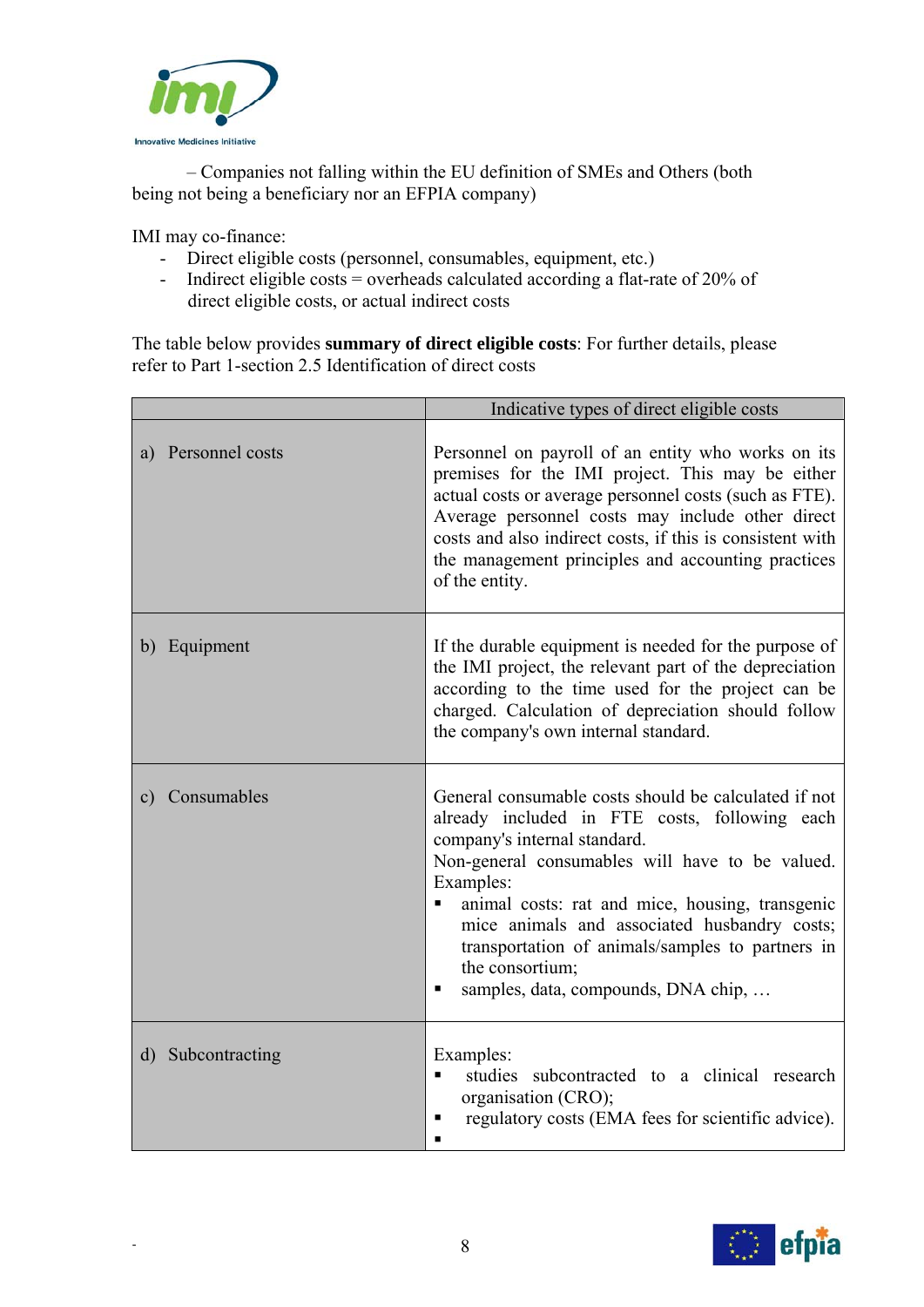

| e) Management activities | Example:<br>costs for personnel allocated for activities related<br>to management of the project;<br>certificates on the financial statements;<br>meetings, travel and subsistence for management<br>purposes, rental costs for off-site meeting rooms,<br>catering.                                                                                                           |
|--------------------------|--------------------------------------------------------------------------------------------------------------------------------------------------------------------------------------------------------------------------------------------------------------------------------------------------------------------------------------------------------------------------------|
| f) Training activities   | Personnel costs of those providing the training<br>(Personnel costs for time spent in attending the IMI)<br>JU courses for those being trained is not eligible).<br>Example: Tuition fees for IMI JU courses paid by<br>EFPIA companies to a beneficiary may be eligible<br>for the EFPIA company, but must be declared as<br>receipt by the beneficiary who charges the fees. |

#### **Funding rates** are the following (only for **beneficiaries**):

- Research activities: a maximum of 75% of total eligible costs
- Other activities, including management and training activities: a maximum of 100% of total eligible costs

# **Structure of a IMI grant agreement**

The IMI grant agreement is structured as follows:

- Core grant agreement: Articles 1 to 11, including list of the applicable special clause(s) in Article 7
- Annex I: Description of Work
- Annex II: Article II.1 to II.42 (General Conditions)
- Annex III: Form to be signed for acceding to the IMI grant agreement before its entry into force (also called Form A)
- Annex IV: Form to be signed by new participants for acceding to the IMI grant agreement during the implementation of the project (also called Form B)
- Annex V: Templates for financial statements (also called Form C)
- Annex VI: Terms of reference for the certificate on the financial statements (also called Form D)

The list of special clauses can be found here

http://www.imi.europa.eu/sites/default/files/uploads/documents/Grant%20Annex%20D ocumentsNew\_Folder/imi-ga-list-of-special-clauses\_en.pdf

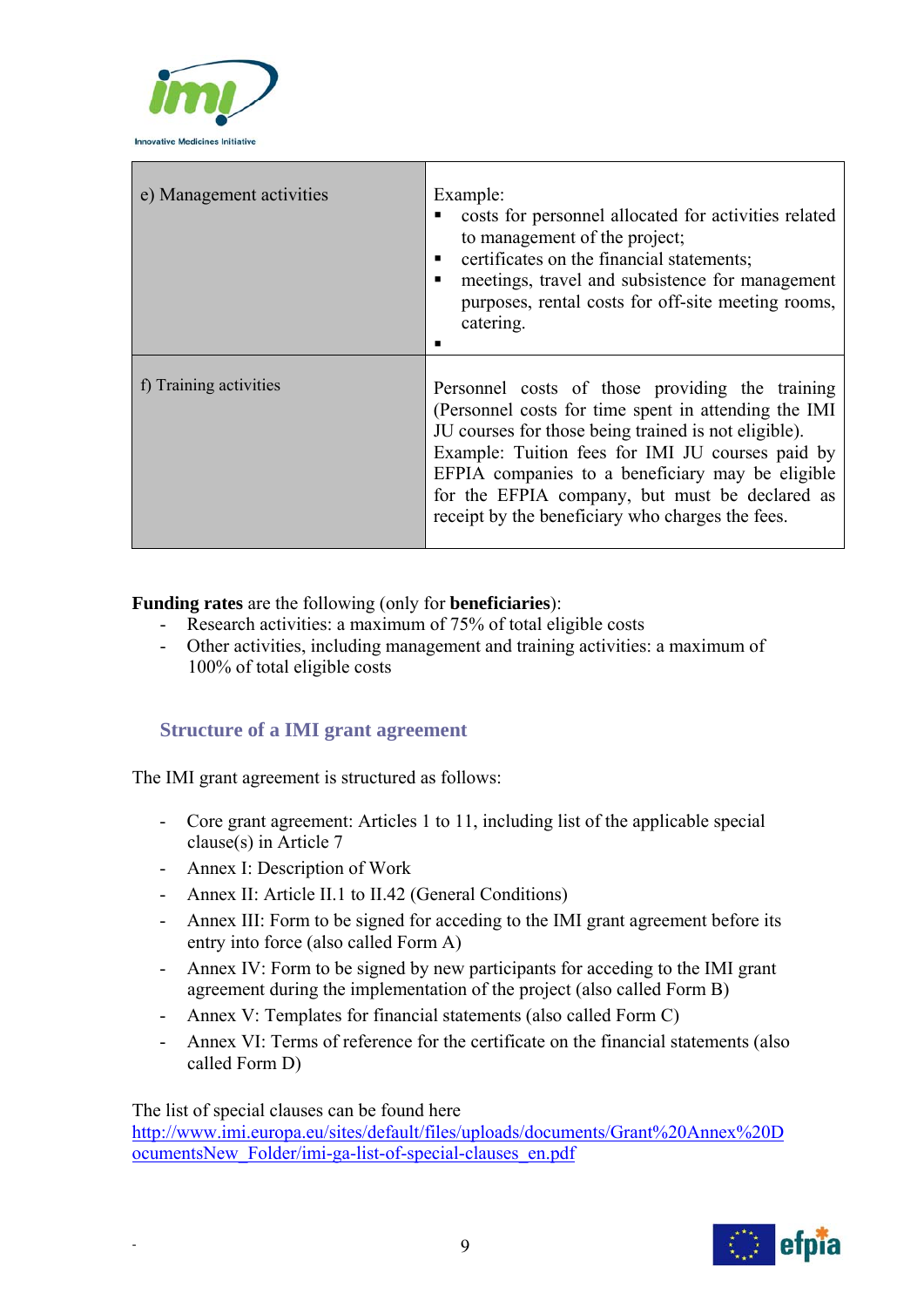

# **PART 1: GENERAL PRINCIPLES APPLYING TO ALL PARTICIPANTS**

# *SECTION 1: ORGANISATION OF THE CONSORTIUM AND RESPECTIVE ROLES*

# **1.1. Role of the coordinator (Article II.2.3)**

The **coordinator** is the project leader and represents the consortium for any communication between the IMI JU and any participant of the project.

The coordinator:

- a) shall instruct the managing entity of the IMI JU funding to administer the IMI JU financial contribution regarding its allocation and distribution between beneficiaries and activities, in accordance with the grant agreement and the decisions taken by the consortium;
- b) shall review the reports to verify consistency with the project tasks before transmitting them to the IMI JU;
- c) shall monitor the compliance by participants with their contractual obligations under the IMI grant agreement;

The coordinator is an EFPIA company, unless otherwise agreed within the consortium.

# **1.2. Role of the managing entity (Article II.2.3)**

The **managing entity** of the IMI JU funding is a beneficiary and receives on behalf of the beneficiaries the IMI JU financial contribution to the project.

The managing entity shall:

- a) keep the records and financial accounts making it possible to determine at any time what portion of the IMI JU financial contribution has been paid to each beneficiary for the purposes of the project,
- b) inform the coordinator and the IMI JU of the distribution of the IMI JU financial contribution and the date of transfers to the beneficiaries, when required by this grant agreement or by the IMI JU or by the coordinator;

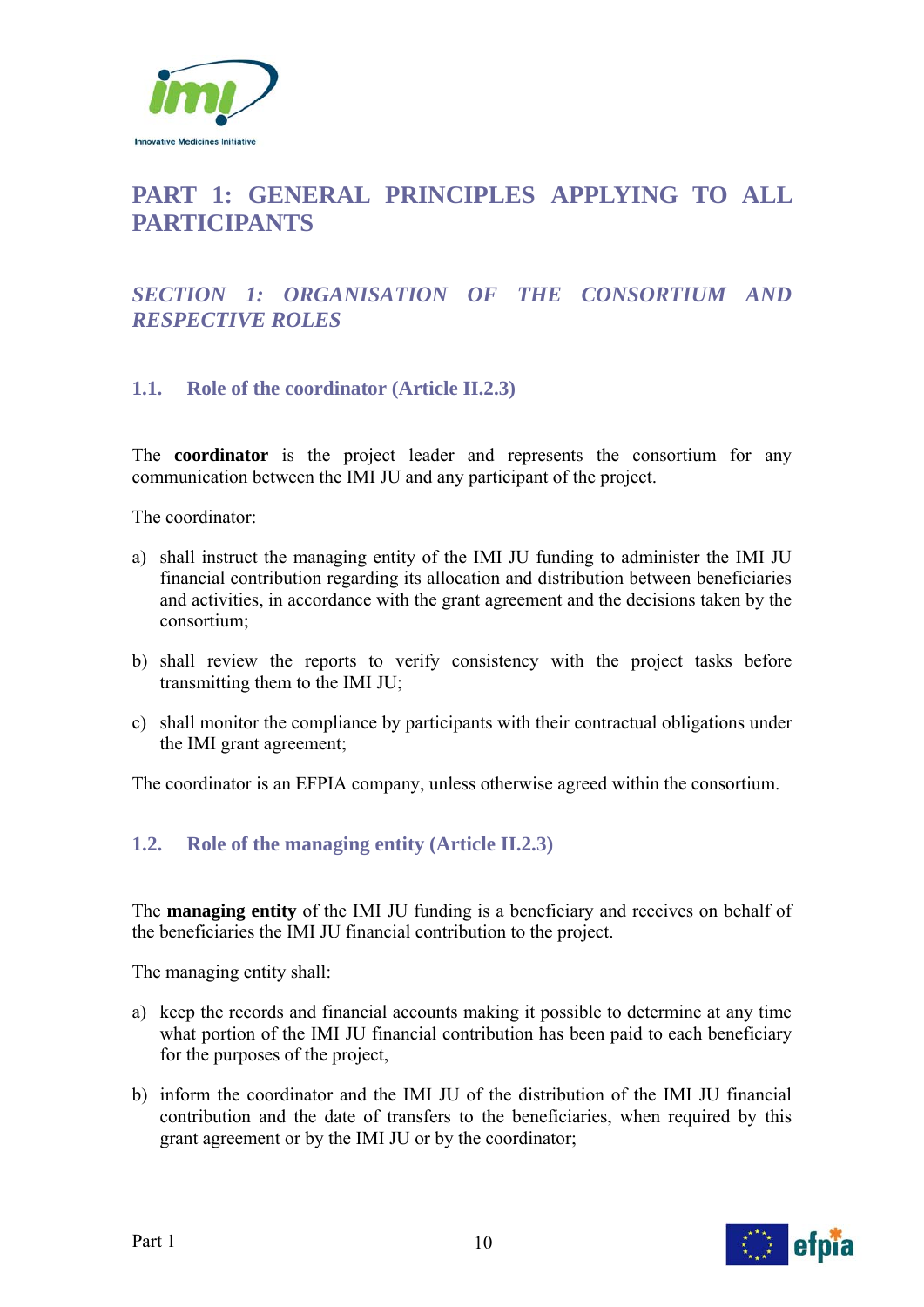

c) ensure that all the appropriate payments are made to beneficiaries without unjustified delay.

#### **1.3. Can the tasks of the coordinator and the managing entity be performed by other participants/third parties? (Article II.2.3)**

The tasks attributed to the coordinator and the managing entity **cannot be subcontracted or outsourced to:** 

- **-** other participants; or
- **-** a third party, except when the introduction of Special Clause 9 in the IMI grant agreement allows for the managing entity to delegate some of the tasks to a third party created by, controlled by or affiliated to the Managing Entity.

#### **1.4. Can part of the management tasks be performed by other participants/third parties?**

Some management tasks, such as participation to project management meetings, obtaining of the certificates on financial statements, may be performed by other participants, including the managing entity or a beneficiary. They will be reimbursed at 100% provided they comply with the other eligibility criteria as stipulated in Article  $II.13$ 

# **1.5. Can there be a scientific coordinator different from the scientific representative of the coordinator?**

Tasks related to the coordination of the project that are not listed in Article II.2 of the IMI grant agreement (e.g. scientific coordination of the project) could be carried out by another participant, including by the managing entity.

The participant in charge of the task of scientific coordination, may be internally (i.e. within the Consortium) identified as a "scientific coordinator". However, in the relationship with the IMI JU, the "scientific coordinator" will not be considered as the project coordinator.

The tasks of scientific coordination performed by any participant can be reimbursed, if the said beneficiary complies with the criteria for eligibility established in Article II.13, but only as "research and technological development activities" (i.e. 75% reimbursement rate). By their nature (scientific work) they cannot be reimbursed as "management costs" (i.e. reimbursement up to 100%).

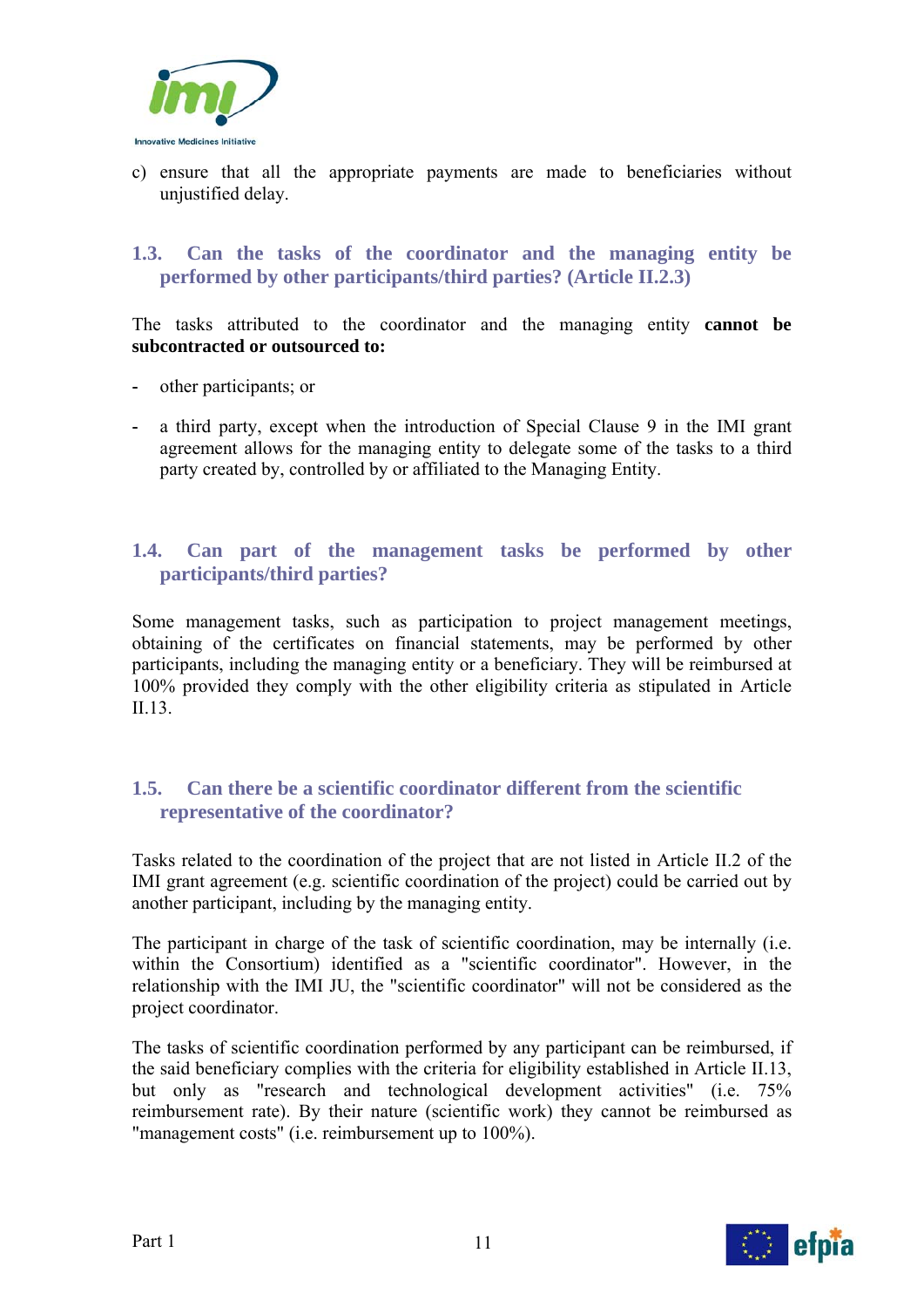

# *SECTION 2: FINANCIAL PROVISIONS*

# **2.1. Estimated budget and maximum IMI JU contribution (Article 5)**

The estimated budget and the maximum IMI JU financial contribution are based on an estimation of eligible costs prepared by the participants and negotiated with the IMI JU.

Estimation of eligible costs of the project must be shown in detail in the estimated breakdown of budget included in the Description of Work (Annex I).

Costs incurred by the participants in the course of the project, must satisfy the eligibility criteria laid down by the IMI grant agreement (Article II.13). It must be stressed that subject to these criteria, it is always the IMI JU which takes the final decision on the nature and amount of the costs to be considered eligible, either when analysing proposals for the establishment of the estimated budget to be annexed to the IMI grant agreement or when examining financial statements for the purposes of determining the IMI JU financial contribution.

# **2.2. Financial content of Annex I of the grant agreement (Description of Work): budget transfers among participants**

As the estimated breakdown of budget included in the Description of Work (Annex I) is an estimate, the transfer of budget between activities and participants is allowed without the need for an amendment of the IMI grant agreement. However, a condition for this is that the work be carried out as foreseen in Annex I. The coordinator (together with the managing entity) should verify this on a case-by-case basis, but in practical terms, coordinators (and participants) are encouraged, where a transfer with a potential impact on the "Description of Work" arises (most cases), **to check this** (i.e. by e-mail) with the Scientific Officer in the IMI JU. This e-mail (or other written) communication would avoid disagreement on the interpretation of this condition later.

**An amendment to Annex I of the IMI grant agreement will be necessary if the budget transfer arises from a significant change, i.e. change that affects the technical work as foreseen in the Annex I, including the subcontracting of a task that was initially meant to be carried out by a participant.**

Furthermore, if a transfer is made, the reimbursement rates of the new activities and beneficiaries concerned as described in Article II.15 will apply, as well as any other limits set in the IMI grant agreement (i.e. transfer between beneficiaries or activities with different funding rates).

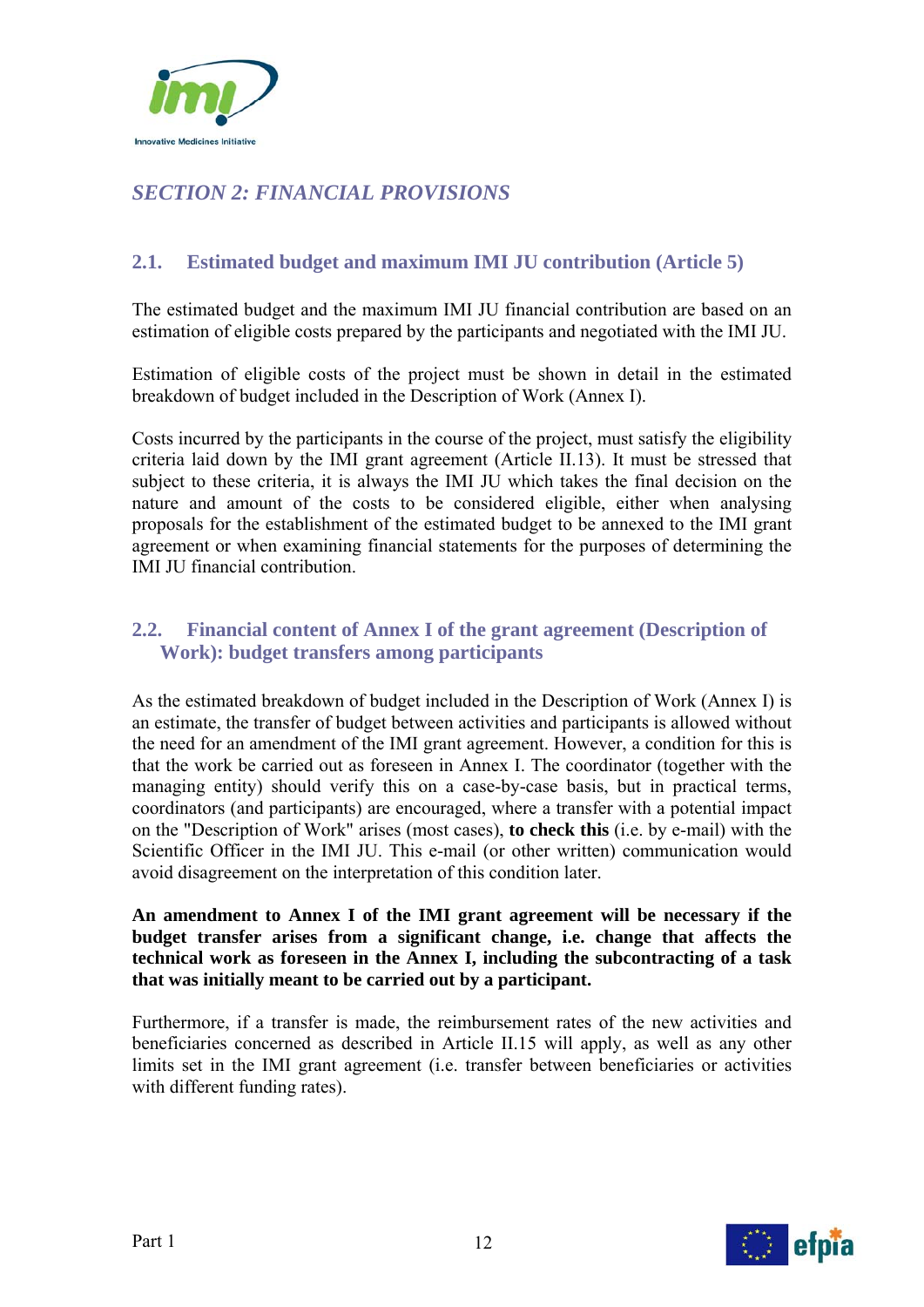

# **2.3. Eligibility criteria**

To be considered eligible, costs must be:

#### *actual (Article II.13.1.a))*

Costs must be actually incurred (actual costs). That means that they must be real and not estimated, budgeted or imputed.

Where actual costs are not available at the time of establishment of the financial statements, the closest possible estimate can be declared as actual if this is in conformity with the accounting principles of the participant. This must be mentioned in the financial statement. Any necessary adjustments to these claims must be reported in the financial statement for the subsequent reporting period (see Section 5).

For the last period the costs should be submitted based on the information available at the moment of preparing the financial statement but the participant should always provide the closest possible estimate.

#### *incurred by the participant* **(***Article II.13.1.b))*

Supporting documents proving **occurrence,** the bookkeeping and the payment of the costs by the participants must be kept for all costs and for up to five years after the end of the project.

However, in some circumstances the IMI grant agreement accepts some third parties (i.e. any legal entity which does not sign the IMI grant agreement) whose costs may be eligible. Should a participant wish to recur to the assistance of a third party in an on-going project, this has to be discussed with the Scientific Officer, and if approved and in conformity with the rules, the third party contribution and resources have to be detailed in Annex I. For further details, see Section 3

# *incurred during the duration of the project (Article II.13.1.c))*

Only costs generated during the lifetime of the project can be eligible.

The starting date of the project determines the period of eligibility of the corresponding costs (Article 3 – Duration and start date of the project). The start date of the project cannot be prior to the submission of the Full Project Proposal, insofar the Full Project Proposal is deemed to have been concluded **before** the start of the project.

However, for participants working on accrual accountancy basis, the date when the costs are incurred is the date when they are entered into the books according to applicable national accounting rules. Therefore, for these participants' costs relating to e.g. travels, may be potentially eligible if the invoices documenting them were entered into the books after the start date of the project. The fact that

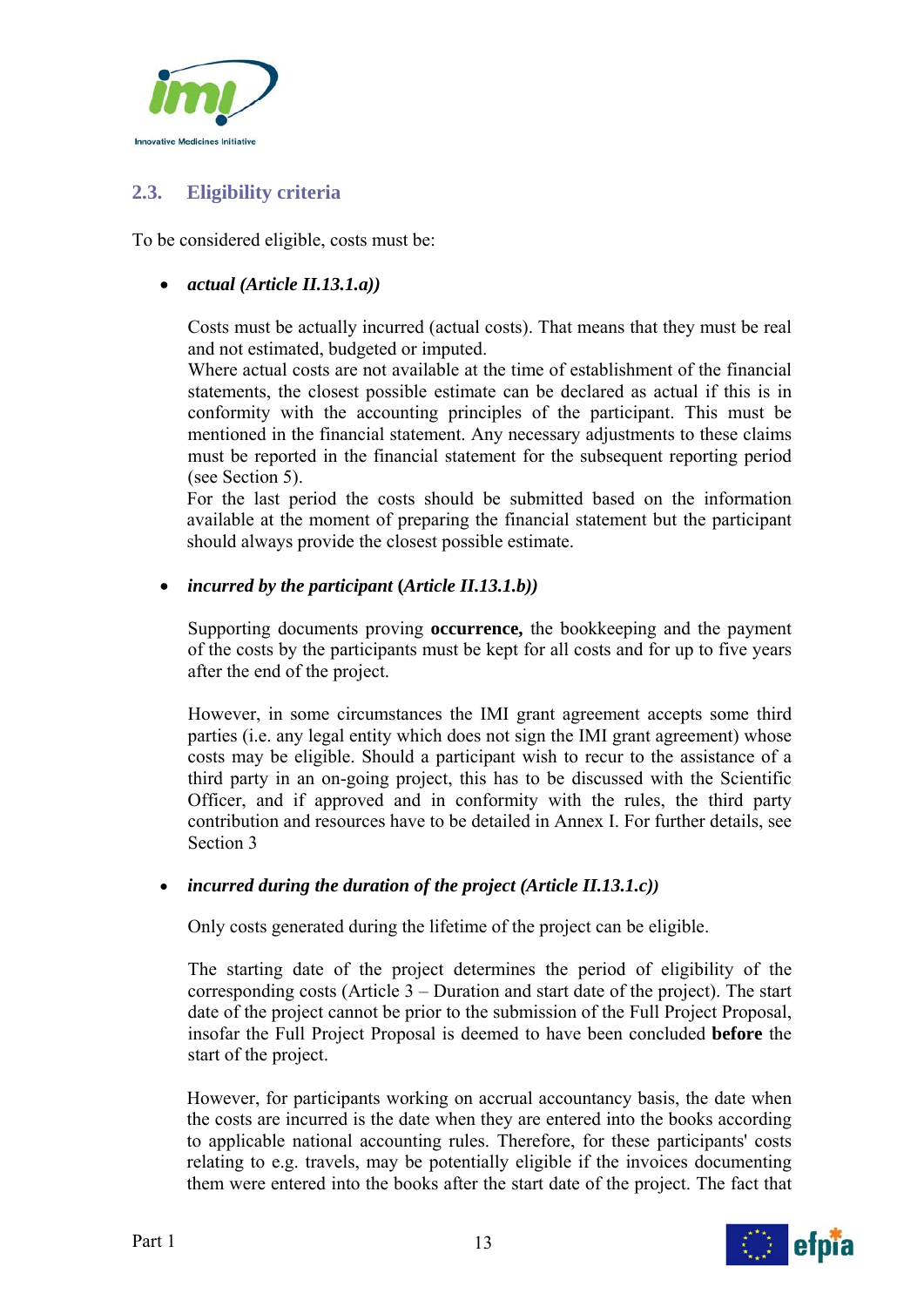

costs must be incurred during the duration of the project does not necessarily mean that the cost has in fact to be paid during that period: *e.g*. salaries of staff for the last month of the project which are paid following the end of the project.

**The IMI grant agreement foresees an explicit exception for costs incurred in relation to final reports and reports corresponding to the last period as well as certificates on the financial statements and final reviews if applicable. These costs may be incurred during the period of up to 60 days after the end of the project or the date of termination.** 

It may be that despite that the ownership of the good has actually been transferred **or the service provided** some costs have not yet been paid when the request for the final payment is sent. This situation is acceptable if it is certain that a debt exists (invoice or equivalent) for services or goods actually supplied during the lifetime of the project and the final cost is known; the IMI JU is entitled to check whether payment was actually made by asking for supporting documents to be produced when the payment has been made or during an *ex post* audit carried out later.

For the last period the costs should be submitted based on the information available at the moment of preparing the financial statement.

#### *Can costs related to the drafting of the Full Project Proposal be eligible?*

The Project Agreement is deemed to have been concluded before the start date of the project. Therefore costs related to preparing, drafting and submitting the Full Project Proposal are not eligible and can never be charged to the project. However, costs related to amendments/modifications of the Project Agreement during the duration of the project are eligible costs of the project.

#### *Can depreciation costs for equipment used for the project but bought before the start of the project be eligible?*

If the equipment has not yet been fully depreciated according to the usual accounting and management principles and practices of the participant, then the remaining depreciation (according to the amount of use, in percentage and time) can be eligible under the project.

#### *Example:*

*Equipment bought in January 2010, with a depreciation period of 48 months according*  to the participant's accounting practices. If a project starts on 1<sup>st</sup> January 2012 (when *24 months of depreciation have already passed), and the equipment is used for this IMI project, the participant can declare the depreciation costs incurred under the project for the remaining 24 months (but only the portion of the equipment used on the project may be charged).* 

#### *Can cost of consumables incurred before start date of the project be considered as eligible?*

*Based on scientific or technical justification with the prior agreement of IMI JU, some consumables used during the implementation of the project may be exceptionally considered.* 

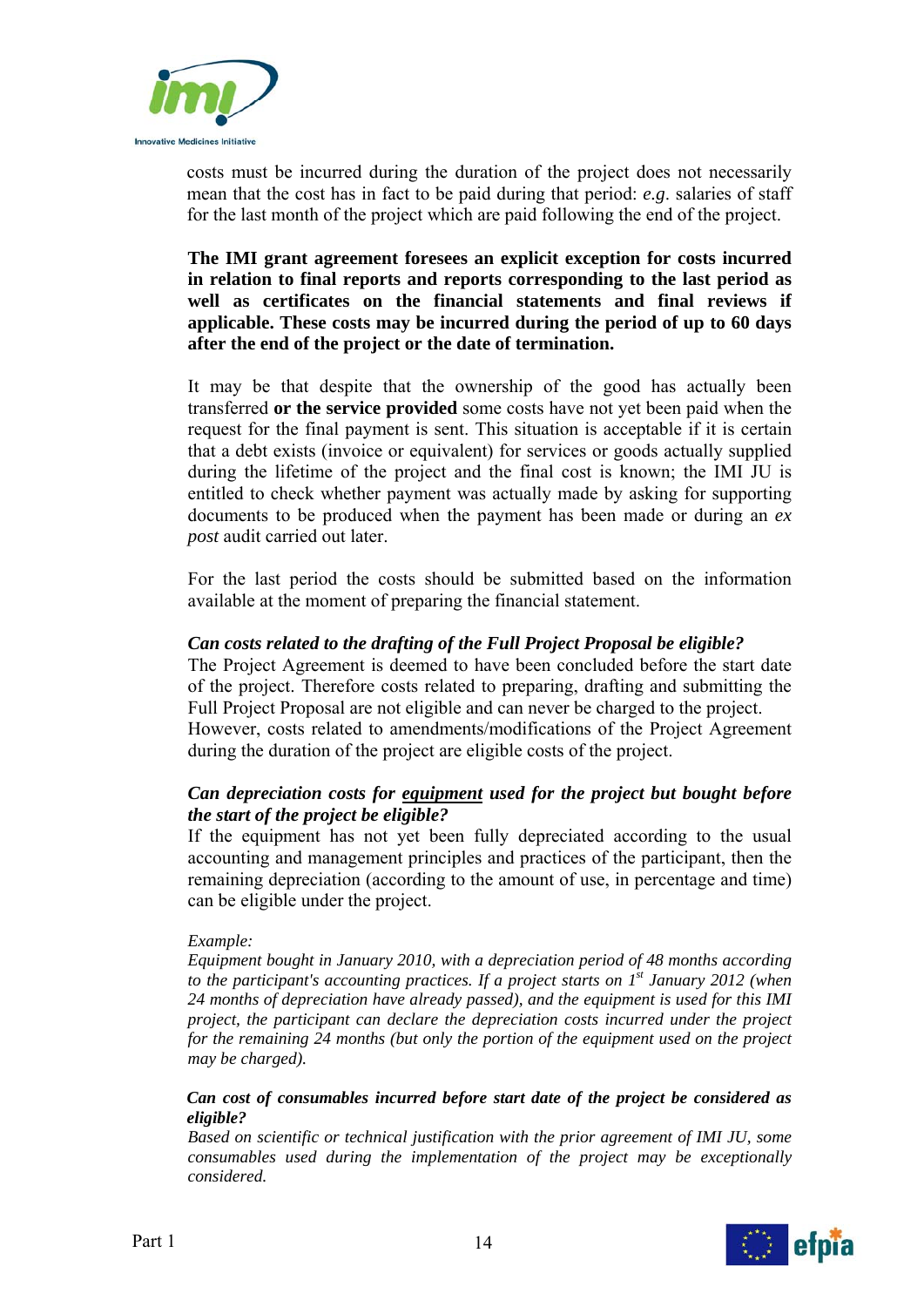

*The rules are under definition along the following principles: this shall be valued and recorded according to the usual accounting and management principles and practices of the participant, and auditable.* 

*Examples: Clinical samples or compounds pre-existing to the project, but which would be entirely used (destroyed) for the sole purpose of the specific IMI JU project.* 

#### *Determined according to the usual accounting and management principles and practices of the participant identifiable and verifiable (Article II.13.1.d))*

Costs must be determined according to the applicable accounting rules of the country where the participant is established and "*according to the usual accounting and management principles and practices of the participant"*.

However, this principle is not absolute; it must be considered together with the other eligibility criteria, and therefore could not be invoked in order to deviate from other provisions of the IMI grant agreement.

*Example: VAT could be considered as a cost by the accounting of a participant, but this cannot be used to claim it as an eligible cost with an IMI JU project, as VAT is not an eligible cost (article II.13.3.a of the IMI GA)* 

This also means that they do not have the possibility to create specific accounting principles for IMI projects (e.g. a bonus payment for researchers only for the time spent on IMI projects).

Costs which cannot be justified are, as a matter of principle, to be considered not eligible. The IMI grant agreement states that "*the participant's internal accounting and auditing procedures must permit direct reconciliation of the costs and revenue declared in respect of the action with the corresponding accounting statements and supporting documents"*.

However, for the participants who charge indirect costs using the flat rate of 20%, by definition these indirect costs do not need to be backed up by supporting evidence (see Article II.14.2.b)).

 *used for the sole purpose of achieving the objectives of the project and its expected results, in a manner consistent with the principles of economy, efficiency and effectiveness (Article II.13.1.e))* 

These costs must be essential for the performance of the project and would not be incurred if the project did not take place. The concept of correctly matching estimated costs and expected achievements is a fundamental criterion: the participant must be able to justify the resources used to attain the objectives set. The IMI JU grant must not be diverted to finance other projects or other activities.

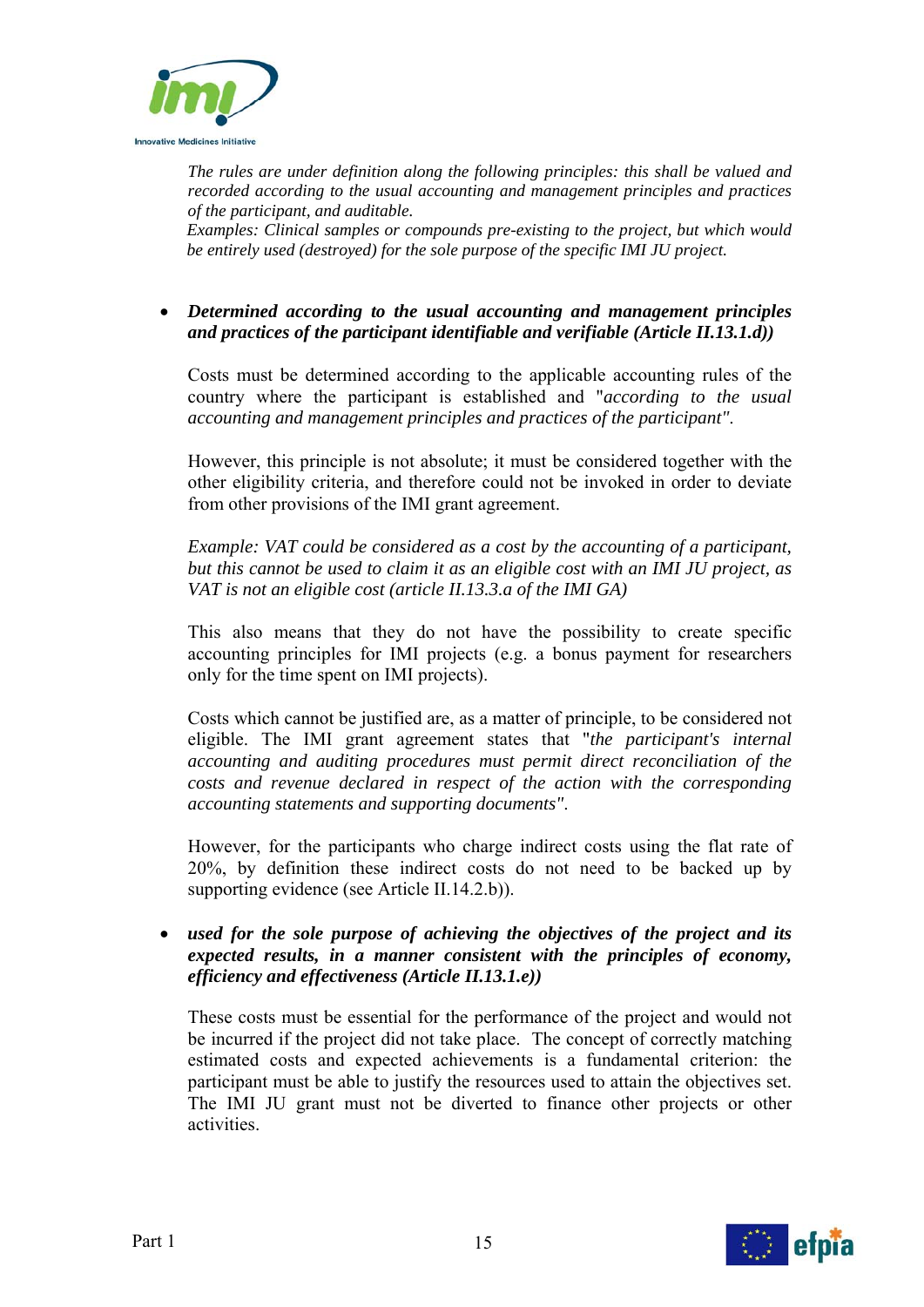

**The principles of economy, efficiency and effectiveness**: refers to the standard of "good housekeeping" in spending public money effectively. Economy can be understood as minimising the costs of resources used for an activity (input), having regard to the appropriate quality and can be linked to efficiency, which is the relationship between the outputs and the resources used to produce them. Effectiveness is concerned with measuring the extent to which the objectives have been achieved and the relationship between the intended impact and the actual impact of an activity.

Costs must be reasonable and comply with the principles of sound financial management, with the objectives of the project and with the formal aspects of the reporting of this expenditure, including the follow-up of the budget in terms of budget allocation and schedule of the cost.

- *recorded in the accounts of the participant and, in the case of any contribution from third parties, recorded in the accounts of the third parties (Article II.13.1.f))*
- *incurred for prospective research conducted in an EU Member State or associated country (Article II.13.1.g)*

The research activities for which reimbursement is claimed must be conducted in a Member State or in a country associated to the FP7.

Subject to the IMI JU Governing Board decision, accepting EFPIA in-kind contribution for research activities conducted outside a Member State or an associated country on predefined and exceptional basis is being considered.

# *have been indicated in the estimated overall budget annexed to the IMI grant agreement – Annex I* **(***Article II.13.1.h))*

It is however possible, without a supplementary agreement, to authorise certain transfers of costs between eligible cost items in the estimated budget within the overall amount of eligible costs (Article 5.2).

# **2.4. Non-eligible costs (Article II.13.6)**

Certain costs are specifically excluded from the eligible costs. The list of these costs mentioned in the IMI grant agreement must be regarded as a minimum reference list and must be fully complied with.

The following costs are not eligible:

• identifiable indirect taxes including value added tax

In general, the participant is entitled to charge to the project only the net value of the invoice, provided that all eligibility criteria are met. Identifiable VAT is not eligible.

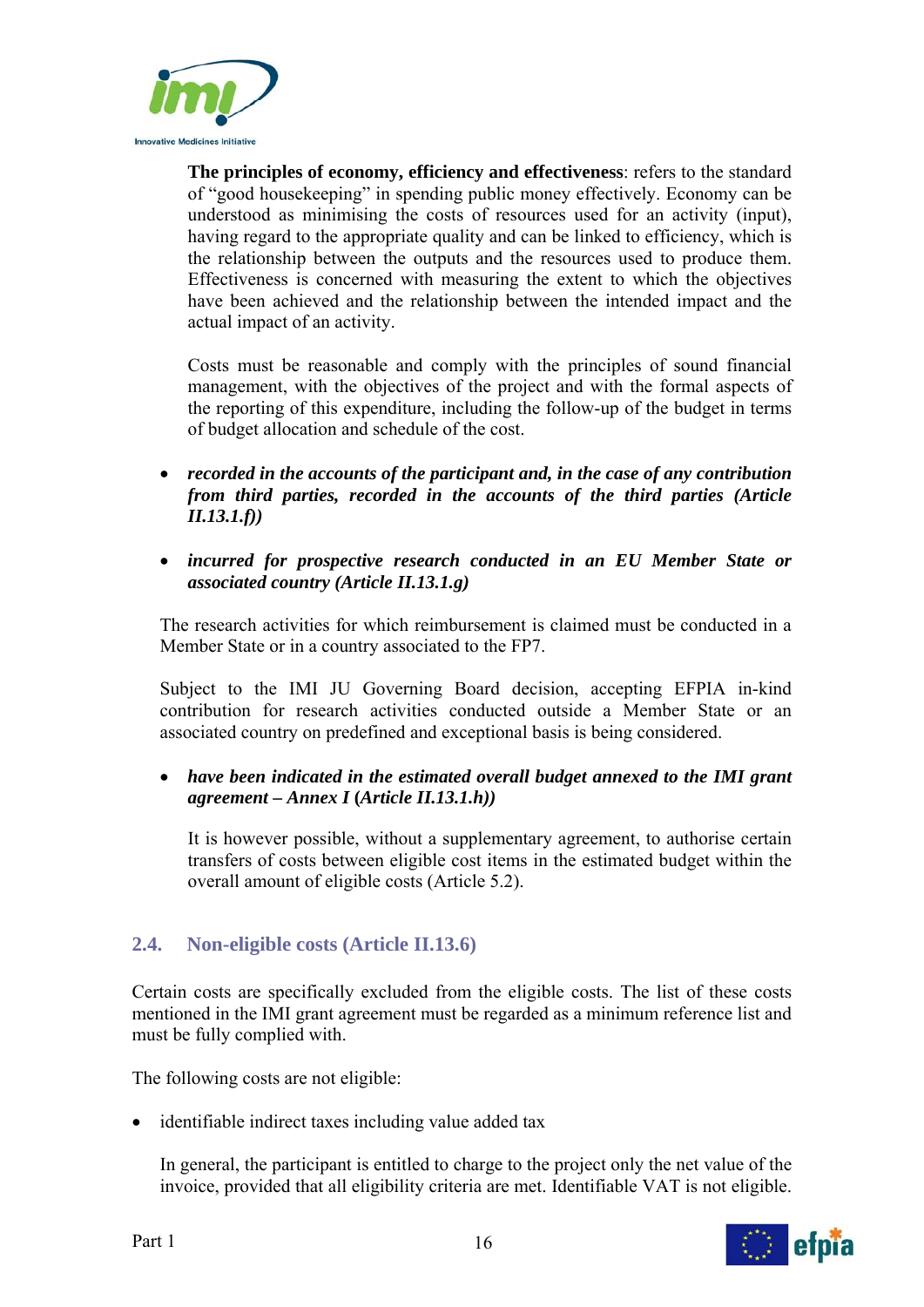

As mentioned above, indirect taxes will be allowed when not identifiable. This may be for example the case with foreign invoices where the price indicated is gross without identifying the tax. In any case, the participant should be able to justify this in the event of an audit.

#### The particular case of airport taxes

In general, airport taxes are not real taxes in the sense of tax law but a fee for a service delivered by a public or semi-public body in charge of a (public) service, such as airports (independent of the fact that that some airports might have a private legal form). In this case the airport taxes imposed by these authorities may be considered a fee and therefore eligible because they are neither a duty nor an indirect tax. Usually the invoice makes reference to "service charge", "charge" etc. If the invoice, however, only mentions "airport taxes", the participant should use other means to prove that the so called "airport tax" is not a tax. As a conclusion, it can be said that when airport taxes are not identifiable, they are eligible, but when airport taxes are identifiable, the nature of the tax has to be examined according to the point above.

*Examples: Fuel surcharge, insurance surcharge, etc. are eligible costs; Air passenger duty is not an eligible cost (see below)* 

- duties: mean the amount assessed on an imported or (less often) exported item, nearly equivalent to taxes, embracing all taxation or charges levied on persons or things [or the tax imposed on the importation, exportation, or consumption of goods],
- interest owed.
- provisions for possible future losses or charges,
- exchange losses, cost related to return on capital,

*Example:* Cost related to *return on capital e.g. if there are dividends paid as remuneration for the work in the project.*

- costs declared or incurred, or reimbursed in respect of another Union project, (avoiding double funding )
- debt and debt service charges, excessive or reckless expenditure: Excessive should be understood as paying significantly more for products, services or personnel than the prevailing market rates, resulting in an avoidable financial loss to the project. Reckless means failing to exercise care in the selection of products, services or personnel resulting in an avoidable financial loss to the project.

# **2.5. Distinction between direct and indirect costs**

Depending on the characteristics of the operation in question, it is possible that some costs can be considered either direct costs or indirect costs, but no cost can be taken into account twice as a direct cost and an indirect cost.

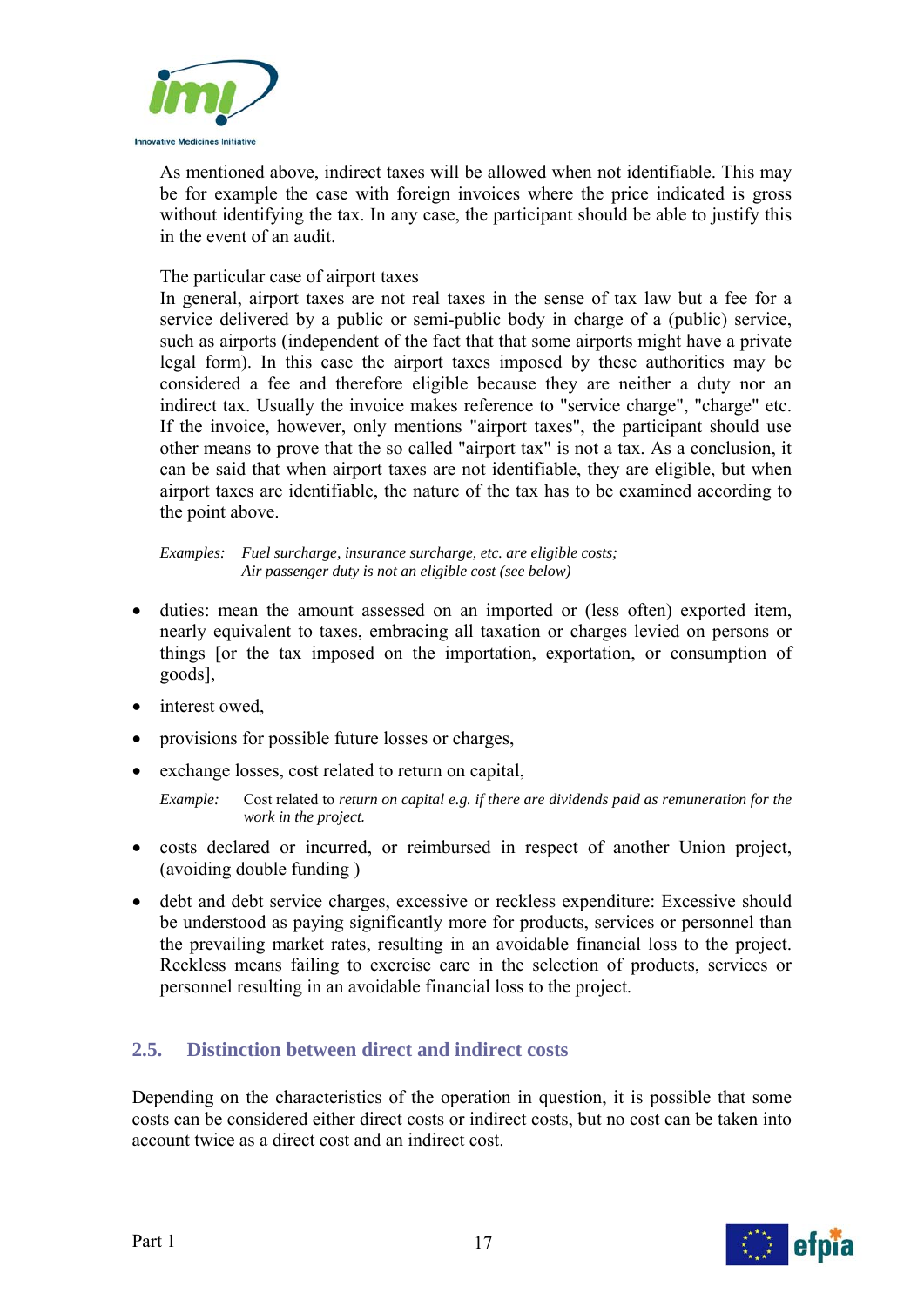

#### *2.5.1. Direct costs*

Direct costs are all those eligible costs which can be attributed **directly** to the project and are identified by the participant as such, in accordance with its accounting principles and its usual internal rules.

Costs like personnel, durable equipment, travel and subsistence, subcontracting, consumables, etc. may be considered as direct eligible costs.

# *2.5.2. Indirect costs*

Indirect costs are all those eligible costs which cannot be identified by the participant as being directly attributed to the project, but which can be identified and justified by its accounting system as being incurred in direct relationship with the eligible direct costs attributed to the project.

Indirect costs, also called overheads, are all the structural and support costs of an administrative, technical and logistical nature which are cross-cutting for the operation of the participant body's various activities and cannot therefore be attributed in full to the project. The nature of an indirect cost is such that it is not possible, or at least not feasible, to measure directly how much of the cost is attributable to a single cost objective.

#### *Example:*

*Overheads comprise costs connected with infrastructures and the general operation of the organisation such as hiring or depreciation of buildings and plant, water/gas/electricity, maintenance, insurance, supplies and petty office equipment, communication and connection costs, postage, etc. and costs connected with horizontal services such as administrative and financial management, human resources, training, legal advice, documentation, etc.* 

Indirect costs must be in accordance with normal accounting practices of the participant and should be extracted from or reconciled with the official accounts.

When the accounting system of the participant includes overhead costs which are not eligible under the IMI grant agreement, these costs must be removed when submitting financial reports.

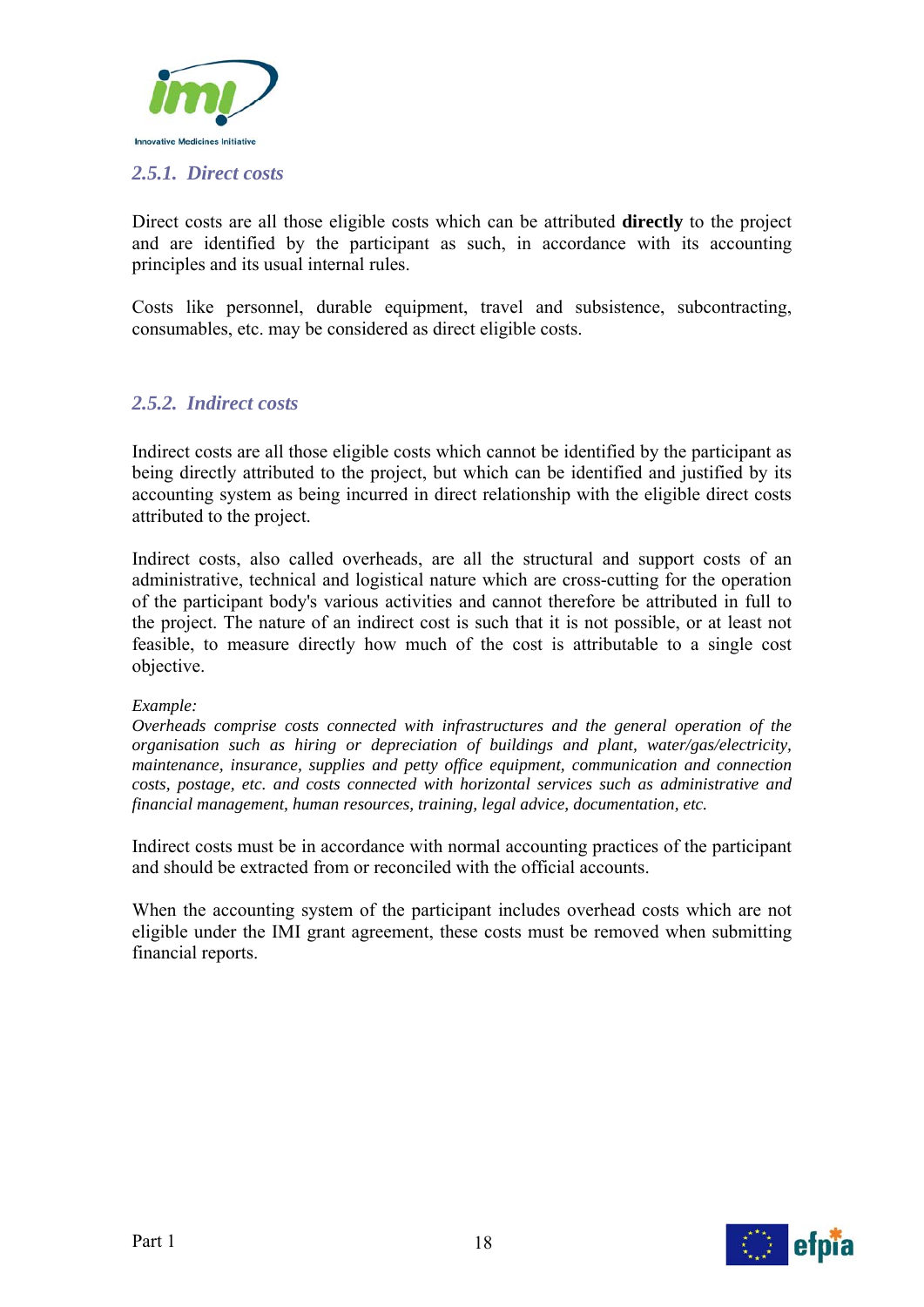

# **2.6. Identification of direct costs (Article II.14.1)**

# *2.6.1. Direct costs*

#### *(a) Cost of personnel assigned to the project*

- The personnel must be directly hired by the participant in accordance with its national legislation.
- The personnel must work under the sole technical supervision and responsibility of the participant.
- Any participant may include in its personnel costs "permanent employees", who have permanent working contracts with the participant or "temporary employees", who have temporary working contracts with the participant.
- Personnel costs should reflect the total remuneration: salaries plus social security charges (holiday pay, pension contribution, health insurance, etc.) and other statutory costs included in the remuneration.
- Personnel must be remunerated in accordance with the normal practices of the participant.

#### *(a.1) Time recording: general principles*

Only the hours worked on the project can be charged. Working time to be charged must be recorded **throughout the duration of the project by timesheets**, adequately supported by evidence of their reality and reliability. In the absence of timesheets, the participant must substantiate the cost claimed by reasonable means (alternative evidence) giving an equivalent level of assurance, to be assessed by the auditor. Employees have to record their time on a daily, weekly, or monthly basis using a paper or a computer-based system. The time records have to be authorised by the project manager or other superior.

Where it is the usual practice of the participant to consider certain types of personnel (such as administrative or support personnel) as indirect costs, the costs of this personnel cannot be charged as direct eligible costs, but only as indirect costs.

If a participant decides to use timesheets to record working hours then they should meet at least the basic requirements indicated below:

- full name of participant as indicated in the IMI grant agreement;
- full name of the employee directly contributing to IMI project;
- title of IMI project as indicated in the IMI grant agreement;
- project account number should be indicated;
- time period concerned (for instance on daily, weekly, monthly basis) according to the participant's normal practice;

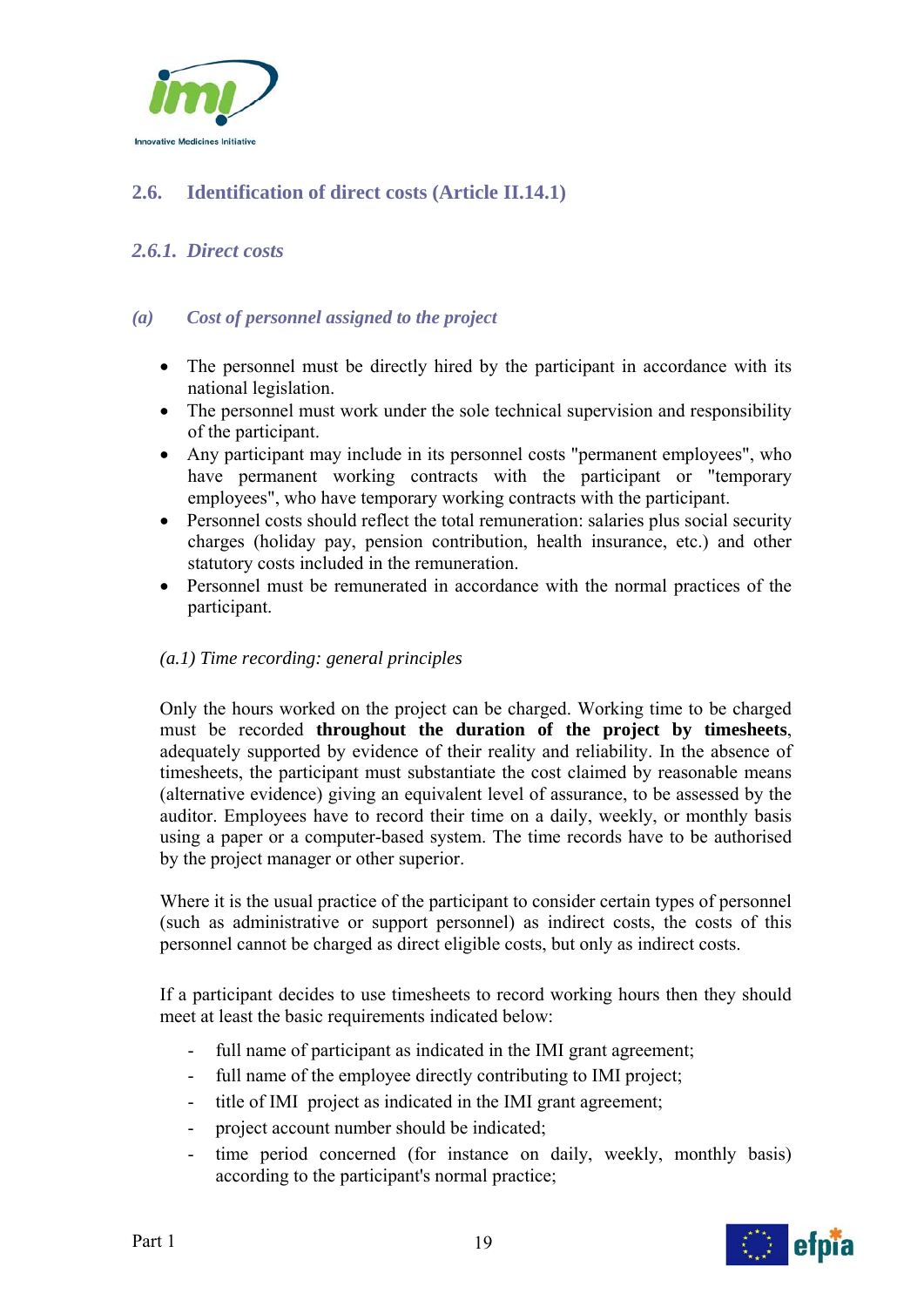

- amount of hours claimed on the IMI project. All hours claimed must be able to be verified in a reliable manner;
- full name and a signature of a supervisor (person in charge of the project).
- the timesheets must be reconcilable with the absences for holidays, illness, travel, others.

Timesheets are NOT to be sent to the IMI JU. However they must be available at the participant's premises in case of audit, in order to evidence the time spent on the project.

In cases where personnel work on several projects during the same period the time recording system must enable complete reconciliation of total hours per person, listing all activities (EU projects, non EU projects, internally funded research, administration, absences etc.), It is important to remember that an effective timerecording system (a system/process which certifies the reality of the hours worked) is a requisite for the eligibility of the costs. This may be for example a printed version of an Excel sheet (duly signed) or a computer based time-keeping system. The objective is not to verify check in and check out times, but to evidence the time spent on a project.

A contract, as a document signed before the work is actually performed, would not be sufficient. It is worth mentioning that the above elements are the basic ones, thus there are no obstacles to running the timesheets in a more detailed way.

#### *(a.2) Working hours and productive hours*

A simple estimation of hours worked is not sufficient. Productive hours must be calculated according to the participant's normal practices.

The annual number of productive hours can be calculated in two ways:

- by using a standard number of productive hours used for all employees;

- by calculating an actual individual number of productive hours for each employee.

The first option, the use of the standard number of productive hours, is the most efficient one.

The second option, the use of actual productive hours per employee to compute the hourly personnel rate is the most precise. In general, the actual productive hours should be close to the standard productive hours. In addition, the time recording system of the participant should allow keeping track of this number of actual individual number of productive hours.

Productive hours include all working activities of the personnel of the participant; they include also activities such as:

- Sales and Marketing
- Preparation of proposals
- Administrative time
- "Unsold time"/ "non billable" hours

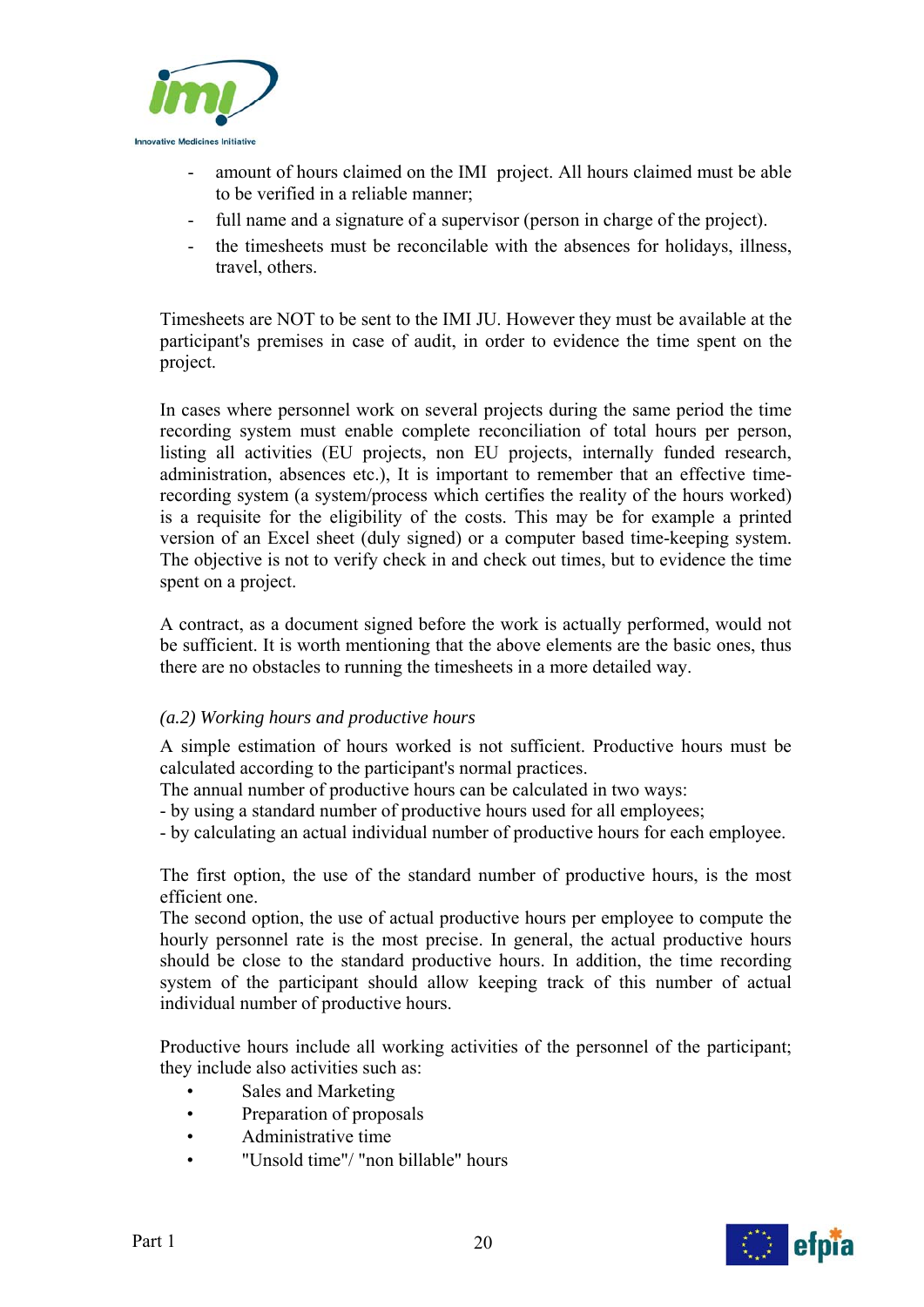

Productive hours per year should exclude annual leave, public holidays, training and sick leave. A figure of 210 working days- year could be considered representative in most cases

*For example:* 

| Total days in a year    | 365    |
|-------------------------|--------|
| Weekends                | -104   |
| Annual holidays         | $-21$  |
| Statutory holidays      | $-1.5$ |
| Illness/Others          | $-1.5$ |
| Workable days in a year | 210    |

The above may vary depending on the personnel category, industry sector, unions, contracts and national legislation which should all be taken into account.

Moreover, some activities may be considered not to be part of the productive hours of personnel:

- Training (not project related<sup>1</sup>)
- Internal meetings (not project related)

These activities together with the sickness days should not exceed 15 days a year (unless duly justified). The participant must substantiate these hours/days. In addition, this calculation should be consistent with the internal regulations and/or practice of the organisation (e.g. minimum number of training days specified in the organisation's HR policy) and/or the time recording system of the participant. (e.g. if internal meetings hours are deducted from the productive hours, the time recording system should keep track of the hours spent on meetings).

Productive hours have to be clearly justified and should match the underlying time records. If hours actually spent in productive tasks (as supported by time records) exceed the standard productive hours, the first shall be used for the calculation of the personnel costs,

The participant cannot claim more hours than the ones he used for the computation of the personnel hourly rates. Otherwise, it would charge more than its actual personnel costs. If the participant uses the standard productive hours, it cannot claim more hours than the standard productive hours, even if the actual time spent exceeds them.

If the participant uses the actual productive hours, it cannot claim more hours than the individual actual productive hours.

*(a.3.) Particular cases:* 

 "Teleworking": may be accepted if there is a system that allows the identification of the productive hours worked for the project.

 $<sup>1</sup>$  Time spent on general training activities and/or general internal meetings can be deducted to arrive at</sup> the number of productive hours. Specific training activities and internal meetings which can be directly allocated to the project are part of the productive hours.



1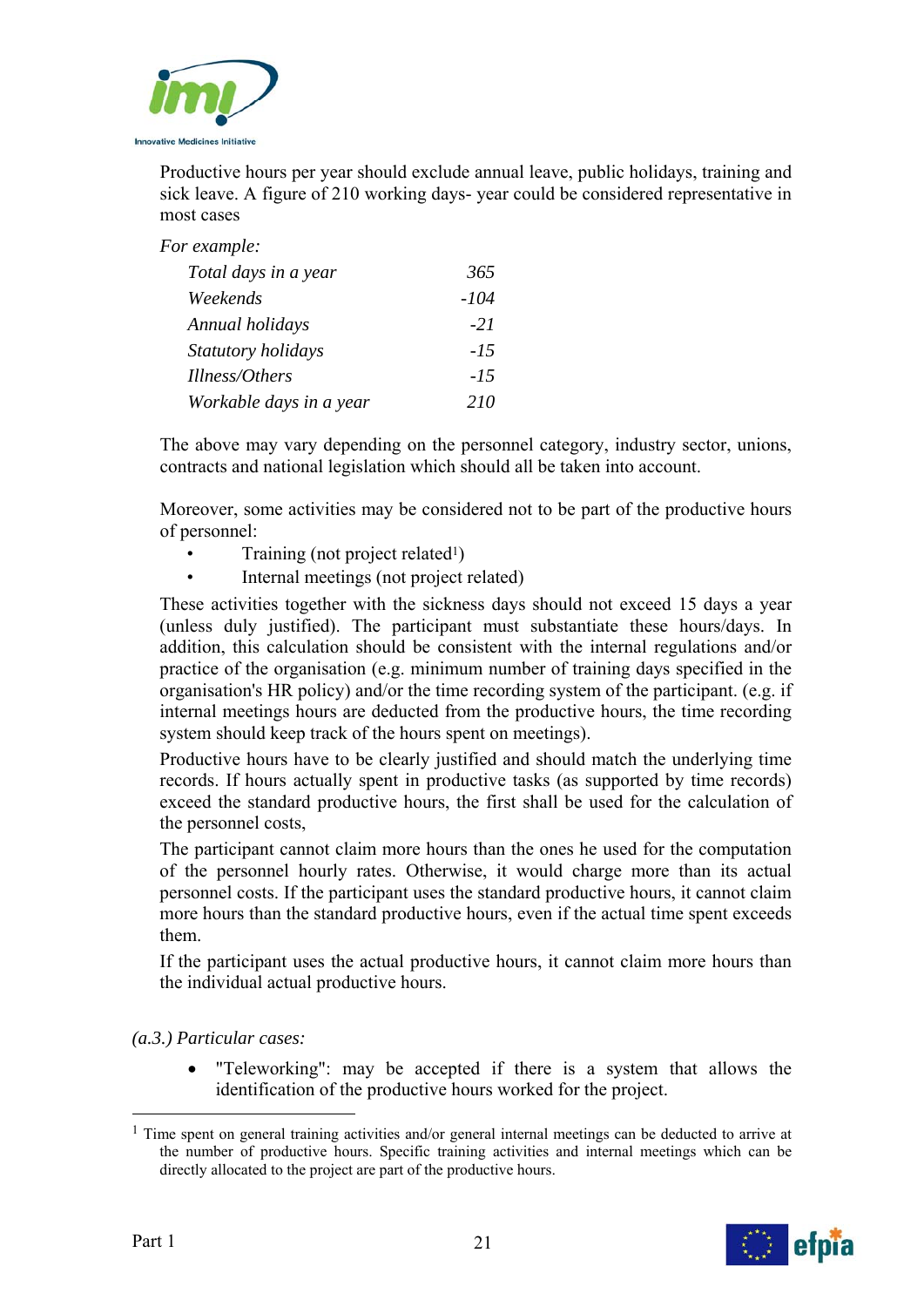

- Overtime: may be accepted provided that:
	- the overtime is actually paid,
	- the overtime is necessary to the project and in conformity with the participant's national legislation,
	- it is the policy of the participant to pay overtime. Only the hours worked on the project can be charged. The hourly rate applicable to these "overtime" hours has to be taken into account separately from the standard working hours and there must be a system that allows the identification of the productive hours worked for the project.
- Sick leave: cannot be included in the working time.
- Parental leave of personnel assigned to the action: the amount of this allowance may be an eligible cost, in proportion to the time dedicated to the project, provided that parental leave is mandatory under national law (*e.g. statutory maternity pay*). Costs for the advertising to recruit a new person are not eligible but, if it is necessary for the project to replace the person, the costs of the new person will be eligible under the normal requirements.
- Benefits in kind (company car, vouchers, etc.): may be accepted only if they are justified and in conformity with the usual practices of the participant. Like all costs, they should fulfil the conditions of Article II.13.
- Recruitment costs: In general, these costs are not eligible as direct personnel costs since the participant is required to have the human resources necessary for the action at the start of the project. If a participant needs to recruit additional personnel during the course of the project the relevant costs could be considered as part of the normal indirect costs of the organisation if they fulfil the conditions of article II.13 and if it is the usual practice of the participant to pay for those costs.

Redundancy payments are in principle not considered as eligible costs. However, if the obligation to pay redundancy provisions arises from a statutory obligation under the applicable national labour law, the payments might be considered as eligible costs of the project.

- PhD costs: eligible if they fulfil the conditions of Article II.13.1.
- For public bodies, the costs of public officials paid directly from central government or local government budgets may also be considered as eligible costs if the other provisions of Article II.13 are fulfilled. For more explanations please see Part 1 - Section 3.3 relating to the case of personnel (resources) made available by third parties to a participant.
- Bonus payments: As a general rule, payment of additional payments and bonuses that are not an employer's obligation arising from the national regulation relating to labour law or even from the employment contract and that are within its discretion may not be considered as part of normal remuneration, even though identified as a payment on the payroll, and their eligibility may be questioned (in particular with respect to the criterion of necessity for carrying out the project).

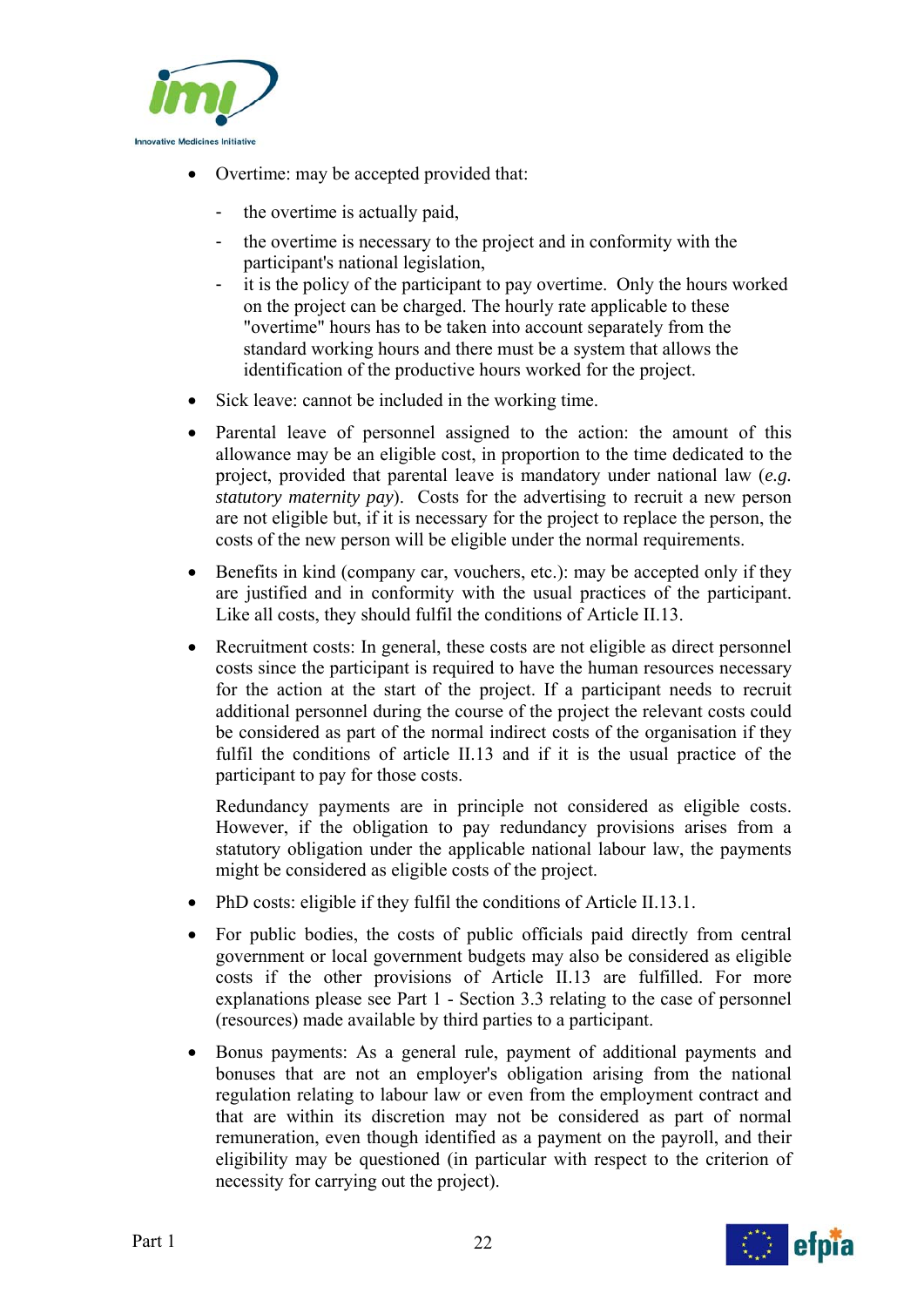

However, if such payments are part of the normal salary and benefit package of an employee they could be considered as part of the normal personnel costs. However, these costs have to be compliant with the eligibility criteria of Article II.13, in this case the most important of which will be the criterion of economy and coherence with the participant's usual accounting practices. The costs must be in conformity with the usual behaviour of the participant.

The following criteria should be applied to the "bonus payments" to be considered eligible. Failing to meet one of these criteria means, in principle, rejection of the "bonus payments":

- 1) The bonus scheme should be provided for in the internal regulations and/or practices of the organisation (calculation method, category of employees falling under this scheme, maximum amount, etc.);
- 2) The bonus scheme should apply to all projects (IMI, EU and other projects, national and international);
- 3) The bonus payments should not result in a level of remuneration inconsistent with the current market conditions for a worker of the same category/grade/experience;
- 4) The bonus payments must be recorded in the accounts of the contractor as personnel costs and must be subject to taxes and social security charges applicable to salaries or specifically exempt from such taxes and/or charges.
- 5) These bonuses can only be paid as part of the employee's gross remuneration.

The nature of the criteria (qualitative or financial targets, research activities carried out, contractor's profitability, etc.) used to calculate the amount of the bonus are not relevant but these criteria must be of general application within the participant's organisation and must be objective.

#### *(b) The particular case of average personnel costs (Article II.13.2 for all participants and Article II.13.4 for EFPIA companies)*

#### **"Option 1" No methodology required**

Only actual costs are in principle eligible for cost reimbursement. However, participants may opt to declare average personnel cost if the following cumulative criteria are fulfilled:

#### **Criterion a: Usual cost accounting practice declared by the participant**

The methodology applied should be the usual cost accounting practice of the participant. The terms *"...shall be the one declared by the participant"* means that the IMI JU will consider that by submitting and signing financial statements (Form C) calculated by means of a given methodology, the participant is declaring that such methodology is its usual costs accounting practice. Where necessary this usual cost accounting practice should be adjusted to fulfil all the

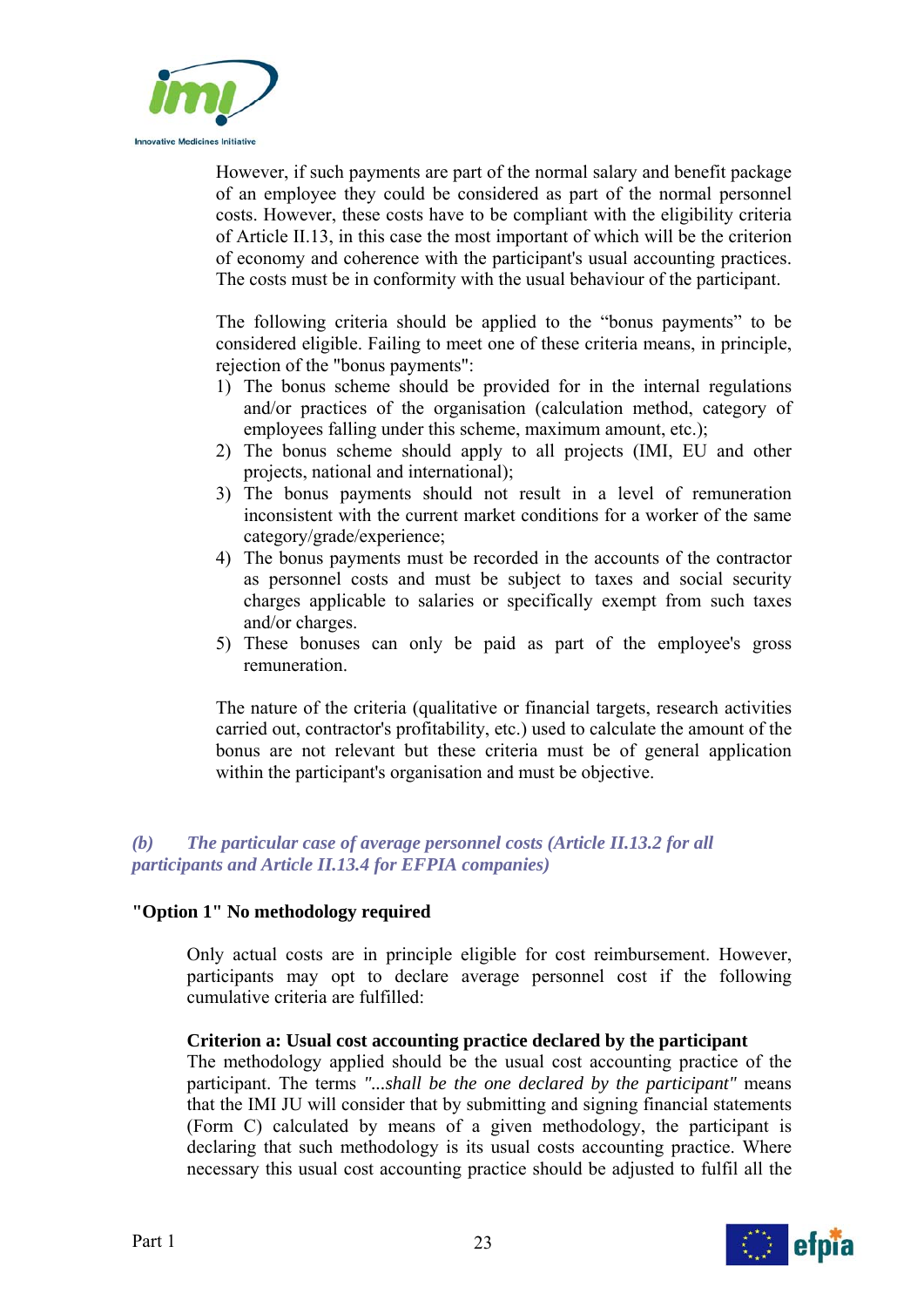

acceptability criteria. For instance, this would be the case when the usual personnel cost calculation method includes ineligible items which would need to be removed (e.g. indirect taxes).

This criterion does not require the average personnel costs methodology to be equal for all types of employees, departments or cost centres. If, for instance, the usual cost accounting practice includes different calculation methods for permanent personnel and temporary personnel, this is acceptable.

#### **Criterion b: Based on the statutory accounts**

To guarantee that the average cost rates used in the methodology are based on actual costs, the calculation method should compute personnel cost rates resulting from the payroll figures registered in the statutory accounts of the entity.

Budgeted or estimated figures, except if authorised through the certified methodology on in-kind contribution as set forth in Part 3, are not costs actually incurred and, as such, cannot be accepted as eligible components of the personnel costs. Notwithstanding this, when the actual amount of some element of the personnel costs is not known at the time of the preparation of the financial statements (Form C), beneficiaries are entitled to use the last available financial data or the best possible estimation of the actual costs. In those cases, the costs claimed must be adjusted according to the actual costs incurred as registered in the beneficiary's accounts in the subsequent period or, at the latest, at the time of the submission to the Commission of the final report of the project. The resulting adjustment to the costs already charged should be declared in an additional Form C indicating that it is an adjustment to a previous statement (by ticking out the yes option in the specific box).

#### **Criterion c: Excluding ineligible costs and double funding**

Cost declared to be ineligible by the IMI JU, in particular those enumerated in Article II.13.6, need to be removed from the personnel rates. If the usual accounting practice includes any element considered ineligible, the personnel rates would need to be adjusted by withdrawing such components from the pool of personnel cost.

The methodology should also prevent double funding of the same costs. As an example, certain methodologies include in the calculation of the personnel rates cost components which are part of the indirect costs in the beneficiaries' accounts. In such situations, if the beneficiary uses real indirect costs, the methodology should ensure that those items are removed from the pool of costs used to calculate the indirect cost charged to the IMI projects. In the particular case of participants applying a flat-rate indirect cost method, the personnel cost cannot include any indirect cost element as these are covered by the flat-rate.

#### **Criterion d: Productive time**

As a general rule, the number of productive hours should be that applied as the usual practice of the participant. For instance, beneficiaries could use the actual productive hours of each researcher according to the time records or instead use a standard number of productive hours (generally annual productive hours). When the beneficiary applies a standard number of productive hours, this should

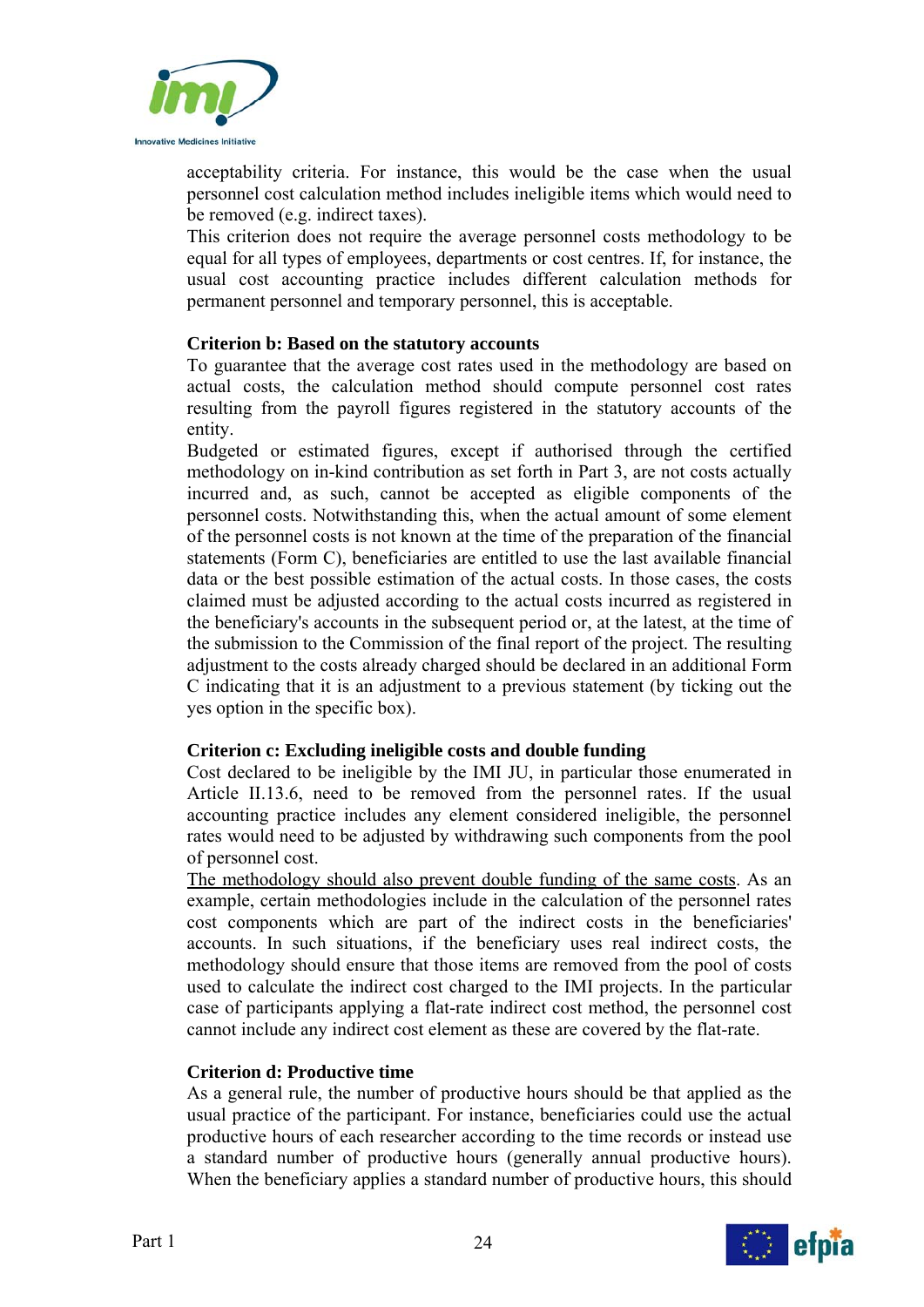

be representative of its working standards. Background information used to determine the standard productive hours should be available and verifiable. An illustrative example could be a case where a beneficiary deducts 7 working days a year as average illness absence of the employees when calculating the annual productive hours. The records substantiating this figure should be available in case of an audit.

#### **"Option 2"** *Certificates on the methodology for average personnel costs (CoMav) (Article II.4.5)*

Participants are no longer required to submit a Certificate on Average Personnel Costs (CoMAv) for approval as a prior condition for the eligibility of the costs. Nevertheless, the CoMAv remains as an option offering beneficiaries the possibility to obtain prior assurance on the compatibility of the methodology in place with FP7. All beneficiaries applying average personnel costs are entitled to submit a CoMAV. Methodologies submitted for approval will be assessed against the criteria defined above. Procedures for the submission and treatment of the CoMAv remain unchanged and can be consulted at the FP7 Guidance Notes for Beneficiaries and Auditors (http://cordis.europa.eu/fp7/find-doc\_en.html).

#### "**Option 3"** *Certificates on the methodology for both personnel and indirect cost (COM) (Article II.4.5)*

Participants may decide to send such certificate for approval by the Commission. In case of approval, the requirements to provide a certificate on the financial statement for intermediate reporting periods shall be waived. See also section 6.1

#### *(c) The particular case of consultants*

Consultants are natural (physical) persons, working for one or more participants in an IMI project. They may be either self-employed or working for a third party.

There are three possible ways of classifying the costs of consultants (in any event costs will ONLY be eligible if they fulfil the conditions listed in Article II.13):

- (c.1.) They can be considered as **personnel costs**; regardless of whether the intra-muros consultants are self-employed or employed by a third party, if the following cumulative criteria are fulfilled:
	- The participant has a contract to engage a physical person to work for it and some of that work involves tasks to be carried out under the project,
	- The physical person must work under the instructions of the participant (i.e. the work is decided, designed and supervised by the participant),
	- The physical person must work in the premises of the participant (except in the case of teleworking agreed between both parties),

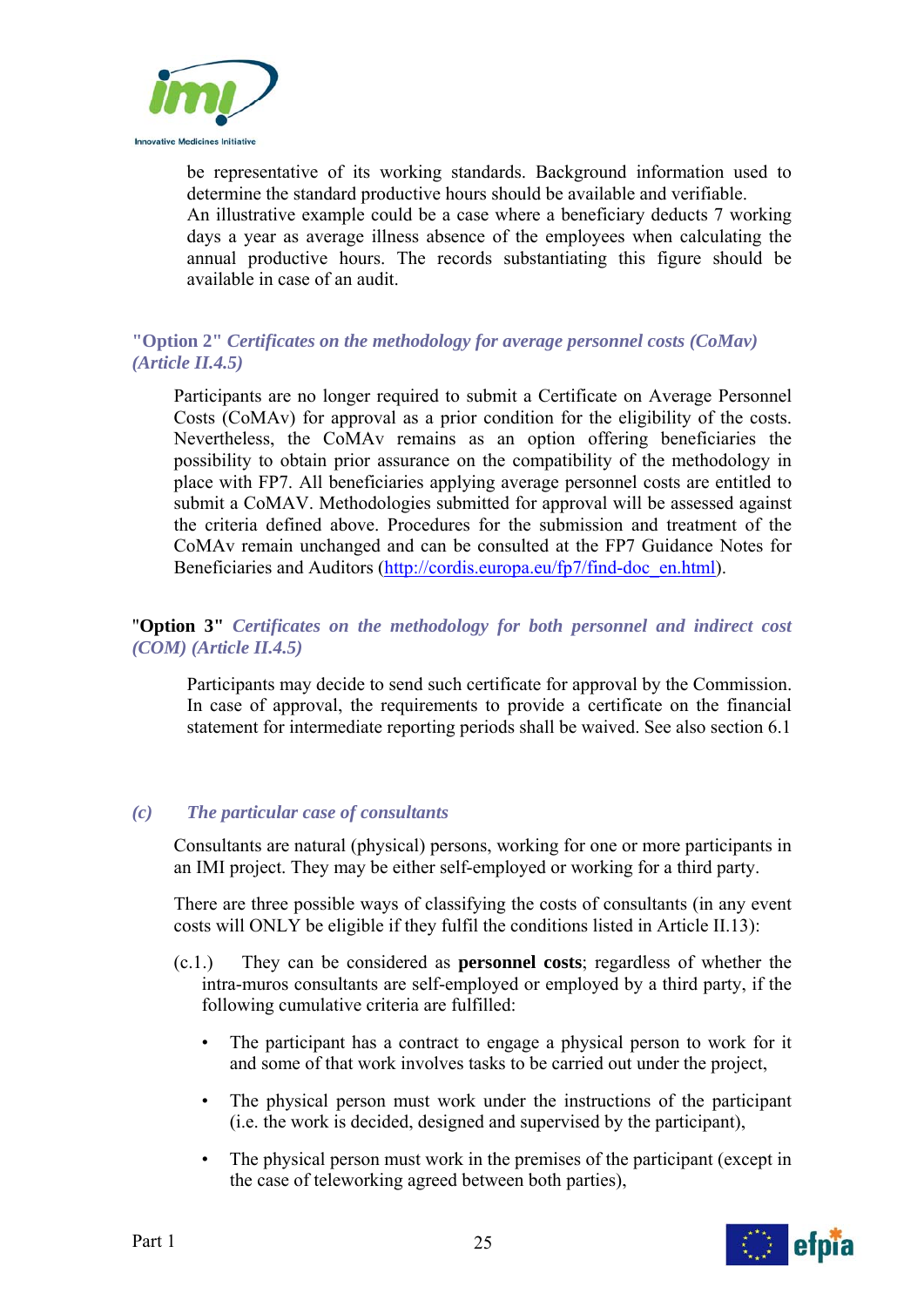

- The result of the work belongs to the participant (Article II.26),
- The costs of employing the consultant are not significantly different from the personnel costs of employees of the same category working under labour law contract for the participant,
- The remuneration is based on working hours rather than on the delivering of specific outputs/products,
- Travel and subsistence costs related to such consultants' participation in project meetings or other travel relating to the project would have to be paid directly by the participant to be eligible.
- (c.2.) Costs related to consultants can be considered as **subcontracting costs** if the participant has to enter into a subcontract to hire these consultants to perform part of the work to be carried out under the project and the conditions set out in the IMI grant agreement, in particular if the provisions of Article II.7 relating to subcontracting are fulfilled. See Section 3.4.2

The remuneration of the subcontractor is based on the delivering of specific outputs/products rather than on working hours (even if an estimate of the working hours necessary should be taken into account for the pricing).

(c.3.) The last possibility is that the consultant participates in the project as a beneficiary (either as a physical person or possibly as an SME, if it meets the definition).

# *(d) The particular case of physical persons, and SME owners (Article II.13.3)*

| For the eligibility of costs relating to personnel costs of owners of SME and other<br>natural persons, there are two possibilities:                                                                                                                                                                                                                                                |
|-------------------------------------------------------------------------------------------------------------------------------------------------------------------------------------------------------------------------------------------------------------------------------------------------------------------------------------------------------------------------------------|
| - either the owner receives a salary from the SME, in which case the salary is an<br>eligible cost following normal rules,                                                                                                                                                                                                                                                          |
| - or the owner does not receive a salary for its work for the SME, and therefore<br>no record of its personnel costs can be found in the accounts of the company.                                                                                                                                                                                                                   |
| SME owners and other natural persons who do not receive a salary shall charge as<br>personal costs a flat rate based on the ones used in the FP7 'People' Work<br>Programmes referred to in Article II. 13.3 (further information can be obtained on<br>FP7 Participant Portal at the<br>following<br>the<br>address:<br>http://ec.europa/research/participants/portal/page/people) |

I E S O N L Y

B E N E F I  $\mathcal{C}$ I A R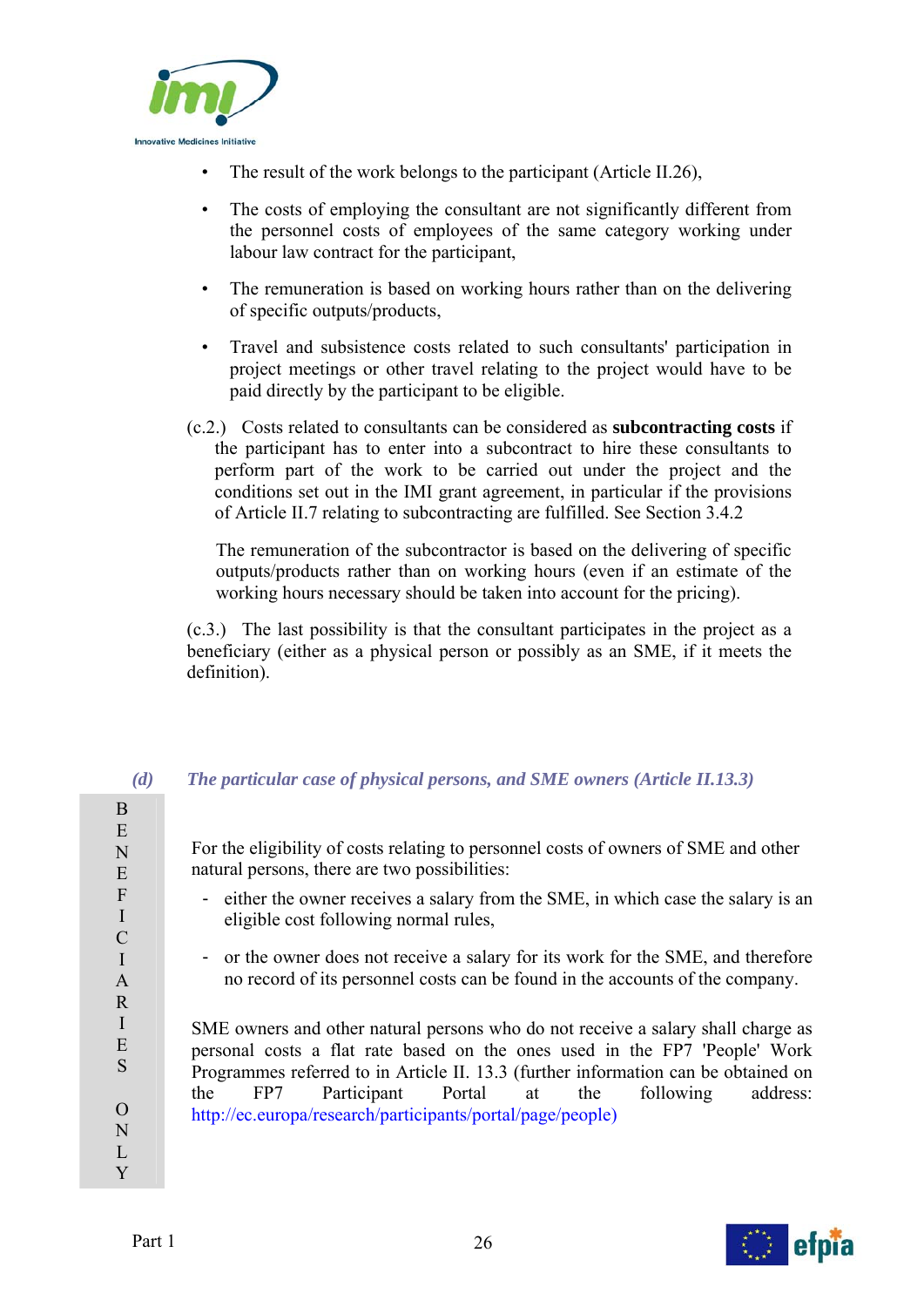

# *(e) The particular case of direct taxes and social charges*

Social charges are normally considered eligible costs when specifically attributable to the project. Direct taxes and certain other charges related to personnel, however, are in general not considered to be eligible when deemed not to be incurred specifically for the implementation of a project, unless they are calculated on the basis of the individual salaries of the persons working on the project. However, participants tend to consider that all direct taxes and social charges linked to the remuneration of personnel are eligible, independently of the way they are calculated, as they are part of the full cost of employment related to research.

To address this issue, the IMI JU will recognise as being eligible direct taxes and social charges to the extent they fulfil all of the following criteria:

- the charges are mandatory under the applicable legislation or sector agreements, or resulting from measures based on such legislation or agreements.
- they can be directly or indirectly<sup>2</sup> linked to the remuneration of personnel.
- they are recorded according to the usual accounting principles of the participant concerned.
- they are effectively incurred during the duration of the project and have been paid or will be paid obligatorily at a later date and reflected in the accounts of the participant.

These principles will not be applied in cases of fraudulent claims for such costs.

# *2.6.2. Travel and subsistence allowances for staff taking part in the project*

 As a general rule, actual travel and related subsistence costs relating to the project may be considered as direct eligible costs, providing they comply with the participant's usual practices and are adequately recorded, like any other cost.

*Example*:

*Participant A declares the flight costs of a project meeting for a member if its staff travelling in business class:* 

- *If the usual practice of the participant is to pay for business class tickets for staff of the same category, then the cost of the business class ticket will be eligible under the IMI grant agreement*
- *If the usual practice of the participant is to pay for economy class tickets for staff of the same category, then the cost of the business class ticket will not be eligible under the IMI grant agreement*

<sup>&</sup>lt;sup>2</sup> This means that to satisfy this criterion the charges are not necessarily incurred for the specific individuals working on the projects funded under the contracts/grant agreements nor do they necessarily explicitly appear on the related payslip. Indeed, the related charges can be computed on the basis of specific accounting procedures, such as a pro rata charge on the overall employment costs of a legal entity and are fairly apportioned to the project. Taxes and charges for which the beneficiary is indebted for as a business entity, and having the nature of a business tax, are calculated on the "masse salariale" of the beneficiary, are not considered linked to the remuneration of personnel, in the sense of this paragraph.



1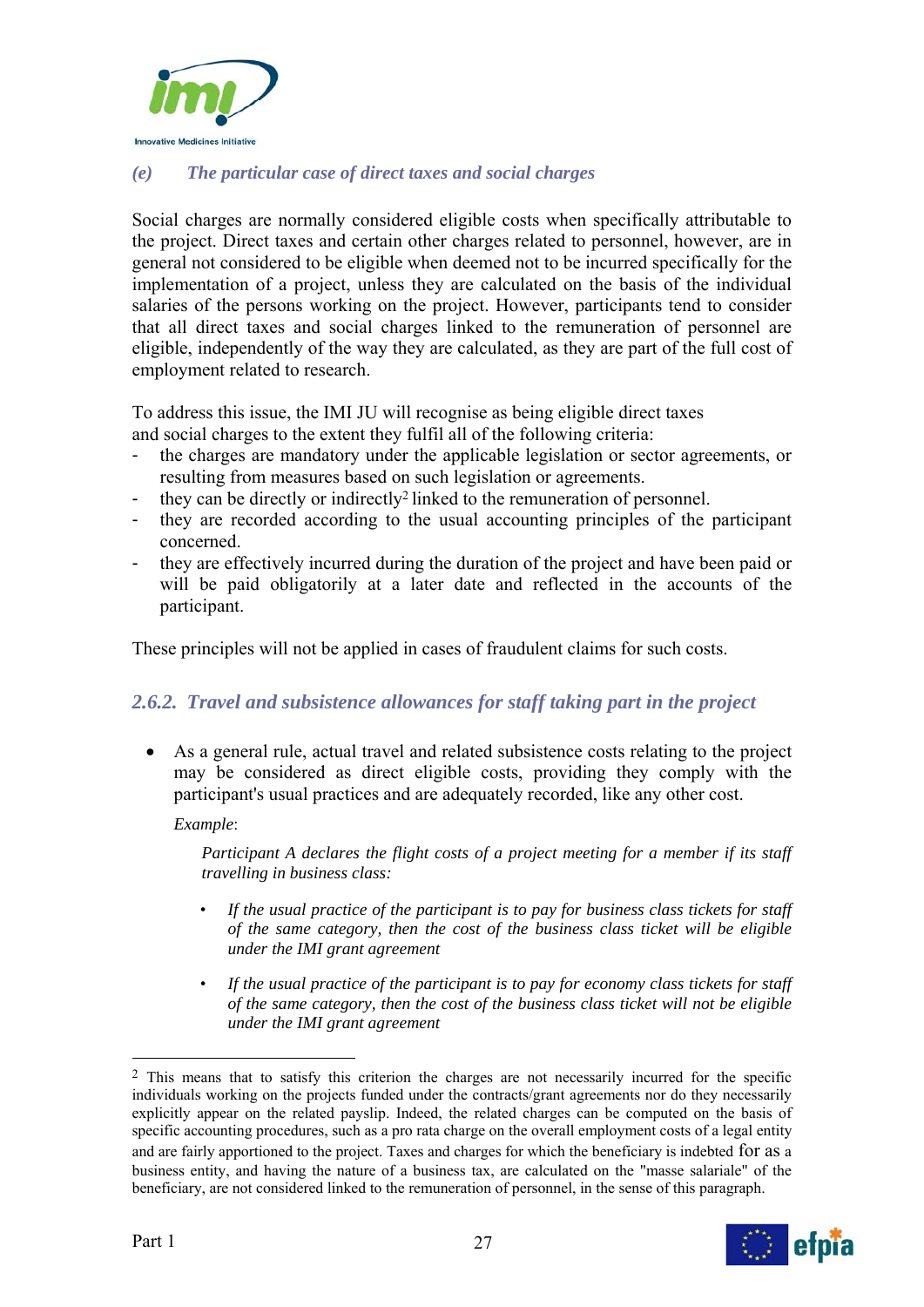

- There is no particular distinction regarding the eligibility of costs incurred for travelling outside or in Europe. Depending on the financial impact of the travel it might be convenient to discuss it with the Scientific Officer.
- Travel costs must be needed for the work in the project, or for activities related to it (e.g. presentation of a paper explaining the results of the project in a conference). Travel costs related to a conference where no specific project-related work will be performed or presented by the participant would not be eligible. Travel costs should be limited to the necessity for the project; any extension of the travel for other professional or private reasons is not an eligible cost.
- Travel expenses of experts participating on punctual basis in the project (i.e. attendance to specific meetings) are not travel costs; however, they may be considered direct eligible costs, provided the participation of the participation of experts is duly foreseen in Annex I. These costs may be reimbursed to the experts by the participant or the participant may directly deal with the travel arrangements (and therefore be directly invoiced).
- If such costs are reimbursed on the basis of a lump sum/or per diem payment, it is the lump sum or per diem and not the actual costs that are considered to be eligible costs.

Where it is the usual practice of the participant to consider these costs as indirect costs, they cannot be charged as direct eligible costs, but only as indirect costs. On the other hand, if the contractor considers this category of costs on a direct basis, the same category (other travel and subsistence costs not attributed directly to projects) cannot be charged as indirect costs.

# *2.6.3. Equipment - Purchase cost of durable equipment*

 Only equipment purchased for the purposes of carrying out the action can be charged as direct costs. To be considered as eligible, a cost must be determined according to the participant's usual accounting practice and each participant must apply its usual depreciation system for durable equipment. Depreciation is charged in each relevant periodic report. Depreciated costs of equipment can never exceed the purchase price of the equipment.

It is expected that the participant calculates depreciation on the durable equipment that it purchases. Depreciation cannot be spread over a period exceeding the useful life of the equipment. Participants should be aware that not doing so and charging the full price of an asset in one single year **might be considered an "excessive" cost** (as referred to in Art. II.13.6 (g)), and therefore be considered **ineligible**.

- Depreciation costs for equipment used for the project but bought before the start of the project are eligible under the conditions mentioned in Article II.13.1.
- Only the portion of the equipment used on the project may be charged. The amount of use (percentage used and time) must be auditable.

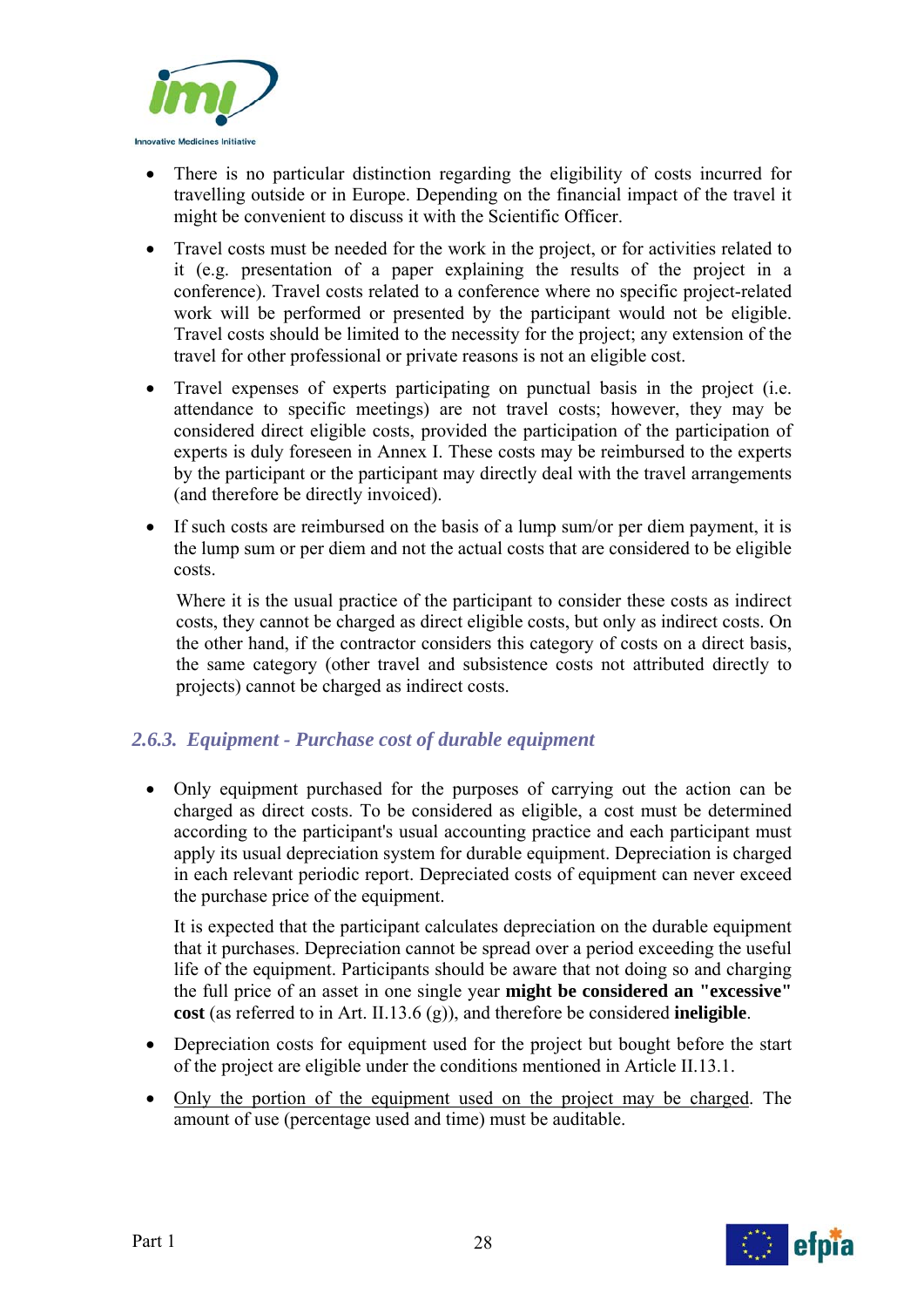

In some cases (e.g. Infrastructure) cost for equipment can include all those costs necessary for the asset to be in working condition for its intended use (site preparation, delivery and handling, installation, etc.).

**Cash-based accounting**: If the purchase cost of the equipment is recorded as an expense in the participant's accounting system in the period concerned (cash based accounting) and if this is its usual accounting practice and is in line with the national accounting regulation/law, it is acceptable to charge the entire purchase cost to the project in the period concerned under the following conditions:

- a) The cost must be economic and necessary.
- b) Only the portion of the equipment used on the project may be charged. The amount of use (percentage used and time) must be auditable. Thus if the equipment is used for other projects, part of the equipment cost will be charged to these projects.

**Subcontracting vs. durable equipment/consumables:** sometimes the purchase of equipment or consumables is associated with the provision of a service. Depending on the nature of the services provided, they may be considered subcontracts or part of the equipment purchase. If the service is part of the "package" of equipment purchase then it will be considered to be part of the equipment purchase. It may also depend on the consideration of these costs in the accounts of the participant.

• Financial leasing with the option to buy durable equipment shall be charged, in accordance with the participants' own accounting practices. However, to comply with the principle of sound financial management, the cost claimed for durable equipment which is leased with an option to buy cannot exceed the costs that would have been incurred if the equipment had been purchased and depreciated under normal practices.

Operational leasing (renting): in this case, there is no possibility to buy the equipment. There is no depreciation involved (as the item is still the property of the leasing firm) but the costs are eligible if this follows the participant's normal practices and does not exceed the costs of purchase of the equipment

In both cases, if the participant does not use the equipment solely for the purposes of the project, only a proportionate part of the "working time" (i.e. that part used for the project) may be charged.

 Where it is the usual practice of the participant to consider durable equipment costs (or some of them) as indirect costs, those costs cannot be charged as direct costs, but as indirect costs.

# *2.6.4. Consumables and supplies*

 Any consumables (e.g. data, samples, compounds, etc.) necessary for the implementation of the project may be considered as direct eligible costs under the conditions laid down in Article II.13.1.



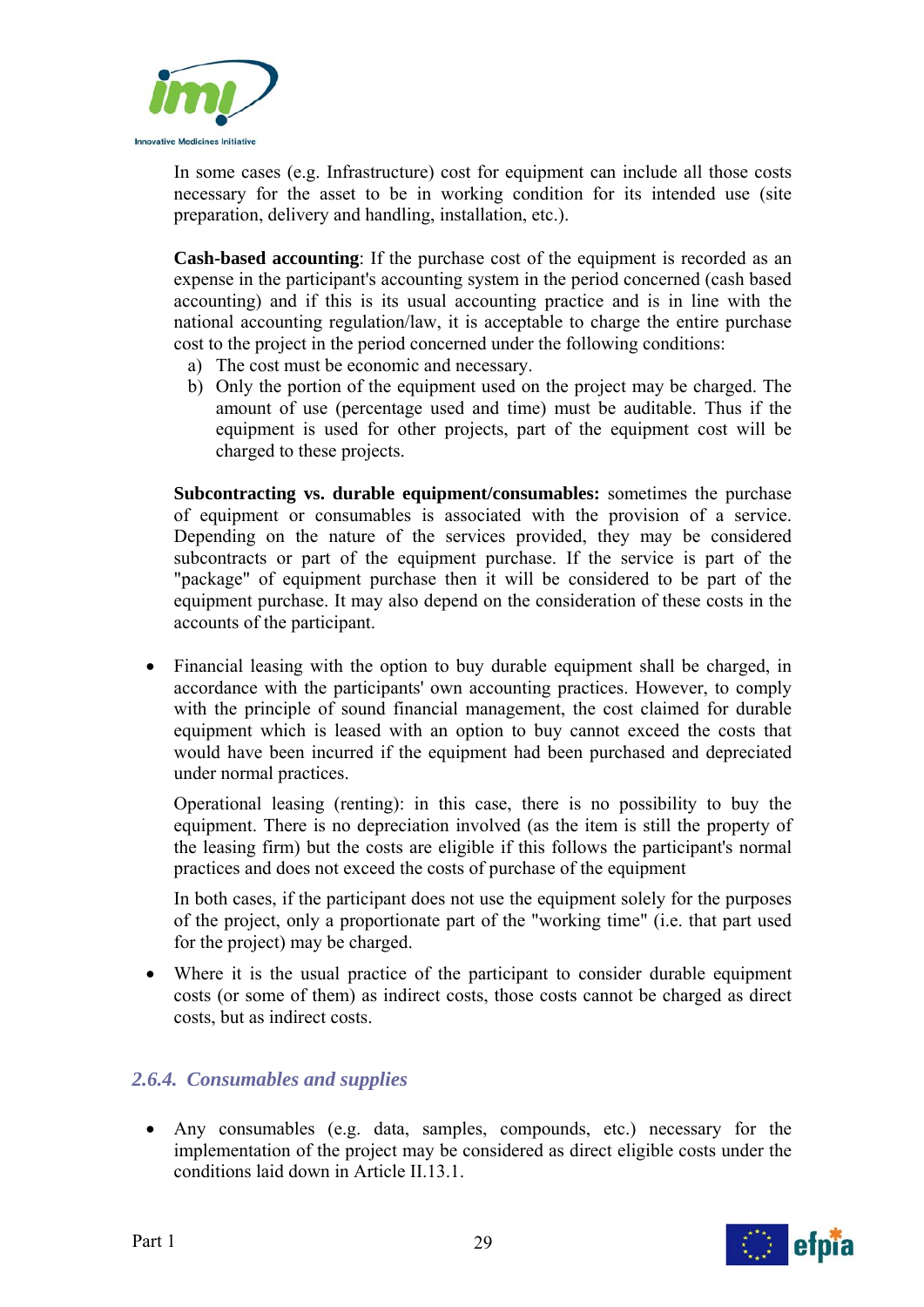

 Where it is the usual practice of the participant to consider consumable costs (or some of them) as indirect costs, those costs cannot be charged as direct costs, but as indirect costs.

# *2.6.5. Subcontracting (Article II.7)*

The costs of subcontracting may be direct eligible costs. See below section 3.4.1

#### *2.6.6. Costs of certificate on the financial statements (CFS) (Article II.4.4)*

The costs incurred for the CFS are eligible under "Management Costs"; however a distinction has to be made between certificates issued by external auditors and certificates established by Competent Public Officers:

- Certificates issued by external auditors have to be treated as "subcontracting" costs under the management activity and therefore they will not be included in the overheads calculation;
- Certificates issued by Competent Public officers can be treated as "other direct costs" under the management activity.

The cost of the CFS is an eligible cost in the IMI grant agreement for which the certificate is submitted (Article II.15.3). Nevertheless, if the participant decides to submit a CFS voluntarily when it is not required by the IMU grant agreement (i.e. when the IMI JU financial contribution is less than EUR 375,000 for the intermediate periods), the costs of the CFS will not be eligible, since these costs are not considered as necessary.

See also below section 4.3.Certificate on the financial statements (Article II.4.4).

#### *2.6.7. Conference fees*

Conference fees are those paid to attend a conference for the necessity for the project.

Necessity for the project can for example be established if the participant were to present a paper related to the research in the project. In any case, this participation should have been mentioned in Annex I; if it is not, it is recommended to contact the Scientific Officer of the IMI JU before participating in the conference so that the question can be examined.

#### *2.6.8. Internally invoiced costs*

Sometimes the use of certain equipment or facilities is shared between the different units of the same legal entity, and the costs of their use are charged through internal invoices. This type of costs may be eligible if their use for the project and the usage is properly recorded. In such cases, the costs claimed must represent a fair apportionment and be based on objective, measurable and auditable criteria.

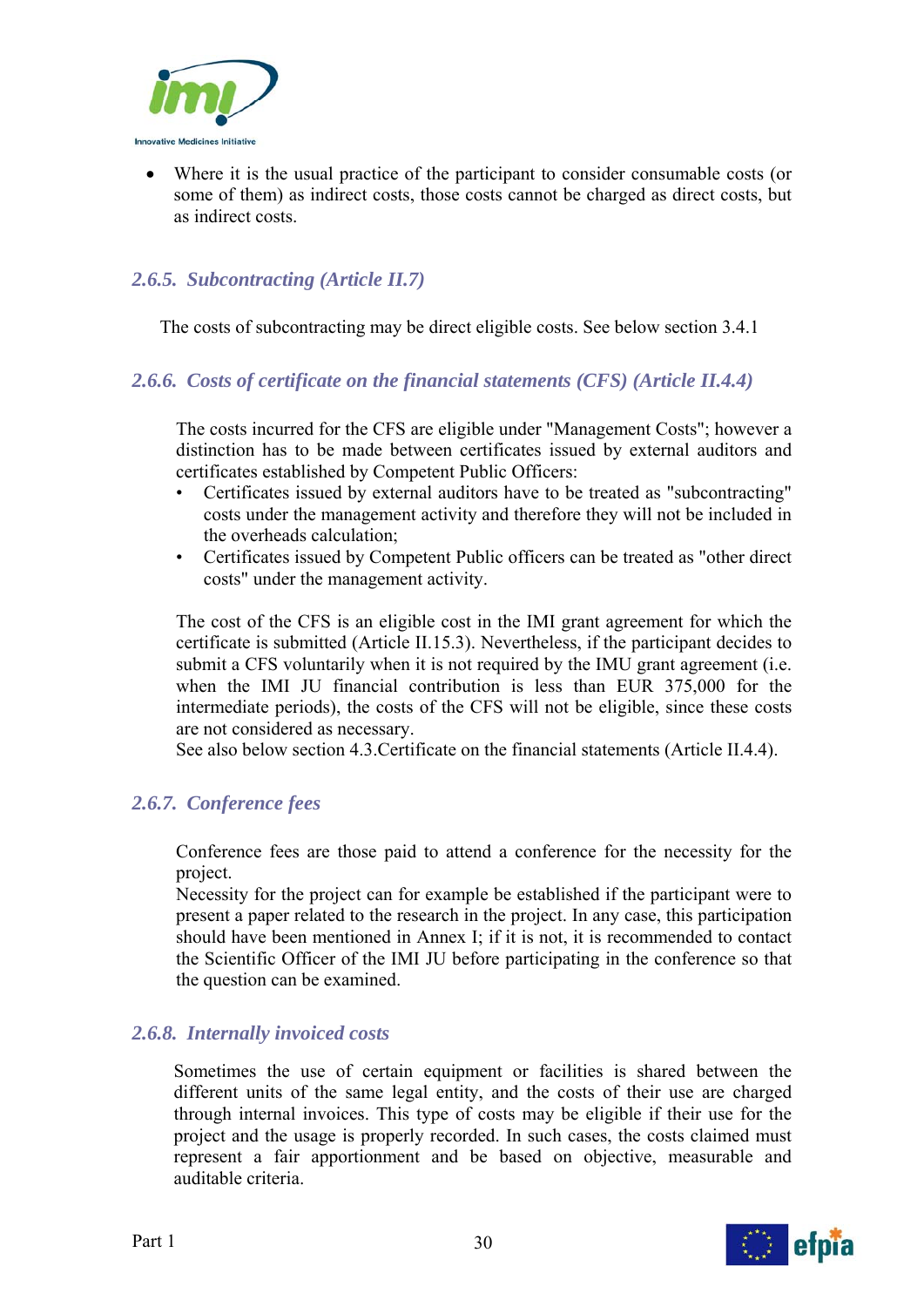

Internally invoiced personnel costs for project specific activities may be eligible if the time worked on the project is substantiated by records covering all the workable time of the relevant personnel. The eligible hourly rate must be calculated based on the actual cost for salaries and social charges incurred by the participant.

Internal invoicing may apply also to items like animal maintenance, computer runs, laboratory tests and other similar services where it is difficult to substantiate the actual time and the actual cost of each individual involved in each individual operation, and where an average personnel cost per type of animal, type of computer run, type of test etc. has been calculated based on the actual costs incurred for the personnel involved. For these costs to be eligible the calculation of costs must be auditable.

The same logic applies to equipment, consumable or any other specific direct costs: where it is difficult to substantiate the actual cost of each individual test or use, an average cost may be calculated per type of test based on the actual cost of the equipment and consumables used and other specific direct costs such as maintenance of equipment provided. However, the calculation of costs must be auditable.

Internally invoiced **overheads** are normally not eligible as direct project costs.

# *2.6.9. Costs specific to the pharmaceutical sector*

The following costs - which can be attributed **directly** to the project and are identified by the participant as such, in accordance with its accounting principles and its usual internal rules - may be considered as direct eligible costs (this list is not exhaustive):

- Chemistry or biochemistry data, samples, compounds, DNA, cell lines, etc. when generating value the moment they are used up during the project and destroyed (provided that the costs is recorded and auditable, see 2.3 Eligibility criteria).
- Databases

The cost of building a database which were incurred before the start date of the project, or incurred outside a European member State or associated country, or which are not recorded in the accounts of the participants who is claiming them cannot be counted as eligible contribution. However, additional cost for extracting or reformatting the data may be eligible costs if recorded in the accounting.

- Innovative clinical trials to verify safety and efficacy Clinical trials can be carried out internally by a participant or outsourced to a third party (subcontractor).
	- 1) When carried out internally:



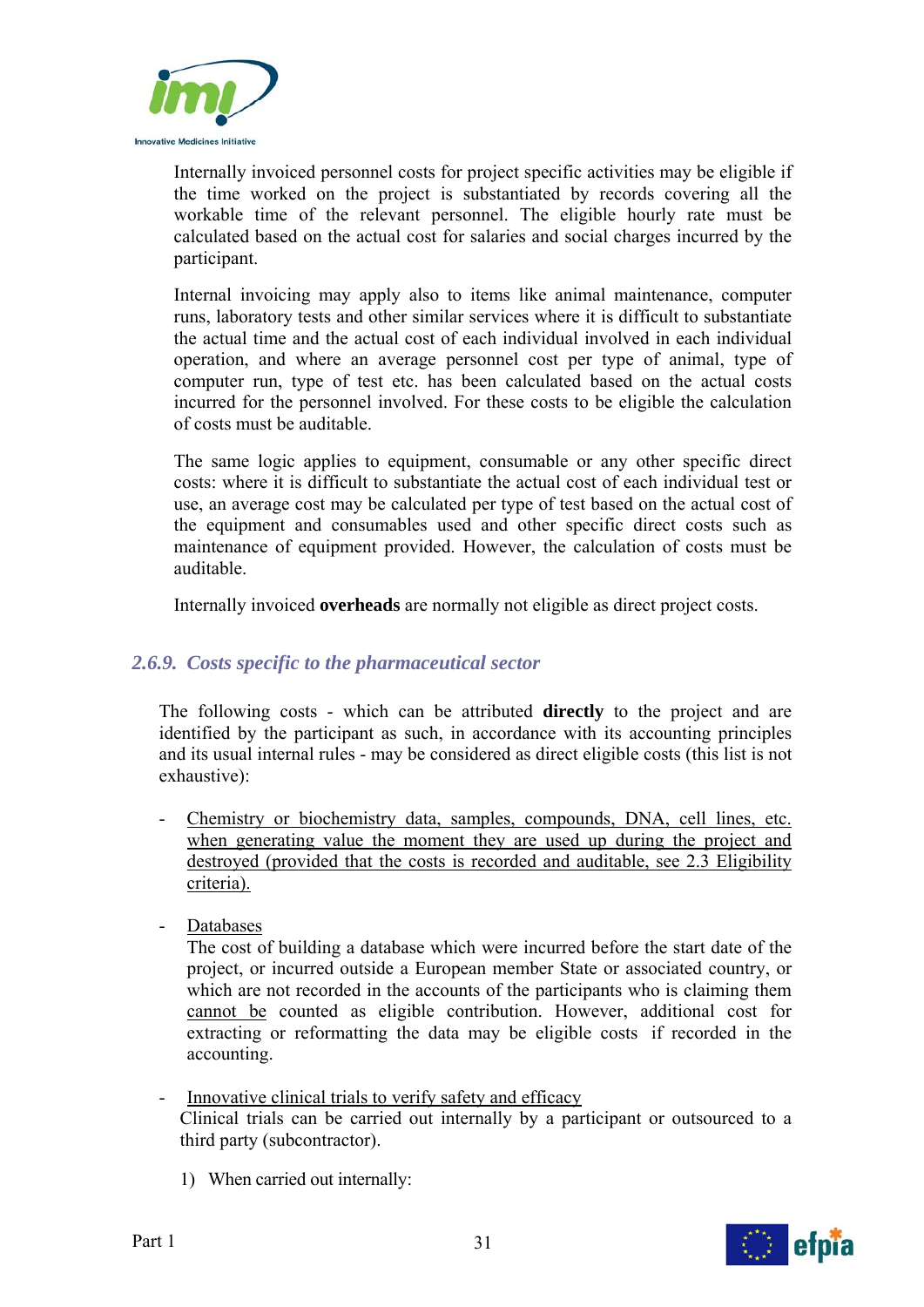

- the participant may either charge his actual costs of the trials; or
- where it is difficult to substantiate each of the actual costs involved for each individual test, the participant may opt to charge an average cost per patient or test or type of test, calculated with a methodology based on its actual costs and that is auditable.

2) The participant may also propose to outsource the performance of the clinical trials to a third party:

- either on a commercial basis by means of a subcontract, for which a price is agreed upon by the participant and the third party.
- or on a cost basis, on a non–commercial basis, that is where the third party charges only its costs to the participant who reimburses them fully and is in turn reimbursed by the IMI Joint Undertaking according to the applicable funding rate.

Participants are reminded that it is up to them to demonstrate that their choice of a third party secures the best value for money, for example by providing the various offers requested, or, if a long term-cooperation with that third party to carry out such tests pre-exists, to demonstrate its added value.

Participants that are public bodies are reminded that the selection of such a third party has to follow their internal rules and applicable legislation, in particular those related to public procurement, as a matter of eligibility. All studies must carefully consider the ethical and regulatory framework at the national, European and international level for the conduct of clinical trials. Even though the IMI Joint Undertaking may be co-funding a clinical trial it can never be considered to be the sponsor of the clinical trial.

# **2.7. Identification of indirect costs (Article II.14.2)**

# *2.7.1. Methods of calculation of indirect costs (Article II.14.2)*

Participants who have an analytical accounting system that can identify and group their indirect costs (pool of costs) in accordance with the eligibility criteria (e.g. exclude non eligible costs) must report their real indirect costs or choose the 20% flat rate option.

# *2.7.2. Actual indirect costs*

Participants may opt to report actual indirect costs to the IMI JU according to their usual accounting principles.

The organisations need a fair "key" or "driver" to distribute these costs from the "pool" of indirect costs into the different projects and activities. Different allocation methodologies are acceptable as long as they are in line with the usual accounting and management principles and practices of the beneficiary (i.e. allocation of indirect costs to the project via personnel, either as a percentage of personnel costs

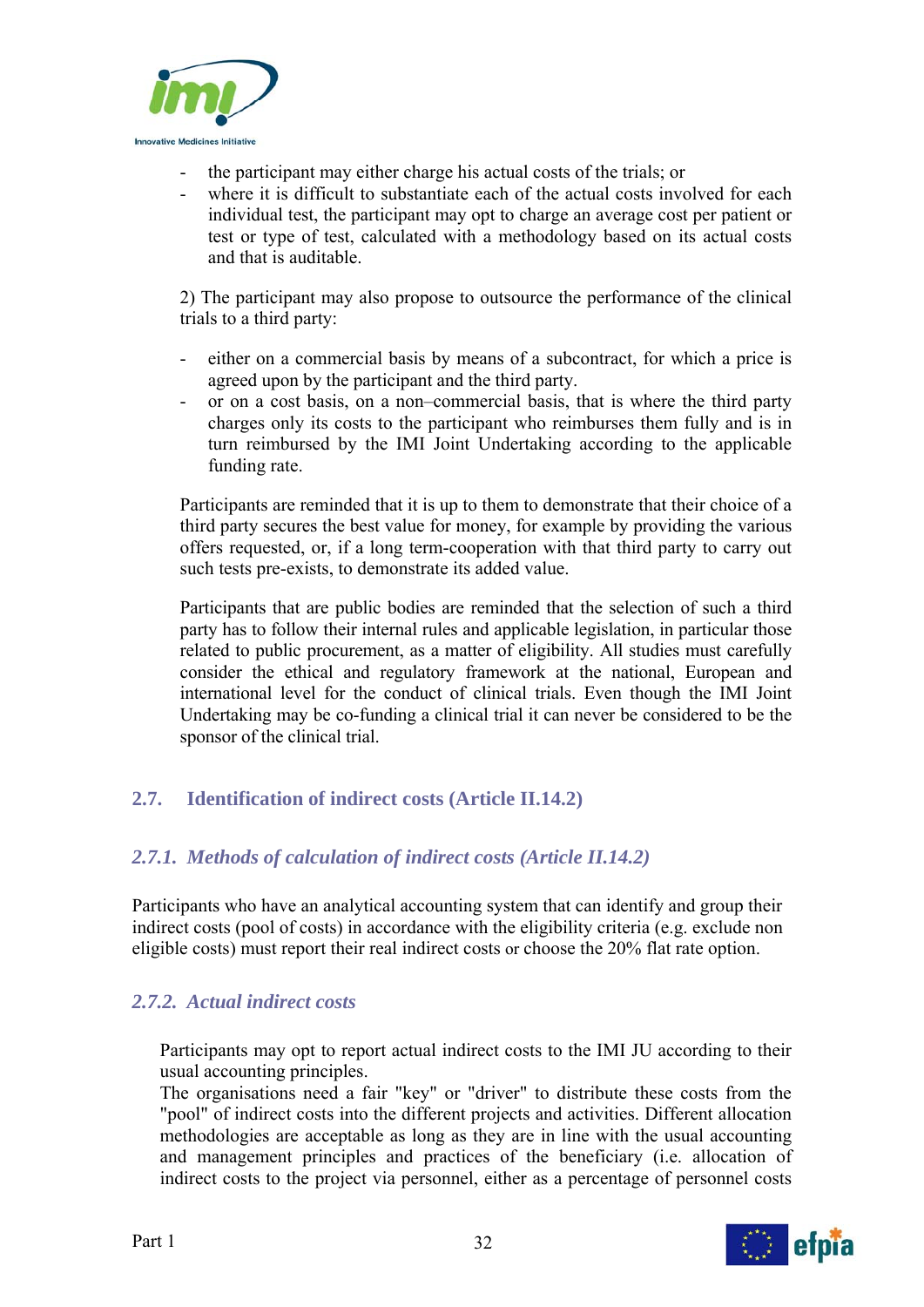

or a fixed hourly rate) and they are fair and reliable and not an unsubstantiated estimation. No subjective or arbitrary keys can be accepted.

Where another cost driver not based on personnel is used, the result of the application of this cost driver must not exceed the total amount of indirect costs to be allocated.

Simplified method: A participant is allowed to use a simplified method of calculation of its full indirect eligible costs at the level of its legal entity if this is in accordance with its usual accounting and management principles and practices. Use of such a method is only acceptable where the lack of analytical accounting or the legal requirement to use a form of cash-based accounting prevents detailed cost allocation. The simplified approach must be based on actual costs derived from the financial accounts of the last closed accounting year.

#### *2.7.3. Flat rate*

The base of calculation is the total direct eligible costs of the participant, excluding the costs for subcontracting and the costs of resources made available by third parties that are not used on the premises of the participant. In both cases, the overheads (electricity, supply, etc.) are not incurred by the participant but by the subcontractor or the third party.

*Example: calculation of indirect costs with a 20% flat rate* 

| $\sim$                                    | Personnel                                                      | 1.000.000 |  |
|-------------------------------------------|----------------------------------------------------------------|-----------|--|
| $\overline{\phantom{a}}$                  | Sub-Contracting                                                | 100.000   |  |
| $\blacksquare$                            | Researcher from a third university who works in his university | 20.000    |  |
| $\blacksquare$                            | Researcher from a third university who works in                |           |  |
|                                           | the premises of the participant                                | 15.000    |  |
| $\sim$                                    | Travel costs                                                   | 5.000     |  |
|                                           | Equipment                                                      | 50.000    |  |
| <b>TOTAL</b> of Direct costs<br>1.190.000 |                                                                |           |  |

*Calculation of indirect costs:* 

*1,190,000 – 100,000 (subcontracting) -20,000 (researcher who does not work in the premises of the participant) = 1,070,000 x 20 % = 214,000* 

# *2.7.4. EFPIA companies having a certified methodology*

See Part 3

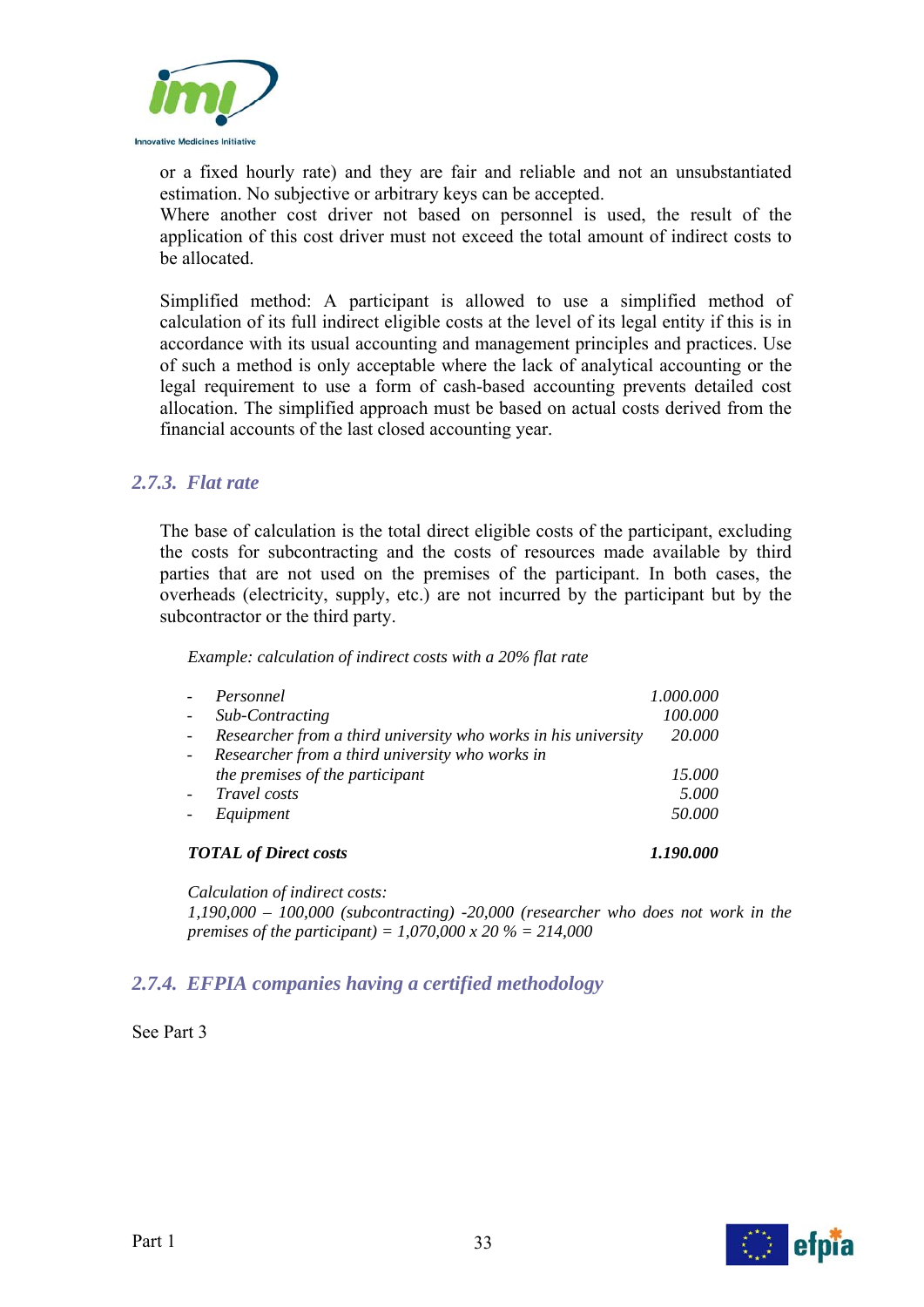

# **2.8. Summary of cost reporting methods**

| Reporting<br>methods |                                                                      | Section of<br>reference in<br>these | No certified<br>methodology required |                                                                                                                           | CoMAv <sup>1</sup><br><b>Average Pers</b><br>FP7 certified<br>methodology |                                                                            | CoM <sup>1</sup><br>Average $Pers + indirect$<br>costs<br>FP7 certified methodology |                                    | Certified methodology<br>$\equiv$ to submit to IMI JU |                           |
|----------------------|----------------------------------------------------------------------|-------------------------------------|--------------------------------------|---------------------------------------------------------------------------------------------------------------------------|---------------------------------------------------------------------------|----------------------------------------------------------------------------|-------------------------------------------------------------------------------------|------------------------------------|-------------------------------------------------------|---------------------------|
|                      |                                                                      | Financial<br>Guidelines             | <b>Beneficiaries</b>                 | <b>EFPIA</b><br>companies                                                                                                 | $\equiv$ $\ge$ EC approval<br>Beneficiaries                               | <b>EFPIA</b><br>companies                                                  | $\equiv$ EC approval<br><b>Beneficiaries</b>                                        | <b>EFPIA</b><br>companies          | Beneficiaries                                         | <b>EFPIA</b><br>companies |
|                      | - Direct<br>costs                                                    | 2.6.1.a)                            | II.13.1.a)                           |                                                                                                                           |                                                                           |                                                                            |                                                                                     |                                    |                                                       |                           |
|                      | - Indirect<br>costs: flat                                            | 2.7.3                               | II.14.2.a) & b)                      |                                                                                                                           | N/A                                                                       |                                                                            | N/A                                                                                 |                                    | N/A                                                   | See below                 |
|                      | rate of 20%<br>or actual or                                          | $\alpha$                            |                                      |                                                                                                                           |                                                                           |                                                                            |                                                                                     |                                    |                                                       |                           |
|                      | simplified<br>method                                                 | 2.7.2                               |                                      |                                                                                                                           |                                                                           |                                                                            |                                                                                     |                                    |                                                       |                           |
| 2                    | - Average<br>personnel<br>costs<br>- Actual<br>other direct<br>costs | 2.6.1.b)<br>Option $1 & 2$          |                                      | II.13.1 & 22<br>if conditions of II.13.2.a) to d)<br>fulfilled<br>deemed not to differ significantly<br>from actual costs |                                                                           | $II.13.2$ §2<br>deemed not to differ<br>significantly from actual<br>costs | $II.13.2$ §2<br>deemed not to differ                                                |                                    | N/A                                                   | See below                 |
|                      | - Indirect<br>costs: flat<br>rate of 20%                             | 2.7.3                               | II.14.2.a) & b)                      |                                                                                                                           |                                                                           | II.14.2.a) & b)                                                            |                                                                                     | significantly from actual<br>costs |                                                       |                           |
|                      | or actual or<br>simplified                                           | <sub>or</sub>                       |                                      |                                                                                                                           |                                                                           |                                                                            |                                                                                     |                                    |                                                       |                           |
|                      | method                                                               | 2.7.2                               |                                      |                                                                                                                           |                                                                           |                                                                            |                                                                                     |                                    |                                                       |                           |

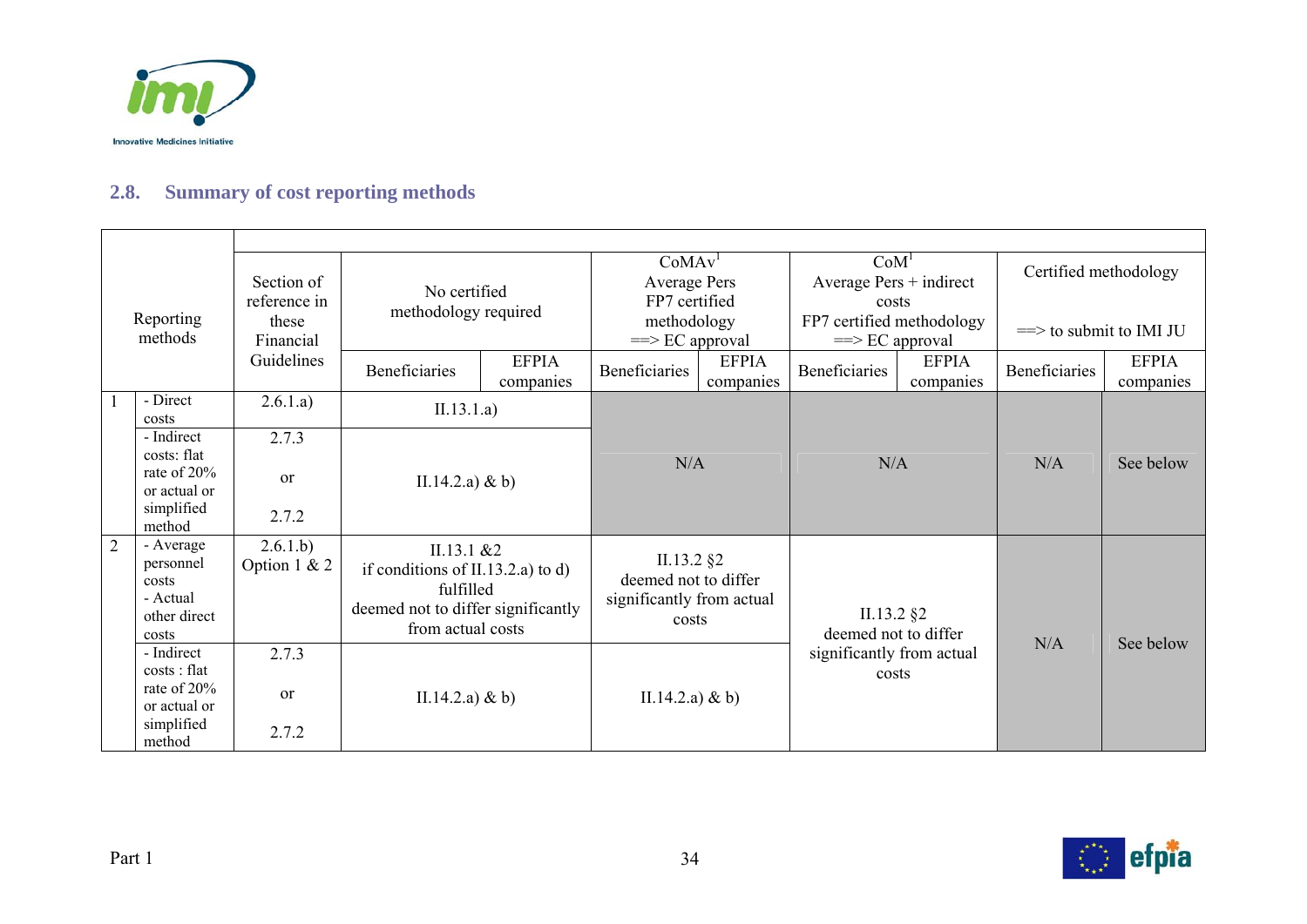

| $\mathfrak{Z}$                                                                          | - Average<br>personnel<br>costs and<br>indirect<br>costs                 | 2.6.1.b)<br>Option 3 | N/A     | N/A | II.13.2 $\S$ 2 and II.4.5 Option<br>3 | N/A | See below          |
|-----------------------------------------------------------------------------------------|--------------------------------------------------------------------------|----------------------|---------|-----|---------------------------------------|-----|--------------------|
| $\overline{4}$                                                                          | SME owners                                                               | 2.6.1.d)             | II.13.3 | N/A | N/A                                   | N/A |                    |
| 5 <sup>5</sup>                                                                          | "Fully<br>Loaded" or<br>"Partially<br>Loaded"<br>Full Time<br>Equivalent | 2.7.4                | N/A     | N/A | N/A                                   | N/A | II.13.4<br>and 4.5 |
| Waiving of<br>intermediate<br>Certificate on<br>financial<br>statement (Art.<br>II.4.5) |                                                                          |                      | NO      | NO  | <b>YES</b>                            | N/A | <b>YES</b>         |

1 CoMAv: Certificate on the Methodology on average personnel costs (page 20 of FP7 "Certificates issued by external auditors guidance notes for beneficiaries and auditors") CoM: Certificate on the Methodology for both personnel and indirect costs for multiple participations in FP7 only (page 16 of FP7 "Certificates issued by external auditors guidance notes for beneficiaries and auditors")

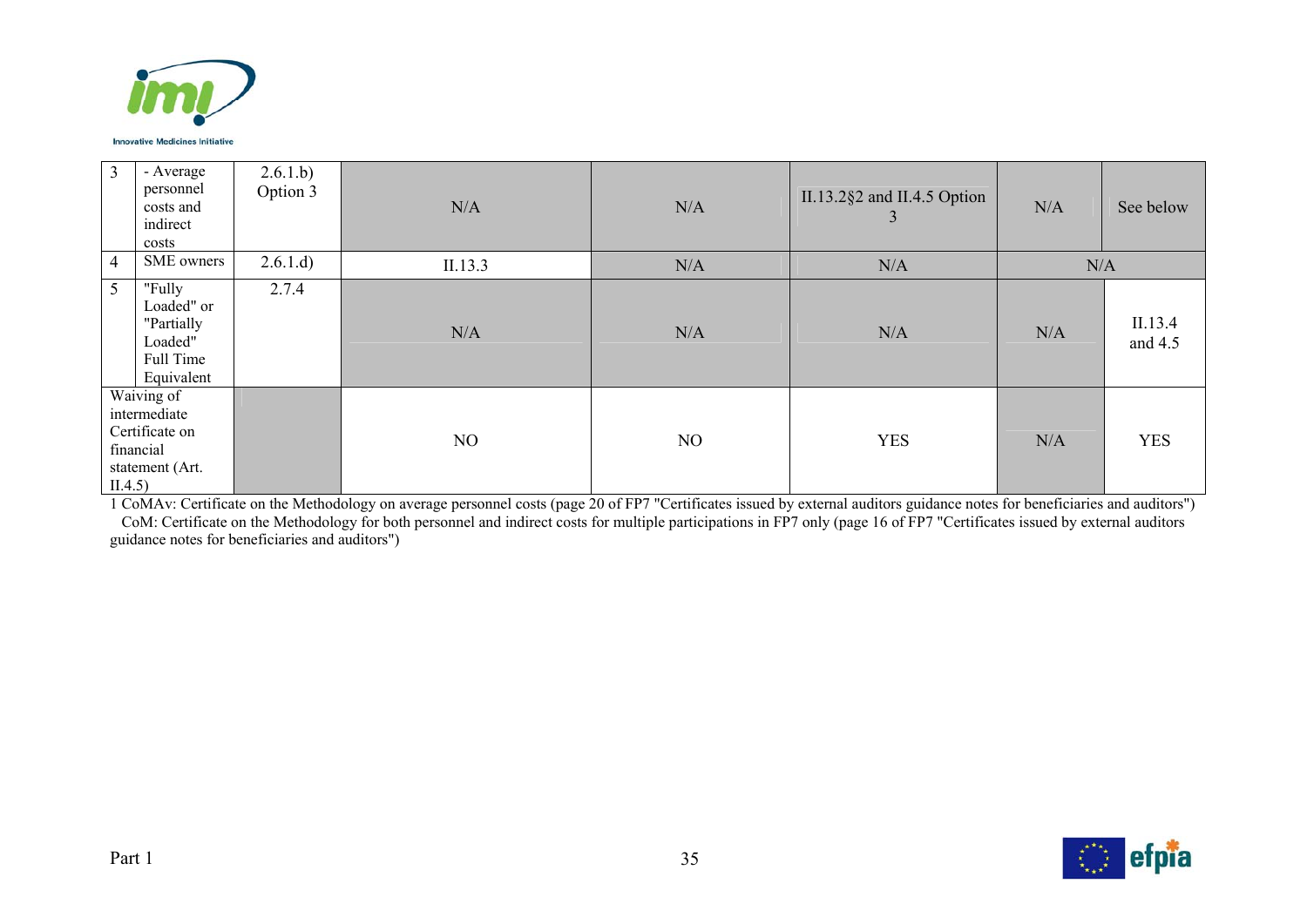

# **2.9. Suspension of the Project (Article II.8): consequence on eligible costs.**

Under the conditions mentioned in Article II.8, the IMI JU may suspend the whole project or parts of the project. Suspending a project has the effect of interrupting the execution of a project to fix specific problems or to re-establish an operational status. Once the reasons for the suspensions are no longer present, the project can – upon the receipt of written confirmation by the IMI JU – continue at the stage reached before the suspension.

During the period of suspension, **no costs can be charged** to the project for carrying out any part of the project that has been suspended. If the IMI JU ends the suspension and allows the project to continue, the remaining project budget can be used under the given rules.

If the suspension leads to a termination of the IMI grant agreement, no further costs can be charged to the project except for costs described in Article II.38.

# *SECTION 3: THIRD PARTIES, INCLUDING SUBCONTRACTORS*

# **3.1. What is a third party?**

A third party is, by definition, any legal entity which does **not sign** the IMI grant agreement.

A third party may contribute to the project in two possible ways:

- making available its resources to a participant (see section 3.3)
- by carrying out part of the work itself (see section 3.4)

**If the third party not only makes resources available but also carries out work**, then the third party should sign the IMI grant agreement and become a participant.

In all cases:

- **the participant retains sole responsibility for the work** of the third party and has to make sure that the third party complies with the provisions of the IMI grant agreement

- the third party, the tasks and the estimation of the costs should be indicated in Annex I.

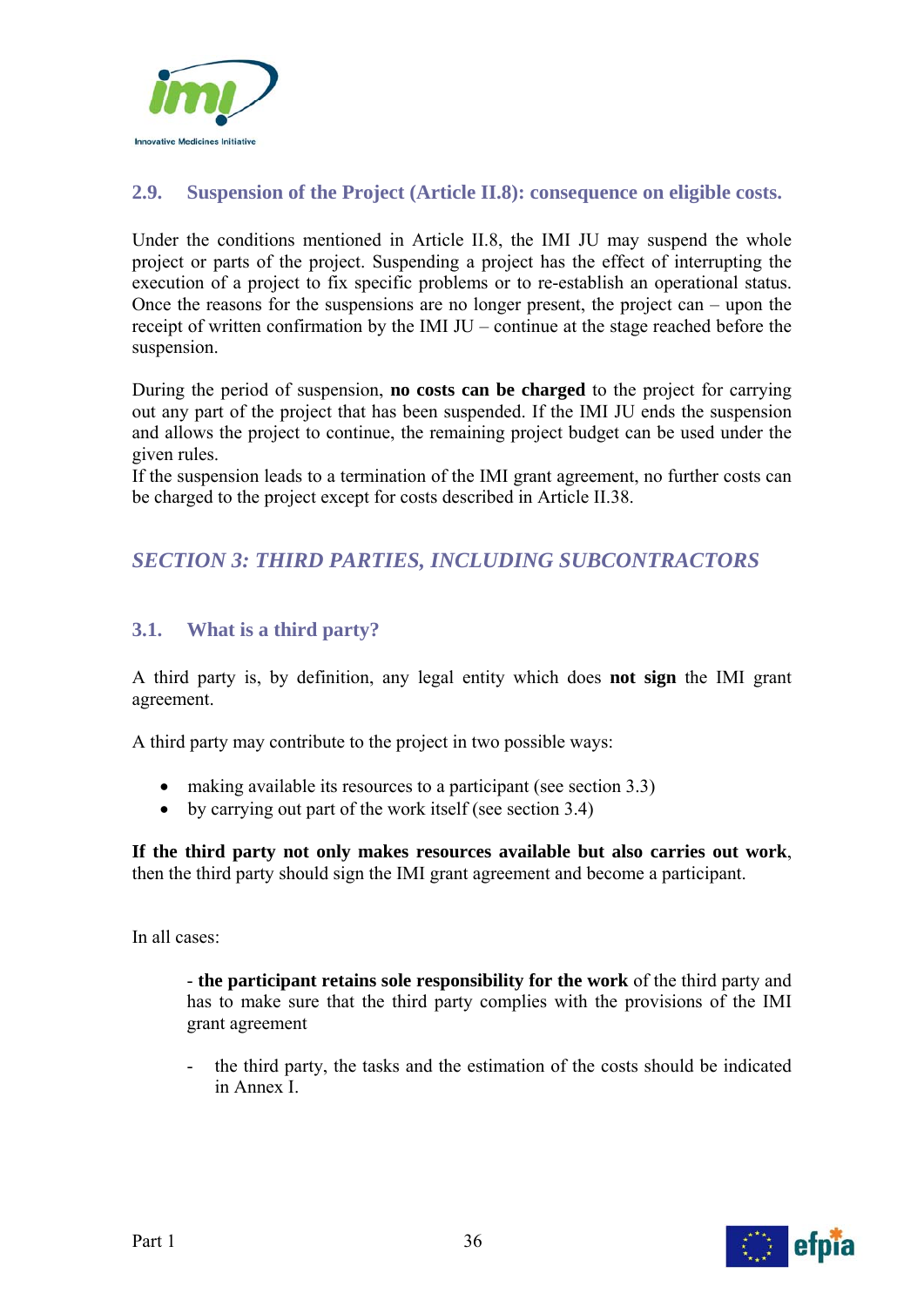

The table below summarises the different cases and consequences on the IMI grant agreement and reporting obligations:

For beneficiaries only

|                                                                           | 3.3                                                                       | 3.4                                                                                                                                                                                                                                                                                                                                                                                                                                 |                                                                                             |                                                                                                                                                        |
|---------------------------------------------------------------------------|---------------------------------------------------------------------------|-------------------------------------------------------------------------------------------------------------------------------------------------------------------------------------------------------------------------------------------------------------------------------------------------------------------------------------------------------------------------------------------------------------------------------------|---------------------------------------------------------------------------------------------|--------------------------------------------------------------------------------------------------------------------------------------------------------|
| Third Parties making their resources available to<br>a participant.       |                                                                           |                                                                                                                                                                                                                                                                                                                                                                                                                                     | Third parties carrying out part<br>of the work                                              |                                                                                                                                                        |
| 3.3.1.                                                                    | 3.3.2                                                                     | 3.3.3.                                                                                                                                                                                                                                                                                                                                                                                                                              | 3.4.1.                                                                                      | 3.4.2.                                                                                                                                                 |
| Free of<br>charge                                                         | Participant<br>reimburses<br>the third<br>party                           | Special cases<br>Foundations, spin-<br>a)<br>off companies,<br>etc.,<br>Third party<br>(b)<br>authorised to<br>administer on<br>behalf of the<br>managing entity<br>(Special clause 9)<br>The case of<br>$\mathbf{c})$<br>resources<br>(professors/equipm<br>ent) working for,<br>or used by a<br>university but<br>whose<br>salaries/costs are<br>paid by the<br>Government.<br>Interim or<br>$\rm d)$<br>temporary work<br>agency | Subcontractors                                                                              | Entities<br>covered by<br>special clause<br>-Joint<br>Research<br>Units (JRU)<br>European<br>Economic<br>Interest<br>Grouping<br>(EEIG)<br>- Groupings |
| Actual<br>direct costs                                                    | No Profit                                                                 |                                                                                                                                                                                                                                                                                                                                                                                                                                     | Profit margin                                                                               |                                                                                                                                                        |
|                                                                           | <b>Grant Agreement and Annex I</b>                                        |                                                                                                                                                                                                                                                                                                                                                                                                                                     |                                                                                             |                                                                                                                                                        |
| Third party,<br>tasks and<br>estimation<br>of costs to<br>be<br>described | Third party,<br>tasks and<br>estimation<br>of costs to<br>be<br>described | For cases a), b) and c):<br>Third party, tasks and<br>estimation of costs to<br>be described in Annex<br>I.<br>For case b): Special                                                                                                                                                                                                                                                                                                 | Tasks to be<br>subcontracted<br>and estimation of<br>costs to be<br>described in<br>Annex I | Special<br>clause 4<br>to be<br>included in<br>the grant<br>agreement                                                                                  |

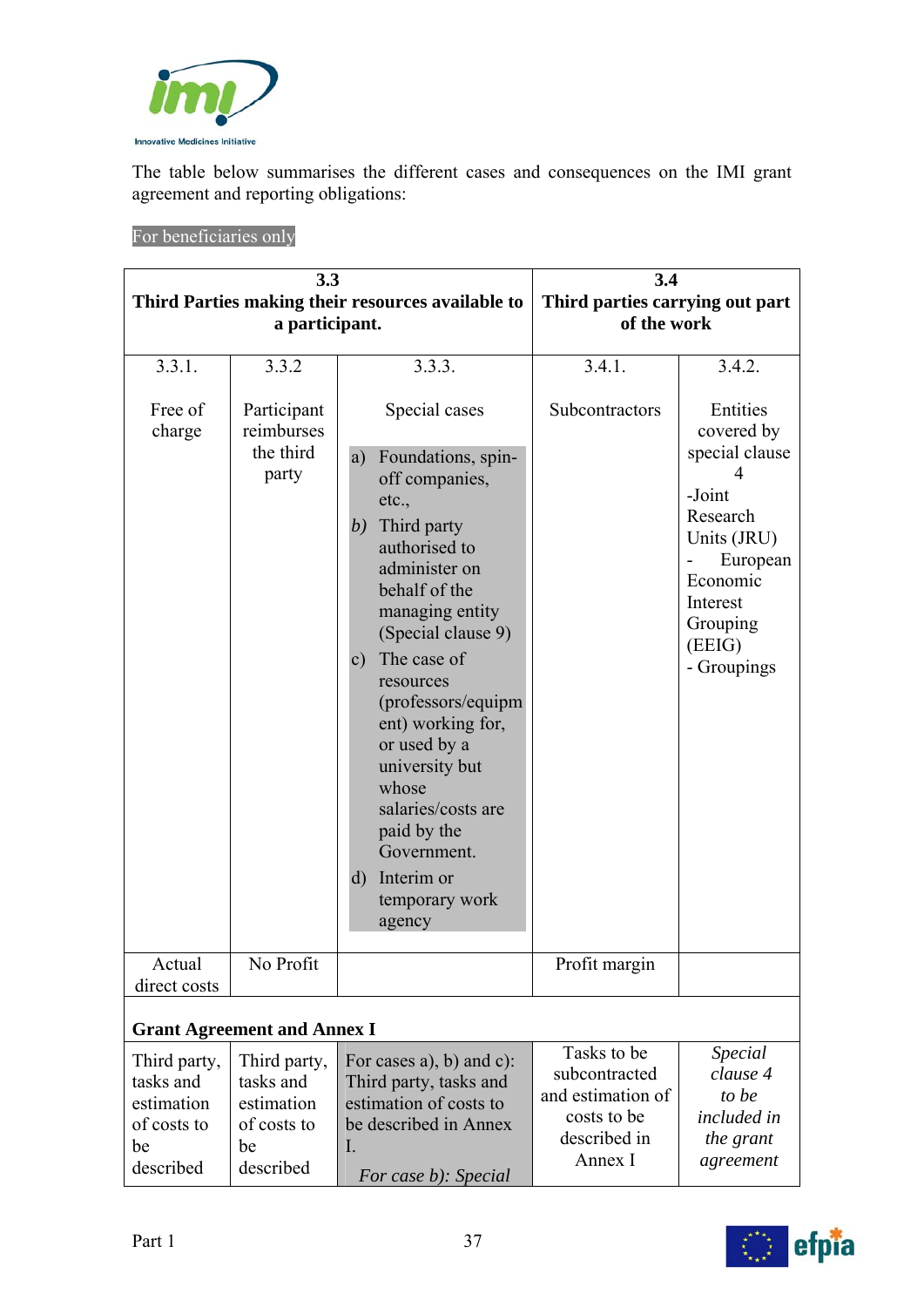

| in Annex I.               | in Annex I. | clause 9 to be included<br>in the grant agreement<br>For case d): not<br>mentioned in the grant<br>agreement as it is not<br>considered a third party<br>contribution |                   | Third party,<br>tasks and<br>estimation of<br>costs to be<br>described in<br>Annex I. |
|---------------------------|-------------|-----------------------------------------------------------------------------------------------------------------------------------------------------------------------|-------------------|---------------------------------------------------------------------------------------|
| <b>Reporting (Form C)</b> |             |                                                                                                                                                                       |                   |                                                                                       |
| Costs                     | Costs       | Costs declared by the                                                                                                                                                 | Form C of the     | One                                                                                   |
| declared by               | declared by | Participant in its own                                                                                                                                                | participant under | individual                                                                            |
| the                       | the         | Form C, but recorded                                                                                                                                                  | costs category    | Form C per                                                                            |
| Participant               | Participant | in the accounts of the                                                                                                                                                | "Subcontracting"  | third party                                                                           |
| in its own                | in its own  | third party                                                                                                                                                           | of the relevant   |                                                                                       |
| Form C,                   | Form C,     |                                                                                                                                                                       | activity          | One                                                                                   |
| but                       | recorded in | Not receipts (unless                                                                                                                                                  |                   | summary                                                                               |
| recorded in               | the         | resources made                                                                                                                                                        | Not receipts!     | report                                                                                |
| the                       | accounts of | available specifically                                                                                                                                                |                   | integrating                                                                           |
| accounts of               | the         | for the project)!                                                                                                                                                     |                   | cost of the                                                                           |
| the third                 | participant |                                                                                                                                                                       |                   | participant                                                                           |
| party                     |             |                                                                                                                                                                       |                   | and third                                                                             |
|                           | <b>Not</b>  |                                                                                                                                                                       |                   | parties to be                                                                         |
| Declared                  | receipts!   |                                                                                                                                                                       |                   | provided by                                                                           |
| also as                   |             |                                                                                                                                                                       |                   | the                                                                                   |
| receipts if               |             |                                                                                                                                                                       |                   | participant                                                                           |
| made                      |             |                                                                                                                                                                       |                   | (in addition                                                                          |
| available                 |             |                                                                                                                                                                       |                   | to its own                                                                            |
| specifically              |             |                                                                                                                                                                       |                   | Form C)                                                                               |
| for the                   |             |                                                                                                                                                                       |                   |                                                                                       |
| project                   |             |                                                                                                                                                                       |                   | Not receipts!                                                                         |

## **3.2. Costs incurred by third parties**

As a general rule, the costs are considered eligible cost of a project if incurred by the participants (the signatories to the IMI grant agreement) or in case of EFPIA companies also by their affiliates.

However, in some circumstances, costs incurred by third parties (i.e. any legal entity which does not sign the IMI grant agreement) may also be eligible costs of the project under following conditions:

- the need to include a third party in the project has to be discussed with the Scientific Officer either during the negotiation or before the contribution of a third party to the project,
- if approved, the tasks to be performed, an estimation of the costs and the resources allocated to the project by a third party have to be detailed in Annex I,



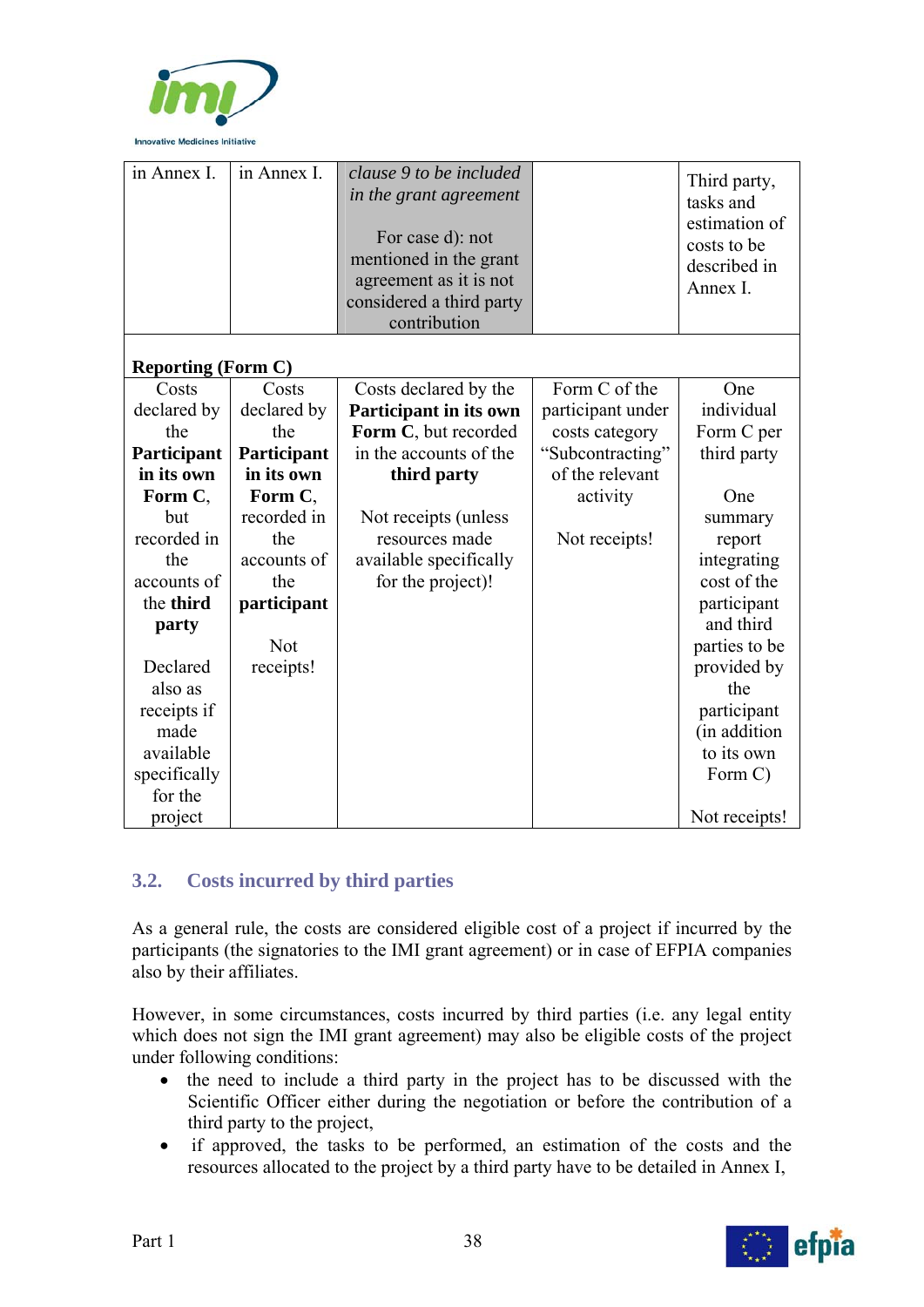

• the costs incurred by the third party comply with the eligibility criteria stipulated in Article II.13.

In addition, the third parties, other than subcontractors, carrying out part of the work have to be included in the grant agreement via special clause.

It is important to verify whether the third party contribution is also considered a receipt of the project according to Article II.16 of the grant agreement (see Section 3 of Part 2). If so, it will have to be reported as such in the financial statements (Form C) related to the reporting period in which the receipt has occurred.

If the third party identified in special clause 4 makes also resources available to the participant, the costs incurred by the third party lending resources might be charged by the participant on its own Form C. These costs will be considered receipts if the conditions of Article II.16 are fulfilled.

The IMI JU has the right to audit all the costs originating from third parties.

### **3.3. Third Parties making their resources available to a participant**

Third parties making their resources available to a participant is the case when a participant, while carrying out work for the project, is using one or more resources which belong to a third party while the third party is not involved in the work of the project.

The work is usually (but not exclusively) performed in the premises of the participant.

The contributions made available to a participant must be charged in the Form C of the participant under direct costs. Only the actual direct costs incurred by the third party can be considered eligible costs of the project. In justified cases, e.g. when the resources are made available outside the premises of the participant, the real overheads of the third party may be also charged by the participant. However, the participant cannot charge a flat rate for the indirect costs incurred by the third party.

The use of flat rates or average rates by the third party is not allowed, even if the third party, when acting as a participant in another EU project, has opted for a flat rate or for average costing of personnel.

### *3.3.1. Free of charge*

This is the case when the third party makes some of its resources available to a participant but does not request any reimbursement from the participant. The costs of the third party will be declared by the participant on its Form C as an eligible cost of the project. They also have to be included in the Certificates on the Financial Statements (CFS) of the participant. Since the resources are made available free of charge, its costs are not present in the accounts of the participant and therefore they **must be recorded in the accounts of the third** 

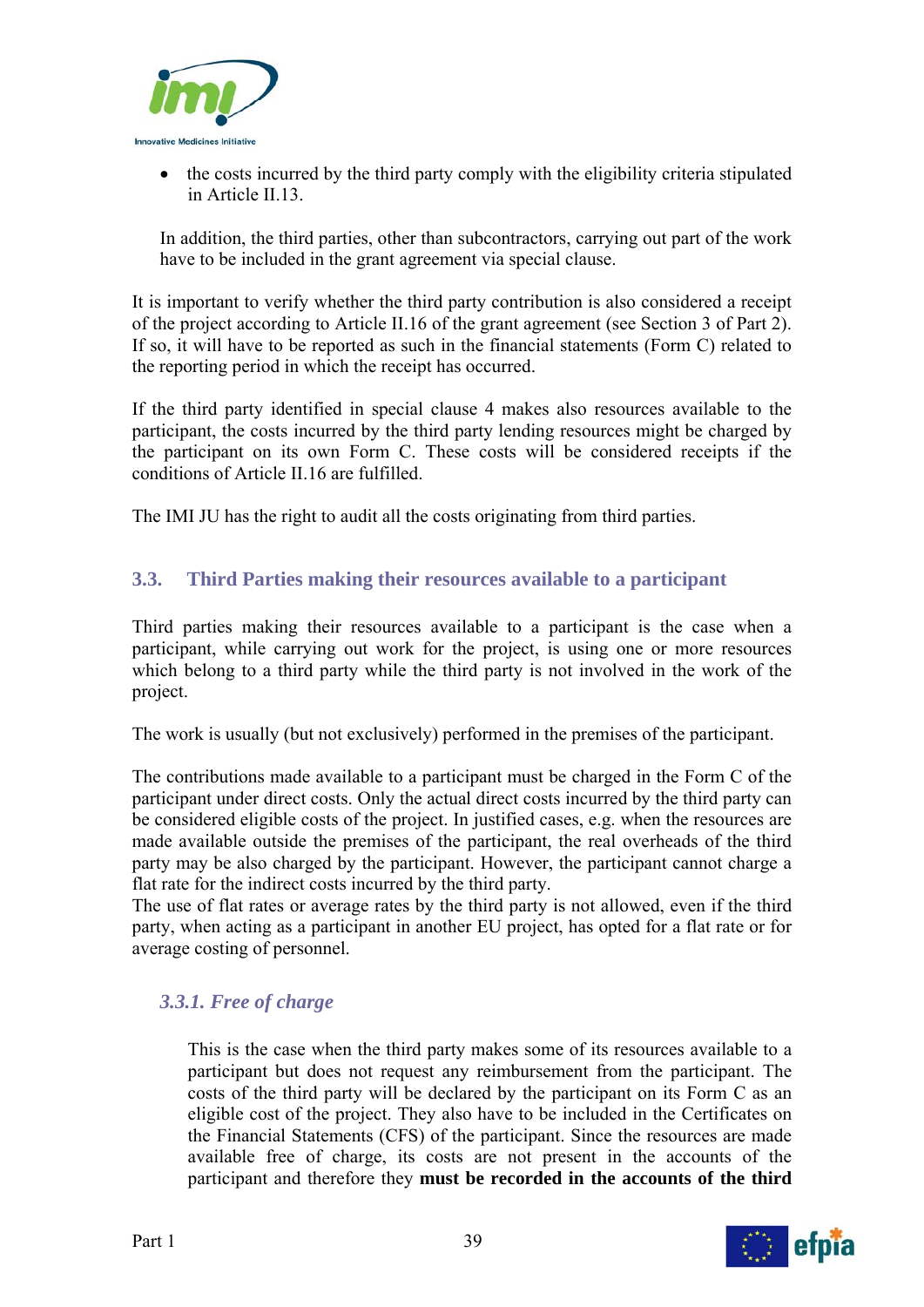

**party** (which can be audited if required). If the resources are made available specifically for a given project, they also have to be declared by the participant on its Form C as receipts of the project.

## *3.3.2. Participant reimburses the third party*

When a participant reimburses the third party, it cannot be considered as a third party contribution. By definition then, these costs will appear in the accounts of the participant, and therefore they will be considered as costs incurred by the participant and not as costs incurred by a third party. In these cases, there is a prior agreement that defines the frame in which these resources are made available and the reimbursement to the third party covers only costs. There shall not be a profit for this third party.

#### *Example:*

*A legal entity makes available to a participant the use of an installation or specialized piece of infrastructure which the participant needs to perform a project task. There are two possibilities here:* 

- *The third party charges the costs and is reimbursed by the participant. This is a cost for the participant and not considered as a reimbursement of a third party cost. Details and the reason for the use of the third party should appear in Annex I.*
- The third party does not charge the participant for this activity; it is not *reimbursed by it. If the participant wants to include the cost of the third party as an eligible cost of the project, then the conditions mentioned above for "free of charge" contributions apply. Therefore, the third party who will perform the work, an estimation of the costs and the resources used should appear in Annex I.*

## *3.3.3. Special cases*

### *(a) Foundations, spin-off companies, etc., created to manage the administrative tasks of the beneficiary*

**B E N E F I C I A R I E S**  This is typically the case of a legal entity created or controlled by a beneficiary which is in charge of the financial administration of the beneficiary, but which does not perform scientific/technical work in the project (differently from the entities covered by special clause 4). This beneficiary (usually public bodies like Universities/Ministries) has a **prior** agreement with a spin-off company or a separate company/non-profit foundation, by means of which the latter handles the financial and administrative aspects of the participants' involvement in research projects, including all issues relating to the employment and payment of additional personnel, purchase of equipment and consumables, etc. In most of these cases, the aim to improve and rationalise administrative and financial management has led the Universities/Ministries to establish such contracts, which are usually agreements lasting over long periods and established well

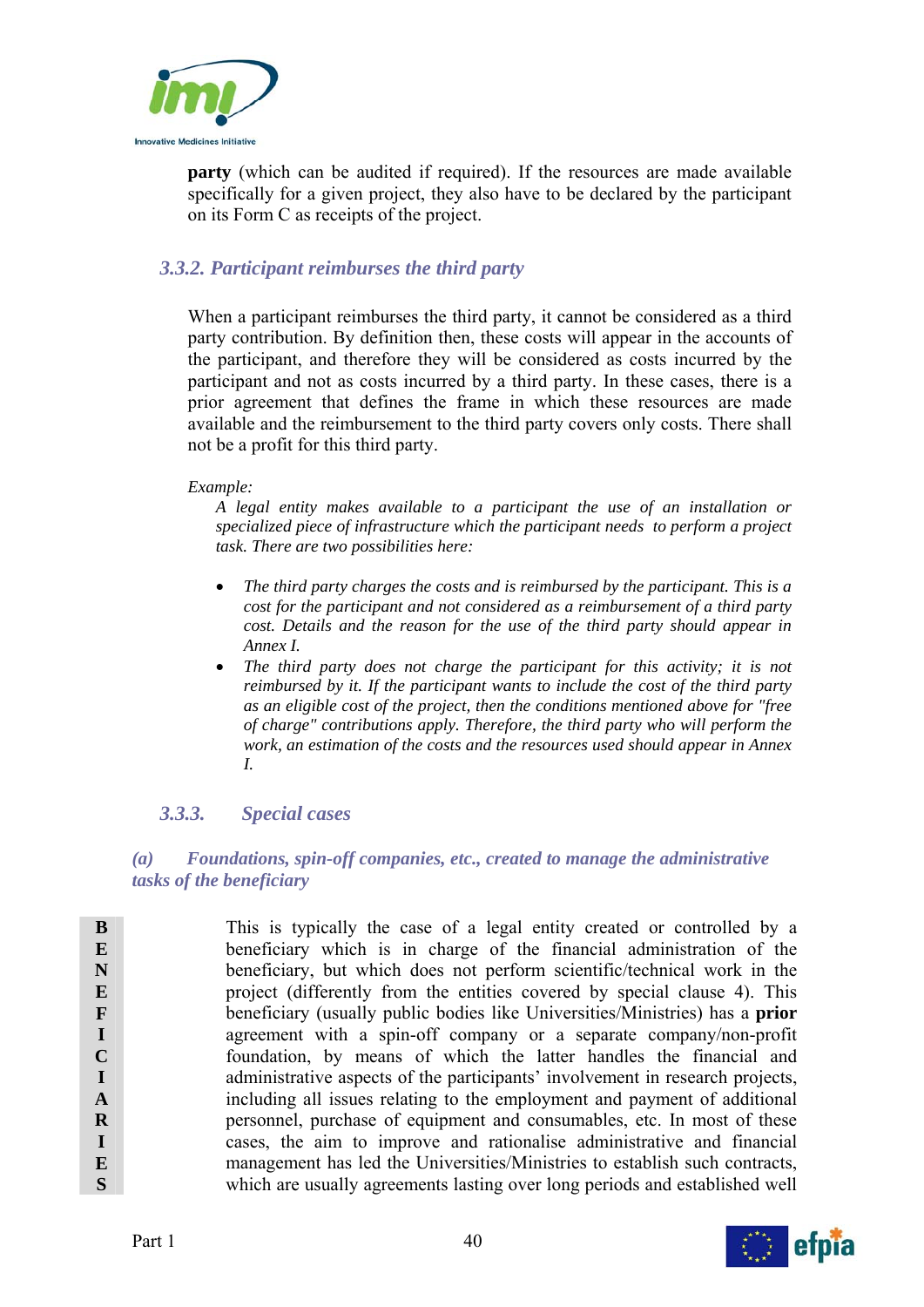

before the IMI project exists. Consequently, this third party often has no resources of its own. The personnel hired for the project by the spinoff/foundation works on the premises of the University (beneficiary) and under its responsibility. In this case it is the university which should be the beneficiary, and not the foundation, as the foundation does not have the resources to carry out the work3.

The agreement is not specific to the project, but it is a general agreement for the management of the IMI grant agreement with the IMI JU (and/or other entities), and the costs are reimbursed either directly by the beneficiary or by the managing entity on behalf of the beneficiary. The costs will therefore not be considered as receipts.

In some cases the agreement between the beneficiary and the third party also foresees the handling of IMI JU financial payments by the third party. Therefore, the managing entity pays the IMI JU financial contribution directly to the third party and not to the beneficiary. As a consequence, in the accounts of the beneficiary there is no trace of any reimbursement from the beneficiary to the third party. In these cases, the important issue is that even though there is no transfer between the beneficiary and the third party, the work of the third party is not carried out without reimbursement, and there is a reimbursement of costs but directly from the managing entity. Thus, the costs will not be considered as receipts. Here the costs of the third party will be charged by the beneficiary in its Form C, but they are recorded in the accounts of the third party (otherwise they would not be eligible).

As these resources are used in the premises of the beneficiary, then the flat rate for the calculation of the indirect costs can be applied to these costs. All reports, financial statements, etc., should be presented in the name of the beneficiary. If a CFS is required, it must certify and cover both the contributions of the beneficiary and those of the third party. For the costs incurred by the third party and used in its premises, only the real overheads of the third party should be charged. The flat rate of the University DOES NOT apply to these costs since they are not used in the premises of the beneficiary.

<sup>&</sup>lt;sup>3</sup> If the third party fulfils the conditions set below for the introduction of special clause 4, it may happen also that it carries out itself part of the activities attributed to the beneficiary. In this case, there should be a clear distinction between the contributions made available to the beneficiary, which should be charged under the costs and in the Form C of the beneficiary, and be detailed as such in Annex I, and the work carried out directly by the third party according to special clause 4, which the third party should charge as its own costs under its own Form C.



**Y**

**O N L Y** 

1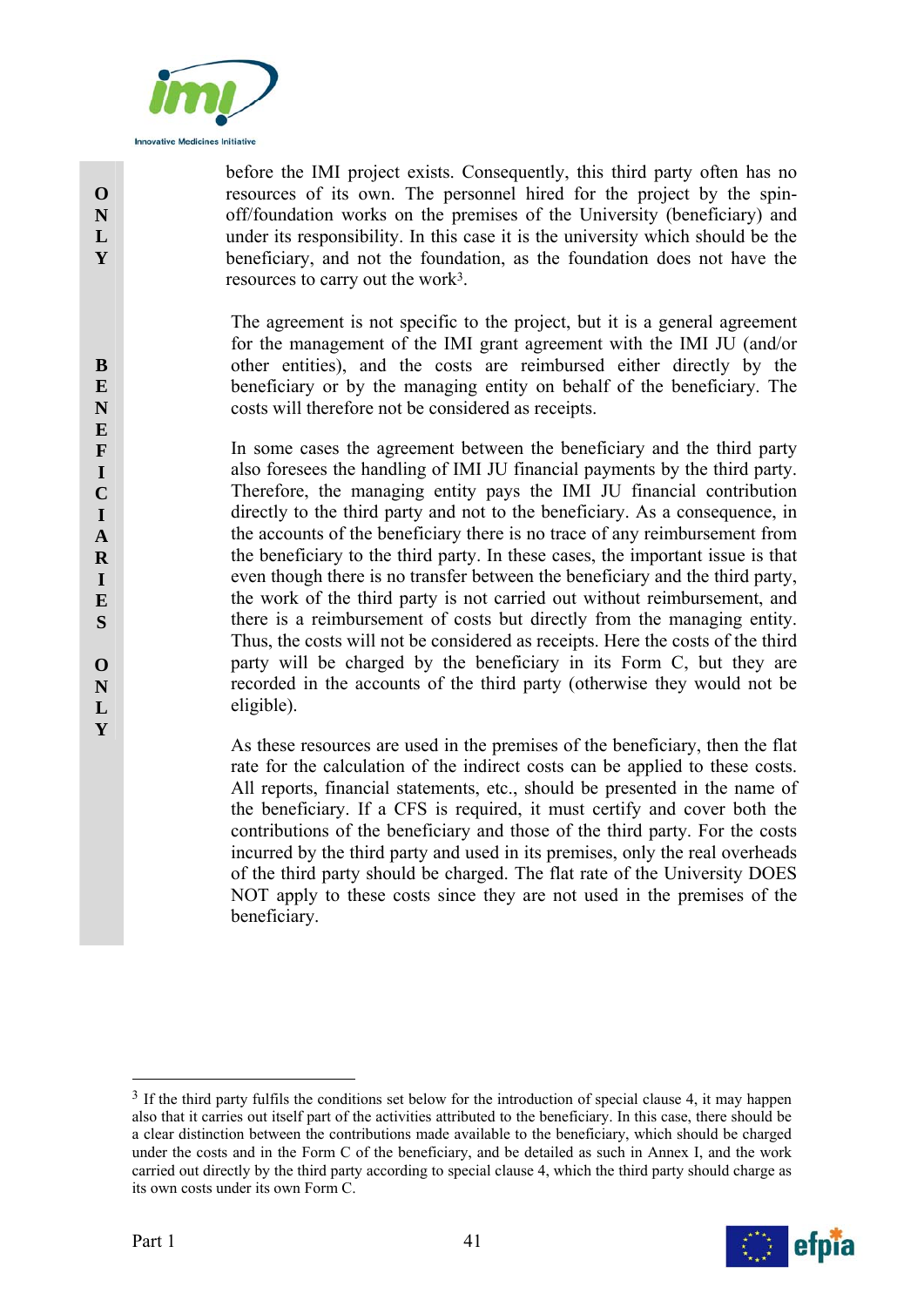

*Example: Eligible Costs of a University with a 20% flat rate for indirect costs (only in research activities):* 

| $\bullet$ | Costs of personnel (usually permanent) paid by the university                                                                                                                                | <i>EUR 100,000</i> |
|-----------|----------------------------------------------------------------------------------------------------------------------------------------------------------------------------------------------|--------------------|
| $\bullet$ | Costs of personnel paid by the foundation and working in the<br>premises of the <b>university</b>                                                                                            | <i>EUR 80,000</i>  |
|           | Equipment bought by the foundation used on the premises of the<br>beneficiary                                                                                                                | <i>EUR 20,000</i>  |
| $\bullet$ | Costs of administrative personnel of the foundation working in<br>the premises of the foundation: (2.500 EUR actual costs,<br>including EUR 2,000 for direct and EUR 500 for indirect costs) | <i>EUR 2,000</i>   |
| $\bullet$ | <b>total direct costs</b> (including those of the foundation) $=$ EUR<br>$100.000 + EUR$ 80.000 + EUR 20.000 + EUR 2.000 = EUR                                                               | <i>EUR 202.000</i> |

*Total costs declared by the university =* 

- *total direct costs : EUR 202,000* 

*202,000* 

- Indirect costs<sup>*= calculated on the basis of the direct costs used in the premises of the*</sup> *university+ real indirect costs of the foundation:* 
	- *flat rate of 20% of EUR 200,000=EUR 40,000*
	- *+ EUR 500 indirect costs of the foundation*

*Total eligible costs: EUR 202,000+ 40,000+500=EUR 242,500* 

*Total IMI JU funding received by the University = 75% of EUR 242,500.* 

### *(b) Third party authorised to administer on behalf of the managing entity (Special clause 9)*

 Special clause 9 is to be used when secondary and higher education establishments and public bodies are the managing entity of the project and there is an "authorisation to administer" given to a third party created controlled or affiliated to the managing entity. In this case the costs of this third party are eligible.

This special clause to be requested and approved by the IMI JU refers to cases where:

- secondary and higher education establishments and public bodies **(therefore not to other types of legal entities like companies, etc.)** are managing entities of a project *and*
- a third party controlled or affiliated to the managing entity has got a "mandate" from the managing entity to handle the financial administration on its behalf. Accordingly, this clause allows the managing entity to request that the bank account mentioned in Article 5 is not its own (as established by the IMI grant agreement),



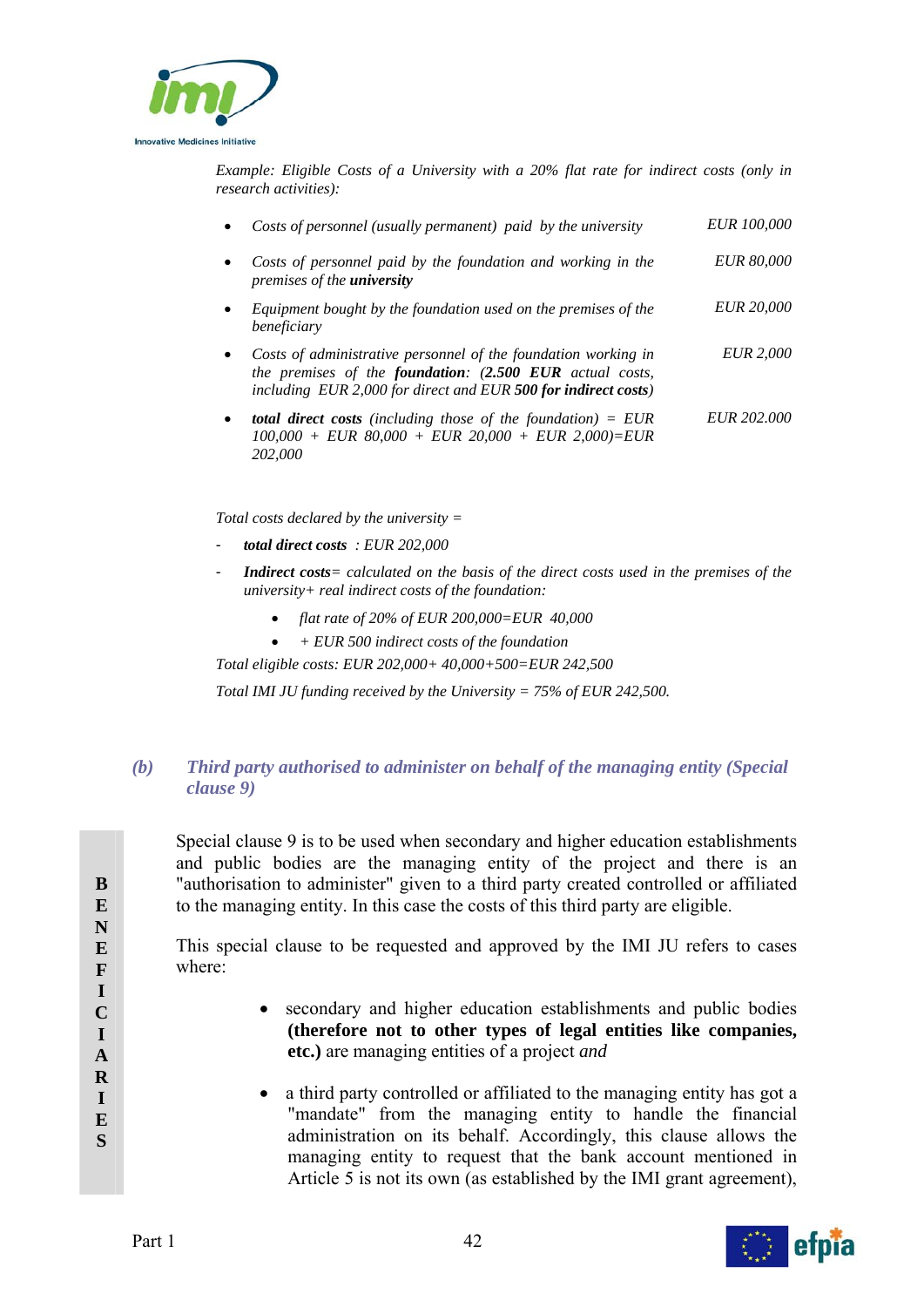

but the bank account of the third party created, controlled or affiliated to the managing entity. The introduction of this special clause in the IMI grant agreement allows also the managing entity to delegate to the third party tasks which otherwise are exclusively attributed in the IMI grant agreement to the managing entity (i.e. the tasks mentioned in Article II.2.3 a), b) and c)).

The use of this clause is limited for managing entities, which are public bodies or secondary and higher education establishments that find themselves in one of the situations described above. However, even after the introduction of this clause in the IMI grant agreement, **the managing entity will retain sole responsibility** for the IMI JU financial contribution and for the compliance with the provisions of the IMI grant agreement.

### *(c) The case of governmental resources (professors/equipment) working for, or used by a university*

 In this case the resources made available by the third party (the Government) to the beneficiary can be assimilated to the "own resources" of the beneficiary, and can therefore be charged to the project. They are considered to be a cost of the project because if they were not used for the purpose of the project the participant could use them for other activities. Because the beneficiary is free to use these resources at will they should not be considered a receipt. The third party cost will be declared by the beneficiary in its own Form C. They should be recorded in the accounts of the third party and available for auditing if required.

When these resources/staff have been specifically seconded to the beneficiary to work in a specific project, the costs are eligible but they also need to be declared by the participants as receipts of the project.

*Specific "ad-hoc" agreement between a beneficiary and a third party to cooperate in a project*. (Example: the use of an installation or the secondment to a beneficiary of a professor from another entity which is not a participant). In this case, if the third party is not working on the project and only lending resources, the general rules for third parties making resources available may apply.

### *(d) Interim or temporary work agency*

The case of an "interim" or temporary work agency that makes available staff to a participant: this is **not** a third party contribution because the participant pays the agency for the use of those resources. That use has a price charged to the participant, who will declare it according to its usual accounting practices.



B E N E F I C I A R I E S

 $\Omega$ N  $L$ Y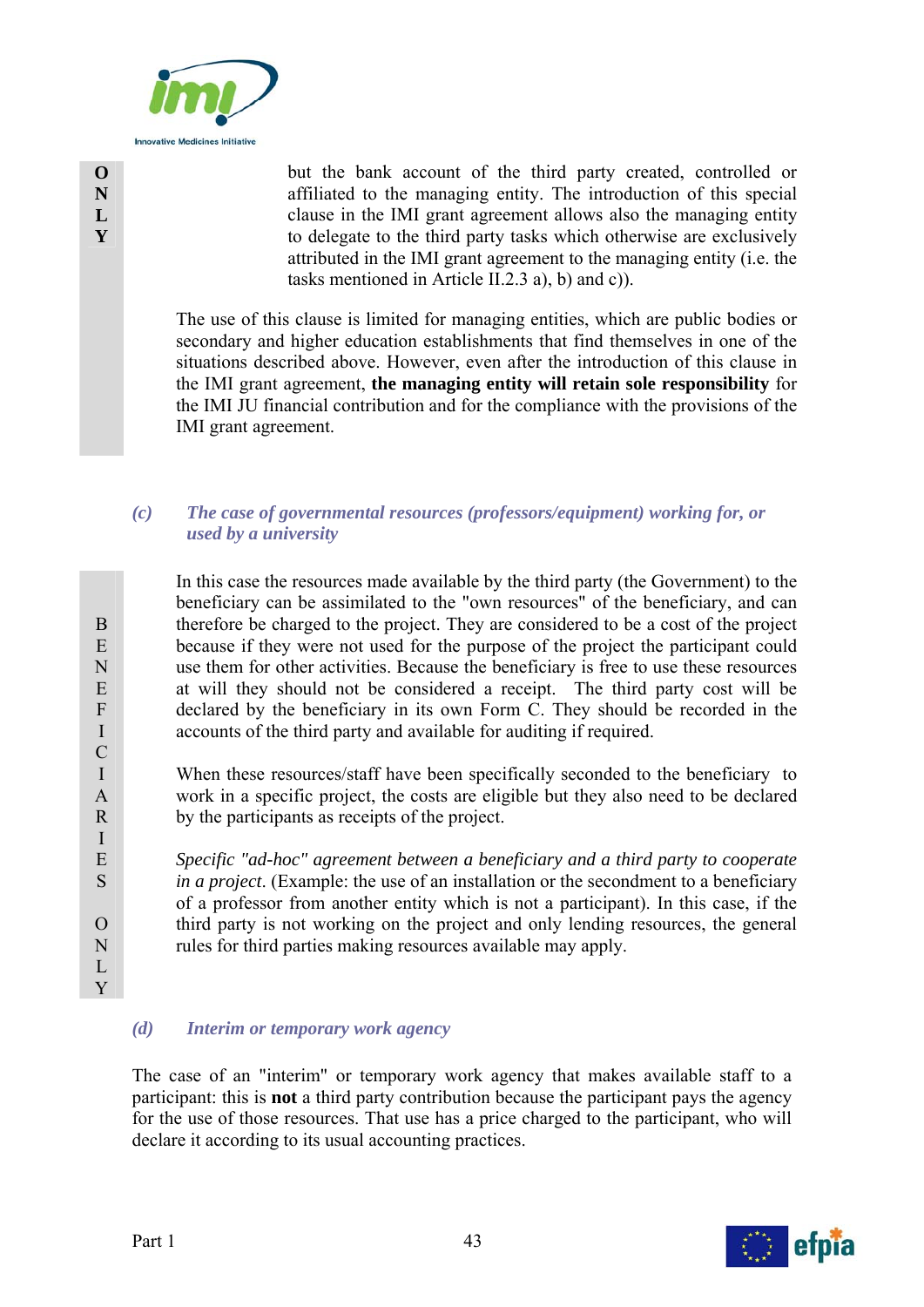

## **3.4. Third parties carrying out part of the work**

Exceptionally the third party performs itself certain tasks of the project, even if it does not sign the IMI grant agreement. The third party **carries out part of the work directly** and is responsible for this vis-à-vis the participant, (the participant remaining responsible vis-à-vis the IMI JU for the work).

IMI JU recognises two different cases of third parties carrying out part of the work:

## *3.4.1. Entities covered by special clause 4*

Special clause 4 to be included in Article 7 refers to third parties linked to a participant. **The term "linked" refers to an established formal relationship between a third party and the participant, defined by the following characteristics:** 

- This relationship by nature is broad and **is not limited to the IMI grant agreement, or specifically created for the work in the IMI grant agreement.**
- Accordingly, its duration goes beyond the duration of the project and usually pre-dates and outlasts the IMI grant agreement.
- It has a formal external recognition, sometimes in the framework of a legal structure (for example, the relationship between an association and its members), sometimes in the absence of legal personality, through the sharing of common infrastructures and resources (joint laboratory), separate from those of the legal entities composing them, or common ownership (affiliates, holding companies).

"Ad hoc" collaboration agreements between legal entities to carry out work in the project are therefore not covered by this clause; in these cases the legal entities should be participants (with the limited exception of subcontracting in the cases where the rules allow it, as mentioned above).

**It is therefore essential** to identify these cases during the negotiations and to include the special clause in the grant agreement to allow for the reimbursement of the third parties' costs.

When special clause 4 is used the research work is carried out under the responsibility of the participant.

### **Third parties covered by the Special clause 4:**

 **Joint Research Units (JRU):** these are research laboratories/infrastructures created and owned by two or more different legal entities to carry out research. They do not have a legal personality different from that of its members, but form a single research unit where staff and resources from the

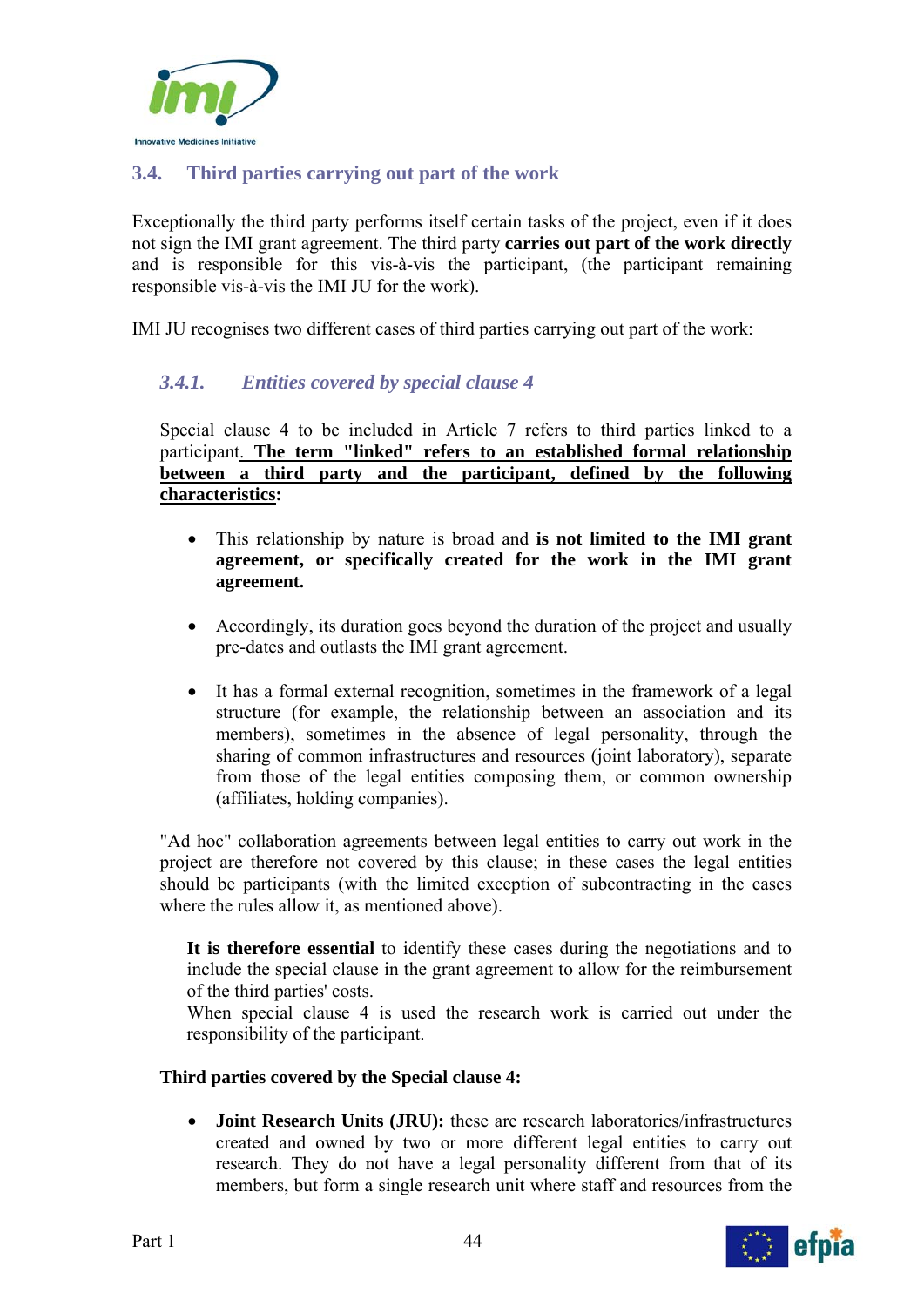

different members are put together to the benefit of all. Though lacking legal personality, they exist physically, with premises, equipment, and resources individual to them and distinct from "owner" entities. A member of the JRU is the participant and any other member of the JRU contributing to the project and who is not a participant of the IMI grant agreement has to be identified in the clause. The JRU has to meet the following conditions:

- Scientific and economic unity
- last a certain length of time
- recognised by a public authority
- **European Economic Interest Grouping (EEIG):** an EEIG is a legal entity created under the rules of Council Regulation (EEC) No 2137/85 of 25 July 1985, composed of at least two legal entities from different Member States. In this case the EEIG is the participant and its composing legal entities may be members included in the special clause 4. The contrary (i.e. composing legal entity as participant and EEIG as member in the clause) is not possible.
- **Affiliates of beneficiaries** (affiliates of EFPIA companies identified in Annex I are not concerned): an affiliated entity means any legal entity that is under the direct or indirect control of the beneficiary, or under the same direct or indirect control as the beneficiary. Therefore it covers not only the case of parent companies or holdings and their affiliates, but also the case of affiliates between themselves. However, the entity performing most of the work should be the one appearing as beneficiary, and the others as the members detailed in the clause.
- **Groupings**: The clause is used here either for associations, federations, or other legal entities composed of members (in this case, the grouping is the participant and the members contributing to the project should be listed). In the case of groupings without legal personality they will be treated as JRU if they meet the conditions mentioned above for Joint Research Units. Therefore structures, agreements or units without legal personality created specifically by different legal entities for their participation in the IMI grant agreement are not considered groupings and their costs are not covered under the terms of this special clause. As for EEIGs, it is the association, federation, etc. which should appear as the participant in the IMI grant agreement.

### **Which conditions have to be fulfilled by these third parties to carry out work and charge costs under the project?**

- They have to be identified in special clause 4 and their name, tasks and resources have to be described in Annex I at the same level of detail as participants, since these third parties submit their own Form C.
- Their costs have to comply with the rules and the principles mentioned in Article II.13 to II.16, in the same way as the participants, and must be recorded in their

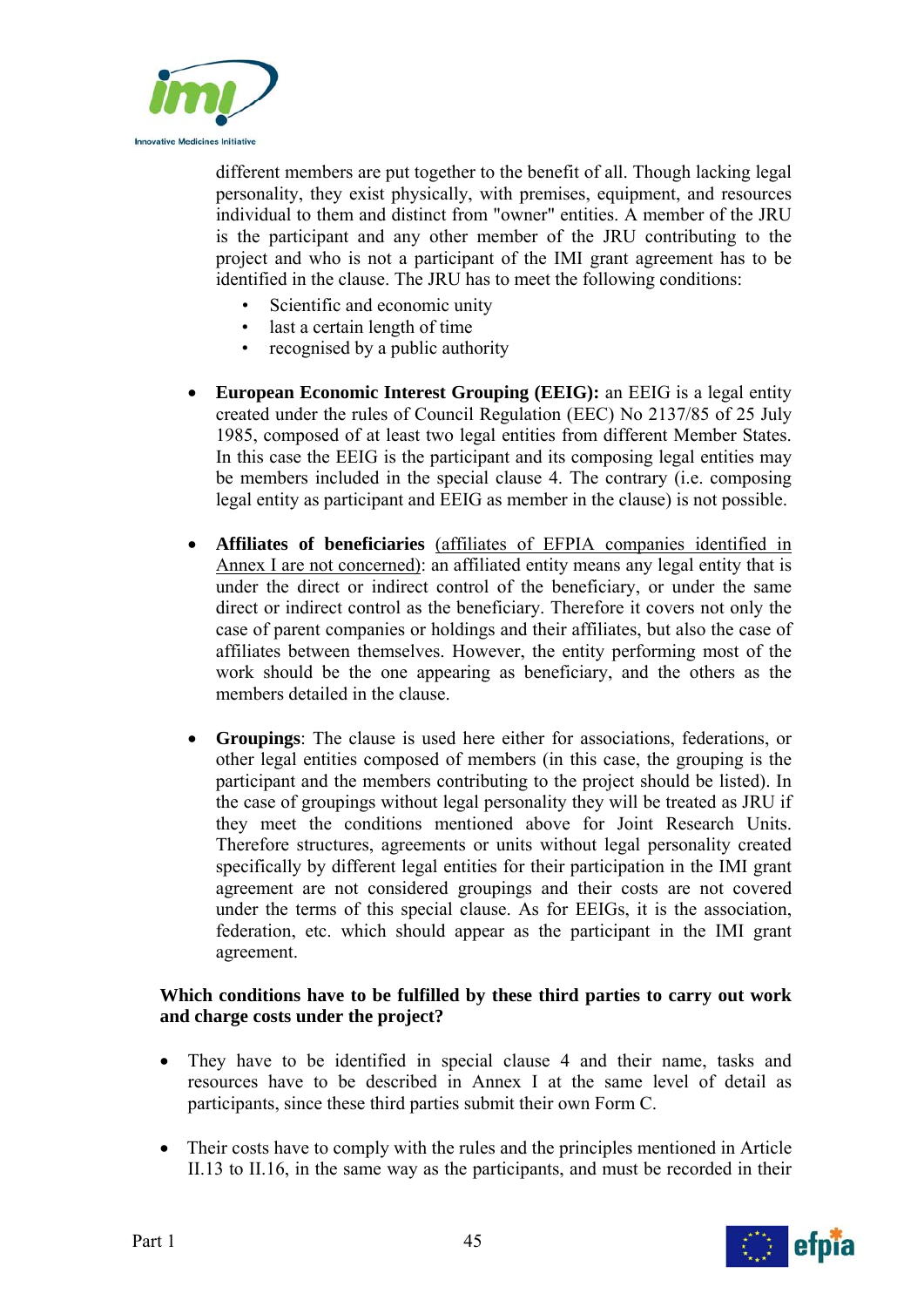

accounts. In other words, the rules relating to eligibility of costs, identification of direct and indirect costs and upper funding limits apply. Equally those concerning controls and audits of Article II.21 and Article II.22.

- Each third party fills in its costs in an individual Form C and, where necessary, shall provide its individual certificate on financial statements. The participant will submit both forms and a summary report integrating both the costs of the participant and those of the third party(ies).
- The threshold of EUR 375,000 for the submission of a certificate on the financial statements applies to the cumulative funding of the participant and its linked third parties.

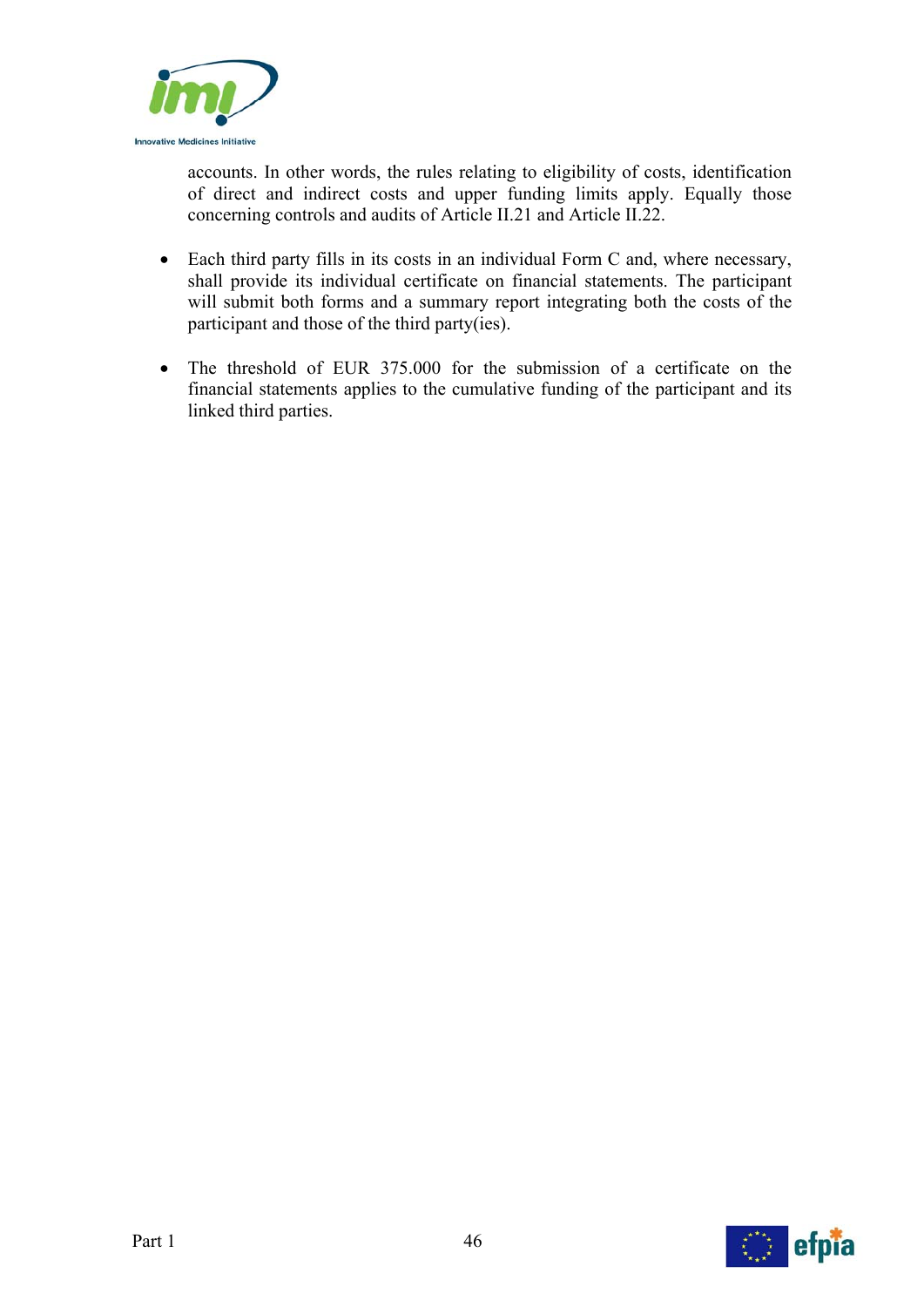

## *3.4.2 Subcontracting (Article II.7)*

## *What is a sub-contractor? (Article II.7.1)*

As a general rule the participants shall carry out the work for the IMI project employing its own resources. However, as an exception, when the IMI grant agreement provides for it accordingly, certain parts of the work may be subcontracted.

A subcontractor is a type of third party, i.e. a legal entity which is not a participant of the IMI grant agreement, and is not a signatory to it. It appears in the project because one of the participants appeals to its services to carry out part of the work, usually for specialised jobs that it cannot carry out itself or because it is more efficient to use the services of a specialised organisation (e.g. setting up a website for the project).

The subcontractor is defined by certain characteristics:

- "Business conditions": The agreement is based on "business conditions", this means that the subcontractor charges a price, which usually includes a profit margin. This makes it different from other third parties' contributions where the third party charges only for the costs of the activity.
- Responsibility: The responsibility vis-à-vis the IMI JU for the work subcontracted lies fully with the participant. The work that a subcontractor carries out under the project belongs to the participant in the IMI grant agreement. A subcontractor has no rights or obligations vis-à-vis the IMI JU or the other participants. However, the participant must ensure that the subcontractor can be audited by the IMI JU, the Commission or the Court of Auditors.
- Supervision: The subcontractor works without the direct supervision of the participant and is not hierarchically subordinate to the participant (unlike an employee).
- Working place: The working place of the subcontractor, its accounting rules and internal organisation are also different.
- The subcontractor carries out parts of the work itself
- IPR: Unless otherwise agreed, subcontractors do in general not have any IP rights on the foreground of the project.

The participant shall not subcontract part of the work to its affiliates (except between EFPIA companies and their affiliates identified in Annex I). These should be identified as third parties linked to a participant and included in the IMI grant agreement via special clause 4.

**Accordingly, subcontracting between participants in the same IMI grant agreement is not to be accepted**. All participants by definition contribute to and are interested in the project, and where one participant needs the services of another to perform its part of the work, it is the second participant who shall declare and charge the costs for that work.

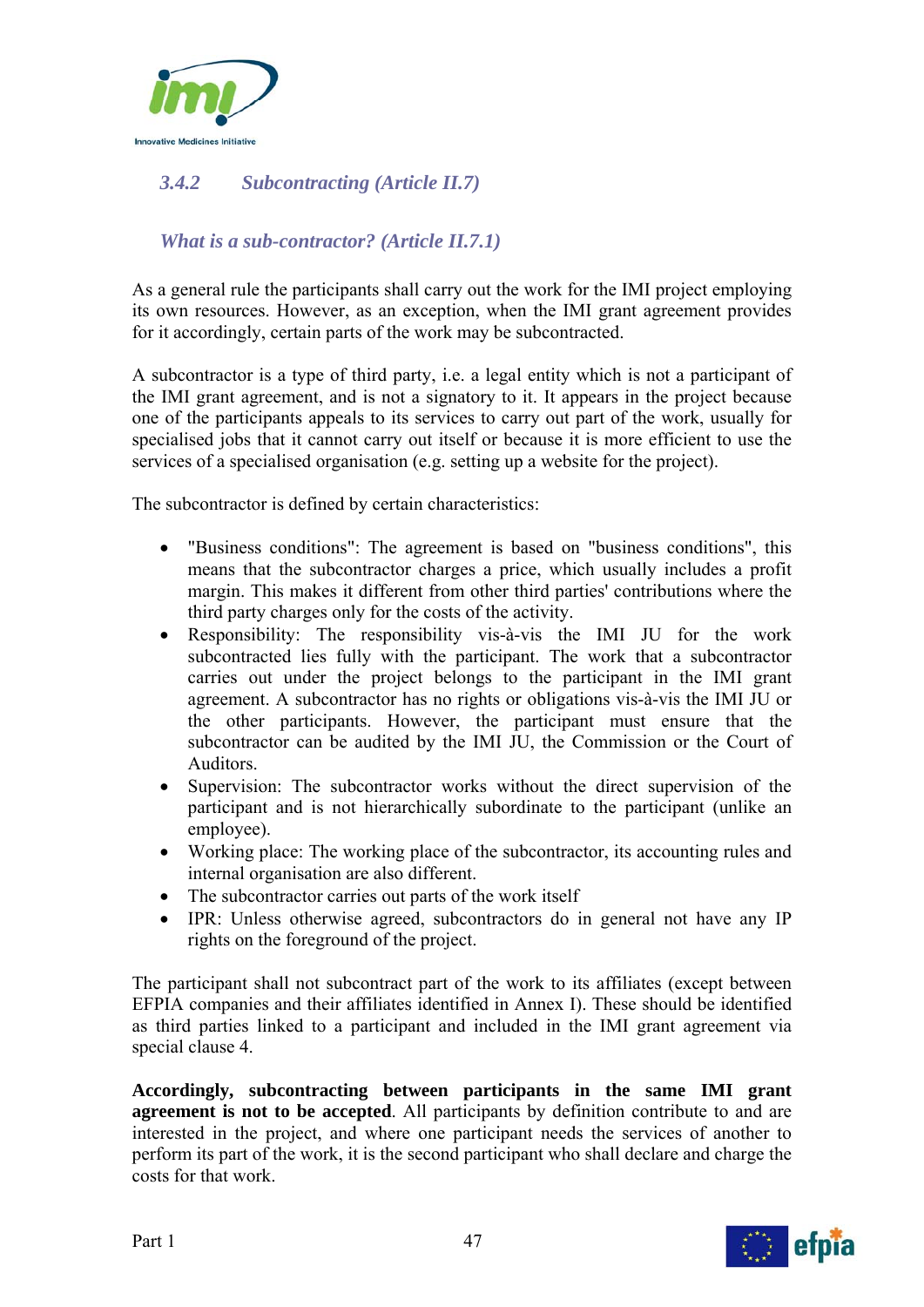

Subcontracting costs are direct costs. They have to be reported by participants in the financial statement (Form C, Annex V).

## *Selection of subcontractors (Article II.7.2)*

Article II.7.2 requires participants to ensure that transparent bidding procedures are used before selecting a subcontractor.

"Any *subcontract*, the costs of which are to be claimed as an eligible cost*,* must be awarded to the bid offering best value for money (best price-quality ratio), under conditions of transparency and equal treatment."

The procedure to be applied for the award of subcontracts depends on the status of the participant, i.e. if the participant is a public or a private entity:

Public entities must follow the procurement principles established by their national authorities. For subcontracts exceeding certain amounts, the directive on public procurement of services applies and the publication of a call for tenders is mandatory. **However, they shall in any case comply with the terms of the IMI grant agreement.** 

#### *Example:*

*In an IMI project, a university subcontracts task X for an amount of EUR 50,000. If this amount is below the threshold set by its national public rules (i.e. EUR 100,000), then the subcontract should comply at least with the conditions set out in the IMI grant agreement, even if the national rules do not set out any specific requirement.* 

Private legal entities should follow the rules that they usually apply for the selection of procurement contracts, respecting in any case the terms of the IMI grant agreement. The publication of a call for tenders is normally not necessary for private legal entities, but they must at least require submission of several quotes (usually a minimum of three), unless it has an established framework contract for the provision of those services. There should be a proportional relationship between the size in work and cost of the tasks to be subcontracted on the one hand and the degree of publicity and formality of the selection process on the other.

The **procedure must ensure conditions of transparency and equal treatment**. At the request of the IMI JU and especially in the event of an audit, participants must be able to demonstrate that they have respected the conditions of transparency and equal treatment. Participants must be able to prove that:

- the criteria and conditions of submission and selection are clear and identical for any legal entity offering a bid;
- there is no conflict of interest in the selection of the offers;



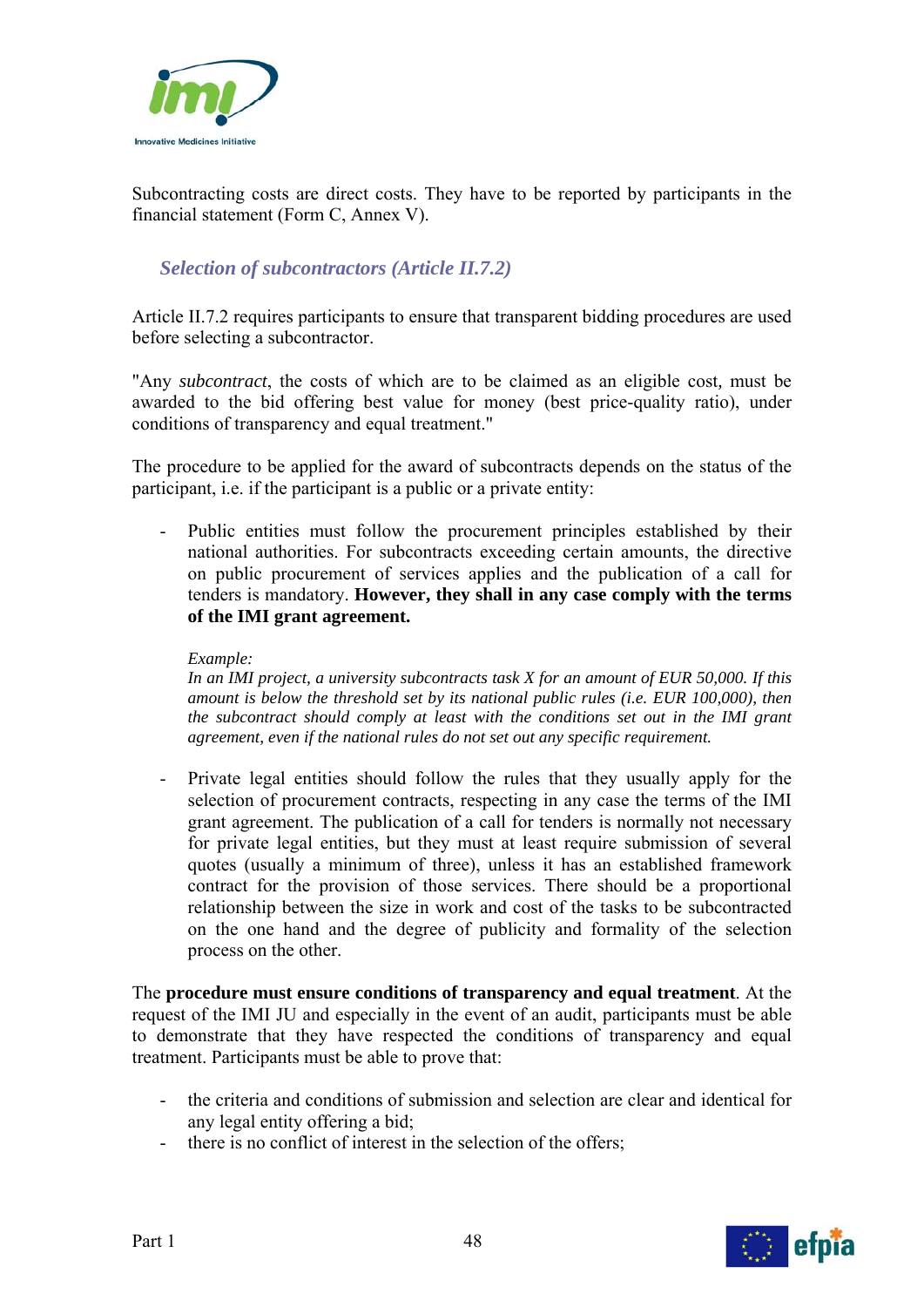

- the selection must be based on the best value for money given the quality of the service proposed (best price-quality ratio). It is not necessary to select the lowest price, though price is an essential aspect.
- the criteria defining "quality" must be clear and coherent according to the purpose of the task to subcontract, to provide a good analysis of the ratio price/quality.

### **Framework contracts**

Many legal entities have framework contracts with a third party to carry out routine or repetitive tasks (e.g.: an external auditor who periodically audits the accounts of a participant). They have been established before the beginning of the project, and are the usual practice of the participants for a given type of task. These frameworks contracts can be used to carry out tasks necessary for implementing the IMI project provided they have been established on the basis of the principles of best value for money and transparency mentioned above.

## *Tasks which can be subcontracted (Article II.7.2)*

Subcontracting may concern only certain parts of the project, as the implementation of the project lies with the participants. Therefore, the subcontracted parts should in principle not be major parts of the project work. In cases where it is proposed to subcontract substantial/core parts of the work, this question should be carefully discussed with and approved by the IMI JU and those tasks identified in Annex I. Usually in such cases, the intended subcontractor could instead become a participant, or the consortium should find another participant able to perform that part of the work.

### **What is a major part of the work**?

Subcontracts **shall not concern core research work itself**, but tasks or activities needed to carry out the research, auxiliary to the main object of the project. Subcontracts may involve large amounts of money, even though they have nothing to do with the core parts of the project. Their purpose might be just to facilitate/make possible the research work**.** In any case, it is recommended that the particular case be discussed with the IMI JU.

### *Examples:*

- *Company "A" needs to subcontract research services to a CRO (Clinical Research Organization). This may consume 20% of the total project cost.*
- *Company "B" needs to collect data and interrogate databases in different countries. That task is subcontracted to a biostatistics services provider for clinical trials*

Management tasks of the coordinator and of the managing entity such as the distribution of funds, the review of reports and others tasks mentioned under Article II.2.3 cannot be subcontracted. Other coordination activities could be subcontracted under the conditions established for subcontracting.

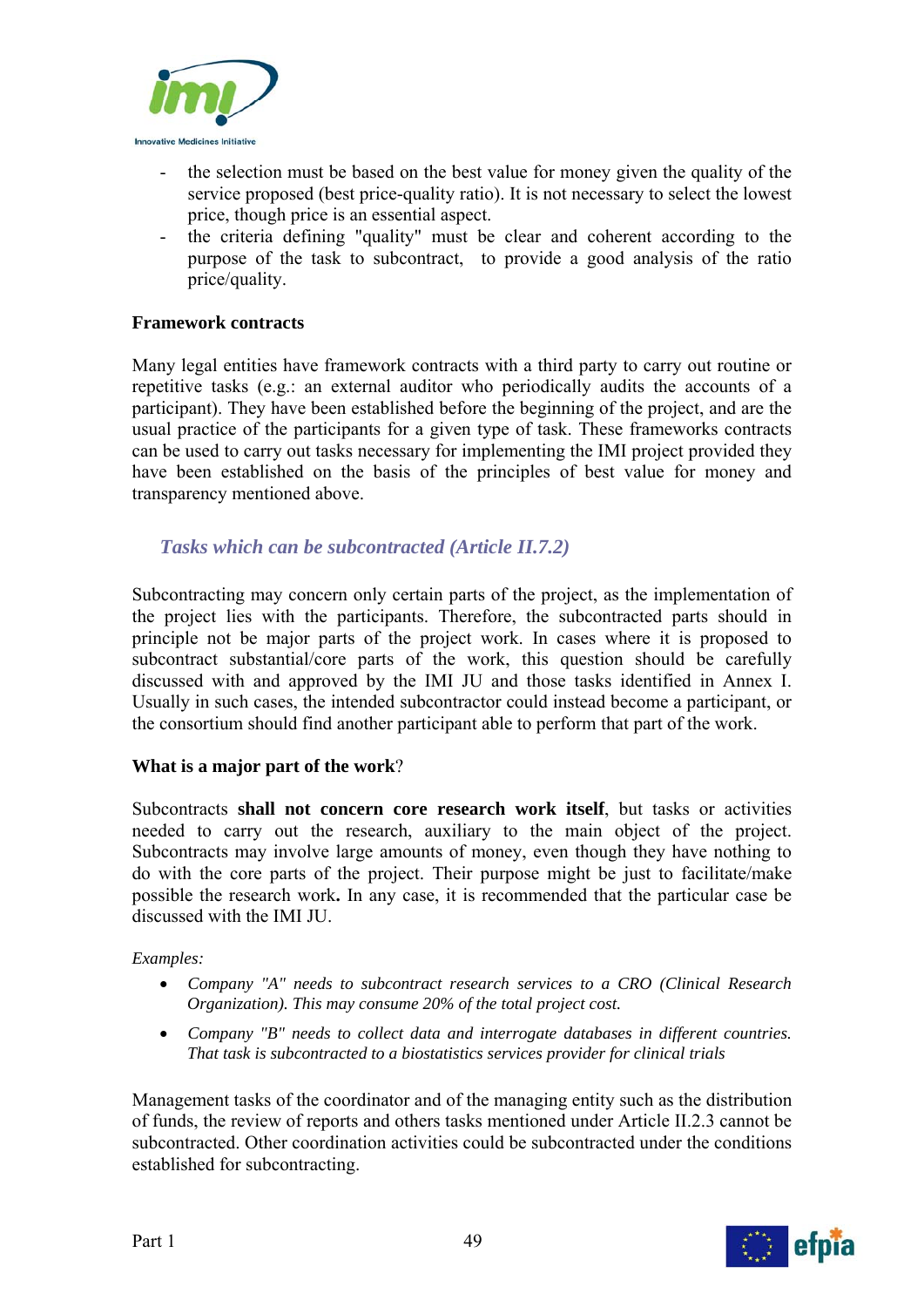

As mentioned above, the participant remains responsible for all its rights and obligations under the IMI grant agreement, including the tasks carried out by a subcontractor. The participant must ensure that the intellectual property that may be generated by a subcontractor reverts to the participant so that it can meet its obligations towards the other participants in the IMI grant agreement. Any bilateral agreement between subcontractor and participant should include this, as well as the respect of the obligations mentioned in Articles II.10, II.11, II.12 and II.21 which concern, among others, obligations related to information and communication of data, and financial audits and controls.

## *Minor tasks (Article II.7.3)*

Minor tasks correspond to minor services, which are not project tasks identified as such in the Annex I but are needed for implementation of the project (quite different from, for instance, analysing samples or conducting CRO studies). They do not have to be specifically identified in Annex I, as by definition their importance is minor (the amounts involved are also normally small). However, the selection procedure mentioned above also applies to these subcontracts.

#### **The criteria to decide whether a subcontract concerns minor tasks are qualitative and not quantitative.**

*Examples:* 

- *Organisation of the rooms and catering for a meeting*
- *Printing of material, leaflets, etc.*

## *Details to be included in Annex I*

It is the work (the tasks) to be performed by a subcontractor that has to be identified in Annex I. The identity of the subcontractors does not need to be indicated in Annex I. However, if the identity of the subcontractor is indicated, the participants are nevertheless bound to demonstrate that the selection of the subcontractor complied with the principles described above.

The description of the tasks to be subcontracted should include a financial estimation of the costs. It is also important to have regard to the procedure to be used for the selection of the subcontractor, which should be proportionate to the size of the subcontract.

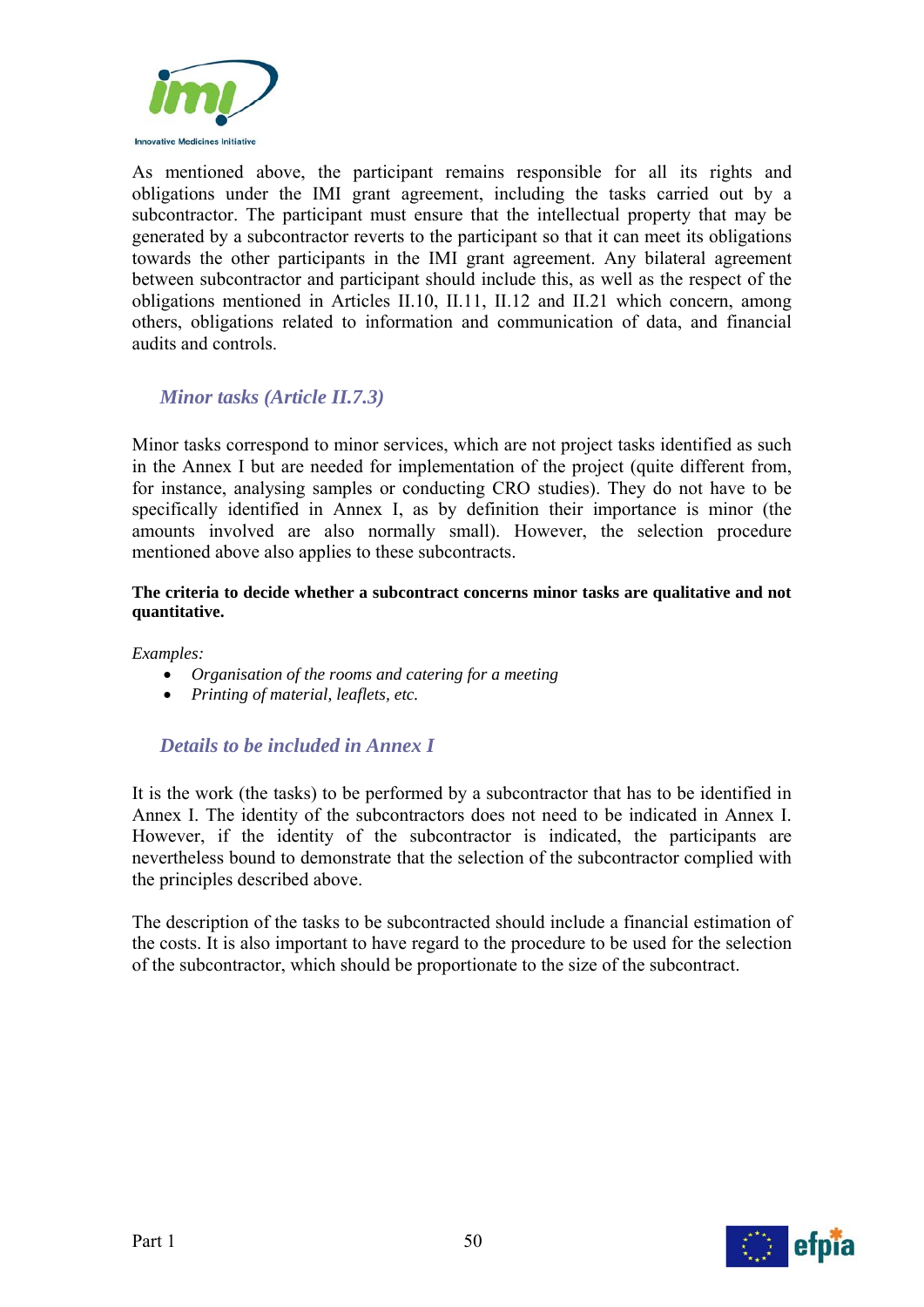

## *SECTION 4: Financial contribution made by an EFPIA company to a beneficiary (Articles II. 4.1.d) and II.16.c))*

## **4.1. Principles**

EFPIA companies are allowed to make financial contributions to beneficiaries (academic partners, SMEs) in the same project to reimburse part of the beneficiaries' eligible costs. This financial contribution will be considered as part of EFPIA's in-kind contribution and be recorded as such.

Most likely, this financial contribution will be subject to a bilateral agreement between EFPIA and the beneficiary.

As the objective of the IMI JU is to encourage active public-private partnership, financial contribution should be an exception and should not constitute the majority of the EFPIA in-kind contribution to a project.

The financial contribution **paid by the EFPIA company** should be discussed during the negotiation phase, and at the time of reporting shall be declared by the EFPIA company in its Financial Statement (Form C).

The activities concerned shall be described in Annex I (Section Resource allocation and budget).

The financial contribution **received by the beneficiary**:

- must be declared as a **receipt** by the beneficiary(Article II.16)
- must be used to cover **eligible costs** within the IMI project, i.e. may not be used to cover non-eligible costs (e.g. VAT)
- shall not exceed the amount of the beneficiary's total eligible costs (Article II.17  $(3)$ ).
- may not be paid to third parties (the beneficiary shall directly incur the costs for which it will ask for a reimbursement from an EFPIA company).

The table below shows some examples of financial contribution made by an EFPIA company:

|                       | <b>Financial contribution</b><br>from an EFPIA company to a beneficiary within the<br>same IMI project. The financial contribution is used<br>by the beneficiary for one of the following : |
|-----------------------|---------------------------------------------------------------------------------------------------------------------------------------------------------------------------------------------|
| Personnel costs<br>a) | - Personnel on payroll of a beneficiary<br>- Financial contribution from an EFPIA company to<br>cover this personnel costs.                                                                 |
| Equipment<br>b)       | - Equipment bought by a beneficiary<br>- Financial contribution from EFPIA company to cover<br>depreciation cost of an equipment.                                                           |

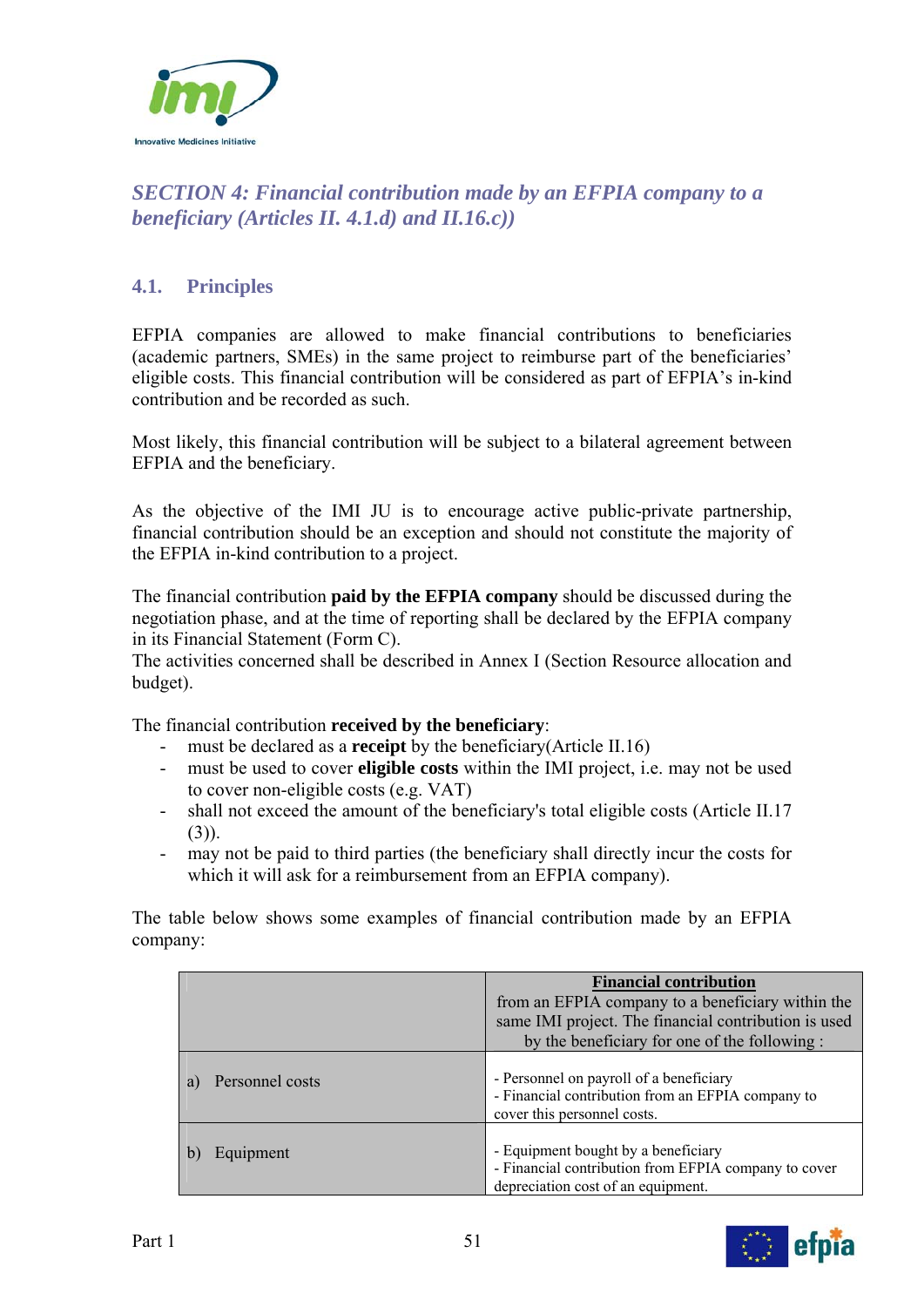

| Consumables    | - Consumables bought by a beneficiary.<br>- Financial contribution from EFPIA company to cover<br>cost of consumables                                         |
|----------------|---------------------------------------------------------------------------------------------------------------------------------------------------------------|
| Subcontracting | A situation where an EFPIA company would provide a<br>financial contribution that would then be used by the<br>beneficiary to pay for (part of) a subcontract |

## **4.2. Reporting financial contribution from EFPIA companies**

The general principle for reporting the financial contribution in the financial statements (Form C) is the following:

### (a) EFPIA companies

**How & When:** EFPIA companies are required to declare their financial contribution (i.e. actual financial transfers from the EFPIA company to the beneficiary supported by e.g. a separate contract) in the financial statements (Form C) corresponding to the reporting period, i.e. when the financial contribution that has been paid and entered in the accounts.

#### (b) Beneficiaries

**How**: Beneficiaries report in the Financial Statement (Form C):

- as a receipt: the financial contribution made by the EFPIA company;
- as eligible costs: the corresponding actual costs it has incurred (and which have been covered by the financial contribution of the EFPIA company).

#### *Example*

*An EFPIA company transfers 10.000 EUR as financial contribution to an academic partner. The academic partner uses this funding to buy consumables for the project for an amount of 10.000 EUR (excluding VAT):* 

*- The EFPIA company declares 10.000 EUR as in-kind (financial) contribution - The academic partner will report:* 

*10.000 EUR as receipt, i.e. the financial contribution received from the EFPIA company* 

*10.000 EUR as eligible costs for the purchase of consumables (this must be based on actual costs, excluding VAT* 

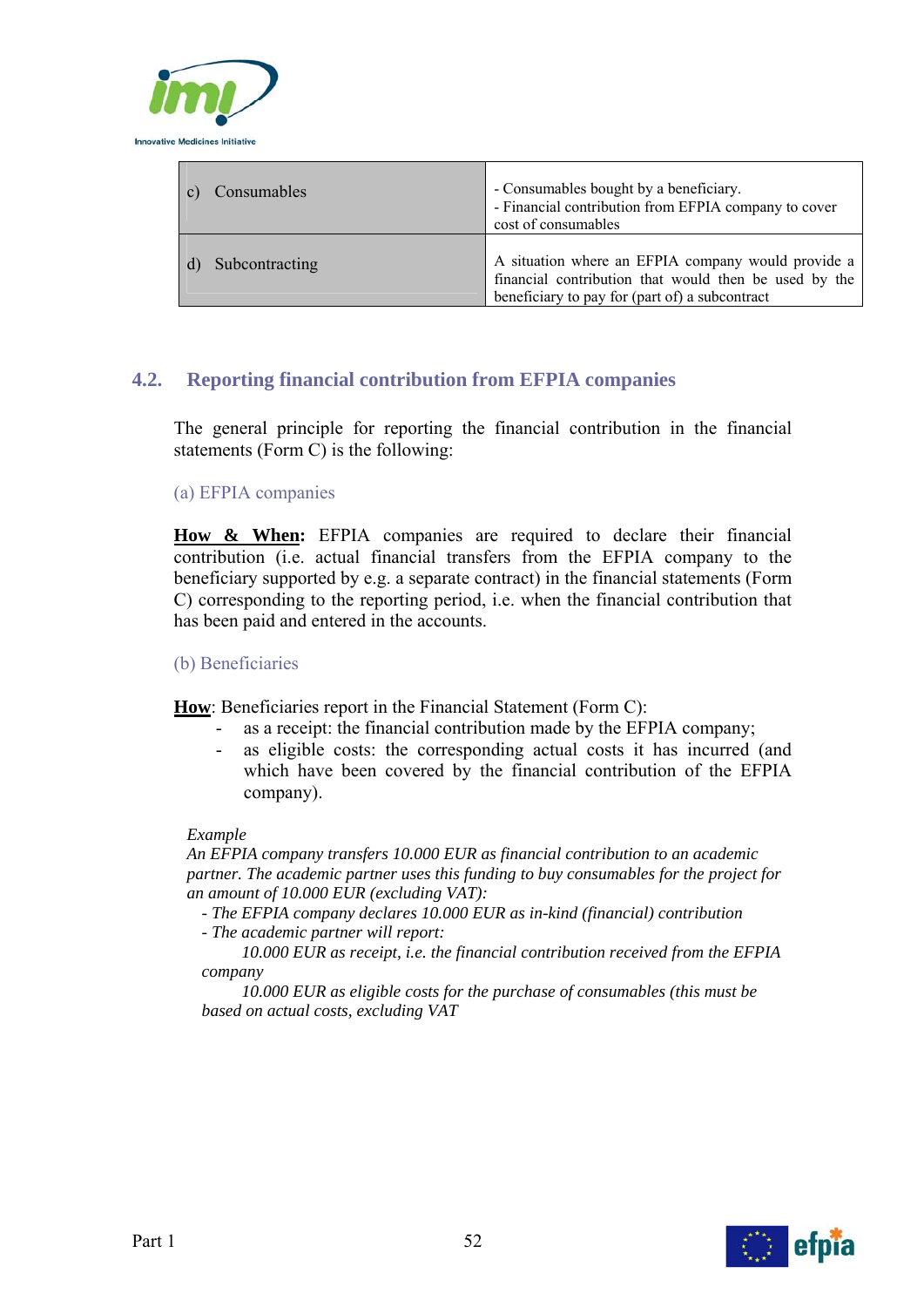

|                                       | <b>EFPIA Company</b> | <b>Beneficiary</b>                               |
|---------------------------------------|----------------------|--------------------------------------------------|
| Eligible costs                        |                      | 10.000 EUR consumables<br>2.000 EUR Overhead 20% |
| <b>Financial Contribution</b>         | 10.000 EUR           |                                                  |
| <b>Total Costs</b>                    |                      | 12.000 EUR                                       |
| IMI JU maximum funding 75<br>$\%$ (*) |                      | 9.000 EUR                                        |
| Receipts                              |                      | 10.000 EUR                                       |
| Reduced IMI JU funding $(*)$          |                      | 2.000 EUR                                        |

(\*) Since there is a receipt of 10.000 eur, the maximum IMI JU contribution is reduced to 2.000 EUR (total costs 12.000 eur less receipts 10.000 eur). Indeed, [receipts  $10.000 +$  IMI contribution 2.000] may not be higher than [total eligible costs 12.000].

**When**: Beneficiaries must:

- declare receipts which are established (revenue that has been collected and entered in the accounts), **generated or confirmed** (revenue that has not yet been collected but which has been generated or for which the beneficiary has a commitment or written confirmation) **at the time of the submission of the periodic report to which they are related to.**
- However, depending on the amount of the receipts compared to total eligible costs, they will be **taken into account** either at the time of the submission of the periodic report to which they are related to (and then the potential reduction of the IMI contribution may take place), or in a subsequent period.

Impact on the IMI JU financial contribution

The table below give example of the impact of an EFPIA Direct financial contribution on the IMI JU financial contribution.

It is important to remember that the cost declared by the beneficiaries must include the eligible costs of the beneficiary, which are financed by EFPIA.

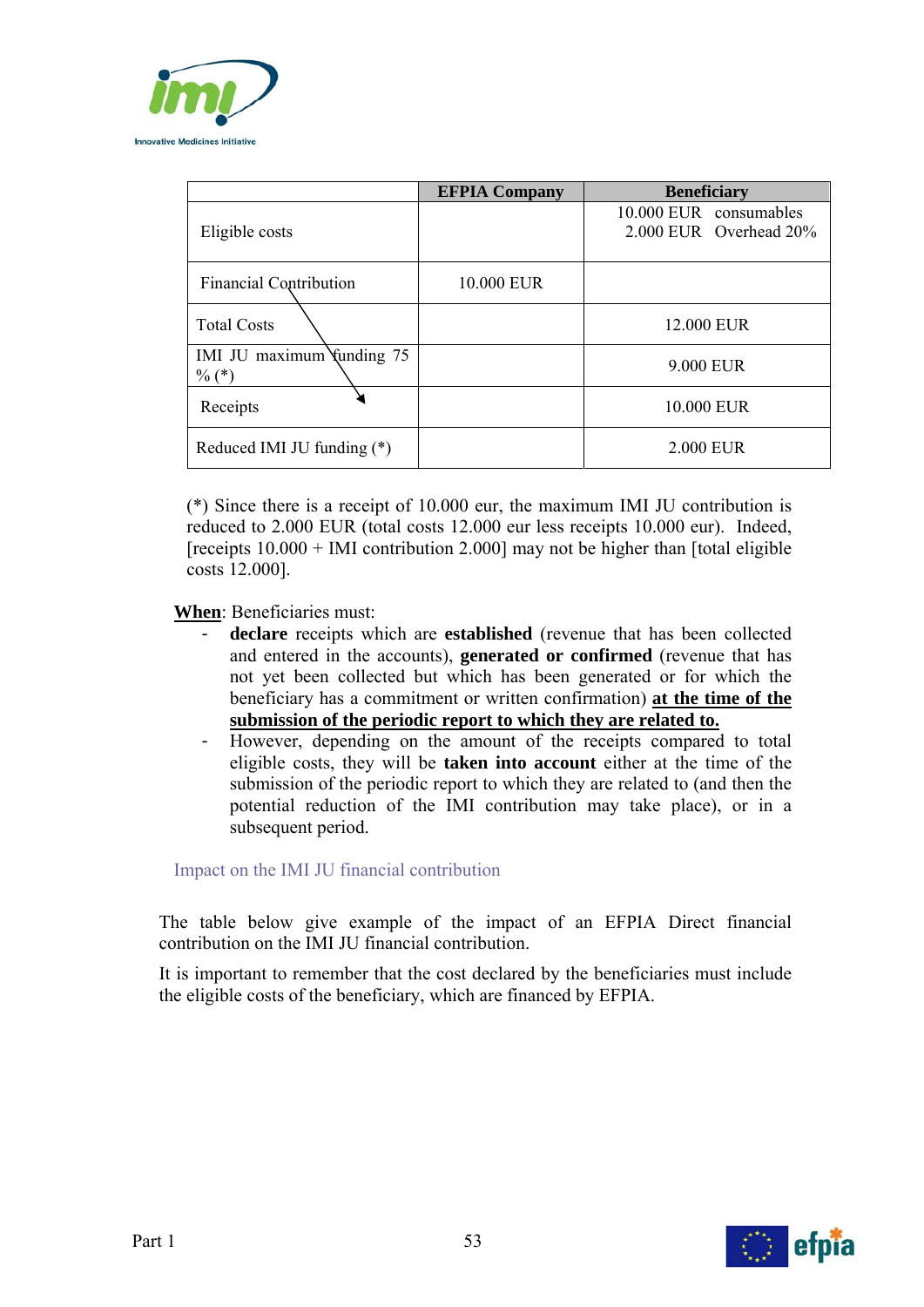

|                      |                                                                                                                           |                     | EFPIA Funding agreed from the start, |                         |                      |                  | Change in ongoing project                 |                                       |
|----------------------|---------------------------------------------------------------------------------------------------------------------------|---------------------|--------------------------------------|-------------------------|----------------------|------------------|-------------------------------------------|---------------------------------------|
|                      |                                                                                                                           |                     | BEFORE the grant agreement is signed |                         |                      |                  |                                           | EFPIA Funding agreed AFTER start date |
|                      |                                                                                                                           |                     |                                      |                         |                      |                  | --> increase of eligible costs for Benef. |                                       |
|                      |                                                                                                                           |                     |                                      |                         |                      |                  |                                           |                                       |
|                      |                                                                                                                           | Scenario 1a         | Scenario 2a                          | Scenario 3a             | Scenario 4a          | Scenario 2b      | Scenario 3b                               | Scenario 4b                           |
|                      |                                                                                                                           | No EFPIA<br>Funding | EFPIA Funding                        | EFPIA Funding           | EFPIA Funding        | EFPIA Funding    | EFPIA Funding                             | EFPIA Funding                         |
|                      |                                                                                                                           |                     | No reduction of                      | No reduction of         | Reduction of IMI     | No reduction of  | No reduction of                           | Reduction of IMI                      |
|                      |                                                                                                                           |                     | IMI Contribution                     | <b>IMI Contribution</b> | contrubution         | IMI Contribution | <b>IMI Contribution</b>                   | contrubution                          |
|                      | Costs - Beneficiary (Academic or SME)                                                                                     |                     |                                      |                         |                      |                  |                                           |                                       |
| (1a)                 | Total eligible costs:                                                                                                     | 100                 | 100                                  | 100                     | 100                  | 115              | 125                                       | 140                                   |
|                      |                                                                                                                           |                     |                                      |                         |                      |                  |                                           |                                       |
| (1b)                 | including eligible costs incurred by the<br>beneficiary but financed by the financial<br>contribution of an EFPIA company | 0                   | 15                                   | 25                      | 40                   | 15               | 25                                        | 40                                    |
|                      | <b>FUNDING - Beneficiary (Academic or SME)</b>                                                                            |                     |                                      |                         |                      |                  |                                           |                                       |
| (2)                  | Max IMI reimbursement of eligible costs<br>75% of (1a)                                                                    | 75                  | 75                                   | 75                      | 75                   | 86               | 94                                        | 105                                   |
| (3)                  | Declaration of receipts (e.g. receipts from<br>an EFPIA company financial<br>contribution) (section 2 of Form c)          | $\mathbb O$         | 15                                   | 25                      | 40                   | 15               | 25                                        | 40                                    |
| (4)                  | Maximum IMI JU requested financial<br>contribution                                                                        | 75                  | 75                                   | 75                      | 60                   | 86               | 94                                        | 100                                   |
|                      | Must be less or equal to (2)<br>and less or equal to $[(1a) - (3)]$                                                       |                     |                                      |                         |                      |                  |                                           |                                       |
| (5)                  | Beneficiary own contribution                                                                                              | 25                  | 10                                   | $\bf{0}$                | 0                    | 14               | 6                                         | 0                                     |
|                      | Costs - EFPIA company                                                                                                     |                     |                                      |                         |                      |                  |                                           |                                       |
| (6)                  | Eligible costs                                                                                                            | 100                 | 100                                  | 100                     | 100                  | 100              | 100                                       | 100                                   |
|                      |                                                                                                                           |                     |                                      |                         |                      |                  |                                           |                                       |
|                      | In Kind contribution - EFPIA company                                                                                      |                     |                                      |                         |                      |                  |                                           |                                       |
| (6)                  | Eigible costs                                                                                                             | 100                 | 100                                  | 100                     | 100                  | 100              | 100                                       | 100                                   |
| (7)                  | Financial contribution made to<br>beneficiaries (academic, SMEs)                                                          | $\mathbf 0$         | 15                                   | 25                      | 40                   | 15               | 25                                        | 40                                    |
| (8)                  | TOTAL in kind contribution                                                                                                | 100                 | 115                                  | 125                     | 140                  | 115              | 125                                       | 140                                   |
|                      | TOTAL Project costs (1a) + (6)                                                                                            |                     |                                      |                         |                      |                  |                                           |                                       |
| (1a)                 | Academic, SME                                                                                                             | 100                 | 100                                  | 100                     | 100                  | 115              | 125                                       | 140                                   |
| (6)                  | EFPIA company                                                                                                             | 100                 | 100                                  | 100                     | 100                  | 100              | 100                                       | 100                                   |
|                      | <b>Total Project costs</b>                                                                                                | 200                 | 200                                  | 200                     | 200                  | 215              | 225                                       | 240                                   |
|                      |                                                                                                                           |                     |                                      |                         |                      |                  |                                           |                                       |
| <b>TOTAL Funding</b> |                                                                                                                           |                     |                                      |                         |                      |                  |                                           |                                       |
| (4)<br>(5)           | IMI<br>Beneficiary                                                                                                        | 75<br>25            | 75<br>10                             | 75<br>$\overline{0}$    | 60<br>$\overline{0}$ | 86<br>14         | 94<br>6                                   | 100<br>$\mathbf 0$                    |
| (8)                  | EFPIA                                                                                                                     | 100                 | 115                                  | 125                     | 140                  | 115              | 125                                       | 140                                   |
|                      | Total                                                                                                                     | 200                 | 200                                  | 200                     | 200                  | 215              | 225                                       | 240                                   |

**Notes** 

**(1b)** costs incurred by the beneficiary but covered by an EFPIA company may be lower than (3) Receipts from EFPIA if the beneficiary has not yet incurred all the costs

**(3) and (7)** (3) Receipts from EFPIA declared by the beneficiary must be equal to (7) financial contribution from EFPIA to beneficiary.

**(4)** Scenario 2b; 3b; 4b: in this scenario, the IMI JU financial contribution increases from 75 to resp. 86 ; 94 or 100. This is however theoretical since the TOTAL IMI JU financial contribution is fixed in the IMI grant agreement and may not increase. Hence, If and INDIVIDUAL IMI JU financial contribution increases for one beneficiary at one period, it must decrease for another beneficiary and/or another period.

**(6)** Those numbers are totally independent of any EFPIA financial contribution to a beneficiary, as they relate to the activity that EFPIA Company have performed themselves in the project.

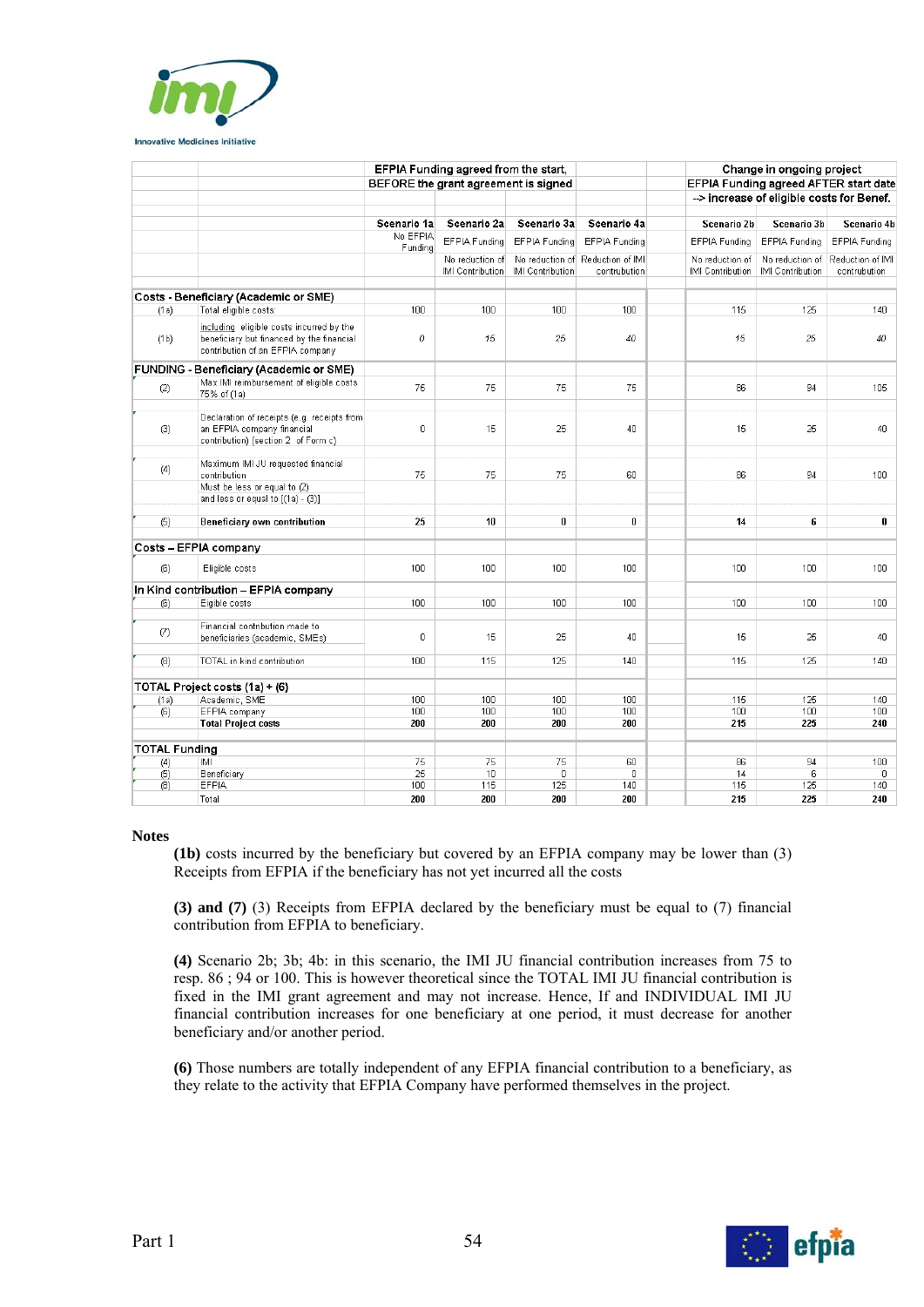

## *SECTION 5: Special case: Donation from an EFPIA company to a beneficiary*

This section does not apply to 'donation of money', which is considered as a Financial Contribution (see. So it only applies to the physical donation of goods (consumables or equipment).

Example: An EFPIA company buys consumables, equipment, etc. and ships them to a beneficiary.

### **The donation of consumables and equipment is not considered as a financial contribution**.

This must be reported as follows:

- The EFPIA company declares the actual eligible costs it has incurred in its accounts. It must be reported in the reporting period when the costs have been incurred.
- The beneficiary does not have to report anything.

Example: consumables purchased by an EFPIA partner  $(10.000\epsilon$  excluding VAT) and shipped to a beneficiary:

|                           | <b>EFPIA Company</b> | Beneficiary |
|---------------------------|----------------------|-------------|
|                           | Form C               | Form C      |
| Eligible costs            | 10.000 EUR           |             |
| Financial<br>Contribution | 0                    | $\theta$    |
| Receipt                   | 0                    | 0           |

## *SECTION 6: Reporting (Article II.4)*

Each participant shall submit periodic and interim reports at the date stipulated in Article 4 of the IMI grant agreement.

Dedicated "Guidance notes on project reporting" defining the content of periodic and final reports and propose templates will be soon available.

## **6.1. Certificate on the financial statements (Article II.4.4 and II.4.5)**

The Certificate on the financial statements (CFS) must be submitted based on the compulsory templates provided in Annex VI – Form D. If the auditor feels however, that one or several of the questions do not correspond to the reality of the accounting

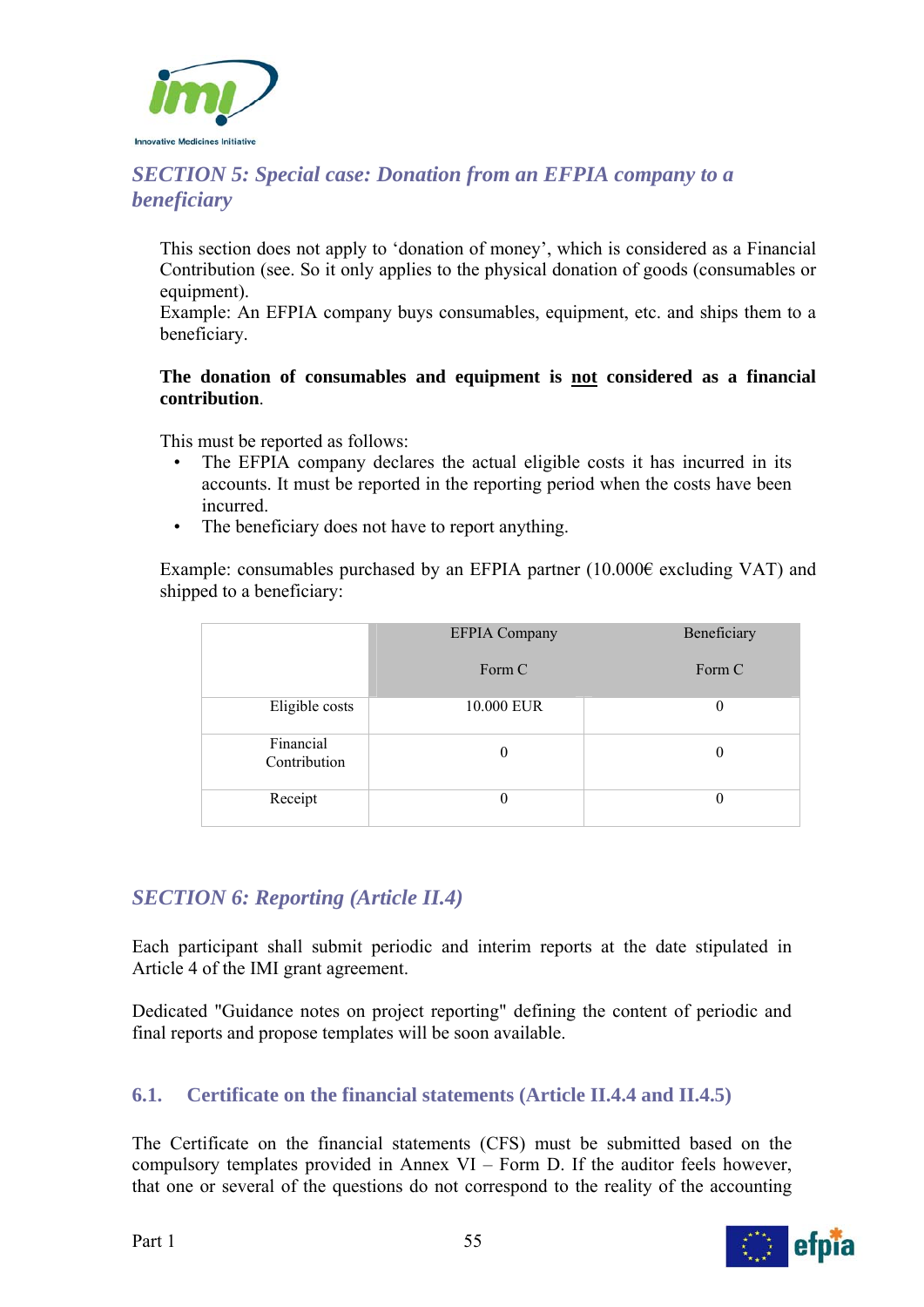

system that he/she is describing, he/she should explain this divergence in the form and claim this as an exception. In this case, the IMI JU will consider the explanation based upon the facts provided by the auditor, and decide on its validity.

The IMI grant agreement specifies that these certificates should be prepared and certified by an auditor. This auditor must be independent from the participant. Two cases are possible:

## **The auditor is a qualified auditor**

The auditor must be qualified in accordance with national legislation implementing Directive 2006/43/EC on statutory audits of annual accounts and consolidated accounts or any Community legislation replacing this Directive. Participants established in third countries shall comply with national regulations in the same field.

Auditors qualified in the EU could provide certificates for participants established in third countries, but in that case the auditor should be familiar with the relevant national regulations (national accounting rules) of the participants' country and comply with them when preparing the certificate.

## **The auditor is a Competent Public Officer**

 The IMI grant agreement foresees the possibility for public bodies, secondary and higher education establishments and research organisations to opt for a competent public officer to provide these certificates, provided the relevant national authority has established the legal capacity of that competent public officer to audit that entity, and that the independence of the officer can be ensured. This does not mean that the above mentioned beneficiaries have to submit automatically and systematically to the IMI JU proof that a national authority has established the legal capacity of a given competent public officer. Neither the IMI JU will systematically ask for such proof unless there are reasonable doubts that the capacity of the competent public officer has not been established correctly.

- The IMI JU approval or accreditation is not required and a participant who does not comply with the obligation would be in breach of contract.
	- Where a public body opts for a competent public officer, the auditor's independence is usually defined as independence from the participant "in fact and/or in appearance". A preliminary requirement is that the competent public officer is not involved in any way in drawing up the financial statements (Form C) and that she/he is not hierarchically dependent from the officer responsible for the financial statements.

### **Submission of certificate on the financial statements**

Certificates on the Financial Statements (CFS) should be provided only once the threshold mentioned in the IMI grant agreement (**EUR 375,000)** has been reached and in any case at the end of the project.

Once a CFS is submitted, the threshold of EUR 375.000 applies again for subsequent IMI JU financial contributions but the count starts from 0.



**B E N E F I C I A R I E S**

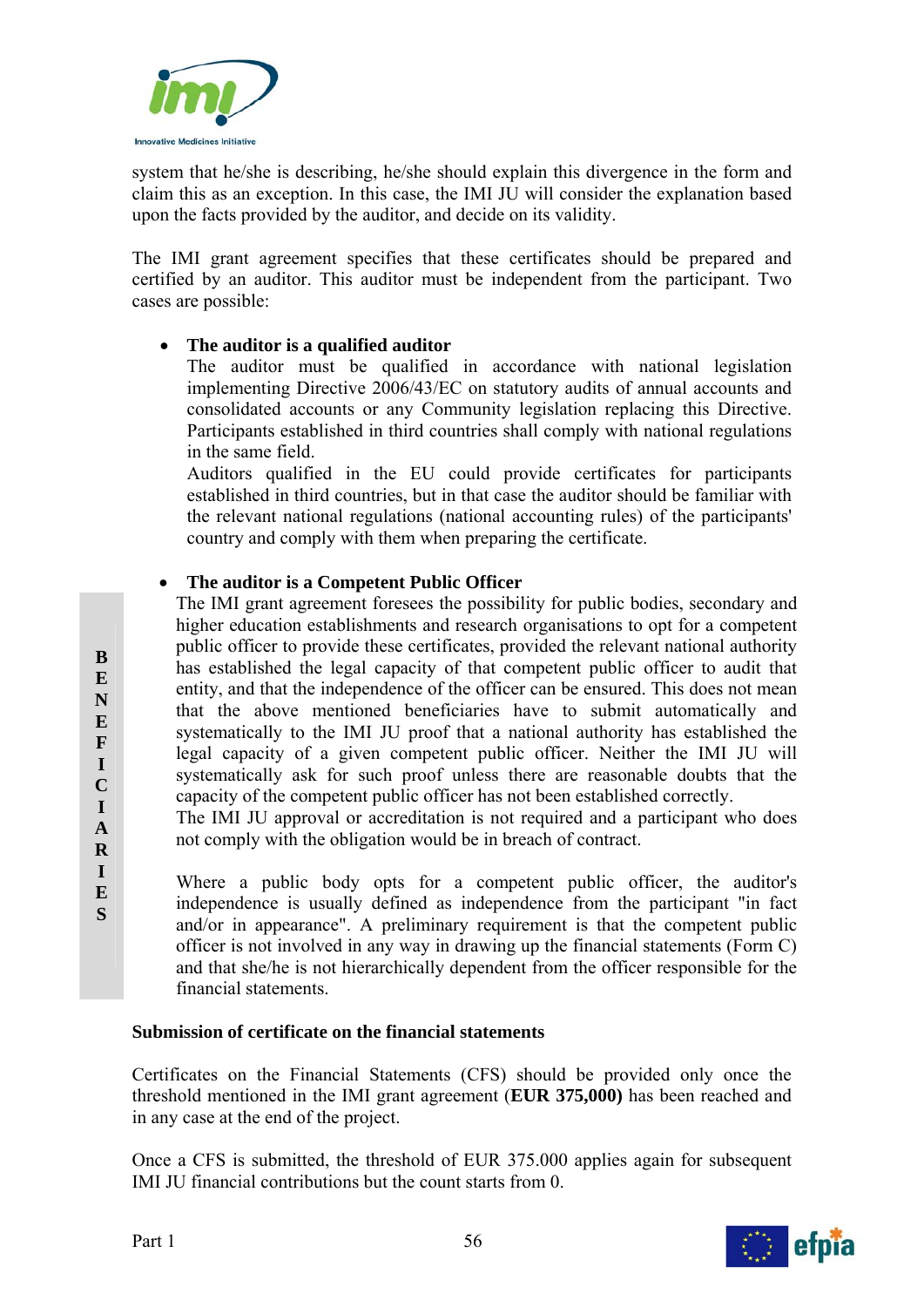

Although the threshold is established **on the basis of the IMI JU financial contribution**, the CFS must certify all eligible costs.

| Report No      | Eligible Costs     | <i>IMI</i><br>contribution<br>at $75\%$ " | Cumulative<br>amount for<br>which a CFS<br>has not been | CFS required |  |
|----------------|--------------------|-------------------------------------------|---------------------------------------------------------|--------------|--|
|                |                    |                                           | submitted                                               |              |  |
|                | <b>EUR 100,000</b> | EUR 75,000                                | <b>EUR 75,000</b>                                       | NO           |  |
| 2              | EUR 400,000        | EUR 300,000                               | EUR 375,000                                             | <b>YES</b>   |  |
| 3              | <b>EUR 200,000</b> | EUR 150,000                               | <b>EUR 150,000</b>                                      | NO           |  |
| $\overline{4}$ | EUR 300,000        | EUR 225,000                               | EUR 375,000                                             | <b>YES</b>   |  |
|                | <b>EUR 200,000</b> | EUR 150,000                               | EUR 150,000                                             | <b>YES</b>   |  |

*Example 1: A participant in a project with a duration of 5 years:* 

*(1) A certificate is required at the end of the project for any amount not previously certified (Article II.4.4)* 

It is important to remember that the CFS has to cover the eligible costs for the periods concerned, and not just the IMI JU contribution

*Specific case of projects with duration of 2 years or less*: a CFS has to be provided only at the end of the project.

### **Waiving**

The requirement to provide a certificate on the financial statements is waived:

- for those **participants** that declare personnel and indirect costs on the basis of a certified methodology approved by the European Commission within the Seventh Framework Programme in accordance with Article II.13.2., except for the final reporting period.
- for those **EFPIA companies** that declare costs on the basis of a certified methodology in accordance with Article II.13.4., except for the final reporting period.

## **6.2. Approval of reports and deliverables (Article II.5)**

At the end of each reporting period, the IMI JU shall

- evaluate and approve project reports and deliverables
- disburse the corresponding payments

within **105** days of the reception of a complete report by surface mail, unless the time limit has been suspended

Article II.5 provides additional details.



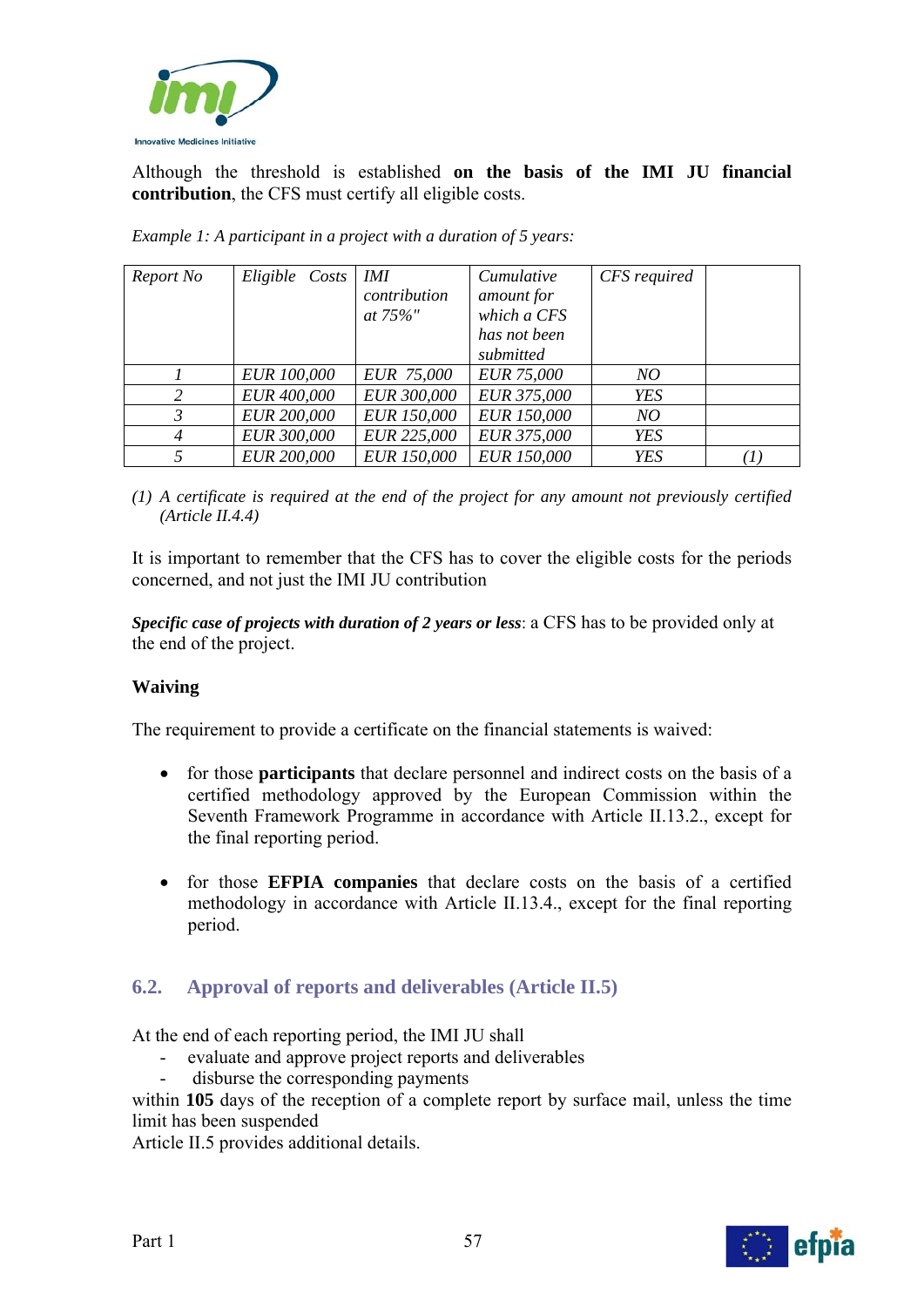

## **6.3. Adjustments to previous reports**

Any adjustment requires the submission of a supplementary Form C for the period, where the details of that adjustment will appear.

Together with the new Form C, the justification and details for the adjustment must be presented by the participant in the periodic report.

Therefore, the procedure to follow to correct a previous Form C is this:

- 1. One Form C for the current period;
- 2. One separate Form C for every previous period where adjustments are needed, which will include ONLY those adjusted (negative/positive) costs of that specific previous period.

If these costs need to be covered by a Certificate on Financial Statements (CFS), they could be supported within the CFS for the current period but with a specific indication by the auditor certifying both the supplementary costs incurred in previous periods and those claimed in the current one.

*Example: In 2009 a participant declared on its Form C, under Research activity, personnel costs incurred in 2009 of €100,000.* 

In 2010 the beneficiary incurred personnel costs of  $\epsilon$ 120.000. At the same time the beneficiary recalculated its personnel costs incurred in 2009 based on actual figures and found out that the actual personnel costs incurred in 2009 amounted to  $\epsilon$ 99.000. Reporting in 2010:

The beneficiary needs to submit 2 Forms C in 2010. One Form C declaring  $£120.000$  of personnel costs incurred in 2010 and another Form C correcting the personnel costs of 2009 in amount of -1,000 and the appropriate reduction for indirect costs.

## **6.4. Exchange rates (Article II.6.4)**

Participants shall report all their costs in EUR.

- 1) Participants with accounts in currencies other than EUR shall:
	- report the costs on the basis of the exchange rate published by the European Central Bank applied either:
		- on the date when the actual costs were incurred, or
		- on the first day of the month following the end of reporting period.
- 2) Participants with accounts in EUR shall convert costs incurred in other currencies according to their usual accounting practices.

The daily exchange rates may be obtained at the following internet address: http://www.ecb.int/stats/eurofxref/.

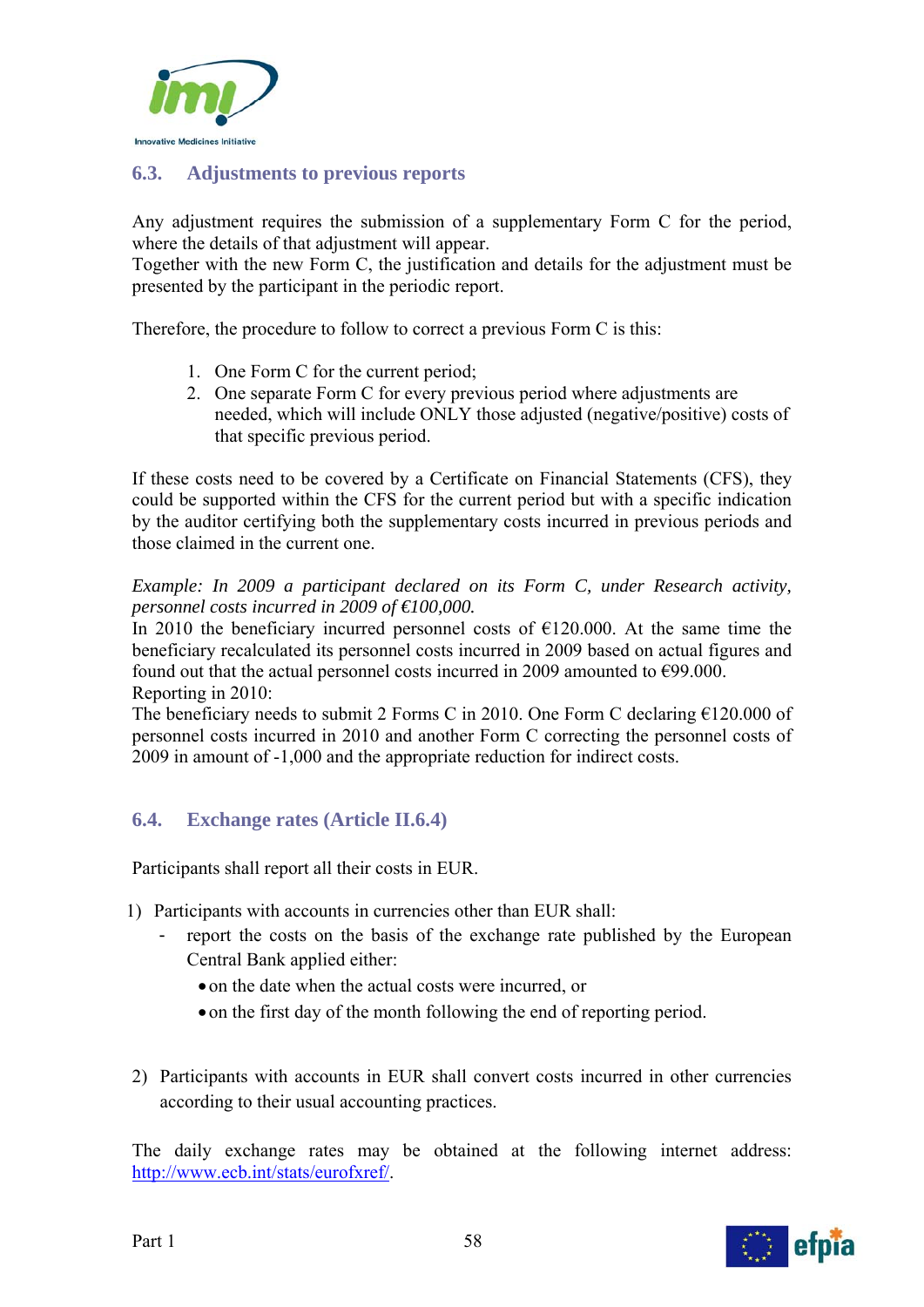

# *SECTION 7: AUDITS AND CONTROLS*

## **7.1. Financial audits and controls (Article II.21)**

## *7.1.1. Purpose of the audit*

The IMI JU may, at any time during the implementation of the project, and up to **five years** after the end of the project, arrange for financial audits to be carried out.

#### **FOR BENEFICIARIES ONLY**, audit may be also carried out by:

- The European Commission, its own departments  $-$  including OLAF  $-$  or by any of its duly authorised representatives;
- The European Court of Auditors, by its own departments or by any of its duly authorised representatives.

The audits may cover:

- **financial aspects**
- systemic aspects
- other aspects such as accounting and management principles.

## *7.1.2. Participants' rights and obligations*

To permit a complete, true and fair verification that the project and the grant are (have been) properly managed and performed, beneficiaries are required to:

- keep the originals, or in exceptional cases, where the national legislation accepts or contemplates this possibility, duly authenticated copies – including electronic copies of all documents relating to the grant agreement for up to five years from the end of the project.
- ensure that the IMI JU services, and/or any external body(ies) authorised by it, have on-the-spot access at all reasonable times, notably to the beneficiary's offices where the project is being carried out, to its computer data, to its accounting data and to all the information needed to carry out those audits, including information on individual salaries of persons involved in the project. They shall ensure that the information is readily available for on-the–spot checks and, if so requested, that data be handed over in an appropriate form.
- make available directly to the IMI JU all the detailed data that it may request,
- ensure that the rights of the IMI JU, the European Commission and the European Court of Auditors to carry out audits are extended to the right to carry out any such

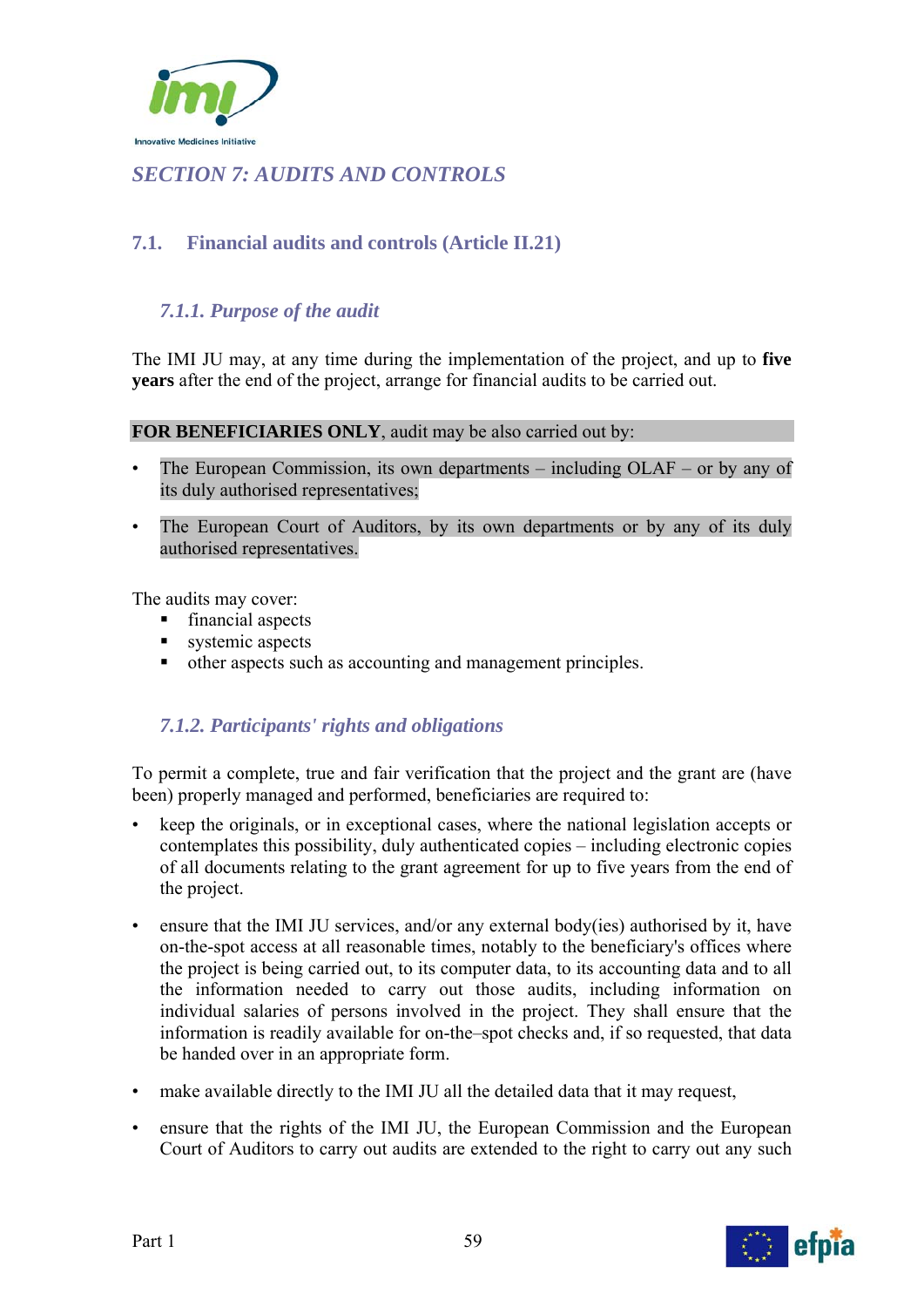

audit or control on any third party whose costs are reimbursed in full or in part by the IMI JU contribution, on the same terms and conditions.

## *7.1.3. Reports*

- A provisional report shall be drawn up on the basis of the findings made during the financial audit and sent to the audited beneficiary.
- The beneficiary may make observations within one month of receiving the report. The IMI JU may decide not to take into account observations or documents sent after that.
- The final report shall be sent within two months of expiry of this deadline.

On the basis of the conclusions of the audit, the IMI JU may issue recovery orders and apply sanctions including liquidated damages.

## *7.1.5. Extrapolation*

Following an audit, the IMI JU services will indicate in the final report whether the possible errors detected during the audit are of a systemic nature, i.e. if they are such that it is reasonable to assume that they affect not only the IMI grant agreement actually audited, but also other IMI grant agreements where the audited entity participates.

If there are errors of systemic nature, the letter of conclusion accompanying the final audit report will require the beneficiaries to apply the findings of the audit and to correct the errors in all IMI JU projects by re-submitting within a given deadline the financial statements of all projects where the audited entity participates. These revised financial statements should take into account the conclusions of the audit. The beneficiary will have the possibility of explaining why the audit findings should not be extrapolated to other IMI grant agreements. Should the beneficiary not react, the IMI JU may suspend all payments owed to this beneficiary until the revised cost statements are submitted, and follow-up audits of the beneficiaries may be carried out by the IMI JU.

## **7.2. Technical audits and reviews (Article II.22)**

## *7.2.1. Purpose of the audit*

The IMI JU may, at any time during the implementation of the project, and up to five years after the end of the project, arrange for technical and ethical audits to be carried out.

- The technical audit may cover:
	- o Scientific aspects;
	- o Technological aspects;
	- o Other aspects relating to the proper execution of the project and the grant agreement.



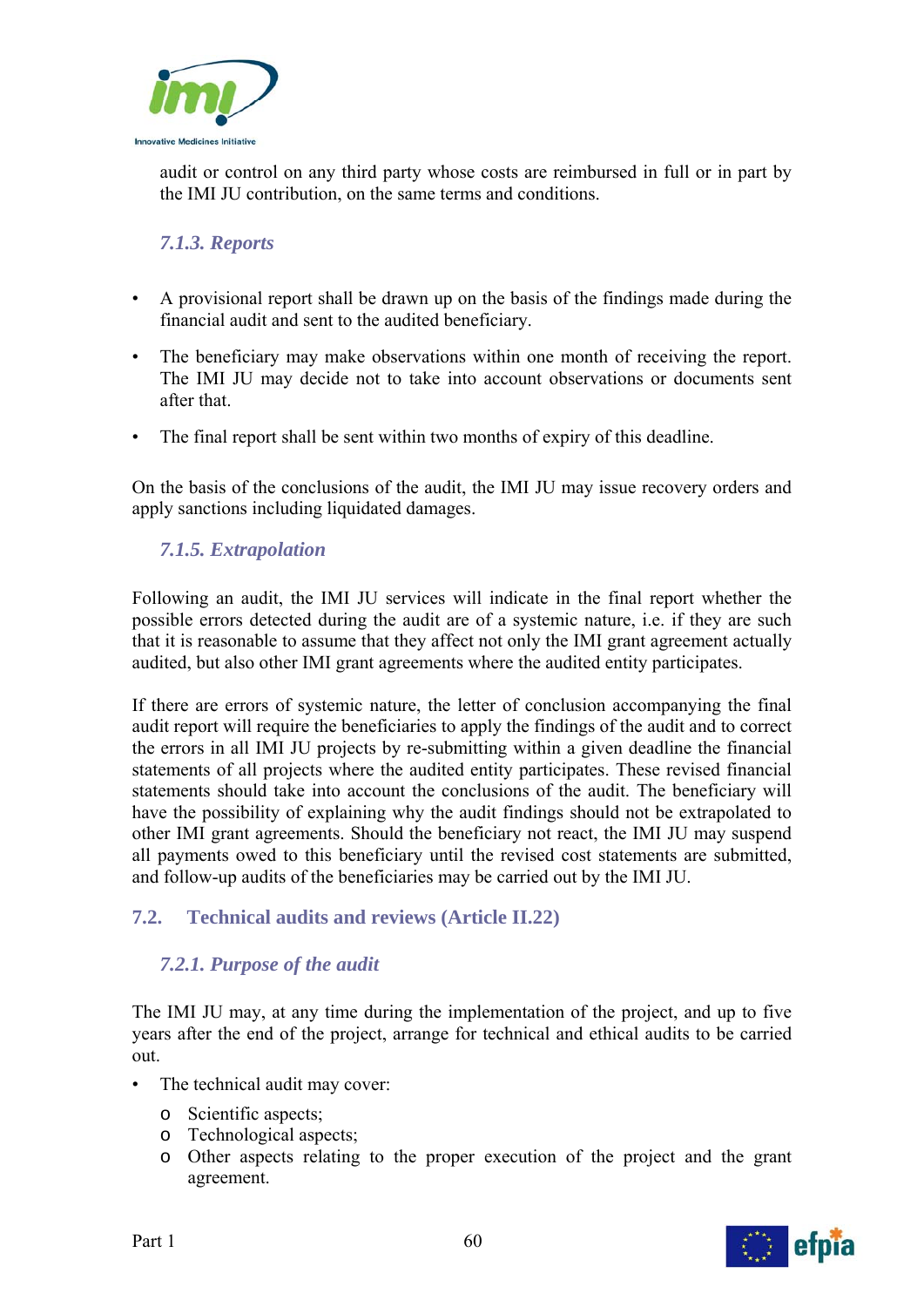

- The technical audit or review shall assess all the issues stipulated in Article II.22.2.
- The ethics audit shall assess if the project has been carried out in accordance with fundamental ethical principles.

## *7.2.2. Auditors*

Audits may be carried out by IMI JU assisted by external scientific or technological experts.

## *7.2.3. Beneficiaries' rights and obligations*

- The IMI JU shall prior to the evaluation task communicate the identity of the appointed experts. The beneficiary shall have the right to refuse the participation of a particular external scientific or technological expert on grounds of commercial confidentiality.
- Audit and reviews may be carried out remotely at the expert's home or place of work or involve sessions with project representatives either at the IMI JU premises or at the premises of beneficiaries.
- The IMI JU or the expert may have access to the locations and premises where the work is being carried out, and to any document concerning the work.
- The beneficiary shall make available directly to the IMI JU all detailed information and data that may be requested by it or the external scientific or technological expert with a view to verifying that the project is being/has been properly implemented and performed in accordance with the grant agreement.

## *7.2.4. Reports*

- A report shall be drawn up on the outcome of the audits and reviews and sent to the beneficiary.
- The beneficiary may make observations within one month of receiving the report. The IMI JU may decide not to take into account observations or documents sent after that deadline.
- On the basis of the experts' formal recommendations the IMI JU will inform the coordinator of its decision:
	- o to accept or reject the deliverables;
	- o to allow the project to continue without modification of Annex I to IMI grant agreement or with minor modifications;
	- o to consider that the project can only continue with major modifications;

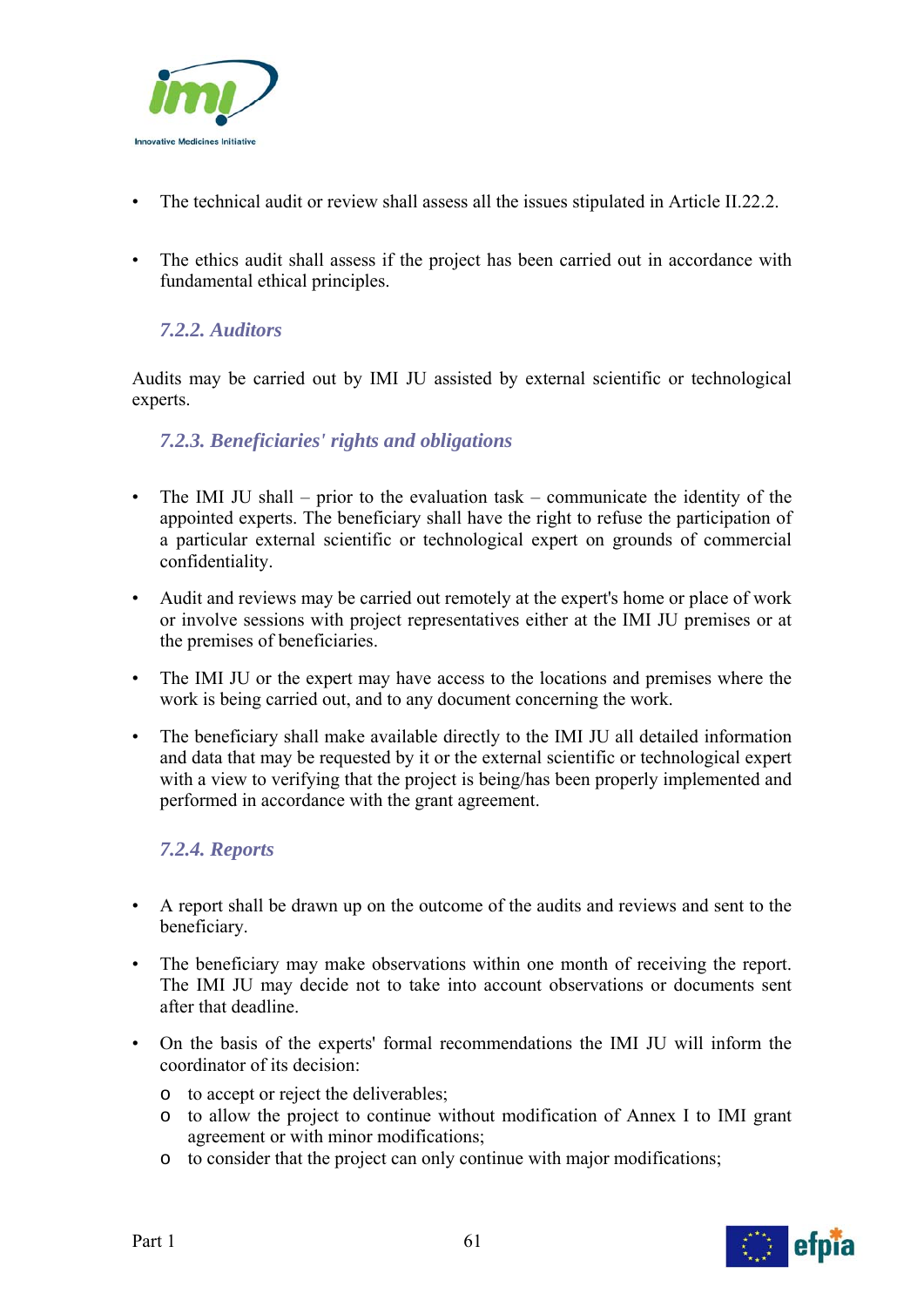

- o to initiate the termination of the grant agreement or of the participation of any beneficiary according to Article II.37 of IMI grant agreement;
- o to issue a recovery order regarding all or part of the payments made by the IMI JU and to apply any applicable sanction.

## *SECTION 8: Additional principles for participants which are neither a beneficiary nor an EFPIA companies (special clause 11)*

Participants who are neither a beneficiary nor an EFPIA company must declare their direct and indirect eligible costs (Article II.13), by submitting a Form C, in accordance with their usual accounting and management principles.

They are not subject to financial audits.

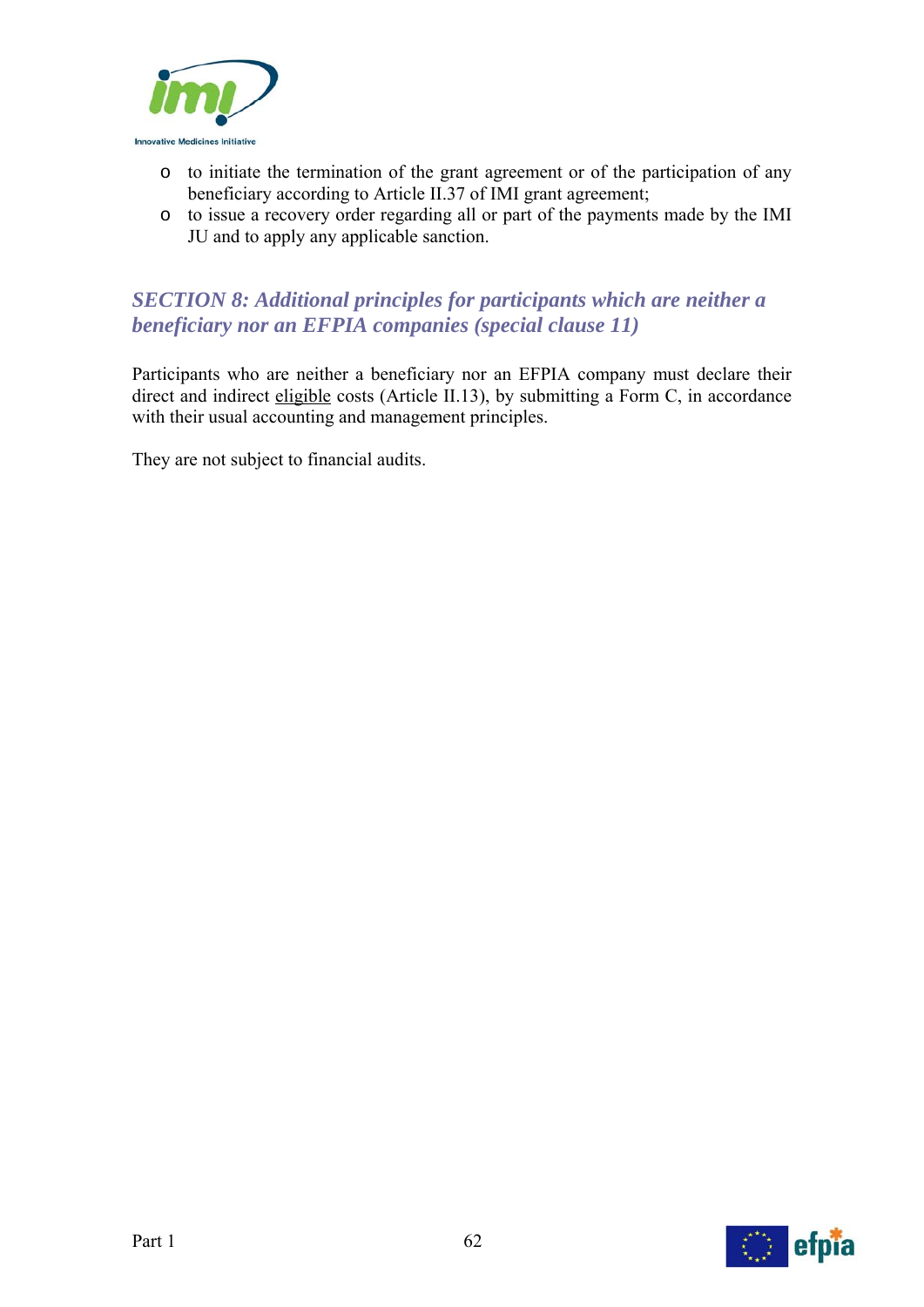

# **PART 2: Additional principles for BENEFICIARIES**

## *SECTION 1: Financial verification of the beneficiaries*

Financial verification of beneficiaries is performed by the IMI JU **during the negotiations** and has to be completed before the signature of the grant agreement. All beneficiaries are subject to financial viability check except:

- public bodies;
- natural persons in receipt of scholarships;
- $\bullet$  international organisations referred to in Article 43(2) of the Implementing Rules of the EU Financial Regulation;
- Beneficiaries with estimated IMI JU financial contribution inferior or equal to EUR 500,000, except if:
	- o the beneficiary is the managing entity of the project and it does not belong to one of the above-mentioned categories; and/or
	- o in exceptional circumstances when there are justified grounds to doubt the financial capacity of a participant (e.g.: it is identified in the Early Warning System of the European Commission (W2, W3 and W4 codes); it has been subject to substantial financial findings following a financial audit in the last 2 years).

If the result of financial verification is "insufficient" financial capacity, the beneficiary cannot participate in the project.

If the result of financial verification is "weak" financial capacity, the beneficiary can participate but, to protect the consortium, the managing entity of the project will be asked to apply reinforced monitoring of the beneficiary during the implementation of the project and put in place some protective measures.

The managing entity should agree with the beneficiary on protective measures, e.g. dividing the amounts of pre-financing and interim payments in monthly or quarterly instalments and monitoring of the implementation of these measures in a form of monthly or quarterly reports. The IMI JU has to be informed of the protective measures before the signature of the grant agreement.

A beneficiary with weak financial capacity cannot be managing entity of the project unless **the beneficiary, on a voluntary basis, provides the IMI JU with a guarantee which can be considered equivalent to a guarantee by a Member State or an Associated Country.** The financial guarantee should be provided by a bank, an insurance company or by a State.

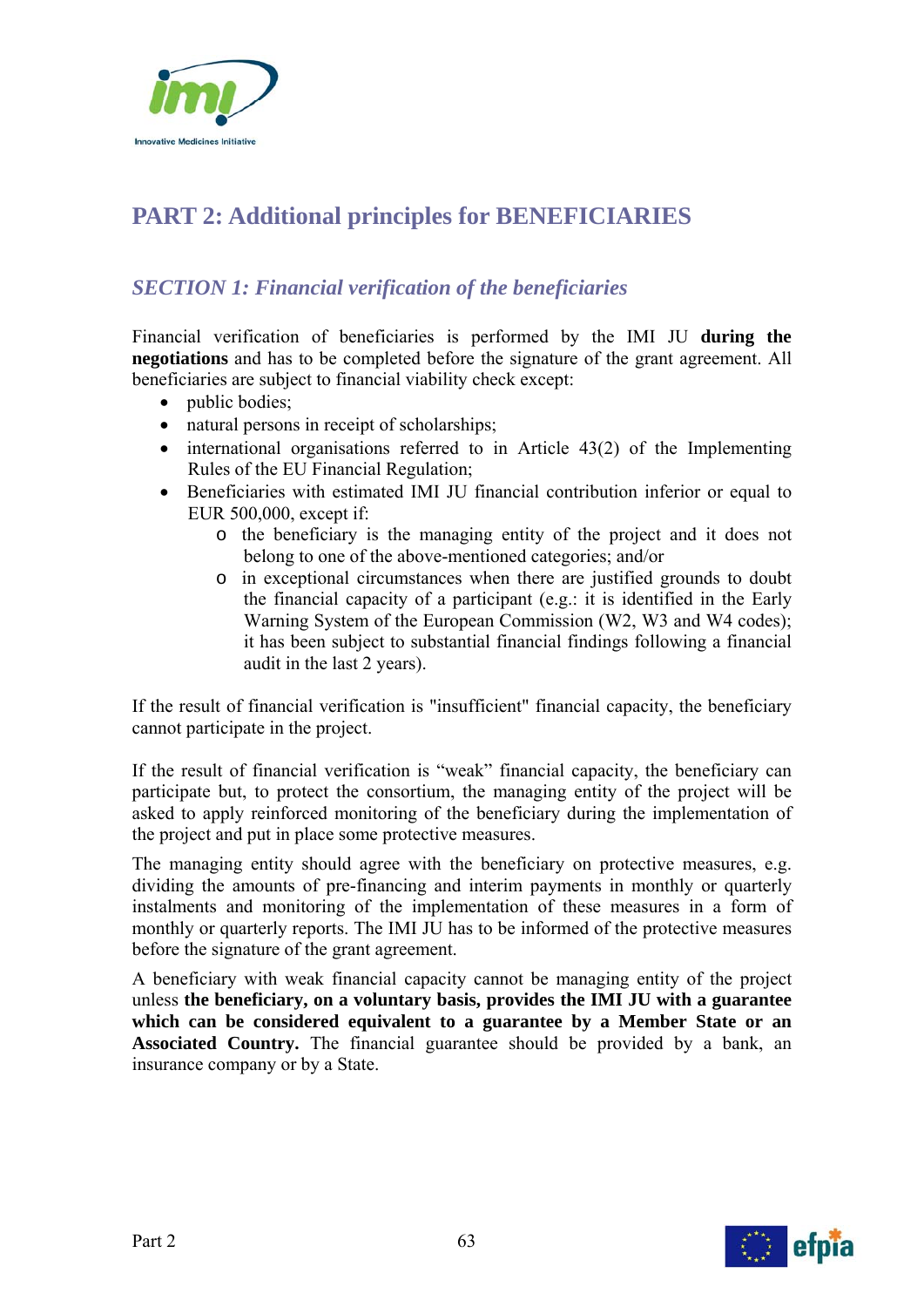

# *SECTION 2: IMI JU FINANCIAL CONTRIBUTION*

## **2.1. Upper funding limits for beneficiaries (Article II.15)**

The reimbursement of eligible costs must be established following the principles of **cofinancing and non-profit.** The upper funding limit fixes the maximum rate of reimbursement of eligible costs per activity and per beneficiary. However, the resulting total IMI JU funding for the project cannot go beyond the maximum IMI JU financial contribution agreed in Article 5 regardless of the total eligible costs of the project.

It is possible for a beneficiary to request a lower reimbursement rate (for instance, to allow another beneficiary to claim the upper funding limit while respecting the maximum IMI JU financial contribution). However, it is not possible for a beneficiary to request lower rate to allow another beneficiary to claim reimbursement beyond the funding limit, even if the maximum IMI JU contribution is respected.

The following upper funding limits are applied in IMI JU projects:

### *(A) 75% for RTD - Research and technological development activities*

RTD activities include

- Activities directly aimed at creating new knowledge, new technology, and products;
- Scientific coordination.

*Examples of scientific coordination:* 

- *Scientific coordination and monitoring of work-packages;*
- *Supervision of project progress milestones and project global critical path;*
- *Scientific review of the work performed by the partners including scientific deliverables;*
- *Research risk management;*
- *Preparation of the scientific part of the reports to be submitted to the IMI JU,*
- *Project meetings (kick-off, periodic, final).*

### **(B) 100% for Management, Training and Other activities**

Management activities include:

- Activities stipulated in Article II.2.3;
- Selection process of a subcontractor;
- Preparation of financial reports (including costs of certificates on financial statements).

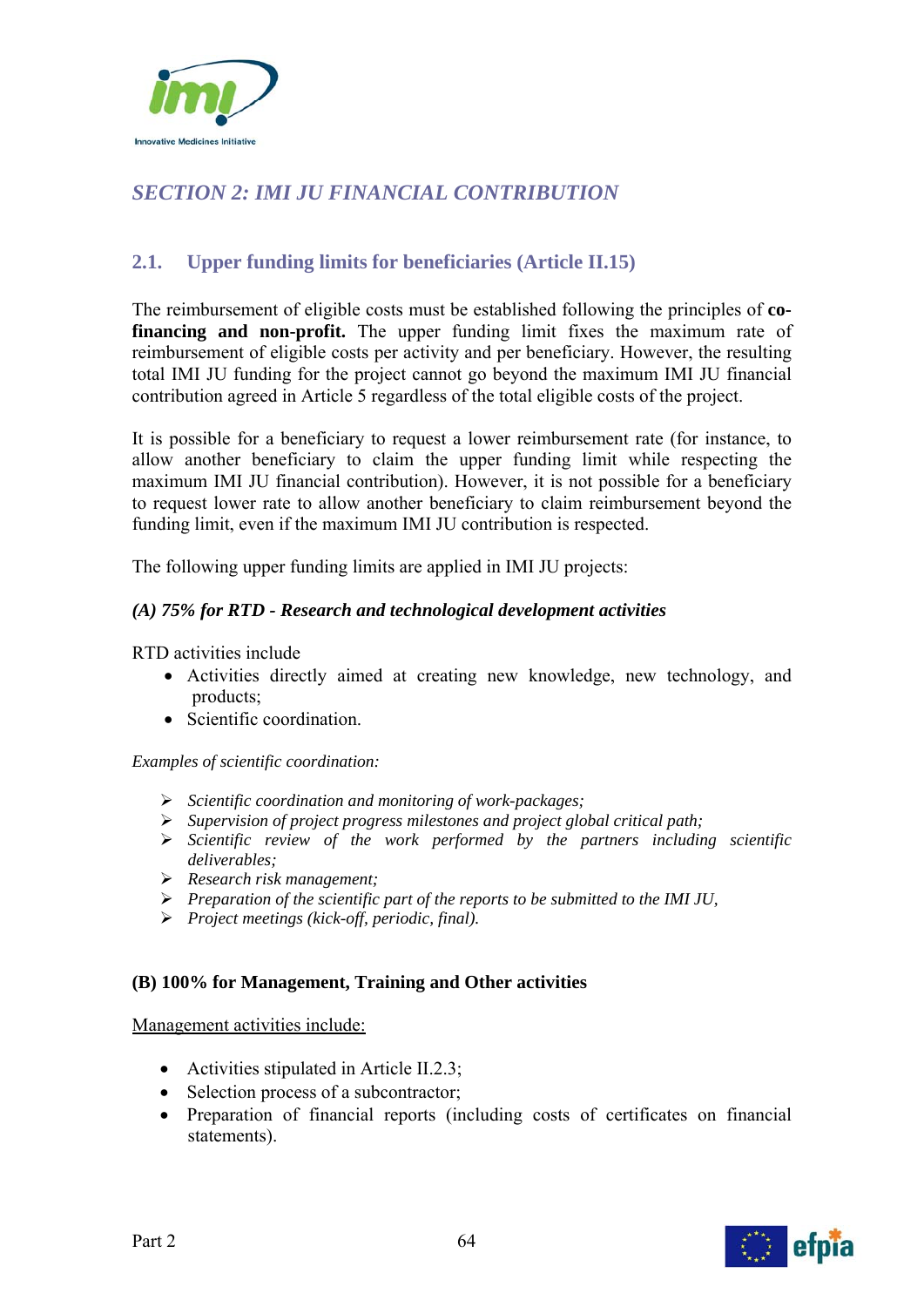

Management activities can never include "scientific coordination" activities, listed under RTD activities above.

*Examples of Management activities:* 

- *Designing and maintenance of partner specific templates for collecting input to the required documents,*
- *Implementing and maintenance of a project-specific database for reporting and controlling, including the adaptation of the structure after changes in the work-plan and the consortium,*
- *Drafting and maintenance of the dissemination and exploitation plan following the IMI JU's requirements,*
- *Preparing and post-processing of IMI JU reviews from the consortium side including support in the implementation of recommendations from the IMI JU and reviewers,*
- *Preparing, executing and post-processing of major project meetings such as Steering Committee meetings, General Assemblies and meetings with the advisory board (tasks: agendas, invitations, location of meeting places, organisation of rooms and equipment, preparation and distribution of materials, minutes and action lists),*
- *Implementing and maintenance of the project infrastructure, e.g., the internal platform for information exchange and email lists,*
- *Handling of legal issues, IPR issues and maintenance of the project agreement.*
- *Handling of the project correspondence and the day-to-day requests from partners and external bodies.*

Training activities include:

- Designing of training programmes
- Organisation of trainings
- Preparation of training material

Training activities are mostly present in Education and Training projects.

*Examples of Training activities:* 

- *Providing the training (salaries of the trainers),*
- *Creation and maintenance of e-portal for web-based training,*
- *Preparation of scope, syllabus and conditions of a training programme (including faceto-face meetings),*
- *Bibliographic research,*
- *Writing, review and analysis of the training materials.*

#### *Other activities*

Other activities include activities not covered by the activities mentioned above. They should be discussed carefully during the negotiations, and be included in Annex I.

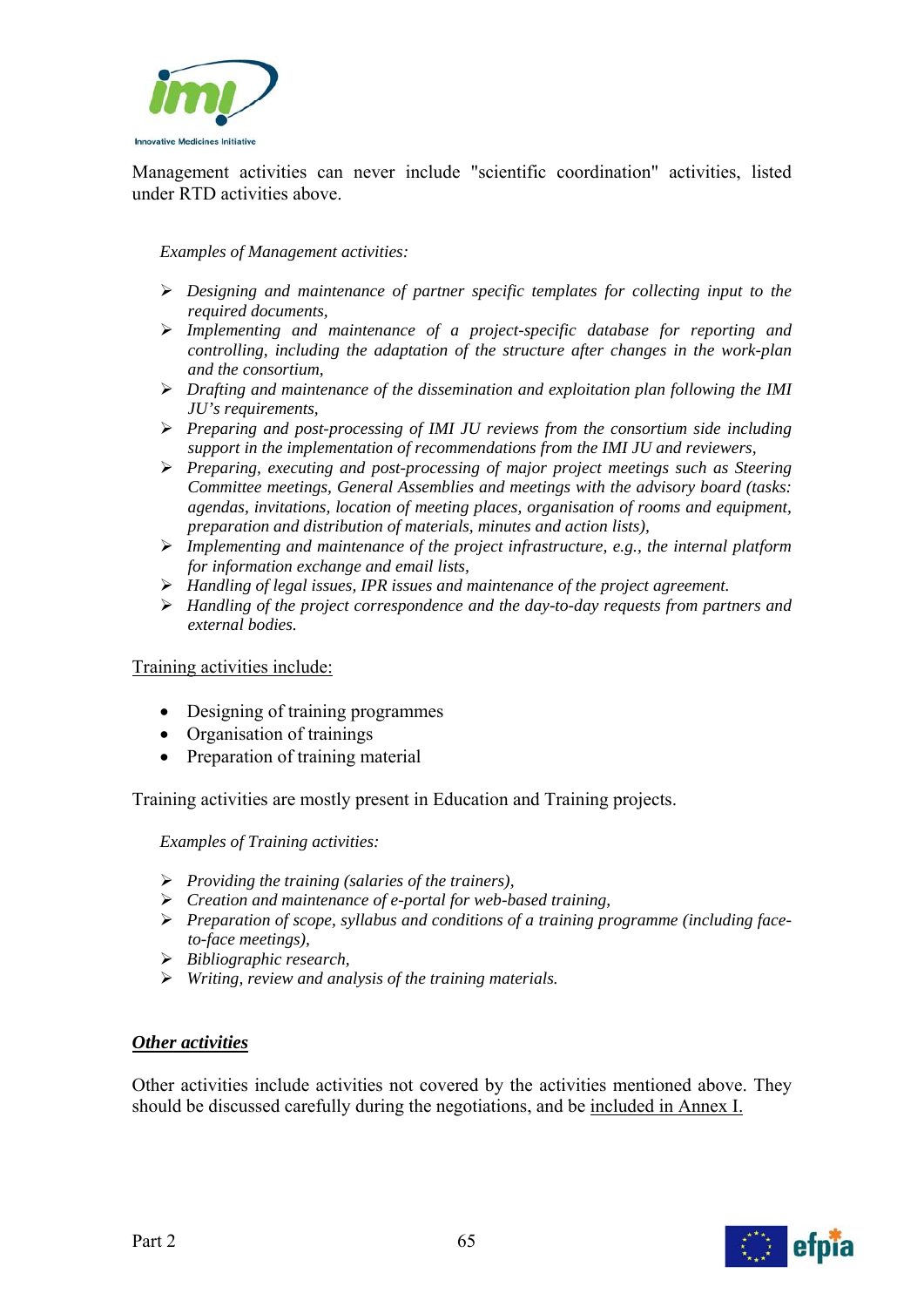

*Examples of Other activities:* 

- *Dissemination activities (e.g. establishment of a website, presentation of the project during conferences or workshops, travel costs related to the presentations, drafting of a scientific publication including, if applicable, the payment of a fee for its publication) The cost of drafting the first plan for the use and dissemination of the foreground is not an eligible cost since it is a part of the proposal. Only the cost of updating the plan for use and dissemination of foreground is eligible cost of the project. The updated plan forms part of the final report.*
- *Networking activities (e.g. organisation of a specific seminar/meeting to network with other projects in the same field); activities aiming at communicating and exchanging information among individuals, groups, etc. outside the project.*
- *Coordination activities (e.g. organisation of a meeting or travel for coordination purposes with other projects in the same field.*
- *Intellectual property activities (e.g. filing and prosecution of patent (and other IPR) applications, including patent searches and legal advice or the payment of royalties to a third party for intellectual property rights which are needed to implement the project).*
- *Studies on the socio-economic impact (e.g. assessment of the expected socio-economic impact of the foreground or analysis of the factors that would influence their use).*

## **2.2. Maximum IMI JU financial contribution (Article 5.1)**

The maximum IMI JU financial contribution, stipulated in Article 5.1, cannot be exceeded even if the eligible costs of the project are higher than foreseen in the budget. The payments of the IMI JU financial contribution are made in the following forms:

- a) A single pre-financing payment paid at the start of the project (Article 6)
- b) Interim payments following each reporting period
- c) The final payment at the end of the project for the last reporting period plus any adjustments.

For the calculation of the IMI JU financial contribution, any interest generated by the pre-financing in the bank account of the managing entity as well as any receipt received by the beneficiary has to be taken into account4.

<sup>4</sup> For information on interest yielded by pre-financing, see Article II.18. For receipts, see Article II.16. See also below section 3 Receipts and Interests.



1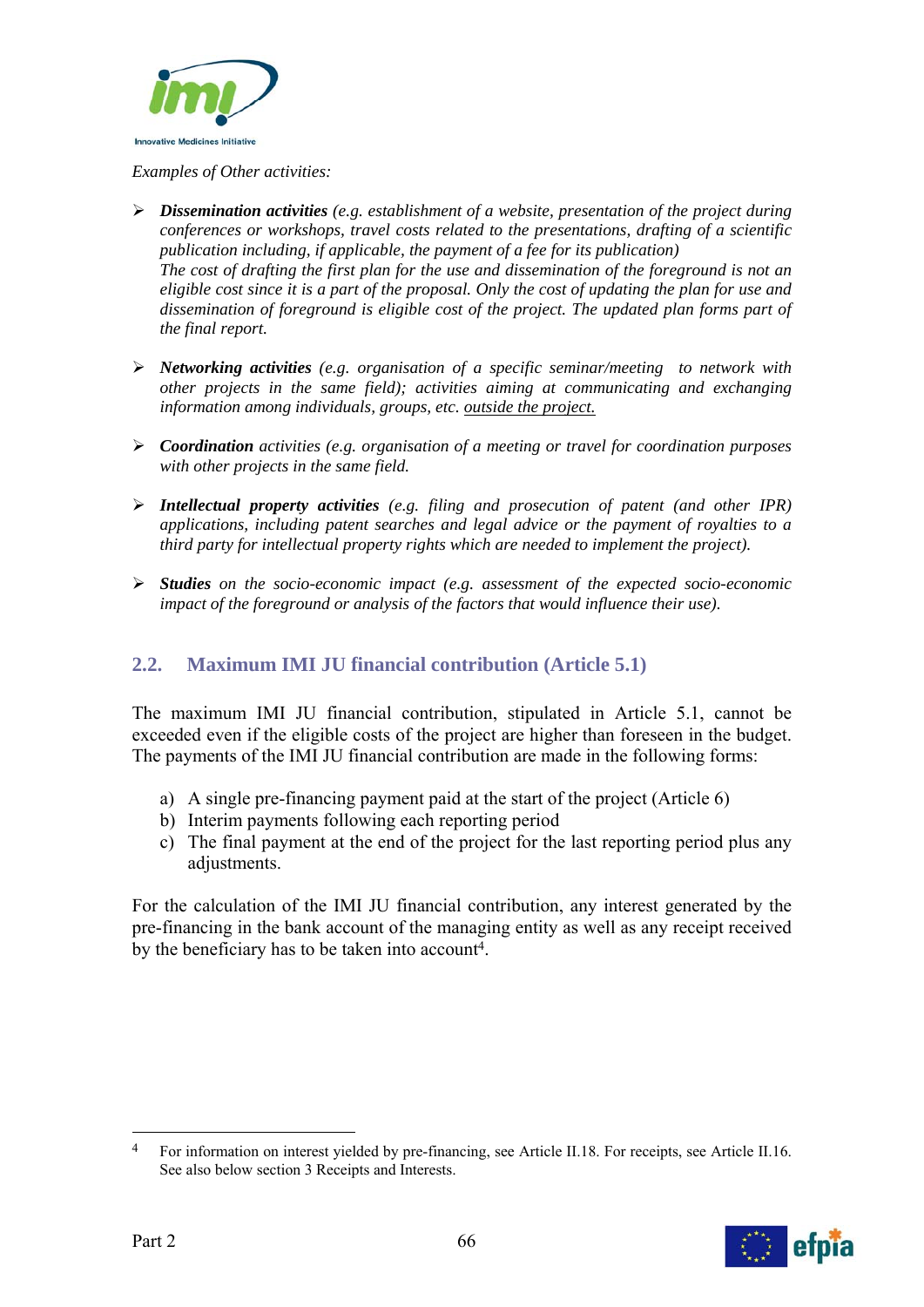

# *SECTION 3: RECEIPTS AND INTEREST*

## **2.1. Receipts of the project (Article II.16)**

## *2.1.1. Principles*

The IMI JU financial contribution may not have the purpose or effect of making a profit for the beneficiaries. For this reason, the total accepted IMI JU financial contribution plus receipts cannot exceed the total eligible costs.

Three kinds of receipts must be taken into consideration by beneficiaries:

- Income generated by the project.
- Contribution in-kind or financial transfers or their equivalent from third parties
- Financial contribution from EFPIA companies and their affiliated entities or from participants which are neither beneficiary nor an EFPIA company

Receipts are assessed and accounted for at the level of a beneficiary. If the total IMI JU financial contribution + receipts  $\leq$  total eligible costs  $\rightarrow$  No reduction of the IMI JU financial contribution

*Example: Impact of receipts (other than EFPIA financial contribution, see table under part 1 section 4.2) on the IMI JU financial contribution* 

*Eligible costs: 100, IMI JU financial contribution: 75, receipts:*  $25 \rightarrow no$  *impact* 

*Eligible costs: 100, IMI JU financial contribution: 75, receipts: 20*  $\rightarrow$  *no impact* 

*Eligible costs: 100, IMI JU financial contribution: 75, receipts: 35*  $\rightarrow$  *the IMI JU financial contribution will be reduced by 10 to 65* 

It is recommended to include an estimated amount of receipts in the budget of the beneficiary during the negotiation stage (if possible).

## *2.1.2. Income generated by the project*

 Any income generated by the project, including the sale of assets bought for the project (limited to the initial cost of purchase) is considered as a receipt of the project (e.g. admission fee to a conference carried out by the consortium, sale of the proceedings of such a conference, sale of equipment bought for the project, etc.).

By derogation to the above-mentioned principle, income generated in using the foreground resulting from the project is not considered as a receipt.

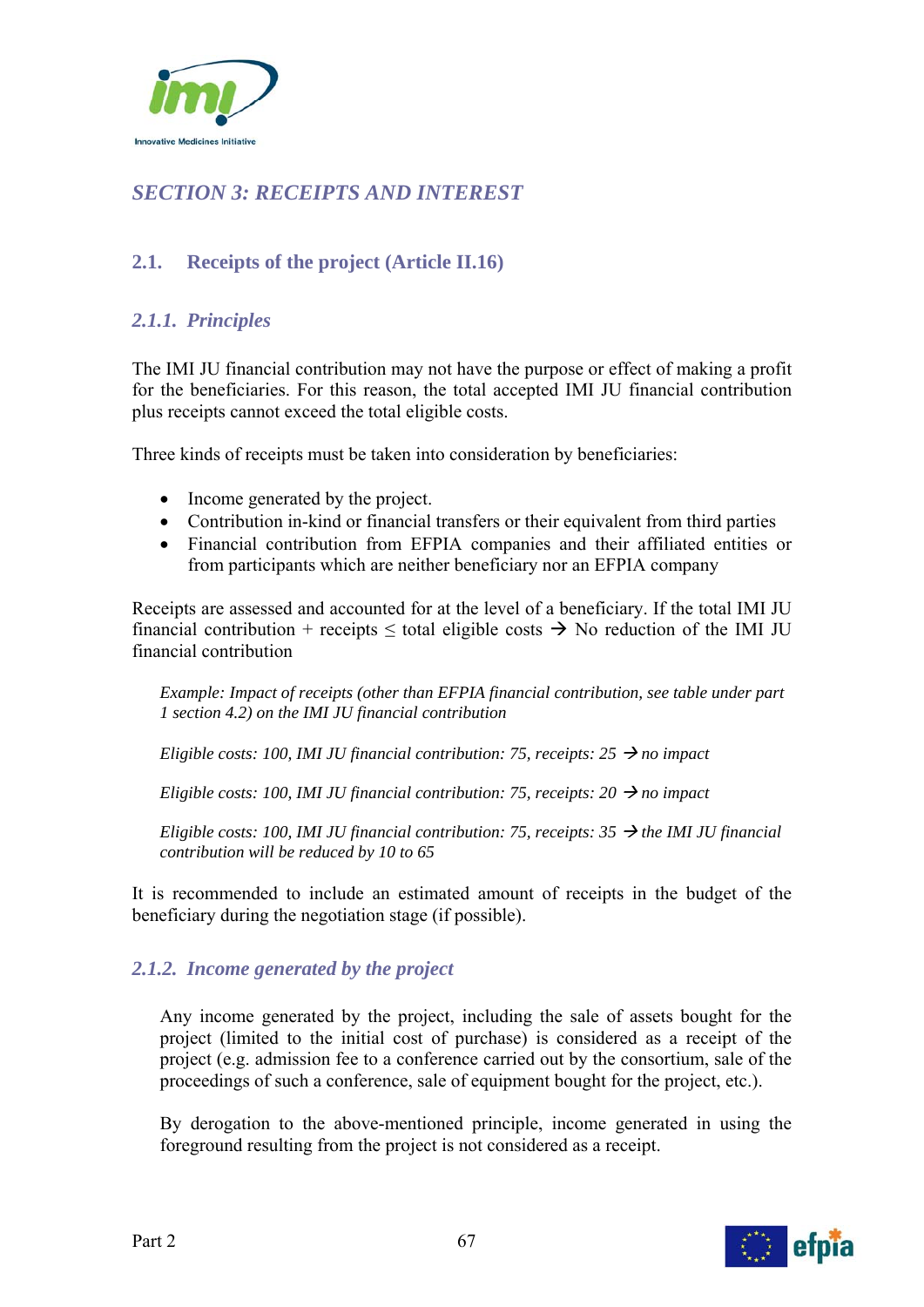

## *2.1.3. Contribution in kind or financial transfers or their equivalent to the beneficiary from third parties*

There are two cumulative conditions to be fulfilled to consider these endowments as receipts of the project (Article II.16):

- If the contribution is made by a third party specifically for the purpose of the project, the resources must be declared as receipts of the project in the beneficiary's Financial Statement (Form C). However, if the use of these contributions is at the discretion of the beneficiary they are not to be considered as receipts of the project.
- If there is no full reimbursement by the beneficiary to the third party, the part of the costs that has not been reimbursed has to be considered as a receipt and must be declared by the beneficiary as such. The part which has been reimbursed is a cost to the beneficiary, and should be declared as such.

#### *Example:*

*A university professor whose costs are charged by the university in the grant agreement, but whose salary is paid by the Ministry. This in kind contribution from a third party (the Ministry) is not a receipt of the project, unless the professor has been specifically detached by the Ministry to the university to work for the project in question. In other words, if the University is free to decide the allocation of the professor's work, then his/her contribution is not considered a receipt of the project.* 

Where contributions from third parties are used by the beneficiary for the project, the latter is required to inform the third party of this use, in accordance with the national legislation or practice in force.

## *2.1.4. When to declare receipts from third parties (other sources than EFPIA)?*

Beneficiaries must declare receipts which are established (revenue that has been collected and entered in the accounts), generated or confirmed (revenue that has not yet been collected but which has been generated or for which the beneficiary has a commitment or written confirmation)**.** 

Receipts from third parties other than EFPIA company should be declared on the beneficiary's financial statement (Form C – point 2b) corresponding to the period during which they were incurred. They will be taken into account for the calculation of the accepted IMI JU financial contribution by the Executive Office at the end of the project.

### *2.1.5. When to declare receipts from EFPIA companies?*

See Part 1, Section 5.4



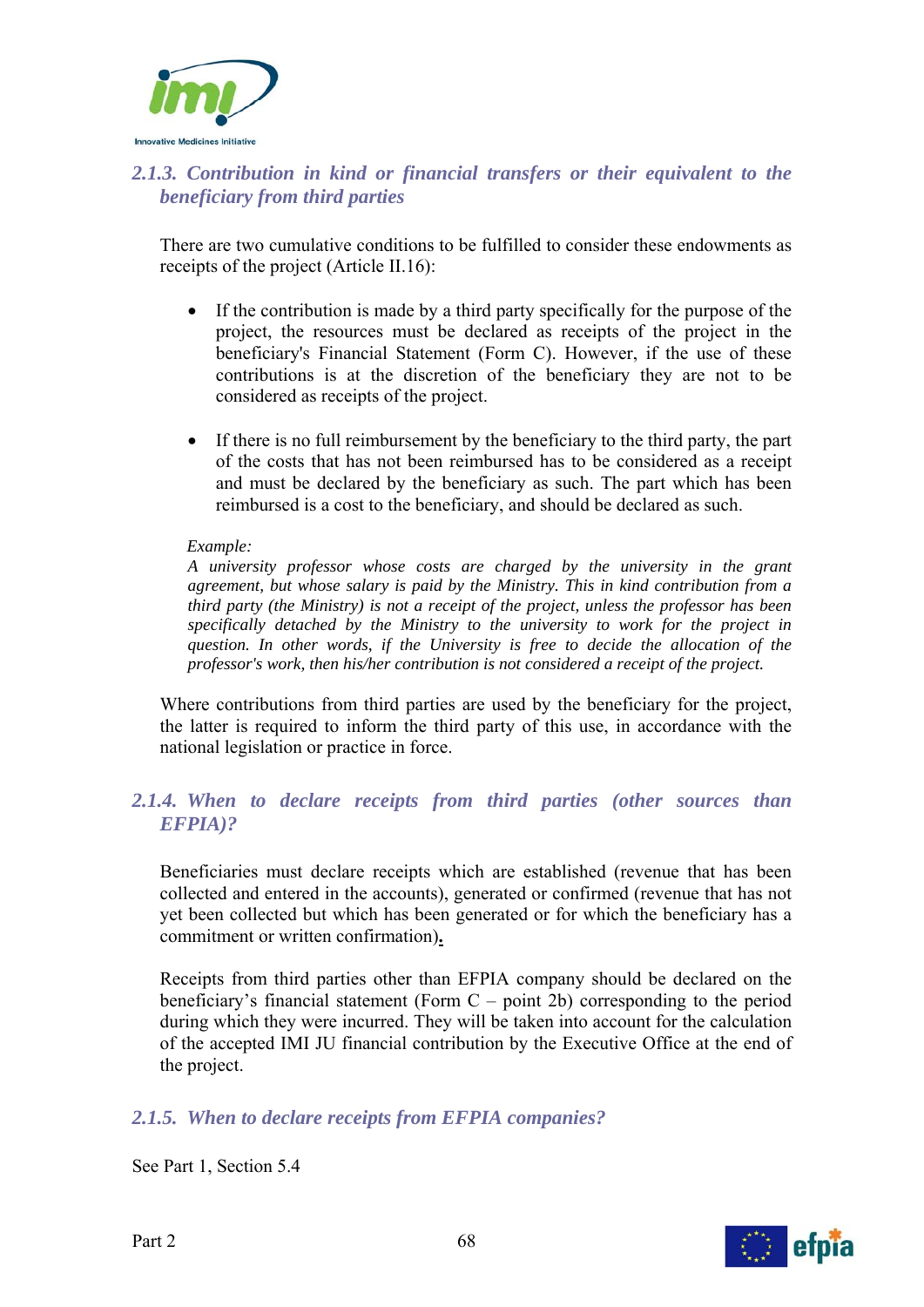

## **2.2. Interest yielded by the pre-financing (Article II.18)**

## *2.2.1. When to declare interest?*

Article II.18 refers to the obligation to deduct the interest generated by the pre-financing from the payment of the amounts due to the beneficiary when such pre-financing exceeds EUR 50,000 (Article 104 of the IMI Financial Rules).

This rule applies only to the pre-financing, and not to interim payments.

### *2.2.2. How to declare interest?*

The managing entity (and only the managing entity) shall declare the interested yielded by the pre-financing on its financial statement (Form C – point 3). To avoid discrimination between beneficiaries, the managing entity shall declare interest only from the share of pre-financing not distributed to the other beneficiaries of the project. This means that the managing entity does not have to declare interest on its own part of pre-financing.

In case the pre-financing is not fully distributed among beneficiaries during the first reporting period, the managing entity shall declare the interests generated for all reporting periods until the full distribution of the pre-financing. The IMI JU will offset the interest against subsequent payments.

*Example: 5-year project:* 

*The managing entity receives a pre-financing of EUR 1,600,000 for the whole duration of the project and retains for itself the agreed amount corresponding to its share of the pre-financing: EUR 400,000, in compliance with the Project agreement signed by all beneficiaries.* 

*In this case, the managing entity will declare the interest generated by the pre-financing of EUR 1,200,000 until the moment of its transfer to the other beneficiaries.* 

*At the end of the reporting period the managing entity has to declare the amount of interests yielded by the pre-financing in its financial statement (Form C). The IMI JU will deduct the amount of interest from the subsequent interim payment.* 

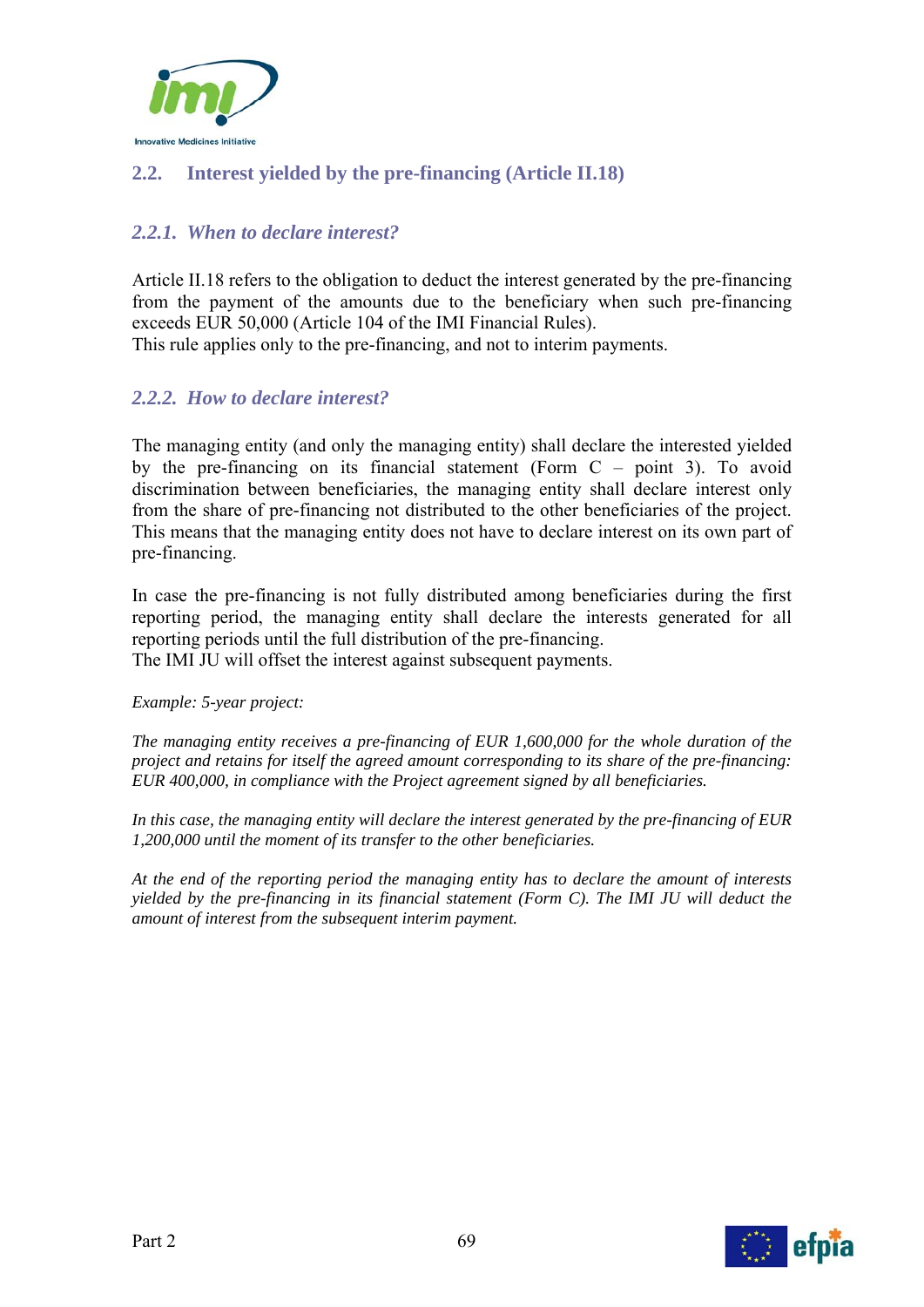

# *SECTION 3: PAYMENT MODALITIES AND TIME-LIMIT*

## **3.1. Bank account (Article 5.3)**

It is recommended that the bank account included in the IMI grant agreement (i.e. the bank account of the managing entity<sup>5</sup>) is used exclusively for handling the project funds. The reason being that, to fulfil its obligations, the managing entity must, at any moment, be able to identify dates and figures related to any payment received or made under the IMI grant agreement (Article II.2.3).

This requirement is important for audit and control purposes (i.e. to enable a reconciliation of accounting records with the actual use of funds).

In any case, if an existing account/sub-account is used, the accounting methods of the managing entity must make it possible to comply with the above mentioned requirements.

## **3.2. Pre-financing at the start of the project (Article 6)**

There is only one pre-financing payment (advance payment) during the life of the project. It is received by the managing entity at the beginning of the project and in any case within 45 days of the entry into force of the grant agreement (unless a special clause stipulates otherwise). The managing entity distributes it to the other beneficiaries:

- Following instructions from the coordinator
- Only to those beneficiaries who have signed and returned Form A and only after the minimum number of participants have acceded to the grant agreement (i.e. one beneficiary and one EFPIA company).
- In accordance with the IMI grant agreement and the Project Agreement.

Like any other payment, the managing entity has to be able to determine at any time the amount paid to each beneficiary (and inform the IMI JU of this when required).

The pre-financing remains the property of the IMI JU until the final payment.

 The amount of pre-financing is defined during the negotiations, but as an indicative general rule, for projects with duration of more than two reporting periods, it should be equivalent to 160% of the average IMI JU funding per period. However the amount of the pre-financing may change in cases where the specific circumstances of the individual project require it.

<sup>5</sup> Except when the introduction of Special clause 9 in the GA allows for the managing entity to request that the payment of the IMI JU contribution is made on a third party's account. For a list of all special clauses see the IMI Website.



1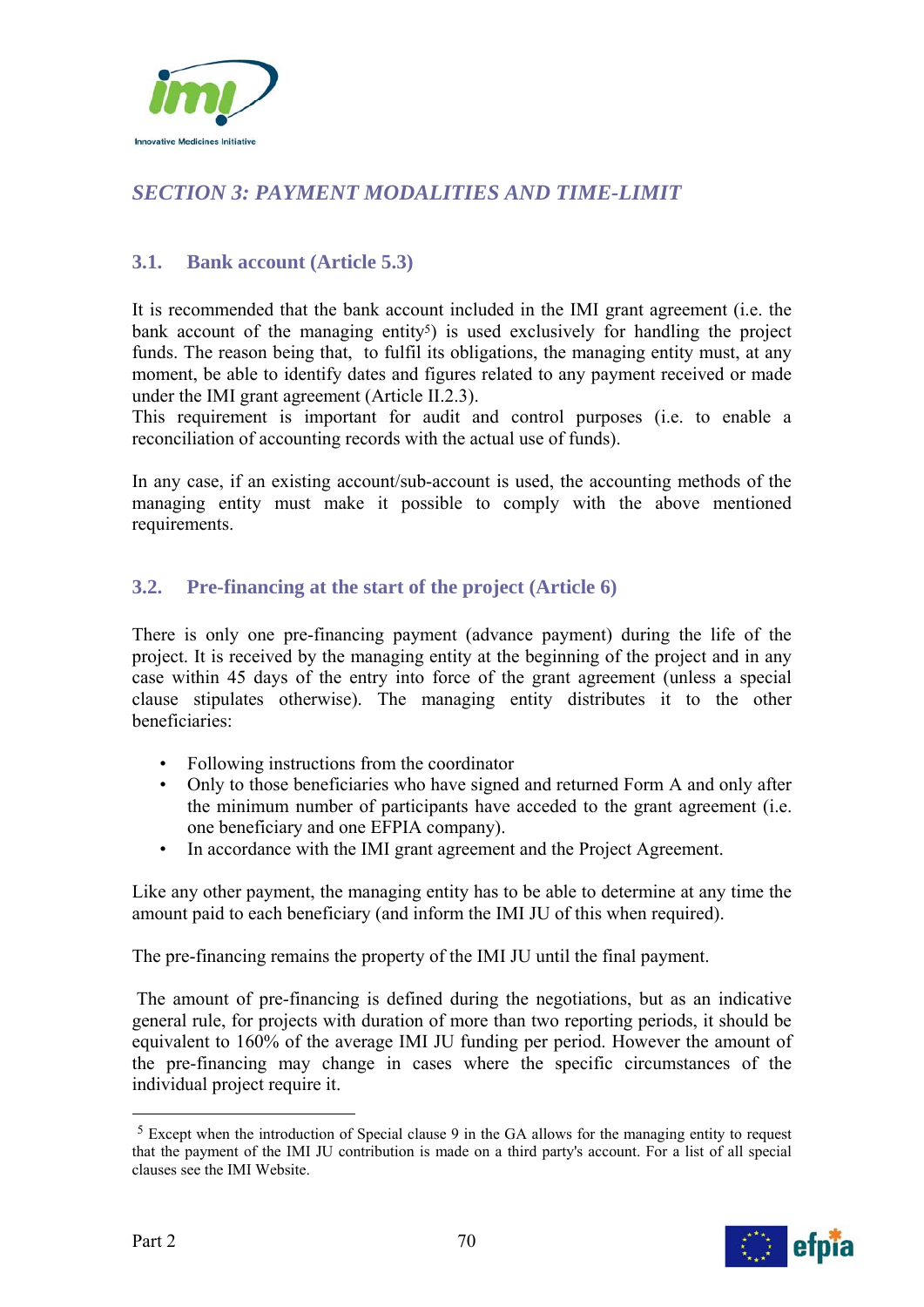

## **3.3. Interim payments following the approval of periodic reports (Articles II.5 and II.6)**

Interim payments are made on the basis of the accepted eligible costs and the corresponding reimbursement rates as indicated in Article II.15 of IMI grant agreement. The amounts paid as interim payments correspond to the accepted IMI JU contribution. However, the total amount of interim payments  $+$  pre-financing is limited to 90% of the maximum IMI JU financial contribution. This implies that in some cases an interim payment may be reduced to respect this limit.

*Example: Project duration: 5 years Maximum IMI JU contribution: EUR 5.000.000 Pre financing: EUR 5.000.000 / 5 periods x 160 % Ceiling: EUR 4.500.000 (10% retention)* 

|          | Accepted IMI JU<br>financial<br><i>contribution: EUR</i> |                                                         | Cumulative<br>payments(EUR) |
|----------|----------------------------------------------------------|---------------------------------------------------------|-----------------------------|
| Period 0 |                                                          | Pre-financing<br>1,600,000                              | 1,600,000                   |
| Period 1 | 1,000,000                                                | Interim payment P1<br>1,000,000                         | 2,600,000                   |
| Period 2 | 800,000                                                  | Interim payment P2<br>800,000                           | 3.400,000                   |
| Period 3 | 900,000                                                  | Interim payment P3<br>900,000                           | 4.300,000                   |
| Period 4 | 800,000                                                  | Interim payment P4<br>200,000<br>To respect the ceiling | 4.500,000                   |
| Period 5 | 1.500.000                                                | <b>Final Payment</b>                                    | 500.000                     |

## **3.4. Final payment following the approval of final report (Articles II.5 and II.6)**

The final payment is made after the approval of the final reports and consists of the difference between the accepted IMI JU financial contribution (on the basis of the eligible costs) minus the amounts already paid.

The total payment is however limited to the maximum IMI JU financial contribution as stipulated in Article 5. If the total amount already paid would prove to be higher than the accepted IMI JU contribution, the IMI JU will recover the difference.

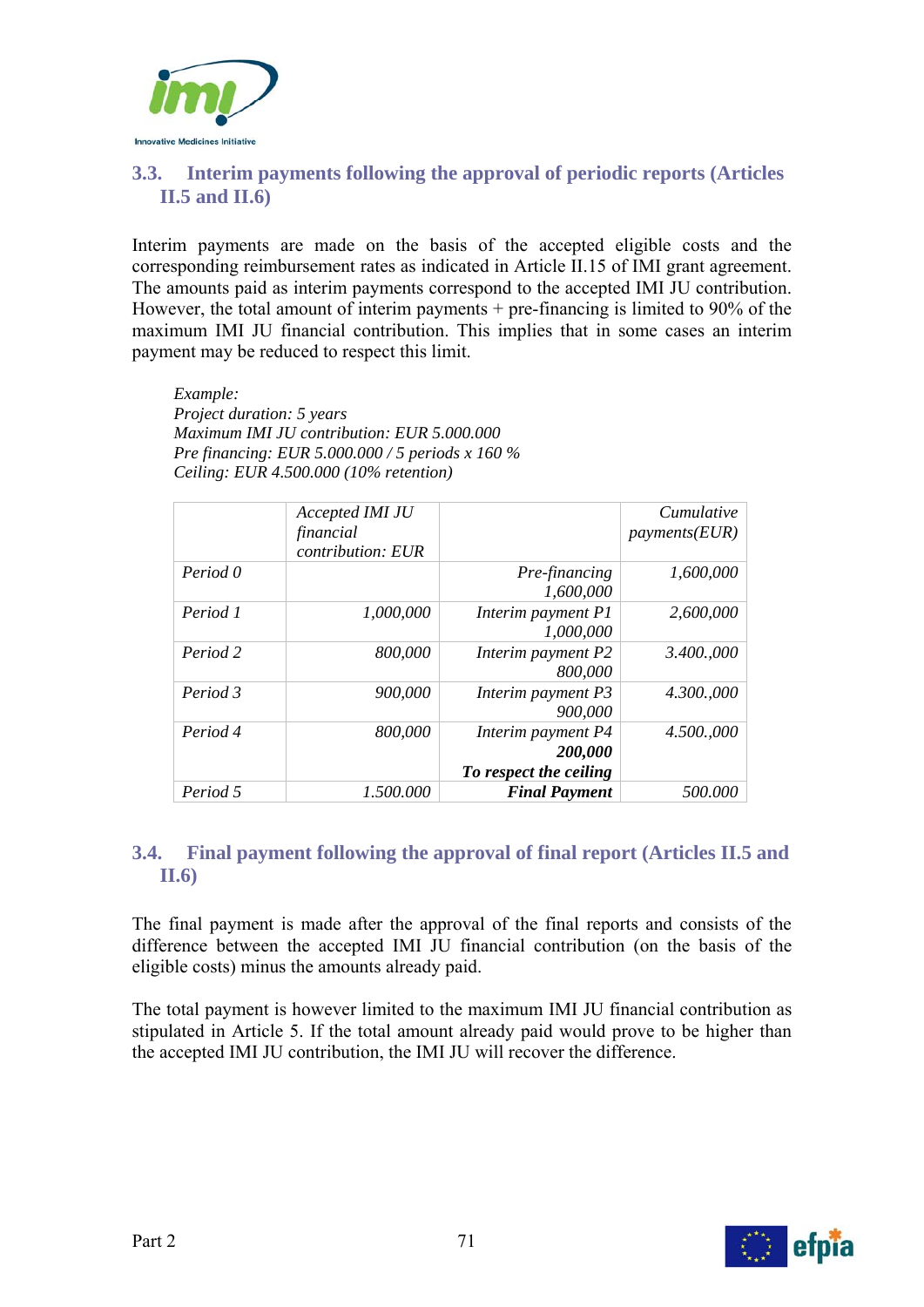

## **3.5. Time-limit for payments (Article II.5)**

At the end of each reporting period, the IMI JU shall evaluate and approve periodic reports and deliverables and disburse the corresponding payments within **105** days of their receipt.

Any suspension of the time-limit, payment or the project is not included in this time limit.

## *SECTION 4: RECOVERY AND REIMBURSEMENT (Article II.20)*

IMI JU may request beneficiaries to reimburse amounts which are paid to them for example by mistake or when at the end of the project the accepted IMI JU financial contribution is lower than the amounts previously paid to a beneficiary in a form of prefinancing and interim payments.

IMI JU may also recover from beneficiaries amounts which were found non-eligible during ex-post audits.

If, following a request from the IMI JU, a beneficiary does not reimburse any requested amount within 30 days after receipt of the request, the IMI JU shall recover the amount due by the said beneficiary by any appropriate means, including invoking any guarantees.

## *SECTION 5: SANCTIONS*

## **5.1. Liquidated damages (Article II.23)**

The IMI JU shall claim liquidated damages<sup>6</sup> from a beneficiary who is found to have overstated expenditure and who has consequently received an unjustified financial contribution from the IMI JU. Liquidated damages will be applied systematically by the IMI JU in case of overstatement.

Overstatement may result from errors, misunderstanding or misinterpretation of the provisions of the IMI grant agreement. Overstatement is a factual finding and the intention to overstate is irrelevant.

Liquidated damages are calculated according to the rules stipulated in Article II.23.2.

*Example of liquidated damages calculation:* 

*The eligible costs declared by a beneficiary amount to EUR 1.000.000 (for a project funded at a 75% rate) and the IMI JU financial contribution claimed for that period was EUR* 

1



<sup>6</sup> In exceptional cases, the IMI JU may refrain from claiming liquidated damages.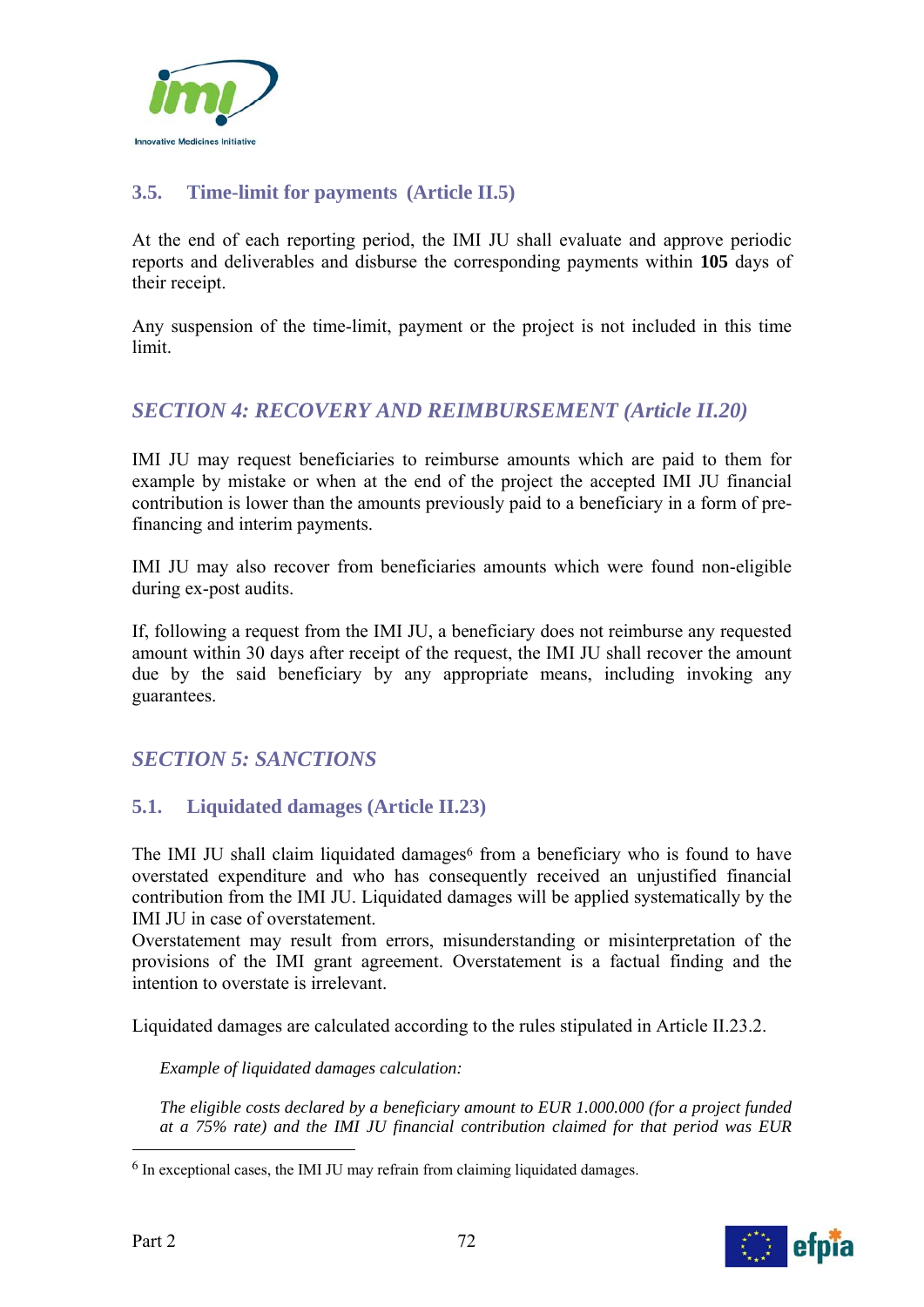

*750.000. During an audit, it was found to have overstated costs for an amount of EUR 400.000 and to consequently have received an unjustified financial contribution from the IMI JU of EUR 300.000.* 

*The amount of liquidated damages the IMI JU shall claim is:*  EUR 300.000 x (EUR 400.000 / EUR 750.000) = EUR 160.000

#### **Modalities**

Liquidated damages are due in addition to the recovery of the unjustified financial contribution from the beneficiary.

*Example:* 

*If liquidated damages are applied to the beneficiary mentioned in point 1, that beneficiary will have to reimburse to the IMI JU the total amount of:* 

| • Unjustified financial contribution | $(a)$ :       | <b>EUR 300.000</b> |
|--------------------------------------|---------------|--------------------|
| • Liquidated damages                 | $(b)$ :       | <b>EUR</b> 160,000 |
| $\bullet$ Total amount               | $(a) + (b)$ : | <i>EUR 460.000</i> |

To respect the contradictory principle, the beneficiary shall be given a written notice period of 30 calendar days to provide the IMI JU with its observations (Article II.23.3).

#### **Cases where liquidated damages may not be applied**

In exceptional cases, the IMI JU may refrain from claiming liquidated damages. The IMI JU may decide in duly justified cases and if appropriate under the principle of proportionality not to request liquidated damages. The following cases could be considered:

- a) When the consortium submits financial statements at the end of a period and the IMI JU corrects an overstatement of expenditure before the payment. In this case there would be no grounds for liquidated damages, as the subsequent IMI JU payment would not have taken into account any overstated amount. Here the beneficiary would not receive any unjustified financial contribution.
- b) When the IMI JU makes an interim payment following a financial statement submitted at the end of a period, but the financial statement is later corrected by the beneficiary at its own initiative. When the beneficiary modifies a previous financial statement, liquidated damages should not be applied. If however it is the IMI JU who finds the overstatement following the payment, liquidated damages will be applied.
- c) When, following an audit in a particular project, a beneficiary at its own initiative corrects costs declared within the framework of other projects (extrapolation). In this case, the IMI JU could decide not to apply liquidated damages.

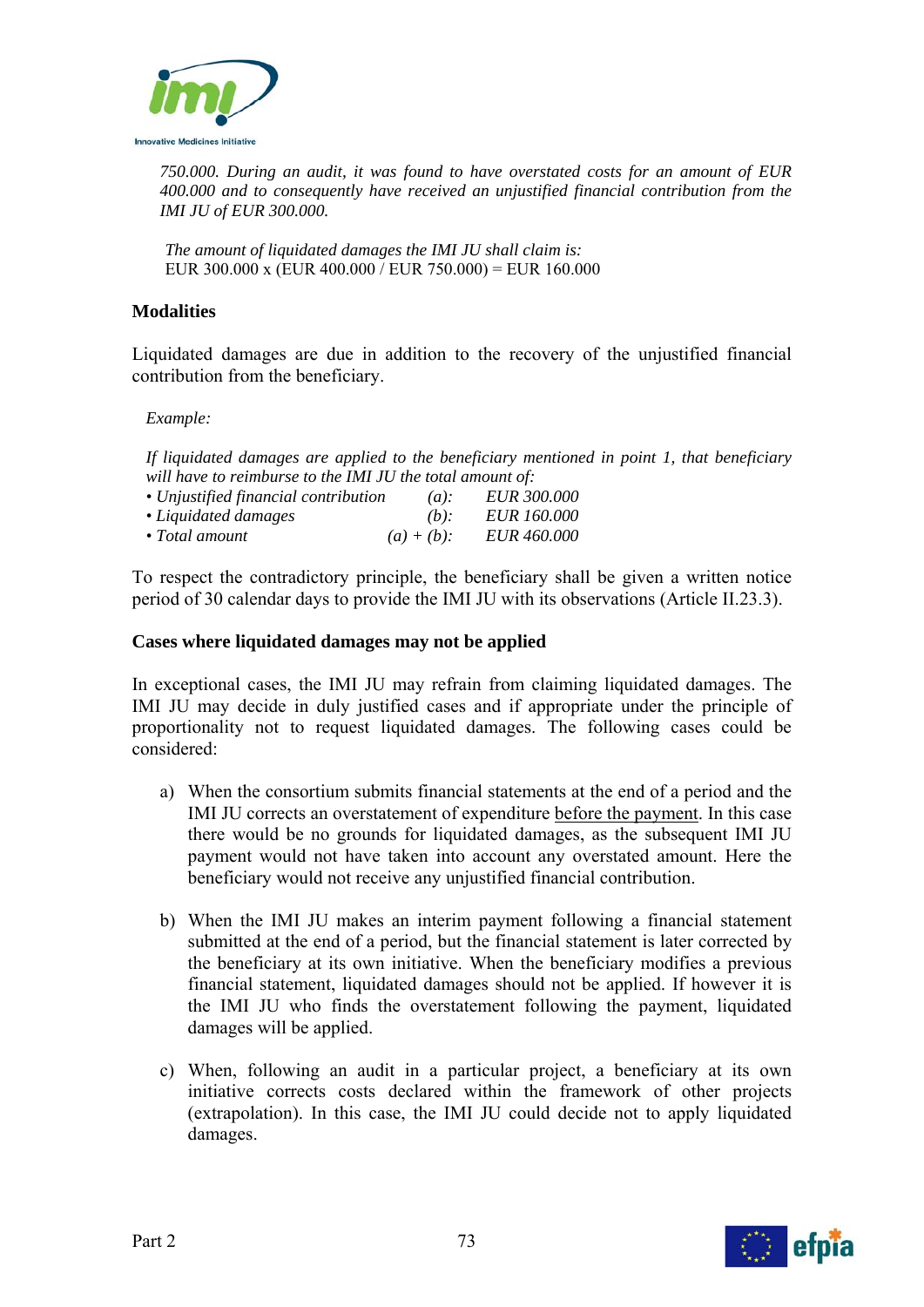

## **5.2. Financial penalties (Article II.24)**

**In addition** to liquidated damages, any beneficiary found to have seriously failed to meet its obligations under the IMI grant agreement shall be liable to financial penalties of:

- between 2% and 10% of the value of the IMI JU financial contribution received by that beneficiary under the grant;
- between 4% and 20% of the value of the IMI JU financial contribution, received by that beneficiary, in the event of a repeated offence in the five years following the first infringement.

#### *Example:*

*It is determined that a beneficiary has seriously failed to meet its obligations under the IMI grant agreement.* 

*According to the information from the managing entity, the beneficiary has received an IMI JU financial contribution of EUR 700,000.* 

*According to the audit's findings, it is the first serious failure of this beneficiary in actions supported by the IMI JU in the last five years.* 

*This beneficiary may be subject to additional financial penalties of between EUR 14,000 and EUR 70,000= (2%-10%) of EUR 700,000.* 

*This is in addition to the recovery of the amount overpaid (unjustified financial contribution) and the liquidated damages for overcharging.* 

The provision also applies to beneficiaries who have been guilty of making false declarations. In both cases, the beneficiary will also be excluded from all grants financed by the IMI JU for a maximum period of two years from the date the infringement is established.

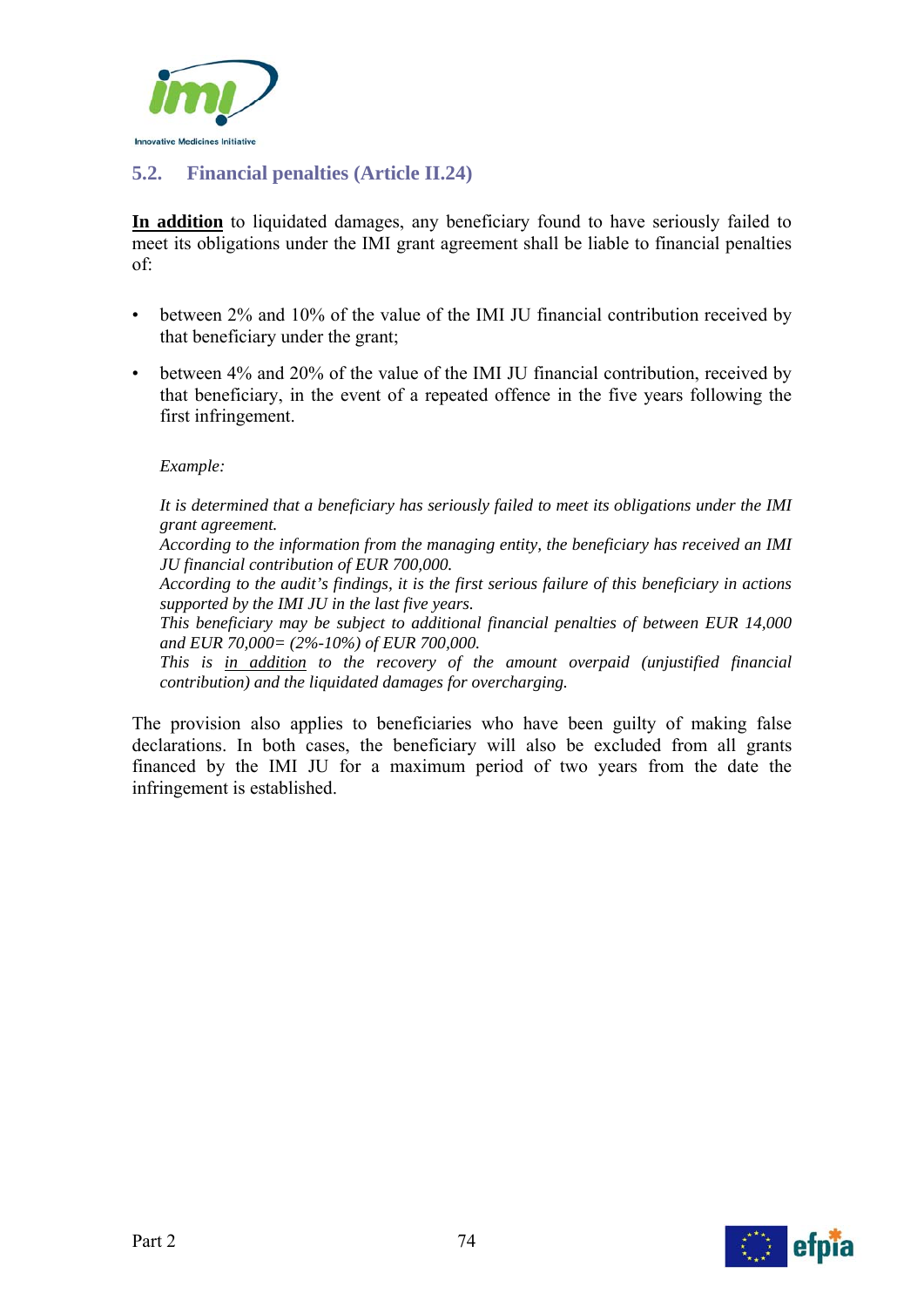

# **PART 3: Additional principles for EFPIA COMPANIES**

## *SECTION 1: IN-KIND CONTRIBUTION*

## **1.1. Definition and general principles of in-kind contribution**

Costs incurred by research-based pharmaceutical companies that are members of EFPIA are considered as in kind-contribution to the project. They will be calculated under the conditions laid out in the IMI grant agreement (Article II.4.1 and II.13.4).

In-kind contribution of EFPIA companies shall be duly described in the Annex I of the IMI grant agreement (Description of Work) for each IMI project (including the timeframe of that contribution).

At the time of the evaluation, in kind contribution

- shall be the total value of resources (human, equipment, financial contribution, etc.) involved in IMI projects by EFPIA participants. Resources declared shall always be those effectively involved in the related project;
- shall normally be counted only for prospective research conducted in Europe and FP7 associated countries during the duration of the project;
- will be calculated and reported according to their usual accounting and management principles and practices;
- shall be reported by each EFPIA participant (including its affiliates) and per project.

By default, EFPIA companies shall abide to principles and rules applicable to IMI beneficiaries except if otherwise specified.

Most EFPIA companies will calculate and report in kind contribution as described in their certified methodology (Article II.13.4), further details in Section 1.3 in this Part 3. Those companies not having a certified methodology will follow the principles described in earlier sections of this document.

### *Non-EU in-kind contributions*

Costs incurred by research based pharmaceutical companies that are members of EFPIA for the project outside European Member States or countries associated to the Seventh Framework Programme can be acknowledged as in-kind contribution, but will not be counted towards the matching IMI JU financial contribution.

EFPIA companies may report figures on research activities carried out outside Europe. Those indicatives figures are not subject to audits.

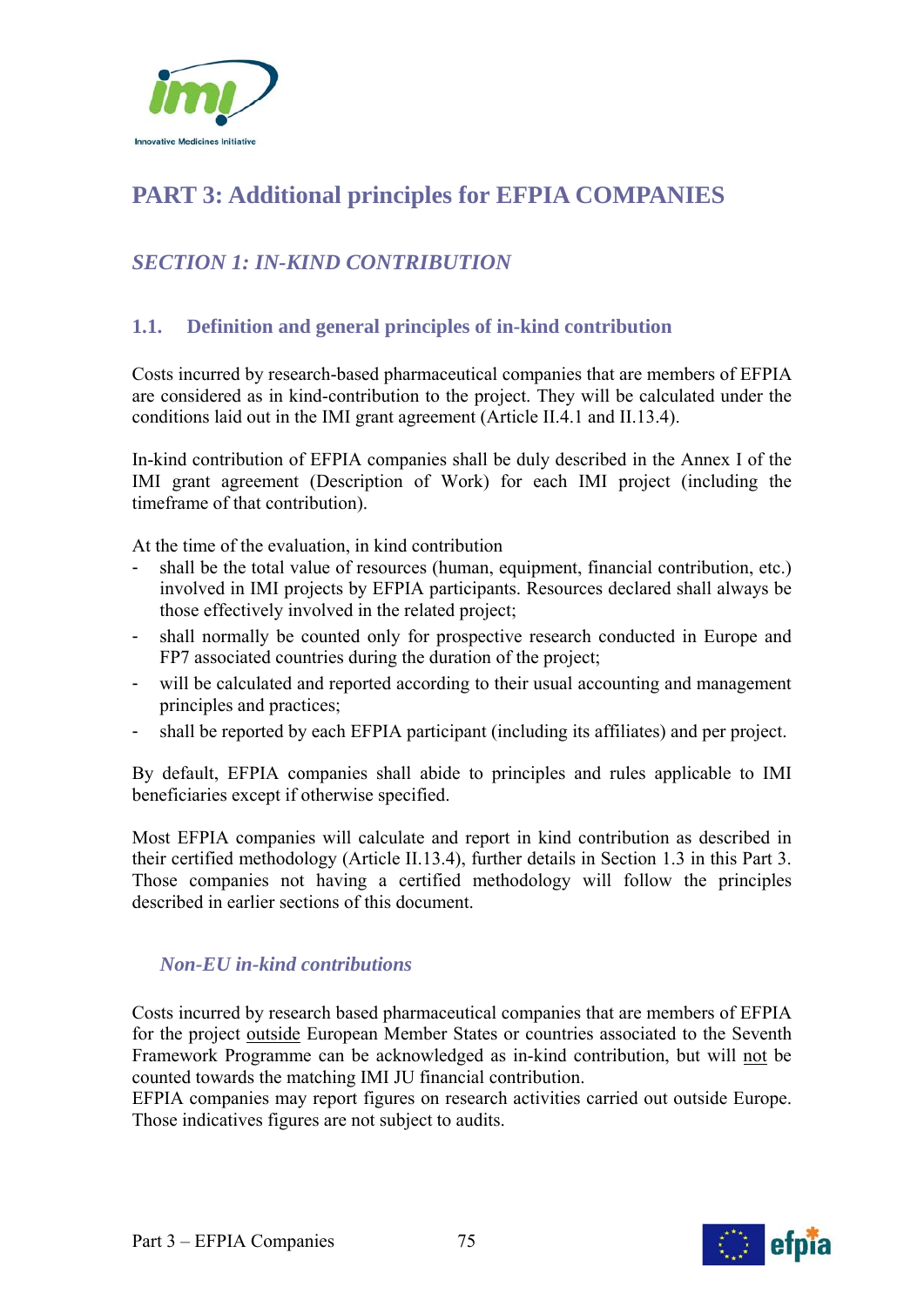

Subject to the IMI JU Governing Board decision, accepting EFPIA in-kind contribution for research activities conducted outside a Member State or an associated country on predefined and exceptional basis is being considered.

## **1.2. Indicatives types of eligible in-kind contribution**

The vast majority of the in-kind contribution will be by allocating skilled personnel (whose cost may be calculated using a FTE rate) to IMI projects. Companies shall follow their normal accounting standards on how to calculate the FTE cost, if applicable and most will apply a method of using average FTE costs (rates) In addition, other direct costs not included in the average FTE rate may be added.

*For a detail of eligible costs, please refer to Part 1-section 2.5 Identification of direct costs* 

### **1.3. Methodology for calculating the in-kind contribution**

EFPIA companies will calculate and report their in-kind contribution according to their usual accounting and management principles and practices. EFPIA companies may opt to declare actual cost or average personnel costs.

In both cases – actual costs or average personnel costs, EFPIA companies will use validated time tracking system to record time spent on research projects. Only the hours worked on the project can be charged. Working time to be charged must be recorded **throughout the duration of the project by time sheets**, adequately supported by evidence of their reality and reliability.

For further information on time sheets, see Part 1- section 2.5.1. Direct costs In the absence of time sheets, the EFPIA company must substantiate the cost claimed by reasonable means (alternative evidence) giving an equivalent level of assurance. **Please refer to Part 1- Section 2.5.1 Cost of personnel assigned to the project.** 

Depending on the characteristics of the EFPIA company and/or on the operation in question, it is possible that some costs can be considered either **direct** costs or **indirect** costs, but no cost can be taken into account twice as a direct cost and as an indirect cost. Please also refer to Part 1- Section 2.5 direct costs and Section 2.6 indirect costs.

In some EFPIA companies, the standard average FTE rate may already include costs for general consumables, plus indirect costs. Companies that already include indirect costs in FTEs and in "Fully-loaded" FTE may not claim the 20% indirect costs on top, as this would result in a double charging for indirect costs.

As a reminder indirect costs apply to all direct costs except sub-contracting costs and except costs of third parties incurred outside premises of the EFPIA company.

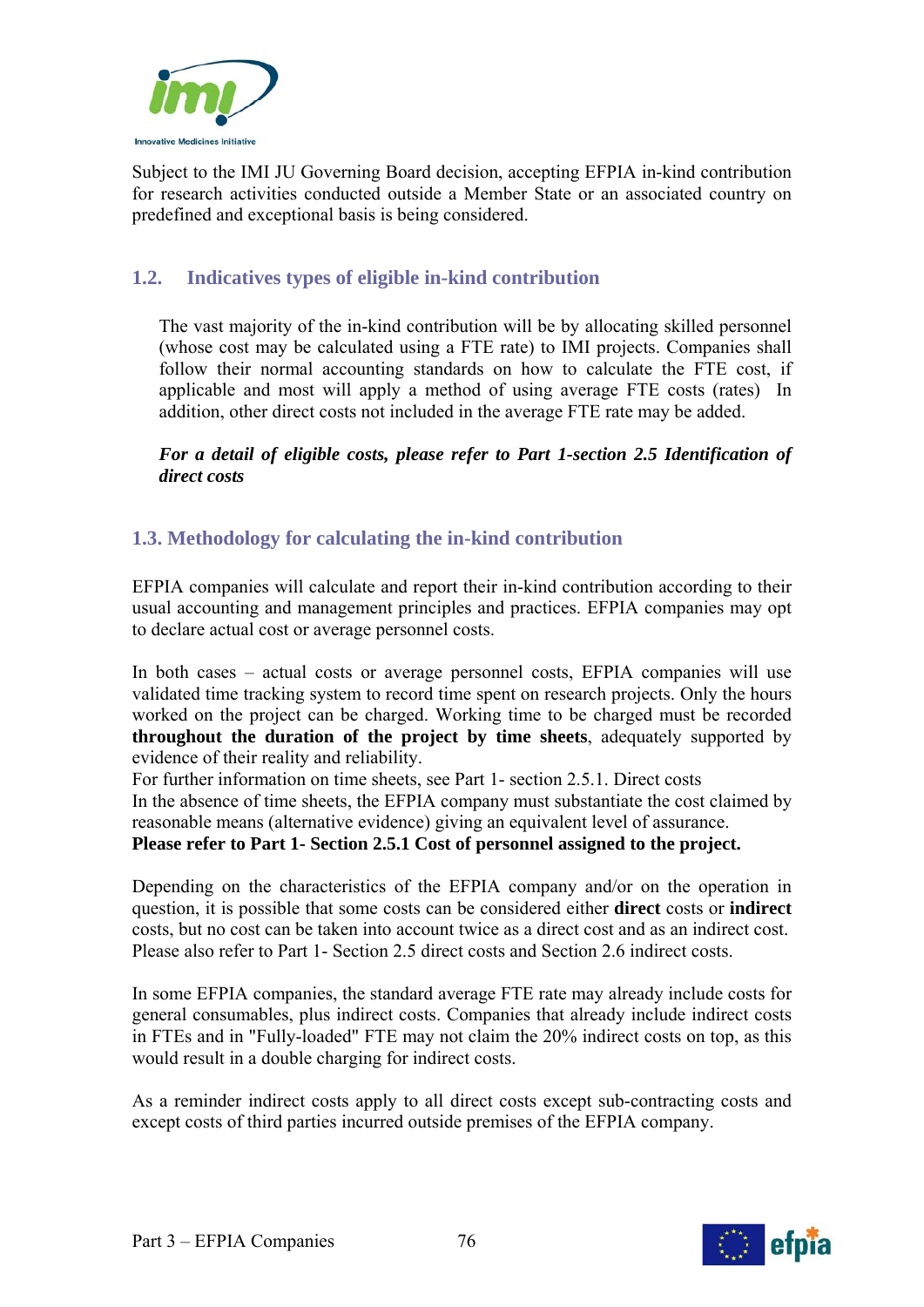

#### *1.3.1. Actual costs*

This approach is based on actual costs incurred for the project without using any FTE average rate calculation for the direct costs reporting (See Part 1).

This methodology does not require a certificate on in-kind contribution methodology to be submitted to IMI (nor to be certified by external auditors). In this case, there is no waiving of the requirement to provide a certificate on the financial statement (Article II.4.5). Precise conditions for when the submission of the CFS is waived see Section 2.6.1.b) and Section 6.1)

#### *1.3.2. Average personnel costs*

EFPIA companies may also declare average personnel costs under the conditions described in Part 1 if consistent with the management principles and accounting practices of the EFPIA company.

### *1.3.3. Certified methodology on in-kind contribution (Article II.13.4)*

EFPIA companies which are not using actual personnel costs, may opt to describe, before the start of a project, the methodology used to report their in-kind contribution, including average personnel costs (including FTE rate).

#### Certification

A standard template '*Certification on in-kind contribution methodology'* must be used by EPFIA companies. This template must be certified by an independent auditor and should be submitted only once for all IMI JU projects, unless there is a change in the company's methodology.

This certification should assess the accounting methodologies (*e.g.* average personnel costs) used by the EFPIA company.

An EFPIA company should use the same methodology throughout IMI unless the methodology is changed by the company.

- for IMI JU projects and other research projects: the methodology should be used by the concerned EFPIA company in similar non-IMI research activities, for example in a research project.
- over time, *i.e.* from the moment an investment decision is planned, until the report and certification of the costs of a project (in other words. from the moment they provide their indicative in-kind contribution for the call publication and for the drafting of the full project proposal, till the cost reporting in a project).

If different methodologies are used within a company, the company must specify that the one submitted to IMI JU will be the same as the one used for the reporting the certified accounts.

There are basically two main methodologies:

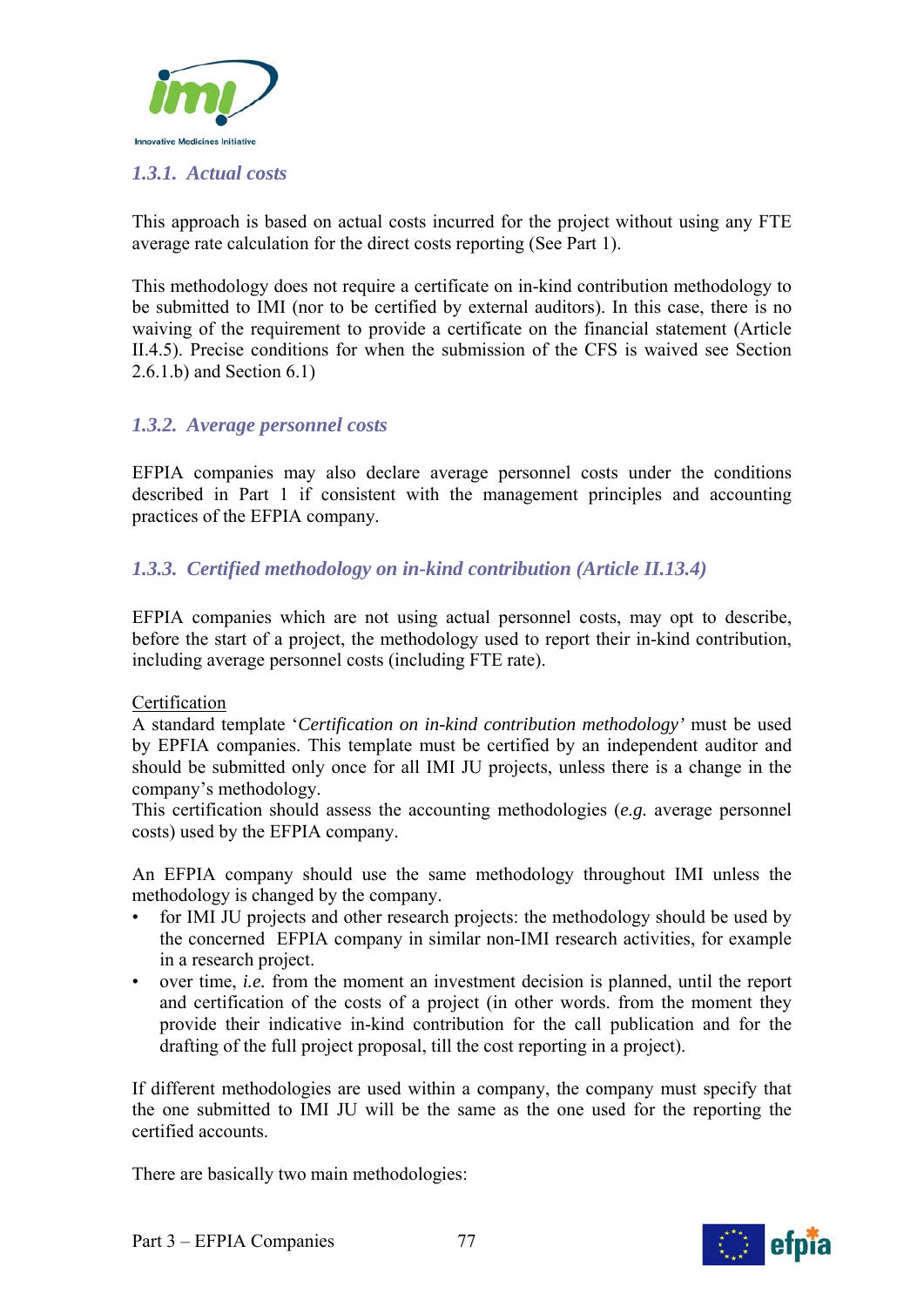

#### *a) FTE rate booked in the accounting system*

With this methodology, the FTE rate is booked in the accounting system (i.e. the FTE rate is actually booked on the project code in the analytical accounting). The total inkind contribution will be directly extracted from the accounting system:

- A. standard FTE rate is calculated based on the costs, as registered in the statutory accounts and the EFPIA normal internal procedures
- B. Rigorous time recording of individuals per IMI project: time registered in the time keeping system is (automatically) transferred to the accounting system and multiplied by the FTE rate.
- C. Other specific direct costs not covered in the FTE rate are accounted for to the IMI projects in the accounting system.
- D. Indirect costs: depending on the company usual accounting principles, indirect costs are already included in the FTE rate or accounted for separately.

Total contribution is calculated as  $(A \times B) + C + D$ 

With this methodology, the analytical system (project code) provides a full overview of the in-kind contribution as the FTE rate and the direct costs are charged on the project code.

#### *b) FTE rate derived from the costs of the EFPIA company*

In this methodology, FTE rate is based on the costs of the EFPIA Company as registered in its statutory accounts. However, there is no automatic link between the time keeping system and the accounting system; hence there is no direct booking of FTE rate on the IMI project code in the accounting system.

With this methodology, the reporting of the in-kind contribution will be calculated as follows:

- A. Standard FTE rate is calculated based on the costs, as registered in the statutory accounts and the EFPIA company's normal internal procedures.
- B. Rigorous time recording of individuals per IMI JU project: time registered in the time keeping system. However in this methodology there is no direct link between the time keeping application and the account system (i.e. the computation, time x costs is done in separate system).
- C. Other specific direct costs not covered in the FTE rate are accounted for to the IMI projects in the accounting system.
- D. Indirect costs: depending on the company usual accounting principles, indirect costs are already included in the FTE rate or accounted for separately.

Total contribution is calculated as  $(A \times B) + C + D$ , but this reconciliation is usually done manually when there is no automatic link between AxB (time keeping) and C (accounting).

Standard FTE Rate Please refer to Part  $1$  – section 2.5.1 b).

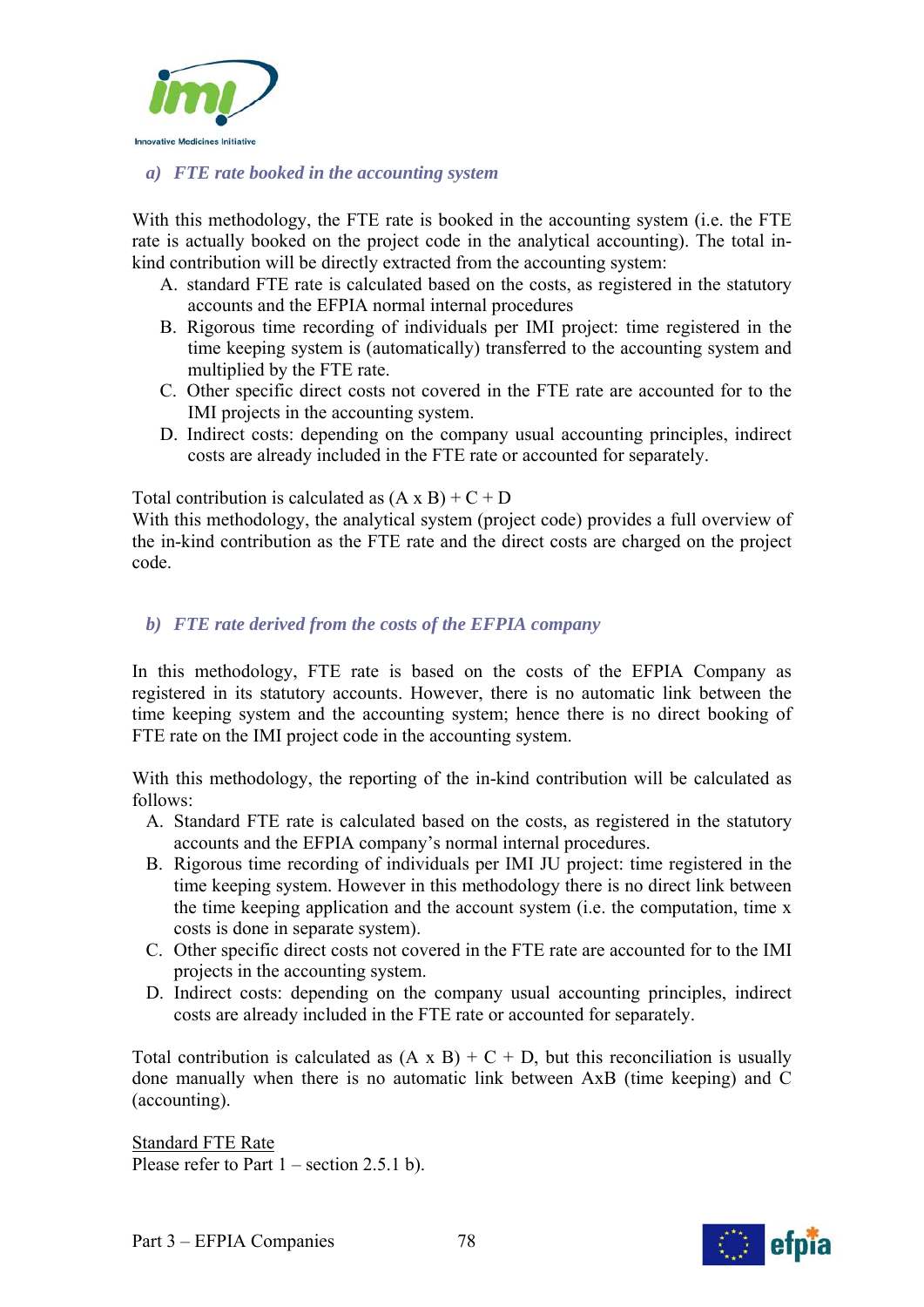

FTE rate may include cost **outside the EU** provided that only research costs incurred in Europe (Member States and countries associated to FP7) are reported to the project.

## *SECTION 2: Reporting for EFPIA companies (Article II.4)*

See Part 1 – section 5

The annual financial reporting includes

- A financial statement (Form C) EFPIA must submit one Form C per period, for each project. The in-kind contribution from an EFPIA company and its affiliates may be aggregated and declared in one single Form C per period.
- Certificate on the Financial Statement (CFS), established by an independent auditor (if contribution is over 375.000 EUR in a given project). The requirement to provide a certificate on the financial statements shall be waived for those EFPIA companies that declare costs on the basis of a certified methodology in accordance with Article II.13.4, except for the final reporting period (Article II.4.5).

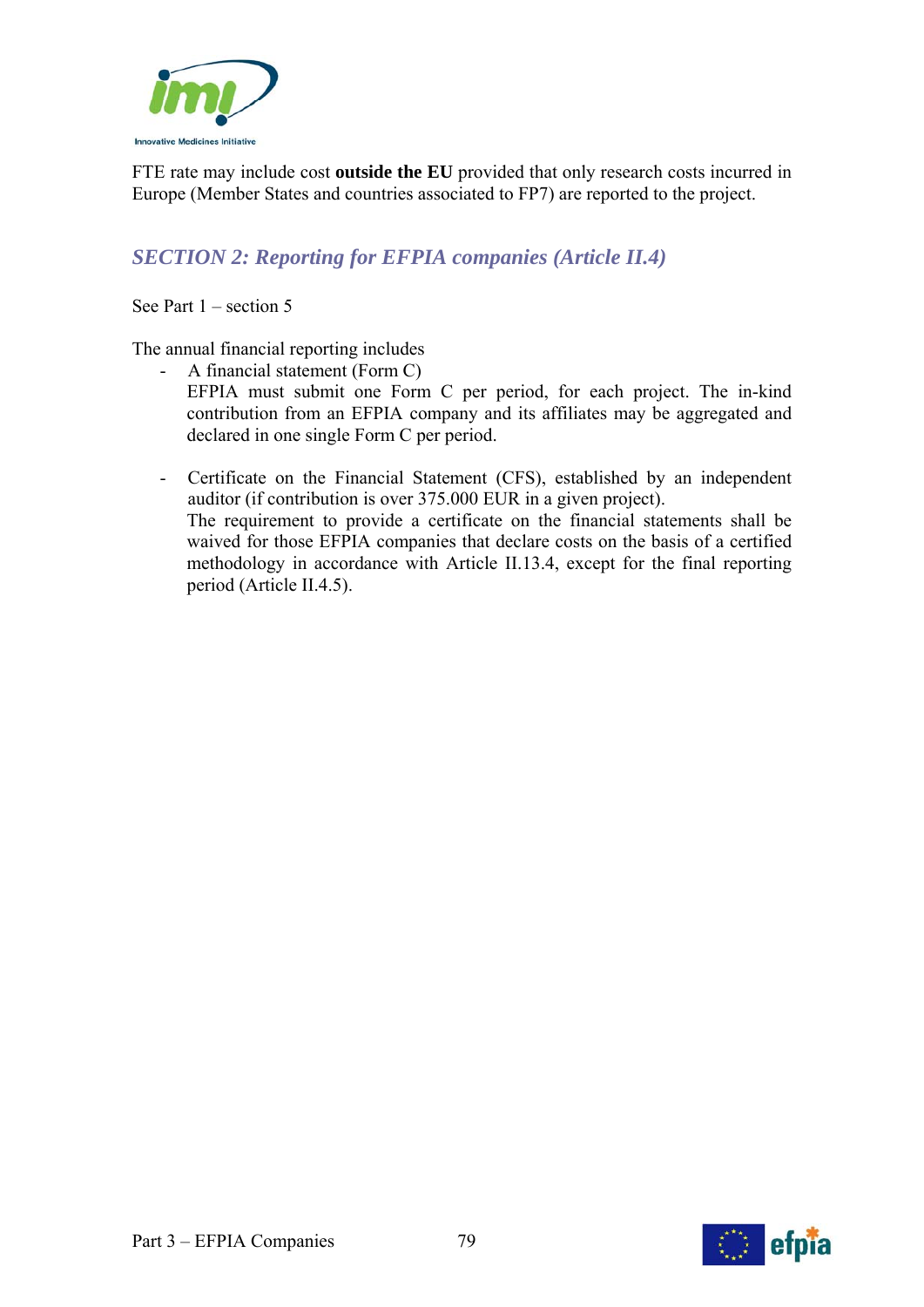

# **ANNEX I – Frequently Asked Questions (FAQ)**

#### **Eligible costs**

- 1. Can costs related to the drafting of the Full Project Proposal be eligible? *See Part 2 – section 2.3*
- 2. Can cost of consumables incurred before start date of the project be considered as eligible? *See Part 2 – section 2.3*

#### **Time & personnel**

- 3. How do I record **time** spent on IMI projects? How can I track IMI **time** contributions? *See Part 1 - section 2.6.1.Personnel costs*
- 4. Are **training** costs able to be included? Yes for personnel costs of those providing the training (but personnel costs for time spent in attending the IMI JU lecture courses for those being trained is not eligible).
- 5. If I have to travel for IMI activities can I charge **travel** & subsistence costs? *See Part 1- Section 2.6.2.Travel and subsistence allowances for staff taking part in the project*
- 6. Can a PhD student be funded by industry while working in an academic laboratory? Yes, *see Part 1- Section 4 – Financial contributions made by an EFPIA company*
- 7. Can we set an average FTE rate for all partners in the project? What if my company's FTE calculation is different from that of other participants in my consortium? All EFPIA companies must follow their own accounting principles (*see Part 3*)

#### **Other costs (equipment, consumables, samples, data)**

- 8. How can I assign value to use of **equipment**? *See Part 1 - section 2.6.3.Equipment*
- 9. What costs can I assign for **consumables**? *See Part 1 - section 2.6.4.Consumables*
- 10. What costs can be assigned to **IT hardware & software**? *See Part 1 - section 2.6.3.Equipment*